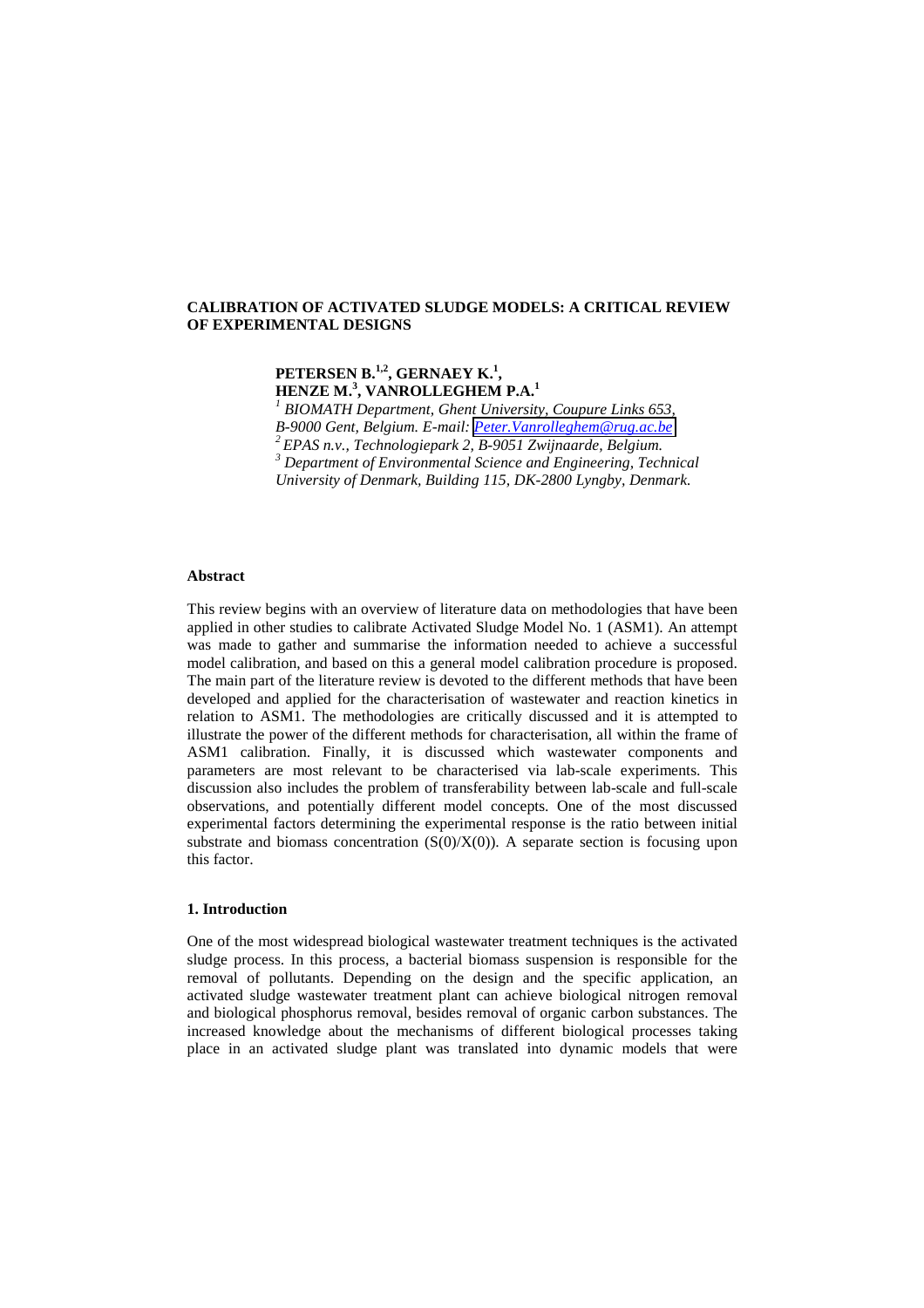developed to describe the degradation processes in the activated sludge plant. This review will focus on the Activated Sludge Model No. 1 (ASM1) (Henze *et al.*, 1987), which through the years has been the state-of-the-art model for activated sludge plants with biological nitrogen removal.

# **2. Description of the state-of-the-art activated sludge models**

In the following the model concepts of ASM1 (Henze *et al.*, 1987) and the recent modifications leading to ASM3 (Gujer *et al.*, 1999) are described. A description of ASM2/ASM2d (Henze *et al.*, 1995, 1999) is, however, not included since phosphorus removal is not dealt with in this review.

# 2.1 ACTIVATED SLUDGE MODEL No.1 (ASM1)

ASM1 is presented in a matrix format in Table 1 according to Henze *et al.* (1987). Many of the basic concepts of ASM1 were adapted from the activated sludge model defined by Dold (1980). Some of the central concepts (the different model components and processes) of ASM1 are summarised below. For further details the reader is referred to the IAWQ Task group reports.

|   | Component $(i) \rightarrow$<br>$\downarrow$ Process (j) | 1<br>$\mathbf{S}_\mathrm{I}$ | 2<br>$S_{S}$ | 3<br>$X_I$ | 4<br>$X_{S}$  | 5    | 6<br>$X_{\rm BH}$ $X_{\rm BA}$ | 7<br>$\mathbf{X}_{\text{P}}$ | 8<br>$\mathbf{S}_\text{O}$ | 9<br>$S_{NO}$         | 10<br>$S_{NH}$           |
|---|---------------------------------------------------------|------------------------------|--------------|------------|---------------|------|--------------------------------|------------------------------|----------------------------|-----------------------|--------------------------|
| 1 | Aerobic growth of<br>heterotrophic<br>biomass           |                              | 1<br>$Y_H$   |            |               | 1    |                                |                              | $1 - Y_H$<br>$Y_H$         |                       | $\dot{A}_{XB}$           |
| 2 | Anoxic growth of<br>heterotrophic<br>biomass            |                              | 1<br>$Y_H$   |            |               | 1    |                                |                              |                            |                       | $\dot{A}_{XB}$           |
| B | Aerobic growth of<br>autotrophic<br>biomass             |                              |              |            |               |      | 1                              |                              | $4.57 - Y_A$<br>$Y_A$      | 1<br>$\overline{Y_A}$ | $-iXB$<br>Y <sub>A</sub> |
| 4 | Decay of<br>heterotrophic<br>biomass                    |                              |              |            | $1-f_{\rm p}$ | $-1$ |                                | $f_{\rm p}$                  |                            |                       |                          |
| 5 | Decay of<br>autotrophic<br>biomass                      |                              |              |            | $1-f_p$       |      | $-1$                           | $f_{\rm p}$                  |                            |                       |                          |
| 6 | Ammonification<br>of soluble organic<br>nitrogen        |                              |              |            |               |      |                                |                              |                            |                       |                          |
|   | Hydrolysis of<br>slowly<br>biodegradable<br>substrate   |                              | 1            |            | $-1$          |      |                                |                              |                            |                       |                          |
| 8 | Hydrolysis of<br>organic nitrogen                       |                              |              |            |               |      |                                |                              |                            |                       |                          |

### *Table 1. The ASM1 process matrix (Henze et al., 1987) (cont' on next page)*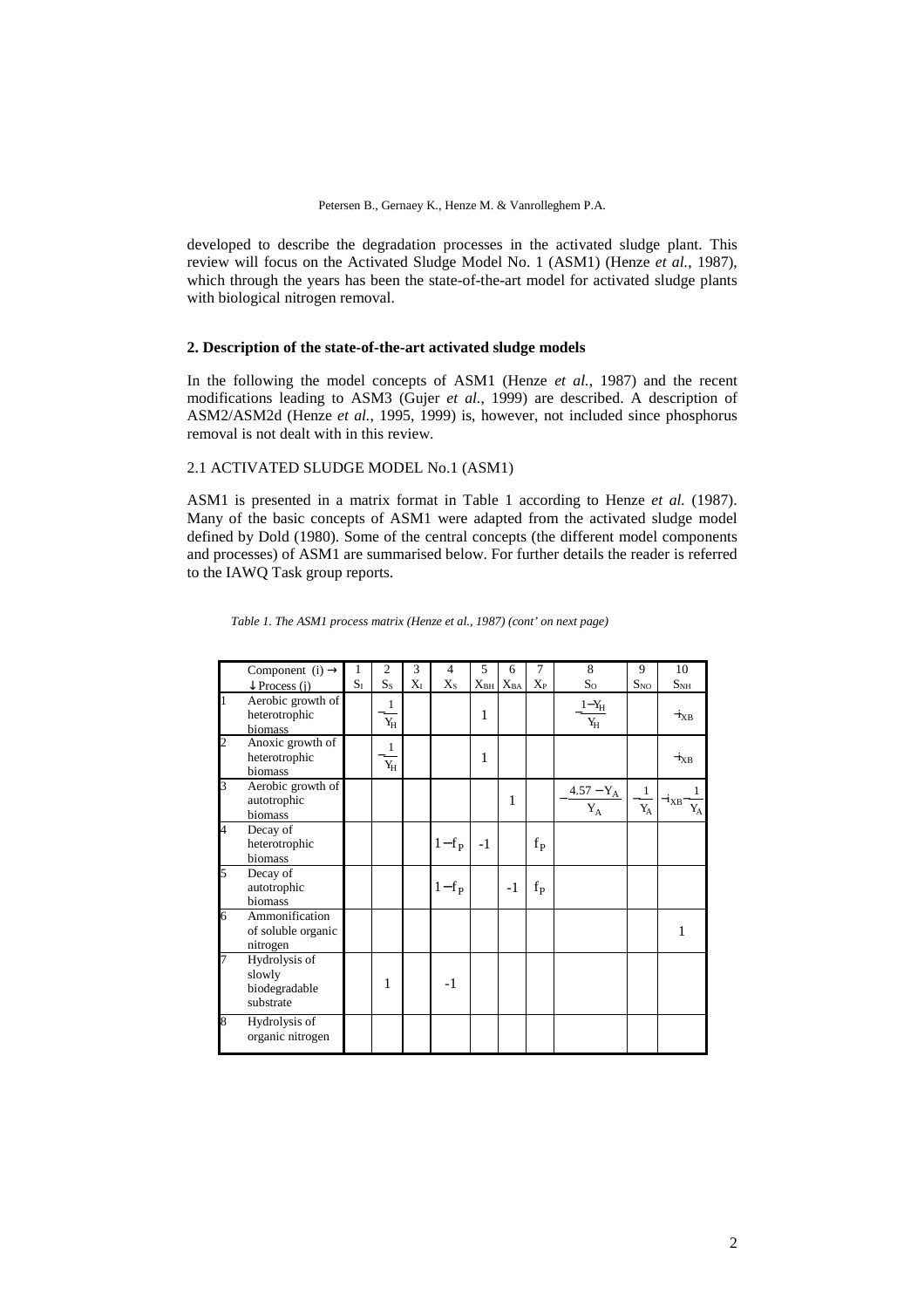### *2.1.1 COD components in ASM1*

COD is selected as the most suitable parameter for defining the carbon substrates as it provides a link between electron equivalents in the organic substrate, the biomass and oxygen utilised. In ASM1 the COD is subdivided based on (1) solubility, (2) biodegradability (3) biodegradation rate and (4) viability (biomass):

- The total COD is divided into soluble  $(S)$  and particulate  $(X)$  components.
- The COD is further subdivided into non-biodegradable organic matter and biodegradable matter. The non-biodegradable matter is biologically inert and passes through an activated sludge system in unchanged form. The inert soluble organic matter  $(S<sub>I</sub>)$  leaves the system at the same concentration as it enters. Inert suspended organic matter in the wastewater influent  $(X_I)$  or produced via decay  $(X_P)$  becomes enmeshed in the activated sludge and is removed from the system via the sludge wastage.
- The biodegradable matter is divided into soluble readily biodegradable  $(S<sub>S</sub>)$  and slowly biodegradable  $(X<sub>S</sub>)$  substrate. Already here it should be stressed that some slowly biodegradable matter may actually be soluble. The readily biodegradable substrate is assumed to consist of relatively simple molecules that may be taken in directly by heterotrophic organisms and used for growth of new biomass. On the

| 11                       | 12                            | 13                           |                                                                                                                                                                                                                                                                                                                                                                                                                                                                               |
|--------------------------|-------------------------------|------------------------------|-------------------------------------------------------------------------------------------------------------------------------------------------------------------------------------------------------------------------------------------------------------------------------------------------------------------------------------------------------------------------------------------------------------------------------------------------------------------------------|
| $\mathbf{S}_{\text{ND}}$ | $X_{ND}$                      | $\underline{S}_{\text{ALK}}$ | Process rate $(\rho_j)$                                                                                                                                                                                                                                                                                                                                                                                                                                                       |
|                          |                               | $\frac{i_{XB}}{14}$          | $\left \mu_{\text{max H}} \cdot \frac{S_S}{K_S + S_S} \cdot \frac{S_O}{K_{OH} + S_O} \cdot X_{BH}\right $                                                                                                                                                                                                                                                                                                                                                                     |
|                          |                               |                              | $\frac{1-Y_H}{14\cdot 2.86\cdot Y_H}-\frac{i_{XB}}{14}\left \eta_g\cdot \mu_{max\,H}\cdot \frac{S_S}{K_S+S_S}\cdot \frac{K_{OH}}{K_{OH}+S_O}\cdot \frac{S_{NO}}{K_{NO}+S_{NO}}\cdot X_{BH}\right $                                                                                                                                                                                                                                                                            |
|                          |                               |                              | $-\frac{2}{14\,Y_A}-\frac{i_{XB}}{14}\quad \  \  \left \mu_{max\,A}-\frac{S_{NH}}{K_{NH}+S_{NH}}\cdot\frac{S_O}{K_{OA}+S_O}\cdot X_{BA}\right $                                                                                                                                                                                                                                                                                                                               |
|                          | $i_{XB} - f_{P} \cdot i_{XP}$ |                              | $b_H \cdot X_{RH}$                                                                                                                                                                                                                                                                                                                                                                                                                                                            |
|                          | $i_{XB} - f_P \cdot i_{XP}$   |                              | $b_A \cdot X_{BA}$                                                                                                                                                                                                                                                                                                                                                                                                                                                            |
| $-1$                     |                               | $\frac{1}{14}$               | $k_a \cdot S_{ND} \cdot X_{BH}$                                                                                                                                                                                                                                                                                                                                                                                                                                               |
|                          |                               |                              | $\mathbf{K}_{\mathbf{h}} \cdot \frac{\mathbf{X}_{\mathbf{S}}}{\mathbf{K}_{\mathbf{X}} + \mathbf{X}_{\mathbf{S}} \mathbf{K}_{\mathbf{bH}}} \cdot \frac{\mathbf{S}_{\mathbf{O}}}{\mathbf{K}_{\mathbf{O}\mathbf{H}} + \mathbf{S}_{\mathbf{O}}} + \eta_{\mathbf{h}} \cdot \frac{\mathbf{K}_{\mathbf{O}\mathbf{H}}}{\mathbf{K}_{\mathbf{O}\mathbf{H}} + \mathbf{S}_{\mathbf{O}}} \cdot \frac{\mathbf{S}_{\mathbf{NO}}}{\mathbf{K}_{\mathbf{NO}} + \mathbf{S}_{\mathbf{NO}}} \cdot$ |
| $\mathbf{1}$             | $-1$                          |                              | $\rho_7 \cdot (X_{ND}/X_S)$                                                                                                                                                                                                                                                                                                                                                                                                                                                   |

*Table 1. The ASM1 process matrix (Henze et al., 1987) (cont' from previous page)*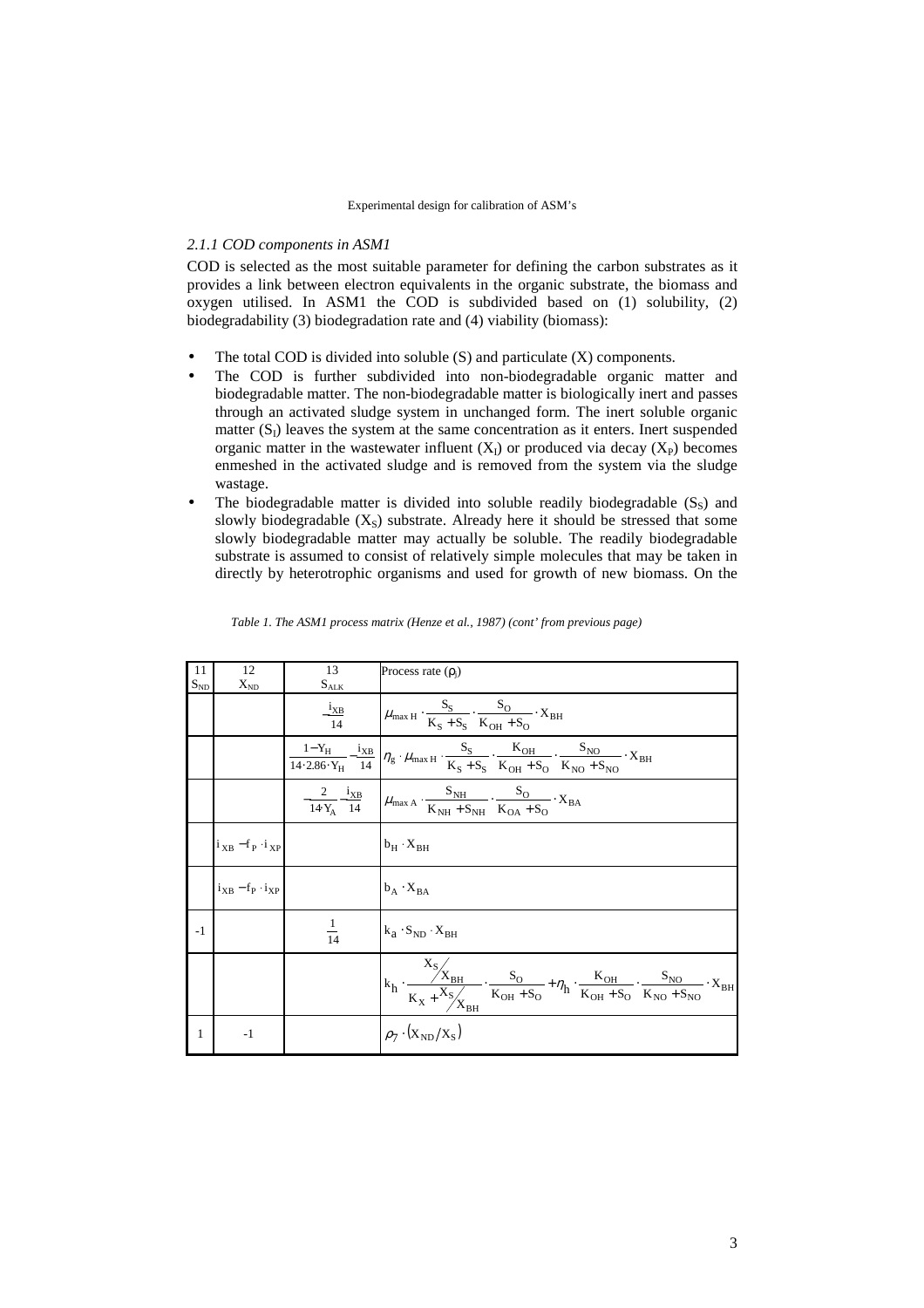contrary, the slowly biodegradable substrate consists of relatively complex molecules that require enzymatic breakdown prior to utilisation.

Finally, heterotrophic biomass ( $X_{BH}$ ) and autotrophic biomass ( $X_{BA}$ ) are generated by growth on the readily biodegradable substrate  $(S<sub>S</sub>)$  or by growth on ammonia nitrogen  $(S<sub>NH</sub>)$ . The biomass is lost via the decay process where is it converted to  $X<sub>P</sub>$  and  $X<sub>S</sub>$  (death regeneration, see below).

Summarising, the total COD balance of ASM1 is defined by Eq. 1 and further illustrated in Fig. 1.

$$
CODtot = S_1 + S_S + X_1 + X_S + X_{BH} + X_{BA} + X_P
$$
 (1)



*Fig 1. COD components in ASM1 and ASM3 (figure modified from Jeppsson, 1996), components specifically related to ASM3 are given in bold and the ones only related to ASM1 are given in italics*

### *2.1.2 Nitrogen components in ASM1*

Similar to the organic matter, total nitrogen can be subdivided based on (1) solubility, (2) biodegradability and (3) biodegradation rate:

- Total nitrogen can be subdivided into soluble (S) and particulate (X) components.
- The nitrogen is divided into non-biodegradable matter and biodegradable matter. The non-biodegradable particulate organic nitrogen  $(X_{NI})$  is associated with the non-biodegradable particulate COD  $(X_I \text{ or } X_P)$ , whereas the soluble nonbiodegradable organic nitrogen  $(S_{NI})$  is assumed to be negligible and therefore not incorporated into the model.
- The biodegradable nitrogen is subdivided into ammonia nitrogen  $(S_{NH})$ , nitrate + nitrite nitrogen  $(S_{NO})$ , soluble organic nitrogen  $(S_{ND})$  and particulate organic nitrogen  $(X_{ND})$ . The particulate organic nitrogen is hydrolysed to soluble organic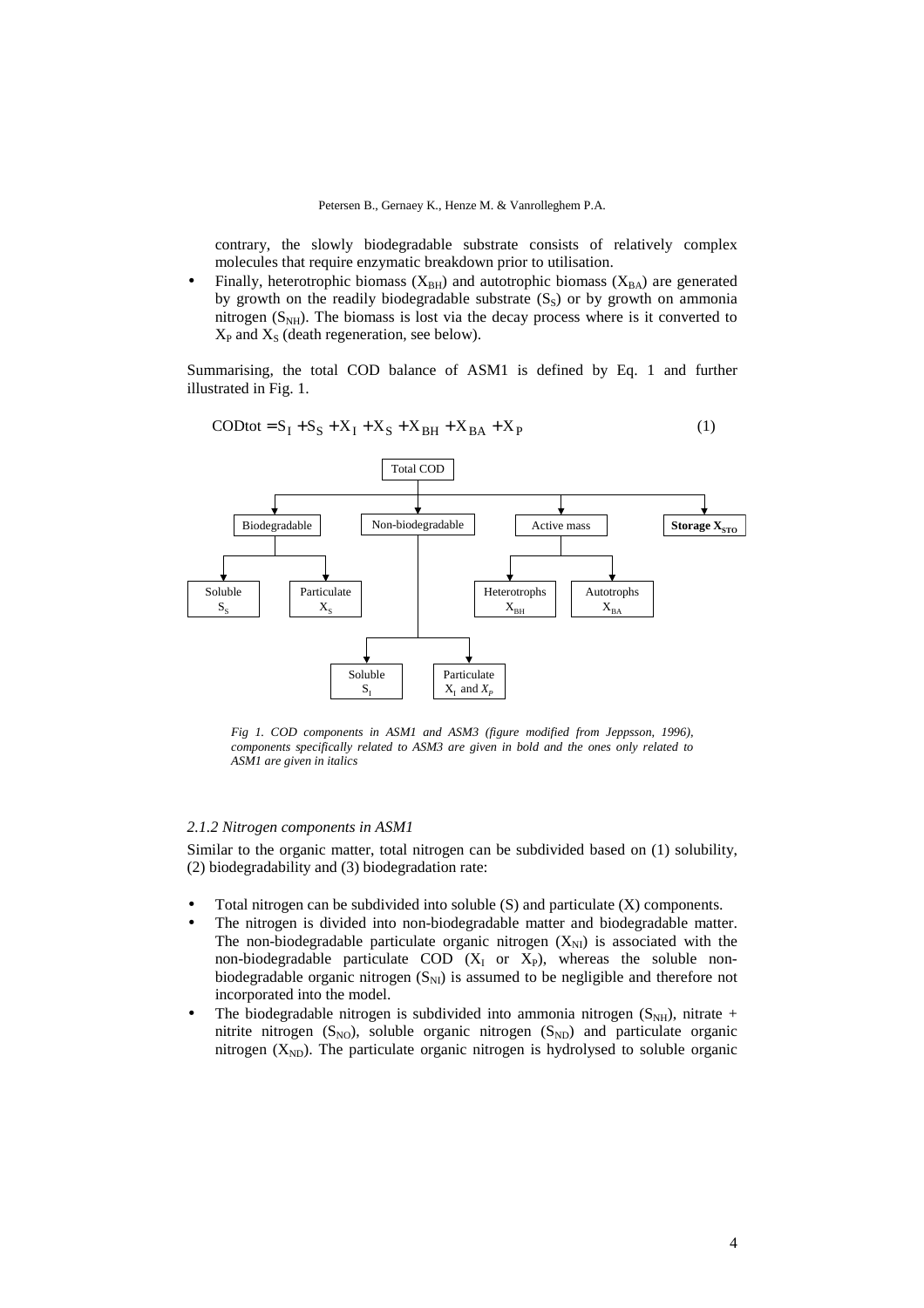nitrogen in parallel with hydrolysis of the slowly biodegradable organic matter  $(X<sub>S</sub>)$ (either present in the wastewater or produced via the decay process). The soluble organic nitrogen is converted to ammonia nitrogen via ammonification. Ammonia nitrogen serves as the nitrogen source for biomass growth (the parameter  $i_{XB}$ indicates the amount of nitrogen incorporated per COD unit). Finally, the autotrophic conversion of ammonia results in nitrate nitrogen  $(S_{NO})$  which is considered to be a single step process in ASM1.

Summarising, the total nitrogen balance for the components in ASM1 is defined by Eq. 2 and further illustrated in Fig. 2.

$$
N\text{tot} = S_{NH} + S_{ND} + S_{NO} + X_{ND} + X_{NI} + i_{XB} \cdot (X_{BH} + X_{BA}) + i_{XP} \cdot X_{P}
$$
 (2)



*Fig 2. Nitrogen components in ASM1 (modified from Jeppsson, 1996); components specifically related to ASM3 are given in bold and the ones only related to ASM1 in italics*

# *2.1.3 Processes in ASM1*

Basically there are four different main processes defined in ASM1 (Henze *et al.*, 1987):

- Growth of biomass
- Decay of biomass
- Ammonification of organic nitrogen
- Hydrolysis of particulate organic matter

The substrate flows in ASM1 are illustrated in Fig. 3.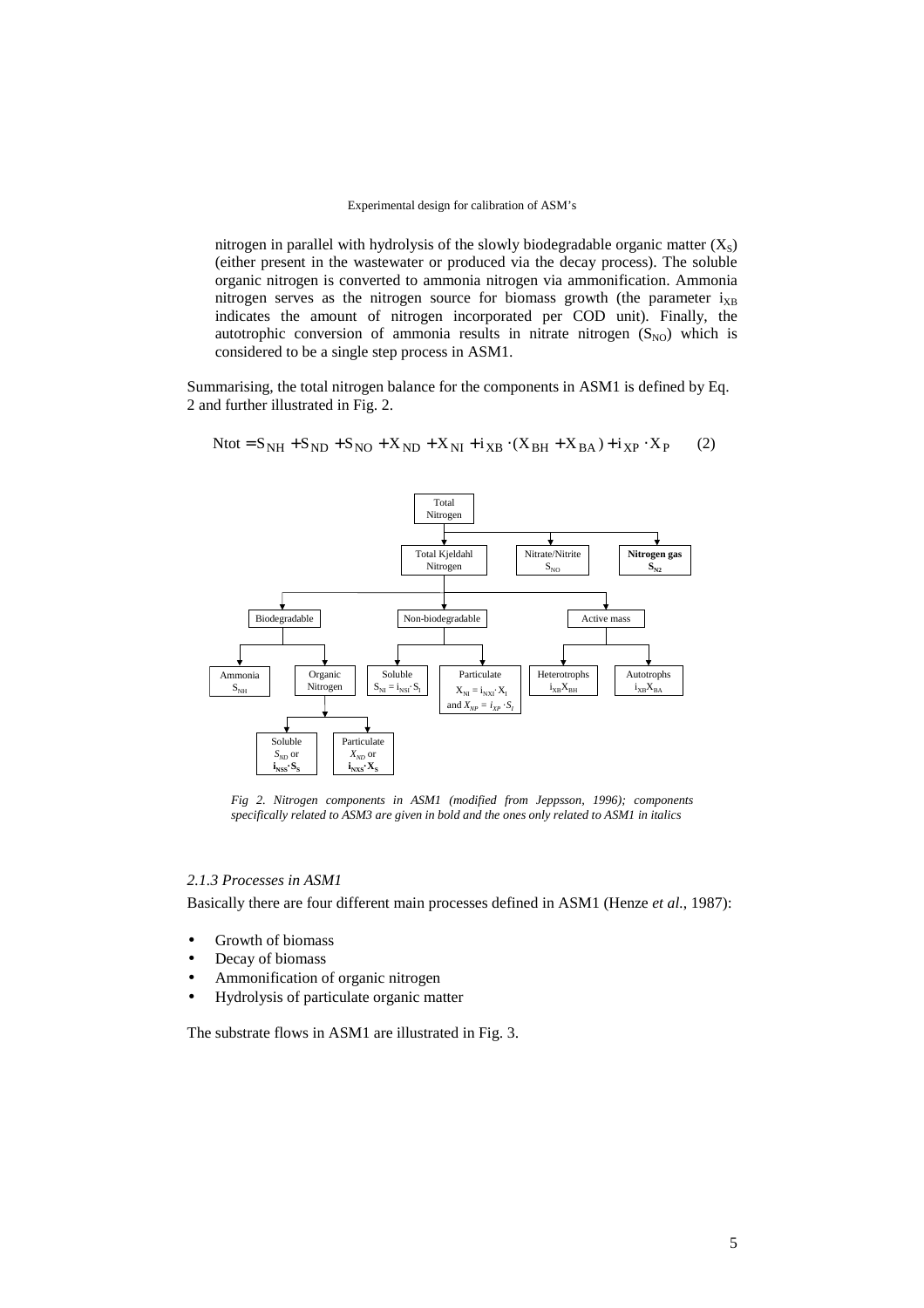### Petersen B., Gernaey K., Henze M. & Vanrolleghem P.A.



*Fig 3. Substrate flows in ASM1 and ASM3 (modified from Gujer et al., 1999)*

*2.1.3.1. Aerobic growth of heterotrophic biomass* Growth takes place by degradation of soluble readily biodegradable substrate  $(S_S)$  under the consumption of oxygen  $(S_O)$ . Ammonia nitrogen  $(S_{NH})$  is incorporated into cell mass, as described above. Both the concentrations of  $S_S$  and  $S_O$  may be rate limiting for the growth process. The Monod relationship is used to describe the growth of heterotrophic and autotrophic organisms.

*2.1.3.2. Anoxic growth of heterotrophic biomass (denitrification)* In the absence of oxygen the heterotrophic organisms are capable of using nitrate as the terminal electron acceptor with  $S_S$  as substrate resulting in biomass growth and nitrogen gas. The same Monod kinetics as used for aerobic growth is applied except that the kinetic rate expression is multiplied by a correction factor  $\eta_g$  (<1). This factor is accounting for the fact that the anoxic substrate removal rate is slower compared to aerobic conditions. This can either be caused by a lower maximum growth rate or because only a fraction of the heterotrophic biomass is able to denitrify. Furthermore, anoxic growth is inhibited when oxygen is present which is described by the switching function  $K_{OH}/(K_{OH}+S_{O})$ . The coefficient  $K_{OH}$  has the same value as in the expression for aerobic growth. Thus, as aerobic growth declines, the capacity for anoxic growth increases.

2.1.3.3. Aerobic growth of autotrophic biomass (nitrification) Ammonia nitrogen (S<sub>NH</sub>) is oxidised to nitrate resulting in production of autotrophic biomass. Furthermore, a part of the  $S_{NH}$  is also incorporated in the autotrophic cell mass. As for heterotrophic growth the concentrations of  $S_{NH}$  and  $S_{O}$  can be rate limiting for the process. Nitrification has a considerable effect on the alkalinity  $(S<sub>ALR</sub>)$ .

*2.1.3.4. Decay of heterotrophic biomass* The death regeneration concept of Dold (1980) is applied to describe the different reactions that take place when organisms die. The traditional endogenous respiration concept describes how a fraction of the organism mass disappears to provide energy for maintenance. However, in the death regeneration concept oxygen is not directly associated with microbial decay. Decay is assumed to result in the release of slowly biodegradable substrate that is recycled back to soluble substrate and used for more cell growth. Thus, the oxygen utilisation normally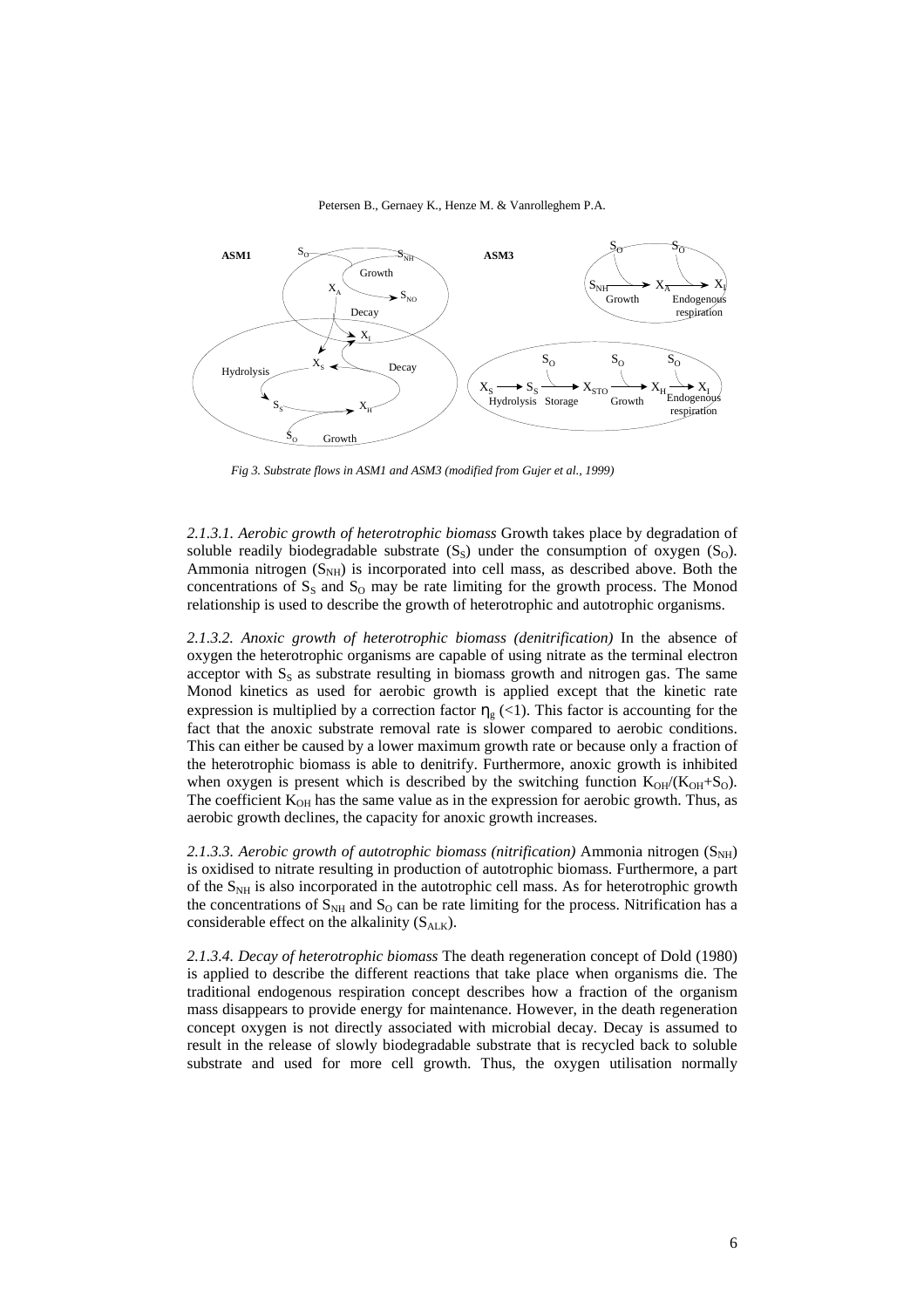#### Experimental design for calibration of ASM's

associated directly with decay is calculated as if it occurs indirectly from growth of new biomass on released substrate. A parallel conversion of organic nitrogen to ammonia nitrogen occurs. It should be noted that the magnitude of the decay coefficient used in this approach is different from that of the endogenous respiration. In endogenous respiration the loss of one unit of biomass COD leads to the utilisation of one unit of oxygen minus the COD of the inert particulate products that are formed. However, in the death regeneration model the loss of one biomass COD unit results in the ultimate formation of one unit of COD due to the formed readily biodegradable substrate minus the formed inert particulate products. When the readily biodegradable COD is used for cell synthesis, only a fraction of a unit of oxygen (determined by the yield) will be required because of the energy incorporated into the cell mass. That cell mass undergoes in turn decay etc. before the unit of oxygen is finally removed.

Summarising, to give the same amount of oxygen utilisation per time due to the decay process, the decay rate coefficient must be larger for the death regeneration concept than if a more traditional endogenous decay process was adopted. This has the effect that the cell mass turnover rate increases, resulting in a higher microbial growth rate in the death regeneration model.

*2.1.3.5. Decay of autotrophic biomass* The decay of autotrophs is described similar to the heterotrophic decay process.

2.1.3.6. Ammonification of soluble organic nitrogen (S<sub>ND</sub>) Biodegradable soluble organic nitrogen  $(S_{ND})$  is converted to ammonia nitrogen  $(S_{NH})$  in a first order process. Hydrogen ions consumed in this conversion process result in an alkalinity change.

2.1.3.7. *Hydrolysis* Slowly biodegradable substrate  $(X<sub>s</sub>)$  enmeshed in the sludge is broken down producing readily biodegradable substrate  $(S<sub>S</sub>)$ . The degradation of slowly biodegradable matter has appeared rather important to realistic modelling of activated sludge systems because it is primarily responsible for realistic electron acceptor profiles (Dold, 1980). This process is modelled on the basis of surface reaction kinetics and occurs only under aerobic and anoxic conditions. The hydrolysis rate is reduced under anoxic conditions in the same way as anoxic growth, by applying a correction factor  $\eta_h$ (<1). The rate is also first order with respect to the heterotrophic biomass concentration present but saturates, as the amount of entrapped substrate becomes large in proportion to the biomass.

### *2.1.4 Restrictions of ASM1*

A number of restrictions concerning ASM1 are summarised below (Henze *et al.*, 1987):

- The system must operate at constant temperature.
- The pH is constant and near neutrality. It is known that the pH has an influence on many of the parameters, however only limited knowledge is available to be able to express these possible influences. Consequently, a constant pH has been assumed. The inclusion of alkalinity in the model, however, does allow for detection of pH problems.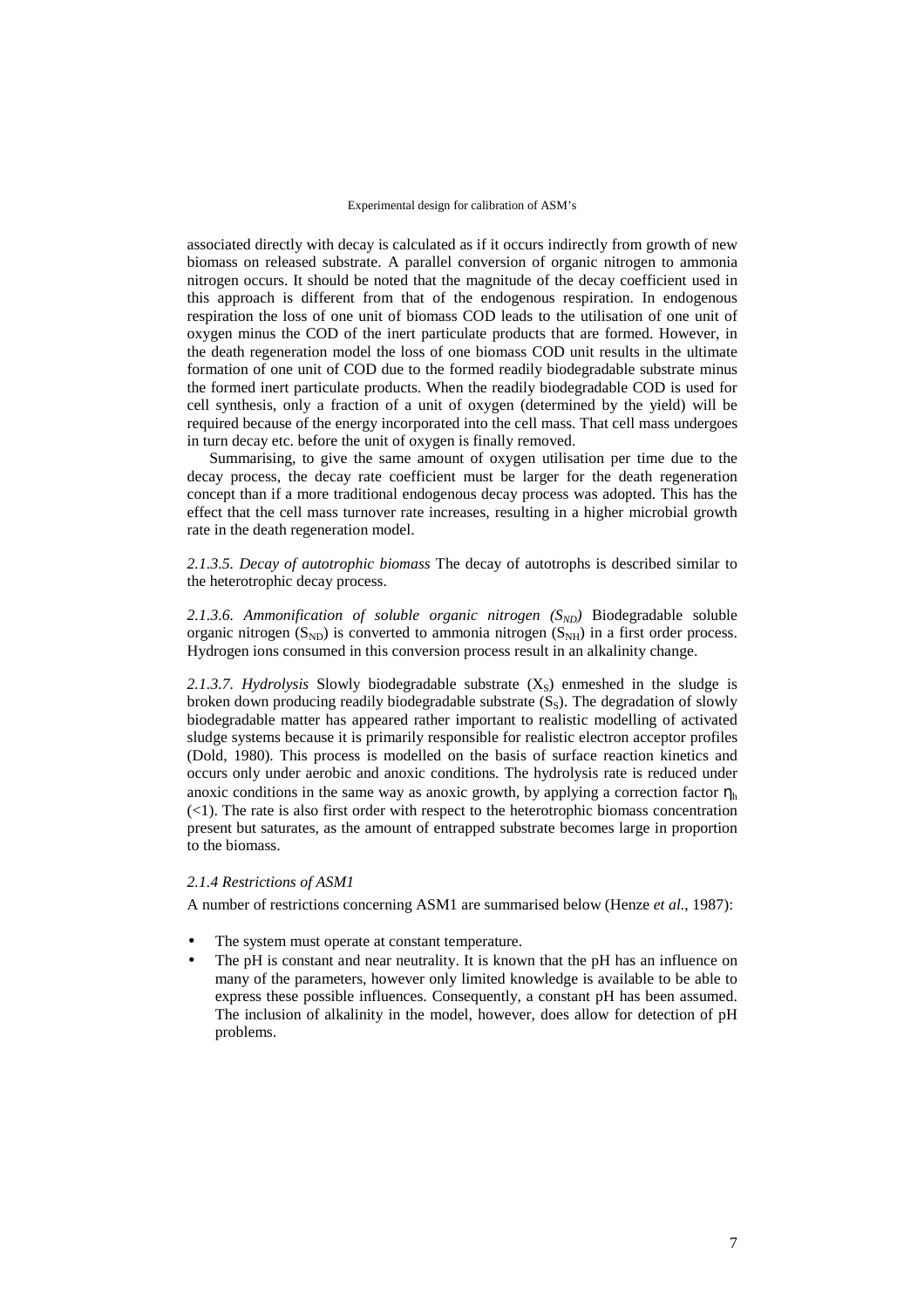#### Petersen B., Gernaey K., Henze M. & Vanrolleghem P.A.

- No considerations have been given to changes in the nature of the organic matter within any given wastewater fractions (e.g. the readily biodegradable substrate). Therefore, the parameters in the rate expressions have been assumed to have constant values. This means that only concentration changes of the wastewater components can be handled whereas changes in the wastewater character can not.
- The effects of nutrient limitations (e.g. N and P) on the cell growth have not been considered. It is, however, easy to add limitation terms in the model if needed.
- The correction factors for denitrification ( $\eta_{g}$  and  $\eta_{h}$ ) are fixed and constant for a given wastewater, even though it is possible that their values are depending on the system configuration.
- The parameters for nitrification are assumed to be constant and to incorporate any inhibitory effects that wastewater constituents may have on them.
- The heterotrophic biomass is homogeneous and does not undergo changes in species diversity with time. This assumption is inherent to the assumption of constant kinetic parameters. This means that any changes in substrate concentration gradients, reactor configuration, etc. on sludge settleability are not considered.
- The entrapment of particulate organic matter in the biomass is assumed to be instantaneous.
- The hydrolysis of organic matter and organic nitrogen are coupled and occur simultaneously with equal rates.
- The type of electron acceptor present does not affect the loss of biomass by decay.
- The type of electron acceptor does not affect the heterotrophic yield coefficient.
- ASM1 is developed for simulation of treatment of municipal wastewater, and it is therefore not advised to apply the model to systems where industrial contributions dominate the characteristics of the wastewater.
- ASM1 does not include processes that describe behaviours under anaerobic conditions. Simulations of systems with large fractions of anaerobic reactor volume may therefore lead to errors.
- ASM1 can not deal with elevated nitrite concentrations.
- ASM1 is not designed to deal with activated sludge systems with very high load or small sludge retention time (SRT) (<1 day).

# 2.2 ACTIVATED SLUDGE MODEL NO. 3 (ASM3)

ASM3 is presented in matrix form in Table 2. In the development of ASM3 some limitations of ASM1 were evaluated, and combined with the experiences gained with the application of ASM1 the following list of "defects" of ASM1 was defined (Gujer *et al.*, 1999):

- ASM1 does not include expressions to deal with nitrogen and alkalinity limitations.
- ASM1 considers biodegradable soluble and particulate organic nitrogen as model components. These can, however, not easily be measured and may in most cases unnecessarily complicate the use of ASM1.
- The ammonification kinetics can not be easily quantified, and moreover this process is typically rather fast and does therefore not affect model predictions significantly.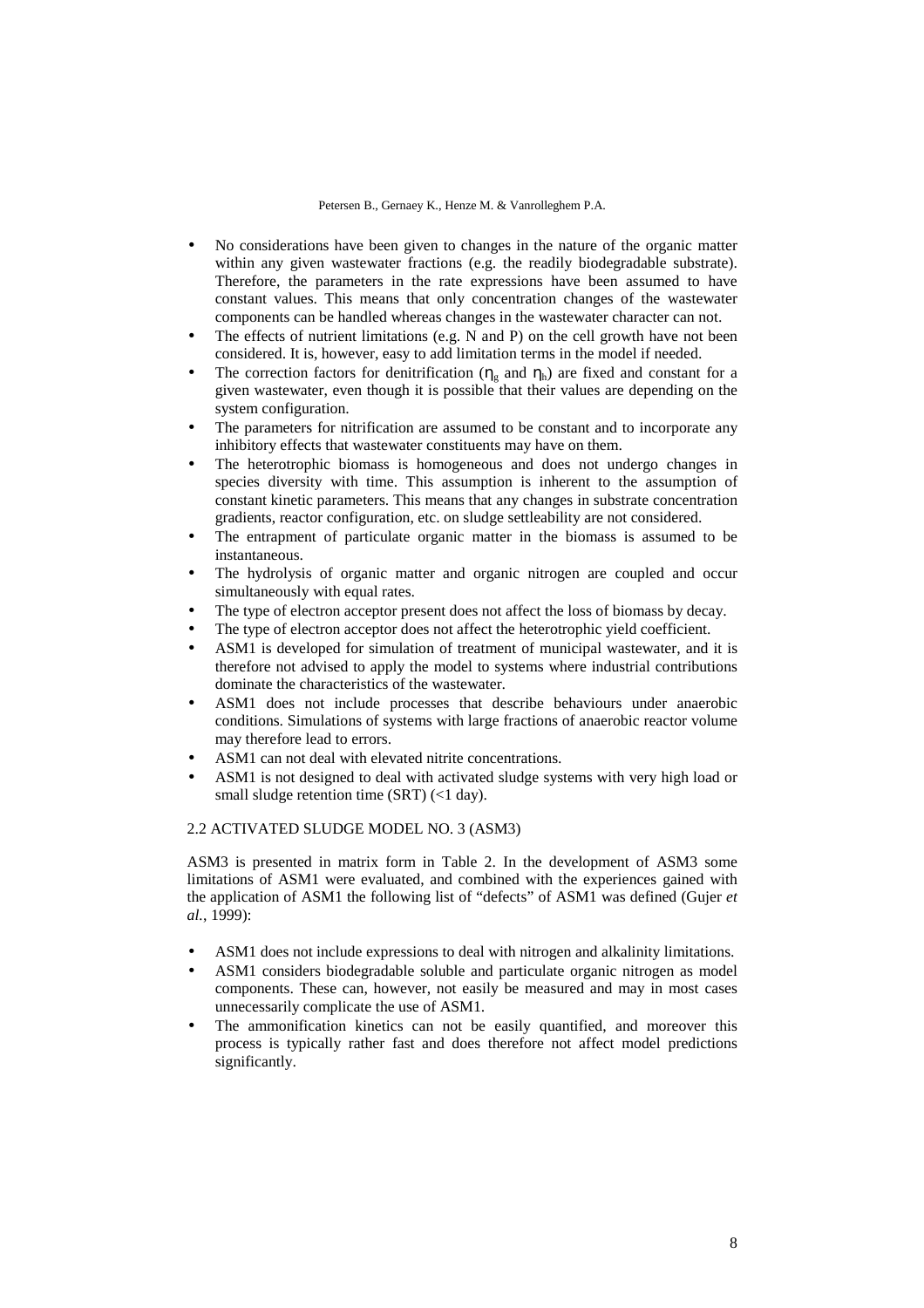# Experimental design for calibration of ASM's

*Table 2. Rate expressions and stoichiometry of ASM3 (Gujer et al., 1999)*

|                                | Process                                                                    |  | Process rate equation $\rho_{j}$ , all $\rho_{j} \ge 0$                                                                                                                                                                                                                                                                                                                                      |                |         |                |          |                        |                                                                                                                                                                                                                  |       |         |              |                  |         |          |
|--------------------------------|----------------------------------------------------------------------------|--|----------------------------------------------------------------------------------------------------------------------------------------------------------------------------------------------------------------------------------------------------------------------------------------------------------------------------------------------------------------------------------------------|----------------|---------|----------------|----------|------------------------|------------------------------------------------------------------------------------------------------------------------------------------------------------------------------------------------------------------|-------|---------|--------------|------------------|---------|----------|
| 1                              | Hydrolysis                                                                 |  | $k_H \cdot \frac{X_S / X_H}{K_X + X_S / X_H} \cdot X_H$                                                                                                                                                                                                                                                                                                                                      |                |         |                |          |                        |                                                                                                                                                                                                                  |       |         |              |                  |         |          |
|                                | Heterotrophic organisms, aerobic and denitrifying activity                 |  |                                                                                                                                                                                                                                                                                                                                                                                              |                |         |                |          |                        |                                                                                                                                                                                                                  |       |         |              |                  |         |          |
| $\overline{c}$                 |                                                                            |  | Aerobic storage of S <sub>S</sub> $k_{STO} \cdot \frac{S_{O2}}{K_{O2} + S_{O2}} \cdot \frac{S_S}{K_S + S_S} \cdot X_H$<br>Anoxic storage of S <sub>S</sub> $k_{STO} \cdot \eta_{NOX} \cdot \frac{K_{O2}}{K_{O2} + S_{O2}} \cdot \frac{S_{NOX}}{K_{NOX} + S_{NOX}} \cdot \frac{S_S}{K_S + S_S} \cdot X_H$                                                                                     |                |         |                |          |                        |                                                                                                                                                                                                                  |       |         |              |                  |         |          |
| 3                              |                                                                            |  |                                                                                                                                                                                                                                                                                                                                                                                              |                |         |                |          |                        |                                                                                                                                                                                                                  |       |         |              |                  |         |          |
| 4                              | Aerobic growth                                                             |  | $\mu_{\rm H} \cdot \frac{\rm S_{O2}}{\rm K_{O2} + S_{O2}} \cdot \frac{\rm S_{NH4}}{\rm K_{NH4} + S_{NH4}} \cdot \frac{\rm S_{ALK}}{\rm K_{ALK} + S_{ALK}} \cdot \frac{\rm X_{STO} / X_{H}}{\rm K_{STO} + X_{STO} / X_{H}} \cdot \rm X_{H}$                                                                                                                                                   |                |         |                |          |                        |                                                                                                                                                                                                                  |       |         |              |                  |         |          |
| 5                              | Anoxic growth<br>(denitrification)                                         |  | $\mu_{\rm H} \cdot \eta_{\rm{NOX}} \cdot \frac{\rm{K_{O2}}}{\rm{K_{O2}} + S_{O2}} \cdot \frac{\rm{S_{NOX}}}{\rm{K_{NOX}} + S_{NOX}} \cdot \frac{\rm{S_{NH4}}}{\rm{K_{NH4}} + S_{NH4}} \, .$<br>$\frac{\mathrm{S_{ALK}}}{\mathrm{K_{ALK}} + \mathrm{S_{ALK}}}\cdot \frac{\mathrm{X_{STO}}\,/\,\mathrm{X_{H}}}{\mathrm{K_{STO}}\,+\,\mathrm{X_{STO}}\,/\,\mathrm{X_{H}}}\cdot\,\mathrm{X_{H}}$ |                |         |                |          |                        |                                                                                                                                                                                                                  |       |         |              |                  |         |          |
| 6                              | Aerobic endogenous<br>respiration                                          |  |                                                                                                                                                                                                                                                                                                                                                                                              |                |         |                |          |                        |                                                                                                                                                                                                                  |       |         |              |                  |         |          |
| 7                              | Anoxic endogenous<br>respiration                                           |  |                                                                                                                                                                                                                                                                                                                                                                                              |                |         |                |          |                        |                                                                                                                                                                                                                  |       |         |              |                  |         |          |
| 8                              | Aerobic respiration<br>of $XSTO$                                           |  | $\frac{b_{H,O2} \cdot \frac{S_{O2}}{K_{O2} + S_{O2}} \cdot X_{H}}{b_{H,NOX} \cdot \frac{K_{O2}}{K_{O2} + S_{O2}} \cdot \frac{S_{NOX}}{K_{NOX} + S_{NOX}} \cdot X_{H}}$<br>$\frac{S_{02}}{K_{02} + S_{02}} \cdot X_{STO}$<br>$b_{STO,NOX} \cdot \frac{K_{O2}}{K_{O2} + S_{O2}} \cdot \frac{S_{NOX}}{K_{NOX} + S_{NOX}} \cdot X_{STO}$                                                         |                |         |                |          |                        |                                                                                                                                                                                                                  |       |         |              |                  |         |          |
| 9                              | Anoxic respiration<br>of $X_{\rm STO}$                                     |  |                                                                                                                                                                                                                                                                                                                                                                                              |                |         |                |          |                        |                                                                                                                                                                                                                  |       |         |              |                  |         |          |
|                                | Autotrophic organisms, nitrifying activity                                 |  |                                                                                                                                                                                                                                                                                                                                                                                              |                |         |                |          |                        |                                                                                                                                                                                                                  |       |         |              |                  |         |          |
| 10                             | Aerobic growth of<br>X <sub>A</sub> , Nitrification                        |  |                                                                                                                                                                                                                                                                                                                                                                                              |                |         |                |          |                        | $\mu_\mathrm{A}\cdot\frac{S_\mathrm{O2}}{K_\mathrm{A,O2}+S_\mathrm{O2}}\cdot\frac{S_\mathrm{NH4}}{K_\mathrm{A,NH4}+S_\mathrm{NH4}}\cdot\frac{S_\mathrm{ALK}}{K_\mathrm{A,ALK}+S_\mathrm{ALK}}\cdot X_\mathrm{A}$ |       |         |              |                  |         |          |
| 11                             | Aerobic endogenous<br>respiration                                          |  | $b_{A, O2} \cdot \frac{S_{O2}}{K_{A, O2} + S_{O2}} \cdot X_A$                                                                                                                                                                                                                                                                                                                                |                |         |                |          |                        |                                                                                                                                                                                                                  |       |         |              |                  |         |          |
|                                | 12 Anoxic endogenous<br>respiration                                        |  | $b_{A,NOX}$ $\frac{K_{A,02}}{K_{A,02} + S_{02}}$ $\frac{S_{NOX}}{K_{A,NOX} + S_{NOX}}$                                                                                                                                                                                                                                                                                                       |                |         |                |          | $S_{\text{NOX}}$ $X_A$ |                                                                                                                                                                                                                  |       |         |              |                  |         |          |
|                                | compound $i >$                                                             |  | 1                                                                                                                                                                                                                                                                                                                                                                                            | $\overline{c}$ | 3       | $\overline{4}$ | 5        | 6                      | 7                                                                                                                                                                                                                | 8     | 9       | 10           | 11               | 12      | 13       |
| Ĵ                              | Process                                                                    |  | $S_{O2}$                                                                                                                                                                                                                                                                                                                                                                                     | $S_{I}$        | $S_{S}$ | $S_{NH4}$      | $S_{N2}$ | $S_{NOX}$              | $S_{ALK}$                                                                                                                                                                                                        | $X_I$ | $X_{S}$ | $X_H$        | X <sub>STO</sub> | $X_A$   | $X_{SS}$ |
| $\checkmark$                   | expressed as >                                                             |  | O <sub>2</sub>                                                                                                                                                                                                                                                                                                                                                                               |                | COD COD | N              | N        | N                      | Mole COD COD                                                                                                                                                                                                     |       |         | COD          |                  | COD COD | SS       |
|                                | 1 Hydrolysis<br>Heterotrophic organisms, aerobic and denitrifying activity |  |                                                                                                                                                                                                                                                                                                                                                                                              | $f_{\rm SI}$   |         |                |          |                        | 0.001                                                                                                                                                                                                            |       | $-1$    |              |                  |         | $-0.75$  |
|                                | 2 Aerobic storage of $S_s$                                                 |  | $1-$                                                                                                                                                                                                                                                                                                                                                                                         |                | $-1$    | 0.03           |          |                        | 0.002                                                                                                                                                                                                            |       |         |              | 0.85             |         | 0.51     |
|                                | 3 Anoxic storage of $S_s$                                                  |  | ${\rm Y}_{\rm STO,2}$                                                                                                                                                                                                                                                                                                                                                                        |                | $-1$    | 0.03           | 0.07     | $-0.07$                | 0.007                                                                                                                                                                                                            |       |         |              | 0.80             |         | 0.48     |
| $\overline{4}$                 | Aerobic growth                                                             |  | $-0.60$                                                                                                                                                                                                                                                                                                                                                                                      |                |         | $-0.07$        |          |                        | $-0.005$                                                                                                                                                                                                         |       |         | 1            | $-1.60$          |         | $-0.06$  |
|                                | 5 Anoxic growth (denitrific.)                                              |  |                                                                                                                                                                                                                                                                                                                                                                                              |                |         | $-0.07$        | 0.30     | $-0.30$                | 0.016                                                                                                                                                                                                            |       |         | $\mathbf{1}$ | $-1.85$          |         | $-0.21$  |
|                                | 6 Aerobic endog. respiration                                               |  | $-0.80$                                                                                                                                                                                                                                                                                                                                                                                      |                |         | 0.066          |          |                        | 0.005                                                                                                                                                                                                            | 0.20  |         | $-1$         |                  |         | $-0.75$  |
| 7                              | Anoxic endog. respiration                                                  |  |                                                                                                                                                                                                                                                                                                                                                                                              |                |         | $0.066$ 0.28   |          | $-0.28$                | 0.025                                                                                                                                                                                                            | 0.20  |         | $-1$         |                  |         | $-0.75$  |
|                                | 8 Aerobic respiration of $XSTO$                                            |  | $-1$                                                                                                                                                                                                                                                                                                                                                                                         |                |         |                |          |                        |                                                                                                                                                                                                                  |       |         |              | $-1$             |         | $-0.60$  |
| 9 Anoxic respiration of $XSTO$ |                                                                            |  |                                                                                                                                                                                                                                                                                                                                                                                              |                |         | 0.35           | $-0.35$  | 0.025                  |                                                                                                                                                                                                                  |       |         | $-1$         |                  | $-0.60$ |          |
|                                | Autotrophic organisms, nitrifying activity                                 |  |                                                                                                                                                                                                                                                                                                                                                                                              |                |         |                |          |                        |                                                                                                                                                                                                                  |       |         |              |                  |         |          |
|                                | 10 Aerobic growth of $X_A$                                                 |  | $-18.04$                                                                                                                                                                                                                                                                                                                                                                                     |                |         | $-4.24$        |          | 4.17                   | $-0.600$                                                                                                                                                                                                         |       |         |              |                  | 1       | 0.90     |
|                                | 11 Aerobic endog. respiration                                              |  | $-0.80$                                                                                                                                                                                                                                                                                                                                                                                      |                |         | 0.066          |          |                        | 0.005                                                                                                                                                                                                            | 0.20  |         |              |                  | $-1$    | $-0.75$  |
|                                | 12 Anoxic endog. respiration                                               |  |                                                                                                                                                                                                                                                                                                                                                                                              |                |         |                |          | $0.066$ $0.28$ $-0.28$ | 0.025                                                                                                                                                                                                            | 0.20  |         |              |                  | $-1$    | $-0.75$  |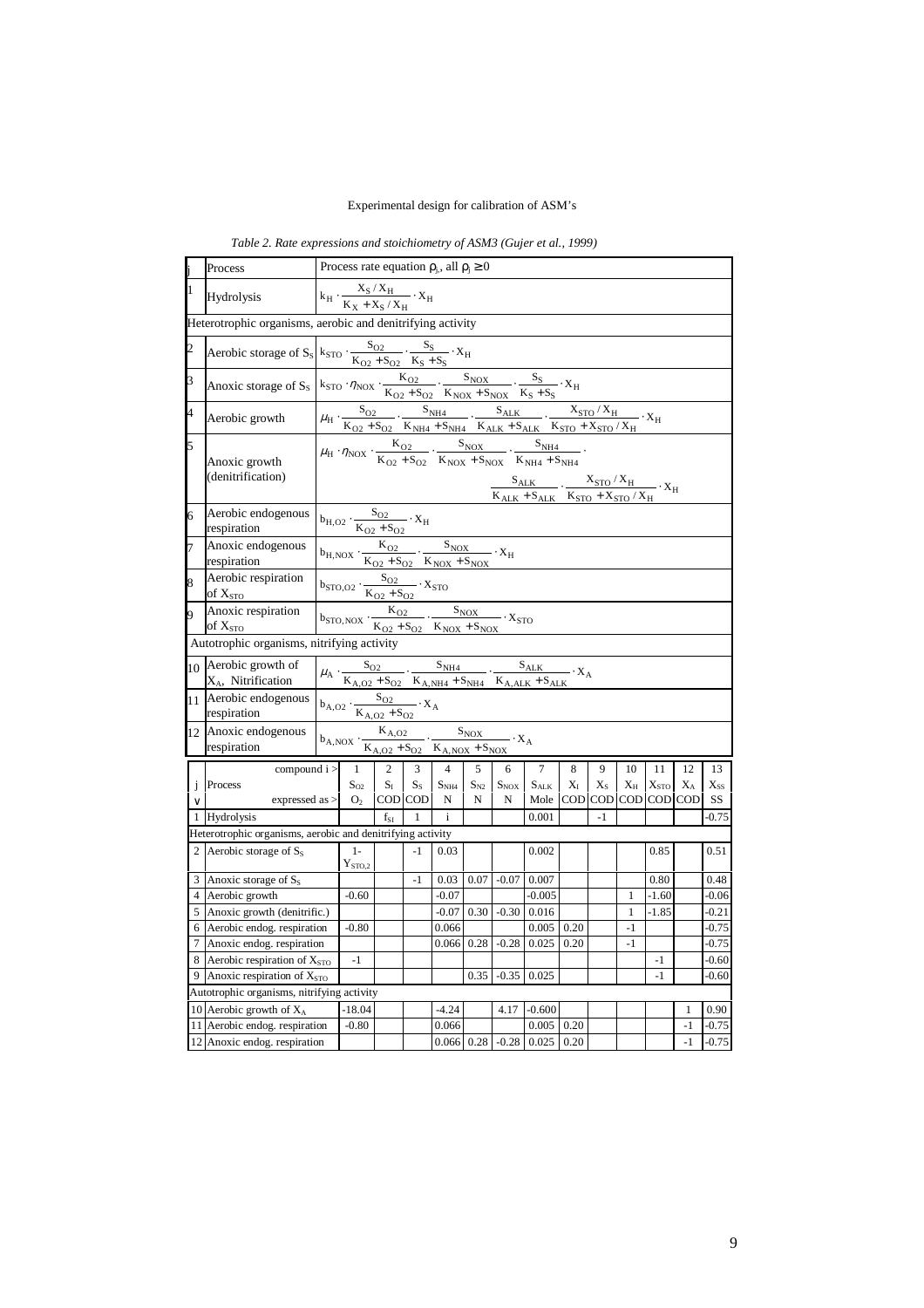- ASM1 differentiates between inert suspended organic matter present in the influent wastewater and produced within the activated sludge process. In reality, however, it is impossible to distinguish between these two components.
- Hydrolysis has a rather dominating effect upon the predictions of the oxygen consumption and denitrification by heterotrophic organisms. In reality this process includes different coupled processes such as hydrolysis, lysis and storage of substrates. Therefore, the identification of the kinetic parameters of this combined process is difficult.
- The death regeneration concept is covering lysis combined with hydrolysis of released substrate and subsequently growth on this substrate. In reality it is difficult to determine the decay coefficient related to the death regeneration concept.
- Elevated concentrations of readily biodegradable organic substrates can lead to storage of poly-hydroxy-alkanoates, lipids or glycogen. This process is not included in ASM1.
- ASM1 does not include the possibility to differentiate between decay rates of nitrifiers under aerobic and anoxic conditions. This may lead to problems with the predictions of the maximum nitrification rates in cases of high SRT and high fractions of anoxic reactor volumes.

The main difference between ASM1 and ASM3 is the recognition of the importance of storage polymers in the heterotrophic conversions in the activated sludge processes in ASM3. The aerobic storage process in ASM3 describes the storage of the readily biodegradable substrate  $(S_S)$  into a cell internal component  $(X_{STO})$ . This approach requires that the biomass is modelled with cell internal structure similar to ASM2. The energy required for this process is obtained via aerobic respiration. This internal component is then subsequently used for growth. In ASM3 it is assumed that all  $S_s$  is first taken up and stored prior to growth. Thus, a division of the storage and growth process, allowing growth to take place on external substrate directly, is not considered.

Furthermore, the death regeneration concept is replaced by endogenous respiration, which is closer to the phenomena observed in reality. Endogenous respiration can readily be obtained from a simple batch test (see below, section 4.1.3.1). Also, ASM3 allows a differentiation between aerobic and anoxic decay.

Fig. 3 illustrates the difference in COD flows between ASM1 and ASM3. The first thing to notice is that the conversion processes of both groups of organisms (autotrophs and heterotrophs) are clearly separated in ASM3, whereas the decay regeneration cycles of the autotrophs and heterotrophs are strongly interrelated in ASM1. This change of decay concept (and introduction of the storage step) means that there exist more "entry" points for oxygen utilisation resulting in, at some points, easier separation and characterisation of the processes. Second, there is a shift of emphasis from hydrolysis to storage of organic matters. This gives a change in how wastewater characterisation should be defined since the separation between  $S_S$  and  $X_S$  now should be based on the storage process rather than on the growth process. Still, the separation remains somewhat based on biodegradation rates. In ASM3 hydrolysis is obviously of a less dominating importance for the rates of oxygen consumption since only hydrolysis of  $X_S$ in the influent is considered.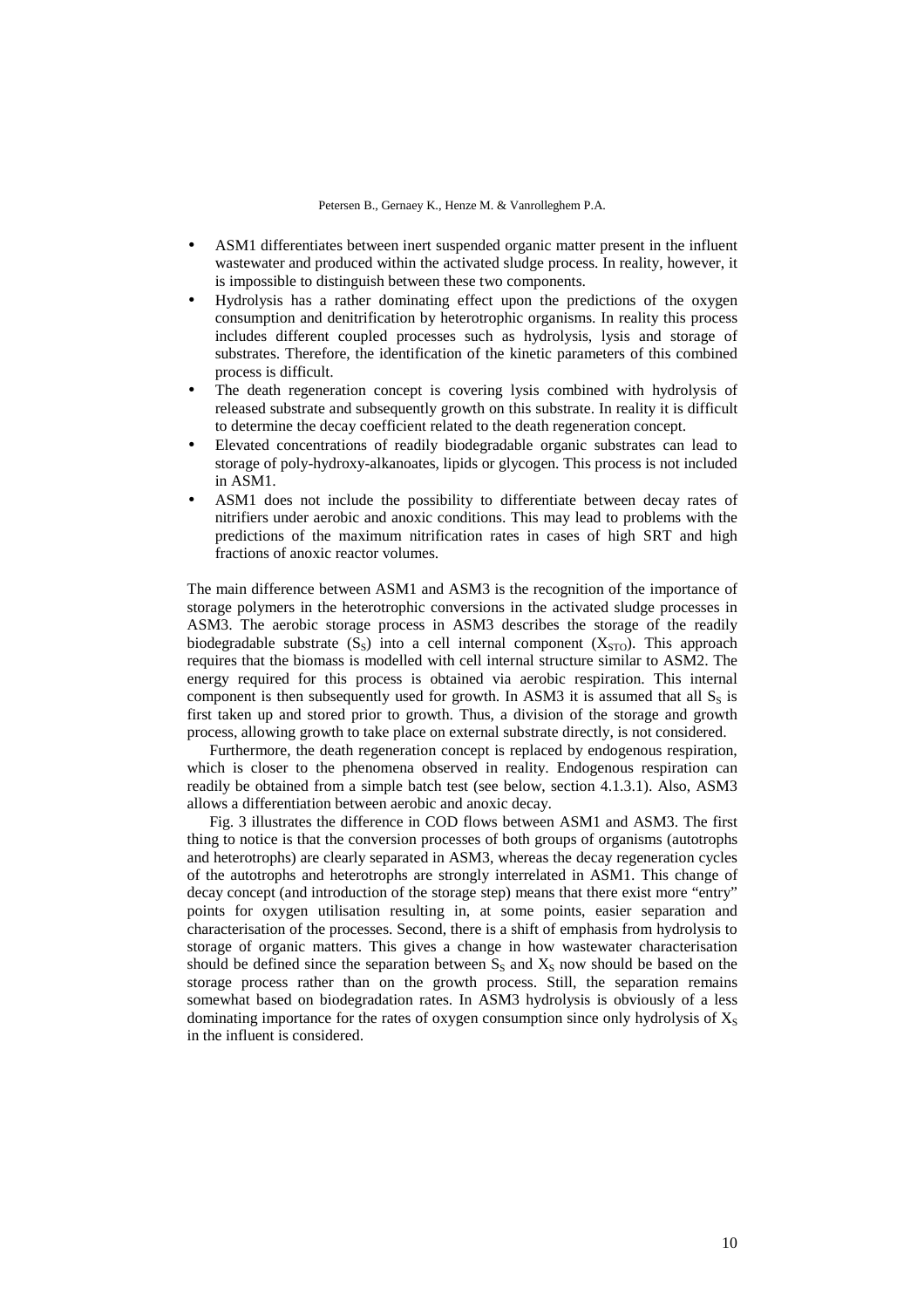Below the components and processes of AMS3 are summarised focusing on the differences between ASM1 and ASM3.

### *2.2.1 COD components in ASM3*

The COD components in ASM3 are basically defined in the same way as in ASM1. Only the separation between inert suspended organic matter in the wastewater influent  $(X<sub>I</sub>)$  and produced via the decay process  $(X<sub>P</sub>)$  is no longer maintained, and, second, the component  $X<sub>STO</sub>$  is introduced, as described above. The substrate  $S<sub>S</sub>$  goes through the storage process but is basically still biodegradable. Thus, the total COD balance is defined by Eq. 3 and further illustrated in Fig. 1, where the components specifically related to ASM3 are given in bold and the ones only related to ASM1 are given in italics.

$$
COD\text{tot} = S_I + S_S + X_I + X_S + X_H + X_A + X_{STO}
$$
\n<sup>(3)</sup>

### *2.2.2 Nitrogen components in ASM3*

The nitrogen balance in ASM3 is simplified compared to ASM1, since the soluble and particulate organic nitrogen components are no longer considered. Furthermore, a nitrogen gas component  $(S_N)$  is included allowing for a closed nitrogen mass balance. The nitrogen incorporated in  $S_I$ ,  $S_S$ ,  $X_I$ ,  $X_S$ , and the biomass is defined in ASM3 as a fraction of these components. This fraction is consumed or produced when the corresponding COD fraction is formed or degraded respectively. Summarising, the total nitrogen balance for the components in ASM3 is defined by Eq. 4, and further illustrated in Fig. 2. Again, the components specifically related to ASM3 are shown in bold and the ones related to ASM1 in italics.

$$
N\text{tot} = S_{NH} + S_{NO} + S_{N2} + i_{NSI} \cdot S_{I} + i_{NSS} \cdot S_{S} + i_{NXS} \cdot X_{S} + i_{NBM} \cdot (X_{H} + X_{A}) + i_{NXI} \cdot X_{I}
$$
\n(4)

### *2.2.3 Processes in ASM3*

In ASM3 there are also four basic processes, however, slightly different from ASM1 (Gujer *et al.*, 1999):

- Storage of readily biodegradable substrate
- Growth of biomass
- Decay of biomass
- Hydrolysis of particulate organic matter

*2.2.3.1. Aerobic storage of readily biodegradable substrate* This process describes the storage of readily biodegradable substrate  $(S<sub>S</sub>)$  in the form of  $X<sub>STO</sub>$  with the consumption of oxygen. As stated above, it is assumed that all  $S<sub>S</sub>$  first becomes stored material before use for cell growth. It is realised that this is not in accordance with reality. However, no model is currently available to predict the separation of  $S_s$  into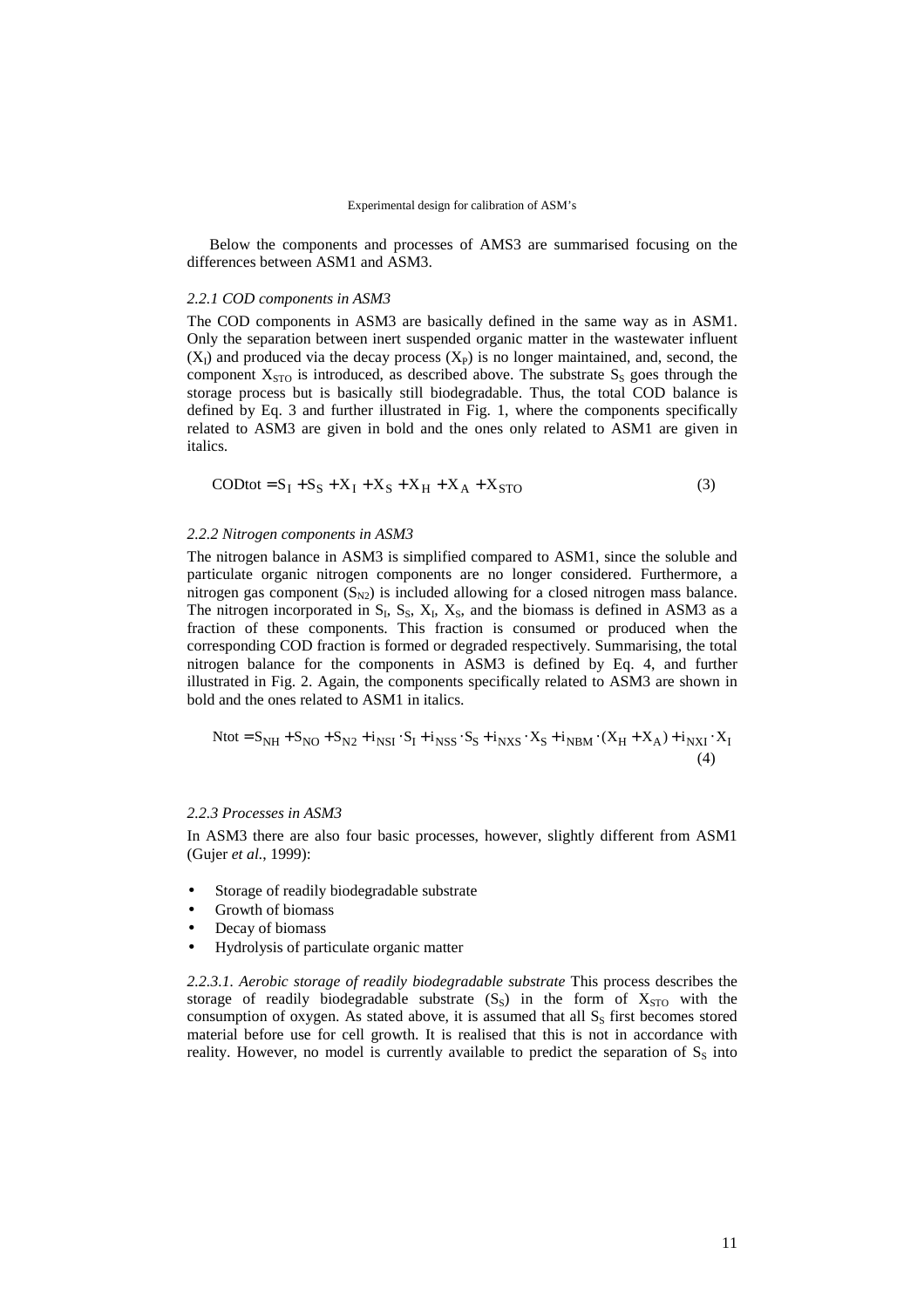Petersen B., Gernaey K., Henze M. & Vanrolleghem P.A.

direct growth and storage. Gujer *et al.* (1999) therefore suggested to apply a low storage yield ( $Y_{STO}$ ) and a higher growth yield ( $Y_H$ ) to approximate direct growth.

*2.2.3.2. Anoxic storage of readily biodegradable substrate* This process is identical to the aerobic storage, only is nitrate used as terminal electron acceptor instead of oxygen. Furthermore, a correction factor  $(\eta_{NO})$  is applied to indicate that only a fraction of the heterotrophic biomass may be capable of denitrifying.

*2.2.3.3. Aerobic growth of heterotrophs* Aerobic heterotrophic growth takes place by degradation of  $X_{STO}$  with the consumption of oxygen  $(S_O)$ . Ammonia nitrogen  $(S_{NH})$  is incorporated into cell mass, as described above for ASM1.

*2.2.3.4. Anoxic growth of heterotrophs (denitrification)* Anoxic growth is similar to aerobic growth but respiration is based on denitrification. Again, a correction factor  $(\eta_{NO})$  is applied to account for the observation of reduced anoxic respiration rates compared to aerobic respiration.

*2.2.3.5. Aerobic growth of autotrophs (nitrification)* This process is described similar to ASM1.

*2.2.3.6. Aerobic decay of heterotrophs* The energy requirements not associated with growth but including maintenance, lysis, etc. are described by endogenous respiration in ASM3 according to a simple first order reaction kinetics.

*2.2.3.7. Anoxic decay of heterotrophs* ASM3 allows for a description of anoxic decay in a similar way as the aerobic decay process.

*2.2.3.8. Aerobic and anoxic decay of autotrophs* The decay of autotrophs is described in the same way as the heterotrophic decay process.

*2.2.3.9. Aerobic and anoxic respiration of storage products* These processes are analogous to endogenous respiration and ensure that the storage product  $X<sub>STO</sub>$  decays together with the biomass.

*2.2.3.10. Hydrolysis* Just as in ASM1 hydrolysis is responsible for the breakdown of slowly biodegradable substrate  $(X<sub>S</sub>)$  to readily biodegradable substrate  $(S<sub>S</sub>)$ . However, in ASM3 hydrolysis is assumed to be electron donor independent, and as stressed above the hydrolysis does not play the same dominating role as in ASM1.

# *2.2.4 Restrictions of ASM3*

The number of restrictions listed for ASM1 above (see 2.1.4) basically still holds for ASM3, except for the restriction stating that the type of electron acceptor does not affect the biomass decay.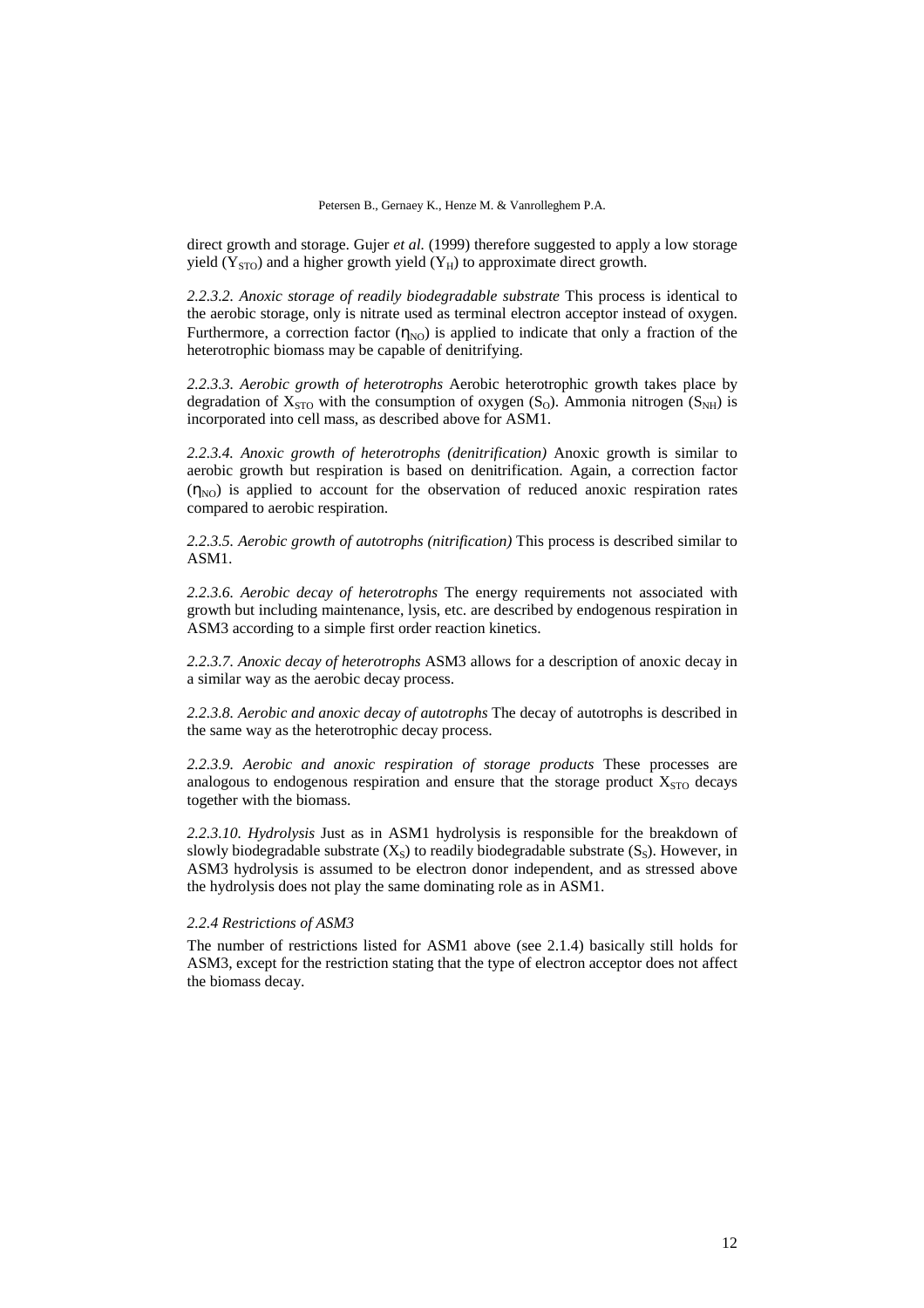# **3. Model Calibration**

In this review model calibration is understood as the adaptation of a model to fit a certain set of information obtained from the full-scale WWTP under study. This task is often rather time-consuming, and typically the time needed for a model calibration is underestimated. Even though more than a decade has passed since the publication of ASM1, a fully developed model calibration procedure has not been defined yet. We have not been able to find a complete model calibration report in literature. There may be many reasons for this. Important to realise is that the purpose of a model being built is very much determining on how to approach the calibration, making it difficult to generalise (Henze *et al.*, 1995). Still, considering the wide application of the activated sludge models there are surprisingly few references that contain details on the applied model calibration procedure. Most often it is not specified in detail how the model was calibrated but the focus is more on the applications, e.g. for process scenarios and optimisations etc. Thus, to obtain information on model calibration procedures one often has to collect bits and pieces from various sources to obtain an overview.

Before going on with a discussion on how to approach a model calibration of ASM1, it is relevant to define how parameter estimation is understood in this review and what the difference is between parameter estimation and model calibration. Furthermore, the term identifiability will be defined and the problem of identifiability with respect to ASM in general will be addressed.

Parameter estimation consists of determining the "optimal" values of the parameters of a given model with the aid of measured data. Here, the numerical techniques for estimation will not be discussed, but reference is made to the literature (Robinson, 1985; Vanrolleghem and Dochain, 1998). Only the basic idea behind parameter estimation is schematised in Fig. 4. Initially, the model structures, of which selected parameters need to be estimated, and the experimental data need to be defined. Moreover, first guesses of the initial conditions, i.e. concentrations, and parameters, have to be given. The parameter estimation routine then basically consists of minimising an objective function, which for example can be defined as the weighted sum of squared errors between the model output and the data. When the objective function reaches a minimum with a certain given accuracy the optimal parameter values are obtained.

Thus, parameter estimation is carried out via specific mathematical search algorithms. However, due to the high complexity caused by the numerous parameters and the unidentifiable nature of the ASM models, it will be rather cumbersome to apply mathematical calibration techniques.

Indeed, a major problem encountered in calibration of ASM is the (lack of) identifiability of the model parameters. Identifiability is the ability to obtain a unique combination of parameters describing a system behaviour. A distinction should be made between theoretical and practical identifiability. Theoretical identifiability is a property of the model structure, and relates to the question whether it is at all possible to obtain unique parameter values for a given model structure considering certain selected outputs, and assuming ideal measurements. Practical identifiability, on the other hand, includes the quality of the data. Thus, theoretically identifiable parameters may be practically unidentifiable if the data are too noise corrupted (Holmberg, 1982; Jeppsson, 1996). This subject is dealt with in great detail in Petersen (2000).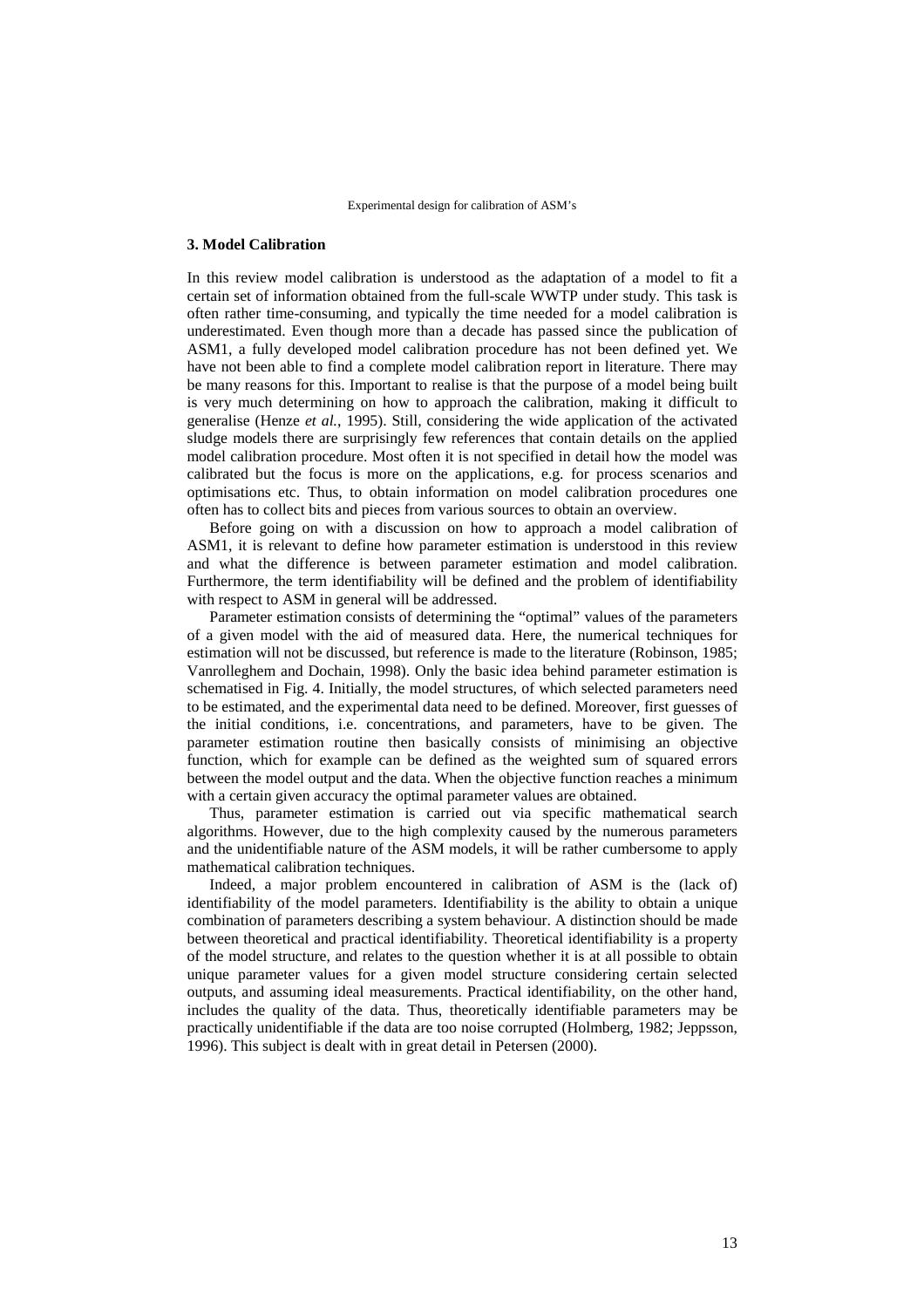### Petersen B., Gernaey K., Henze M. & Vanrolleghem P.A.



*Fig 4. Illustration of parameter estimation routine (modified from Wanner et al., 1992)*

Here, it should only be stressed that a typical problem related to the model calibration of ASM is that more than one combination of influent characteristics and model parameters can give the same good description of the collected data (Dupont and Sinkjær, 1994, Kristensen *et al.*, 1998). Indeed, this indicates identifiability problems of either theoretical or practical origin.

The model calibration of ASM is typically based on a step-wise procedure, and by changing just a few of the many parameters instead of applying an automatic mathematical optimisation routine. Based on the above statements concerning identifiability problems it is, however, obvious that a calibration procedure where the model parameters are changed by trial and error until a good description of the measured data is reached is not advisable (Dupont and Sinkjær, 1994, Kristensen *et al.*, 1998). Thus, it becomes important to gather as much information as possible that can help the framing of realistic parameter combinations. In this review it was attempted to gather and summarise the type of information needed for successful model calibration.

# 3.1 INFORMATION SET FOR MODEL CALIBRATION

The set of information that should be collected for successful model calibration was extracted and combined from different sources (Henze *et al.*, 1987; Henze, 1992; Lesouef *et al.*, 1992; Pedersen and Sinkjær, 1992; Siegrist and Tschui, 1992; Stokes *et al.*, 1993; de la Sota *et al.*, 1994; Dupont and Sinkjær, 1994; Funamizu and Takakuwa,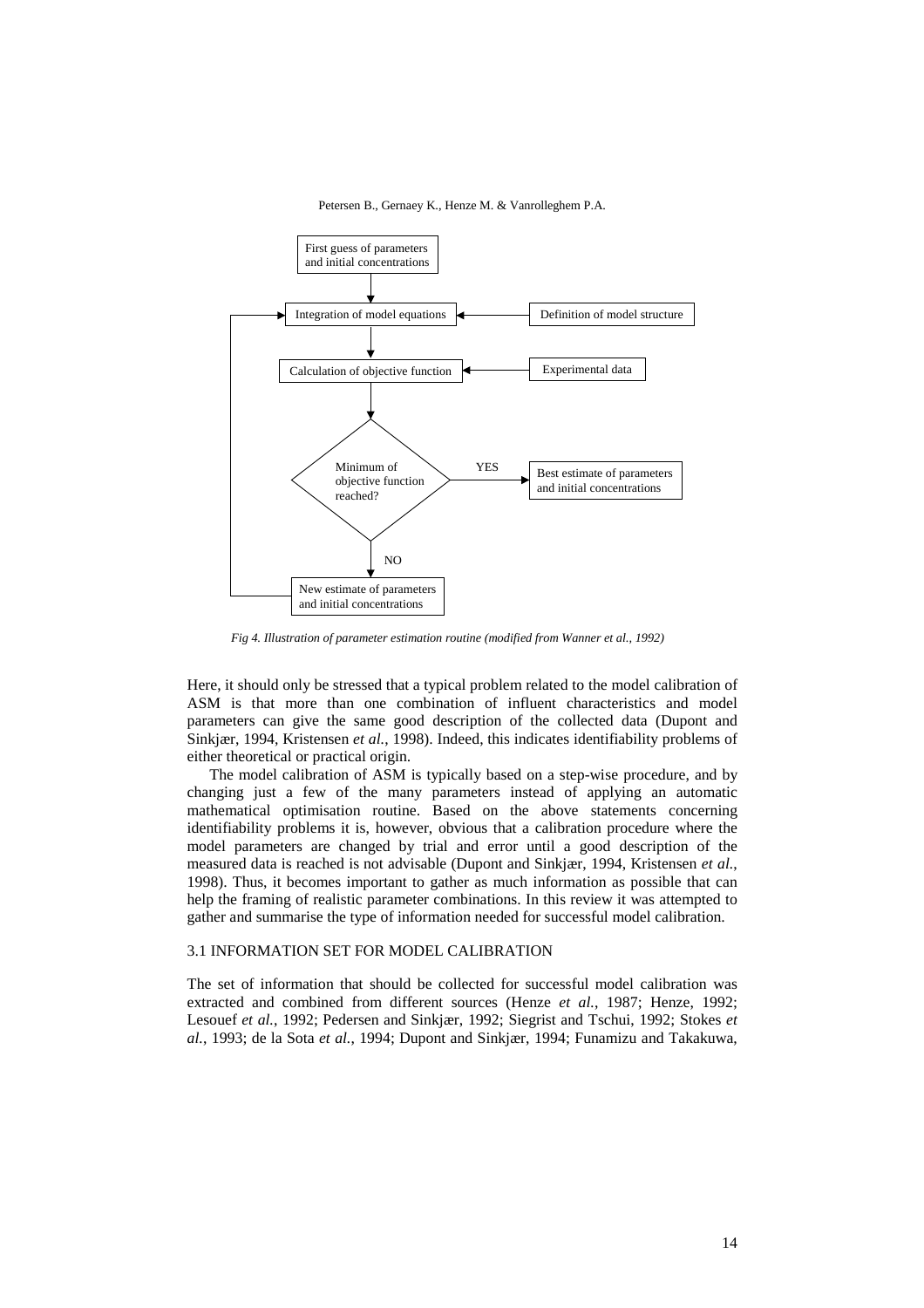1994; Weijers *et al.*, 1996; Xu and Hultman, 1996; Coen *et al.*, 1997; Mino *et al.*, 1997; Kristensen *et al.*, 1998), and is summarised below:

- Design data: reactor volumes, pump flows and aeration capacities.
- Operational data:
	- Flow rates, as averages or dynamic trajectories, of influent, effluent, recycle and waste flows.
	- pH, aeration and temperatures.
- Characterisation for the hydraulic model, e.g. the results of tracer tests.
- Characterisation for the settler model: e.g. zone settling velocities at different mixed liquor suspended solids concentrations.
- Characterisation for the biological model, ASM, of:
	- Wastewater concentrations of full-scale WWTP influent and effluent (as well as some intermediate streams between the WWTP's unit processes), as averages or as dynamic trajectories: e.g. SS, COD, TKN,  $NH_4$ -N,  $NO_3$ -N,  $PO_4$ -P etc.
	- Sludge composition: e.g. SS, VSS, COD, N and/or P content.
	- Reaction kinetics: e.g. growth and decay rates.
	- Reaction stoichiometry: e.g. biomass yields

The list does not discuss on how the particular information can be collected in practice, since this will be discussed more in detail in the sections below.

As mentioned above, the required quality and quantity of information will depend very much on the purpose of the modelling exercise. In case the model is to be used for educational purposes (e.g. to increase basic understanding of the processes), for comparison of design alternatives for non-existing plants or in other situations where qualitative comparisons are sufficient, the default parameter values defined by Henze *et al.* (1987) can be applied. A reasonably good description can most often be obtained with this default parameter set for typical municipal cases without significant industrial influences (Henze *et al.*, 1997). However, if the calibrated model is going to be used for process performance evaluation and optimisation, it may be necessary to have a more accurate description of the actual processes under study. Some processes may need a more adequate description than others depending on the purpose of the model calibration. This may especially apply for models that are supposed to describe the processes in an industrial or combined municipal and industrial treatment plant (Coen *et al.*, 1997, 1998). In such cases the wastewater characterisation, and thereby the activated sludge, may differ significantly from standard municipal wastewater. In addition, special attention often has to be paid to the characterisation of nitrification kinetics (e.g. Dupont and Sinkjær, 1994), since nitrification typically is the determining process for the process designs. Also, the availability of readily biodegradable carbon substances is important for the successful achievement of both denitrification and biological P removal, and may need to be characterised in more detail (Coen *et al.*, 1997).

In this review the focus will mainly be on the information needed for the biological model. Although not considered in detail, it should be stressed that the information listed in the first 4 points is also very essential, and should not be neglected for a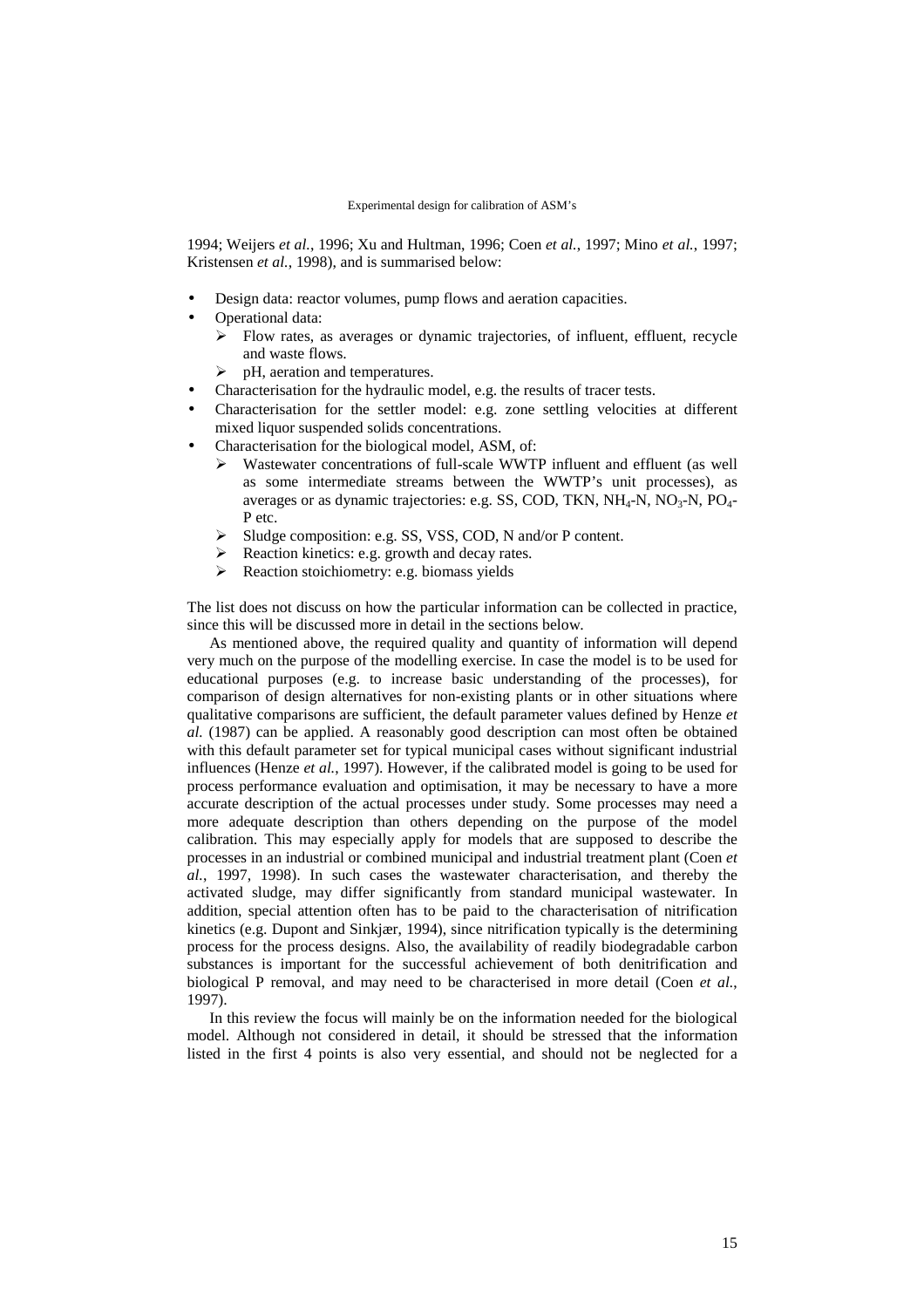successful model calibration. Major calibration problems can, for example, be related to rather simple errors in the recording of operational data, e.g. erroneous data of the waste sludge measurements might result in an incorrect sludge balance (Melcer, 1999). Moreover good characterisation of hydraulics and settling can be of great importance since e.g. poor or erroneous hydraulic modelling may result in hydraulic effects being lumped into the biological parameters of ASM1.

The information needed for the characterisation of the biological model can basically be gathered from three sources:

- Default values from literature (e.g. Henze *et al.*, 1987).
- Full-scale plant data
	- $\triangleright$  Average or dynamic data from grab or time/flow proportional samples.
	- Conventional mass balances of the full-scale data.
	- $\triangleright$  On-line data.
	- Measurements in reactors to characterise process dynamics (mainly relevant for SBR's and alternating systems).
- Information obtained from different kinds of lab-scale experiments with wastewater and activated sludge from the full-scale plant under study.



*Fig 5. Schematic overview of the different general steps in an activated sludge model calibration procedure*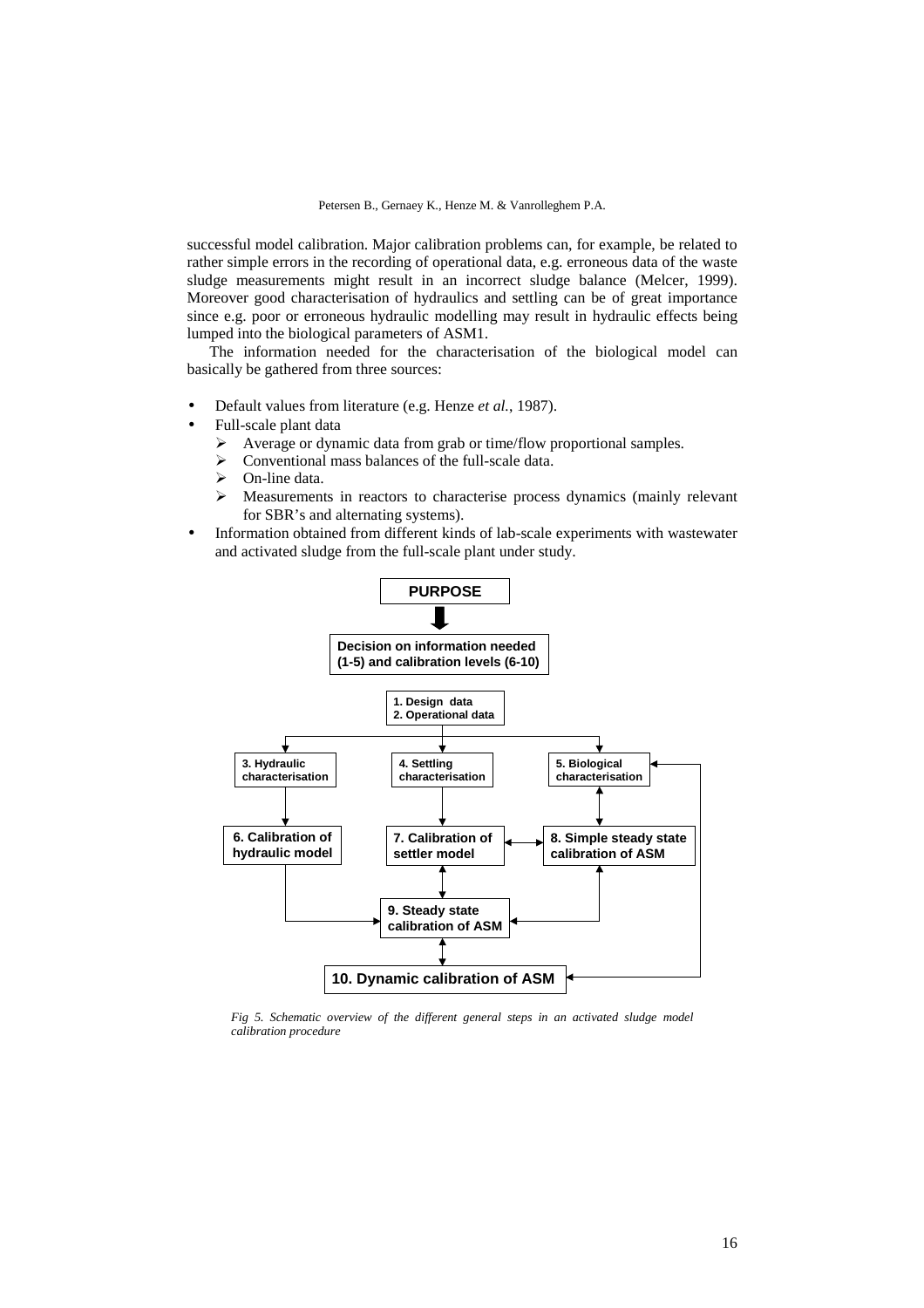Again, the intended use of the model will determine which information source to choose for the characterisation of the different biological processes in the model. In addition, the purpose will decide to which level the model has to be calibrated, since the quality of the desired model predictions will depend strongly on the quality of the model calibration. Fig. 5 illustrates the different general steps in a model calibration exercise. It should be stressed that not all steps may have to be taken, depending on the purpose. This will be discussed further with examples below, and the procedure has been concretised for a municipal-industrial case study in Petersen (2000).

### 3.2 MODEL CALIBRATION LEVELS

Steps 1-5 in Fig. 5 indicate the collection of information. Design (1) and operational (2) data are in general always needed for a model calibration. E.g. the flow and load variations are important in the design of measuring campaigns for hydraulic, sludge settling and biological characterisation of the full-scale WWTP. The hydraulics (3) are typically characterised via tracer tests at the full-scale installation (De Clercq *et al.*, 1999). The settling properties (4) can be characterised via on-line or lab-scale settling tests (Vanderhasselt *et al.*, 1999). Finally, the biology can be characterised via different information sources (see below).

In Fig. 5 steps 6-10 illustrate different calibration levels. The calibration of the hydraulic model via tracer test results, and the settler model calibration via results from sludge settling tests are indicated in steps 6 and 7 respectively. A first ASM calibration level is typically a simple steady state model calibration (8).

## *3.2.1 Steady state model calibration*

In this step data obtained from the full-scale WWTP are averaged, thereby assuming that this average represents a steady state, and a simple model not including hydraulic detail is calibrated to average effluent and sludge waste data. Typically, the calibrations of the ASM and the settler are linked together, since the aim is most often to describe the final effluent quality. Moreover, the recycle from the settler has an influence on the activated sludge system. Thus, at this stage, there may be an interaction between the steady state calibration and the settler model calibration, indicated in Fig. 5 with the double arrow. Finally, the characterisation of wastewater components may be adjusted according to the calibration of the full-scale model, indicated with the double arrow between  $(8)$  and  $(5)$  in Fig. 5.

The next step in the calibration procedure is a steady state model calibration that includes the hydraulic model (9). In general, with a steady state model calibration, only parameters responsible for long-term behaviour of the WWTP can be determined, i.e.  $Y_H$ ,  $f_p$ ,  $b_H$  and  $X_I$  in the influent (Henze *et al.*, 1999; Nowak *et al.*, 1999). These parameters are correlated to a certain degree, meaning that a modification of one parameter value can be compensated by a modification of another parameter value. In the study of Nowak *et al.* (1999) on mass balances of full-scale data, it was therefore chosen to fix  $Y_H$  and  $f_p$ , leaving  $X_I$  in the influent and  $b_H$  to be determined from the steady state data. In the study of Lesouef *et al.* (1992), two WWTP models were calibrated via steady state calibration only, and this calibrated model was applied to simulate dynamic process scenarios. However, if one relies entirely on a steady state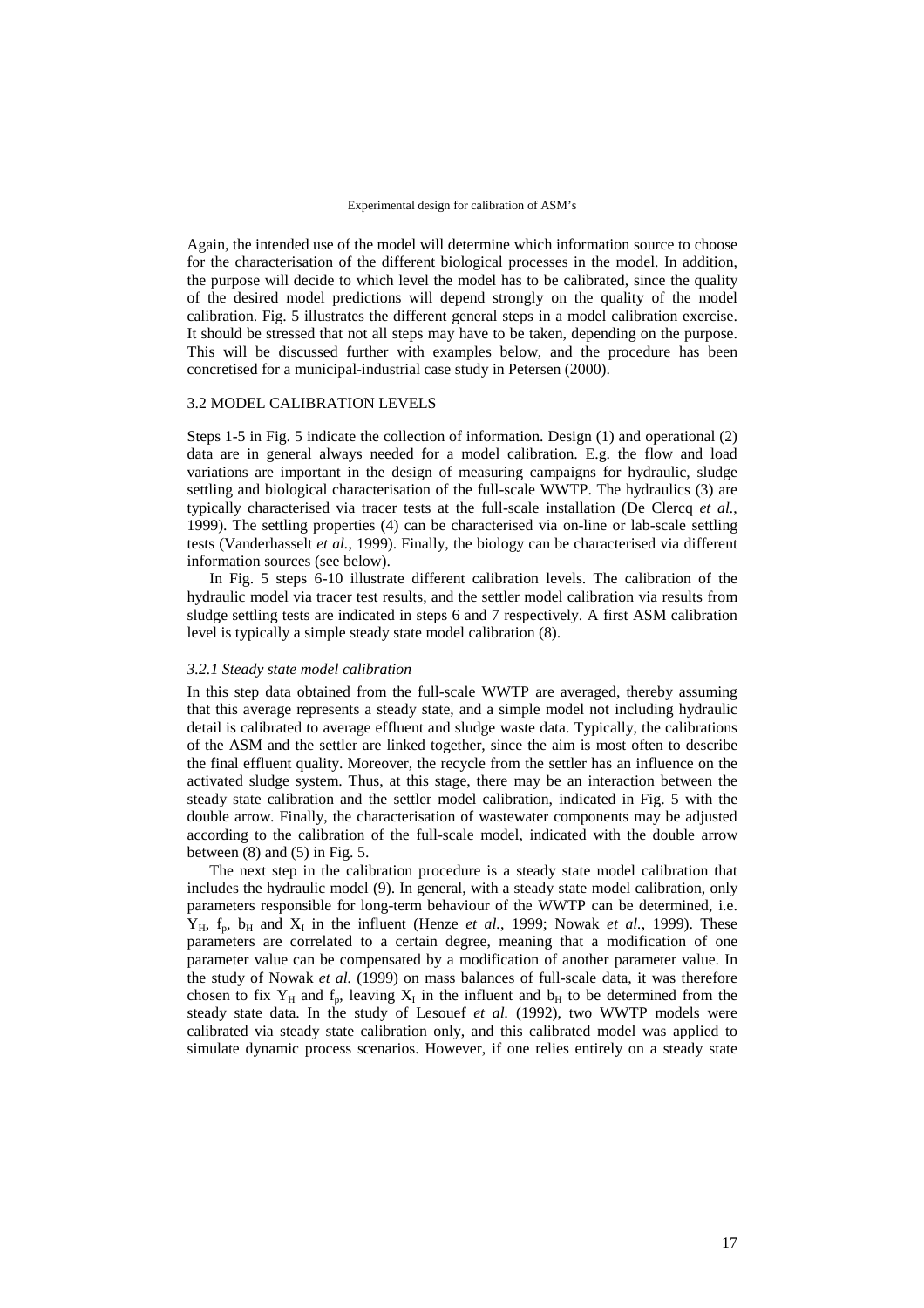calibration some problems may be encountered since the real input variations are usually faster than the slow process dynamics that were focused upon during the steady state calibration. In other words, the process does not operate in steady state but one still attempts to fit a steady state simplification of the model to an unsteady situation. A steady state calibration is, however, very useful for the determination of initial conditions prior to a dynamic model calibration and for the initiation of first parameter iteration (e.g. Pedersen and Sinkjær, 1992; Stokes *et al.*, 1993; Dupont and Sinkjær, 1994; Xu and Hultman, 1996; Kristensen *et al.*, 1998).

# *3.2.2 Dynamic model calibration*

If it is the aim to describe and predict more short-term and dynamic situations, a model calibration to dynamic data will be needed since such data contain more information

| Reference   | Purpose                                       | Calibration                  | Characterisation   |                          |                               |                      |  |
|-------------|-----------------------------------------------|------------------------------|--------------------|--------------------------|-------------------------------|----------------------|--|
|             |                                               | strategy                     | Wastewater         |                          |                               |                      |  |
|             |                                               |                              | Full-scale<br>data | Model components         |                               |                      |  |
|             |                                               |                              |                    | Mass<br>balances         | Lab-<br>scale                 | Model<br>calibration |  |
| ST92        | Description:<br>Nitrification,<br>COD removal | Steady state n.i.<br>Dynamic | 3,7,8,9            | $S_I$                    | $X_I$                         |                      |  |
| L92         | Optimisation:<br>N-removal                    | Steady state                 | 3,4,8,9            | $S_S$ , $X_S$ , $X_{BH}$ | $S_I, X_I$                    |                      |  |
| <b>PS92</b> | Description:<br>N-removal                     | Steady state<br>Dynamic      | 3,4,5,7,8,<br>9    | $S_S$ , $S_I$ , $X_I$    |                               |                      |  |
| <b>DS94</b> | Optimisation:<br>N-removal                    | Steady state<br>Dynamic      | 3,4,5,7,8,<br>9    | n.i.                     |                               |                      |  |
| S93         | Description:<br>Nitrification.<br>COD removal | Steady state<br>Dynamic      | 1,3,5,6,8          | n.i.                     |                               |                      |  |
| dS94        | Optimisation:<br>All processes                | Steady state<br>Dynamic      | 3,5,7,8,9,<br>10   |                          |                               | all                  |  |
| XH96        | Description:<br>COD removal.<br>N removal     | Steady state<br>Dynamic      | 3,4,6,8,9          | $S_I, S_S$               | $S_{S}$ , $X_{BH}$<br>$X_{S}$ | $X_I$                |  |
| K98         | Description:<br>COD removal,<br>N removal     | Steady state<br>Dynamic      | 1,2,3,4,7,<br>8.9  |                          | $S_{S}$                       |                      |  |

*Table 3. Information sources for model calibration of ASM1 (cont' on next page)*

n.i.: procedure not described in detail, but probably carried out. 6. TN :

- 2. VSS : Volatile Suspended Solids
- 3. CODtot : total COD

- 4. 5. CODsol : soluble COD
- 8.

7.

 $BOD<sub>5</sub>$ : Biological Oxygen Demand (5days) 10. PO<sub>4</sub>-P:

9.  $NO<sub>x</sub>-N$ : TKN :  $NH_4-N$  : Total Nitrogen Kjeldahl Nitrogen

Ammonium Nitrogen Nitrate + Nitrite Nitrogen

Ortho-phosphate

<sup>1.</sup>  $\tilde{\mathbf{S}}$  SS : Suspended Solids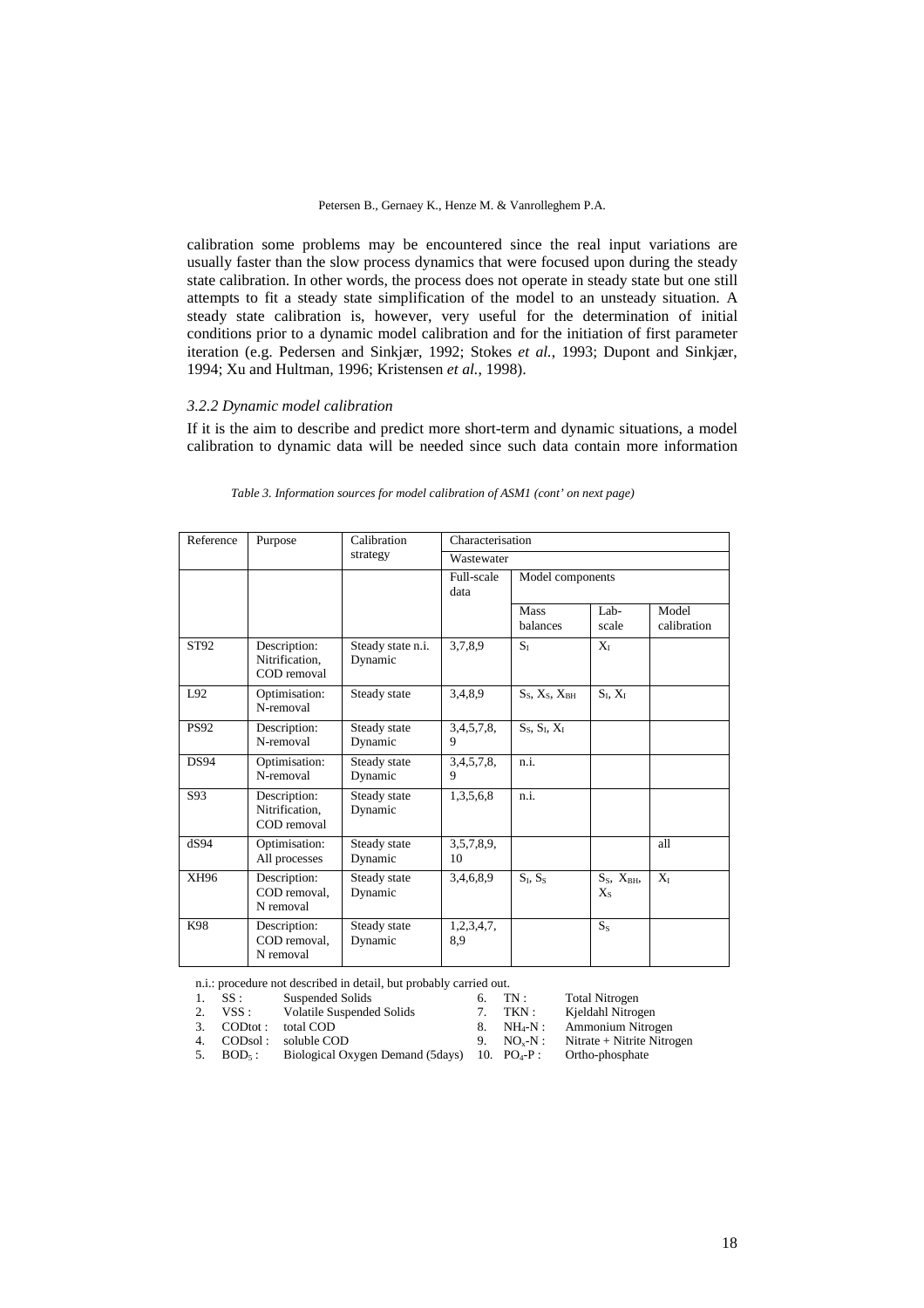than steady state data, especially on fast dynamic behaviour. The important point in model calibration based on dynamic data is to obtain a more reliable estimation of the maximum specific growth rates  $\mu_{\text{maxH}}$  and  $\mu_{\text{maxA}}$  (Henze *et al.*, 1999), which are the most important parameters in predicting dynamic situations.

At WWTP's data are most often collected routinely with a daily or weekly sampling frequency. This sampling frequency may, however, not be high enough, and for more accurate modelling it may therefore be required to run special measuring campaigns (e.g. Pedersen and Sinkjær 1992; Dupont and Sinkjær, 1994; de la Sota *et al.*, 1994; Xu and Hultman, 1996). The sampling frequencies should be chosen in relation to the time constants of the process and influent variations. One of the important time constants of the process is the hydraulic retention time (HRT). Ideally, one should choose to sample about five times faster than the hydraulic retention time and have a test duration of 3-4 times this key time constant (Ljung, 1987). However, since measurements on full-scale

| Table 3. Information sources for model calibration of ASM1 (cont' from previous page) |  |  |  |  |
|---------------------------------------------------------------------------------------|--|--|--|--|
|---------------------------------------------------------------------------------------|--|--|--|--|

| Characterisation |                                                                                         |                                       |  |  |  |  |  |  |
|------------------|-----------------------------------------------------------------------------------------|---------------------------------------|--|--|--|--|--|--|
| Sludge           | Kinetic and stoichiometric                                                              |                                       |  |  |  |  |  |  |
| Lab-scale        | Model calibration                                                                       | Lab-scale                             |  |  |  |  |  |  |
| analyses         |                                                                                         | experiments                           |  |  |  |  |  |  |
|                  |                                                                                         |                                       |  |  |  |  |  |  |
|                  |                                                                                         |                                       |  |  |  |  |  |  |
|                  | $Y_H$ , $\mu_H$ , $K_S$ , $k_h$ , $K_X$ , $b_H$ ,<br>$\mu_A$ , $K_{NH}$                 |                                       |  |  |  |  |  |  |
| 1,2,3,7          | $K_X, k_h$                                                                              | $\mu_A$ , $b_A$                       |  |  |  |  |  |  |
|                  | $\mu_A$ , $K_S$ , $\eta_g$                                                              |                                       |  |  |  |  |  |  |
| n.i.             | $K_S$ , $\eta_g$                                                                        | $\mu_A$ , $b_A$ , $K_{NH}$ , $K_{OA}$ |  |  |  |  |  |  |
| 1,2,3            | $\mu_H$ , K <sub>s</sub> , $\mu_A$                                                      |                                       |  |  |  |  |  |  |
|                  |                                                                                         |                                       |  |  |  |  |  |  |
| 1,2,3,7          | $\mu_A$ , $b_A$ , $\mu_H$ , $K_S$ , $k_h$ , $K_X$ ,<br>$K_{NO}$ , $\eta_g$ , $\eta_h$ , |                                       |  |  |  |  |  |  |
| 1                | $\mu_A$ , $K_{OH}$ , $K_{NH}$ , $\eta_g$                                                |                                       |  |  |  |  |  |  |
|                  |                                                                                         |                                       |  |  |  |  |  |  |
| 1,2              | $k_h$ , $K_X$ , $b_H$ , $\eta_g$ , $K_{OH}$                                             | $b_H$ , $\mu_H$ , $\mu_A$ , $K_{OA}$  |  |  |  |  |  |  |
|                  |                                                                                         |                                       |  |  |  |  |  |  |

ST92 Siegrist and Tshui (1992)<br>L92 Lesouef et al. (1992) Lesouef *et al.* (1992)

K98 Kristensen *et al.* (1998)

XH96 Xu and Hultman (1996)

dS94 de la Sota *et al.* (1994) Stokes *et al.* (1993)

- DS94 Dupont and Sinkjær (1994)
- PS92 Pedersen and Sinkjær (1992)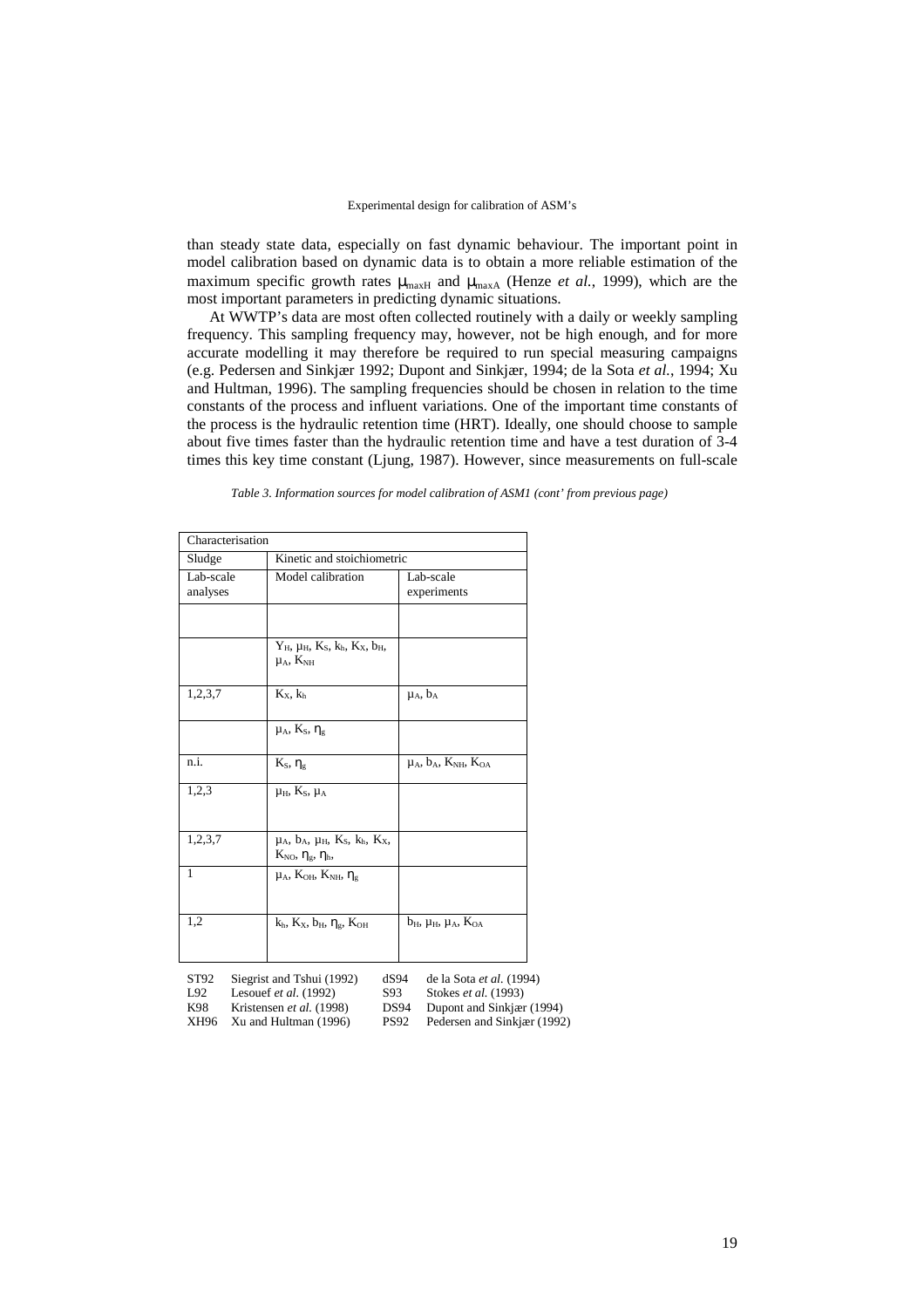WWTP's are relatively expensive these recommendations may not always be completely fulfilled.

Furthermore, data from the full-scale installation alone may be insufficient for a dynamic model calibration since the reaction kinetics can not be readily obtained from such data, except for specific designs like SBR's and alternating systems (Vanrolleghem and Coen, 1995). For a dynamic model calibration on a full-scale WWTP the modeller is therefore typically aiming at combining more information rich results derived from lab-scale experiments (carried out with sludge and wastewater from the full-scale installation) with data obtained from measuring campaigns on the WWTP under study (Dupont and Sinkjær, 1994; Xu and Hultman, 1996; Kristensen *et al.*, 1998).

In Table 3 an attempt is made to gather and summarise the available literature examples on model calibrations where detailed information is given on the model calibration procedures. The table should not be regarded as a complete list of possibilities but can serve as a starting point. The purpose of the different model calibrations is given together with the applied calibration strategy. Furthermore, the information sources for the characterisation of  $(1)$  wastewater,  $(2)$  sludge,  $(3)$  kinetics and (4) stoichiometry, are listed. Table 3 does not indicate the kind of experiments that may have been carried out to gather the information, since this will be discussed in one of the next sections of this review. The model parameters that are not mentioned in Table 3 have either been taken from literature or their origin may not have been clearly indicated in the references. Considering wastewater characterisation it is not always specified how the wastewater information was converted into the wastewater components according to ASM1. In these cases only the type of measurement (e.g. COD, TKN etc.) is listed in the Table.

Based on Table 3, it is obvious that the choice of information needed for the model calibration is governed by the purpose. E.g. in the studies of Pedersen and Sinkjær (1992) and Dupont and Sinkjær (1994) the emphasis was to have a description of the nitrification and denitrification, and the model calibrations therefore focused on adjustment of the parameters related to these processes. In contrast, other studies aimed at a description of both COD and N removal, and as a result more parameters had to be considered for adjustment in the model calibration (Siegrist and Tschui, 1992; de la Sota *et al.*, 1994; Xu and Hultman, 1996; Kristensen *et al.*, 1998).

The wastewater characterisation has both been carried out via full-scale data combined with mass balances and via lab-scale experiments, e.g. for the inert components  $S_I$  and  $X_I$  (Lesouef *et al.*, 1992) and the  $S_S$  component (Xu and Hultman, 1996; Kristensen *et al.*, 1998). In one study all wastewater components were determined via calibration on the full-scale data (de la Sota *et al.*, 1994). The determination of the stoichiometric and kinetic parameters is often carried out via calibration of the model to the full-scale data only. However, some studies have also included the effort of characterising some parameters in lab-scale experiments, e.g. for the determination of the specific growth rate of the autotrophic biomass (e.g. Lesouef *et al.*, 1992; Dupont and Sinkjær, 1994) or to collect further information on the half-saturation coefficients (Kristensen *et al.*, 1998).

In addition, Table 3 indicates that if the purpose of the model calibration was more than "just" a description of the processes, more emphasis was put on the characterisation of the relevant parameters via lab-scale experiments. For example in the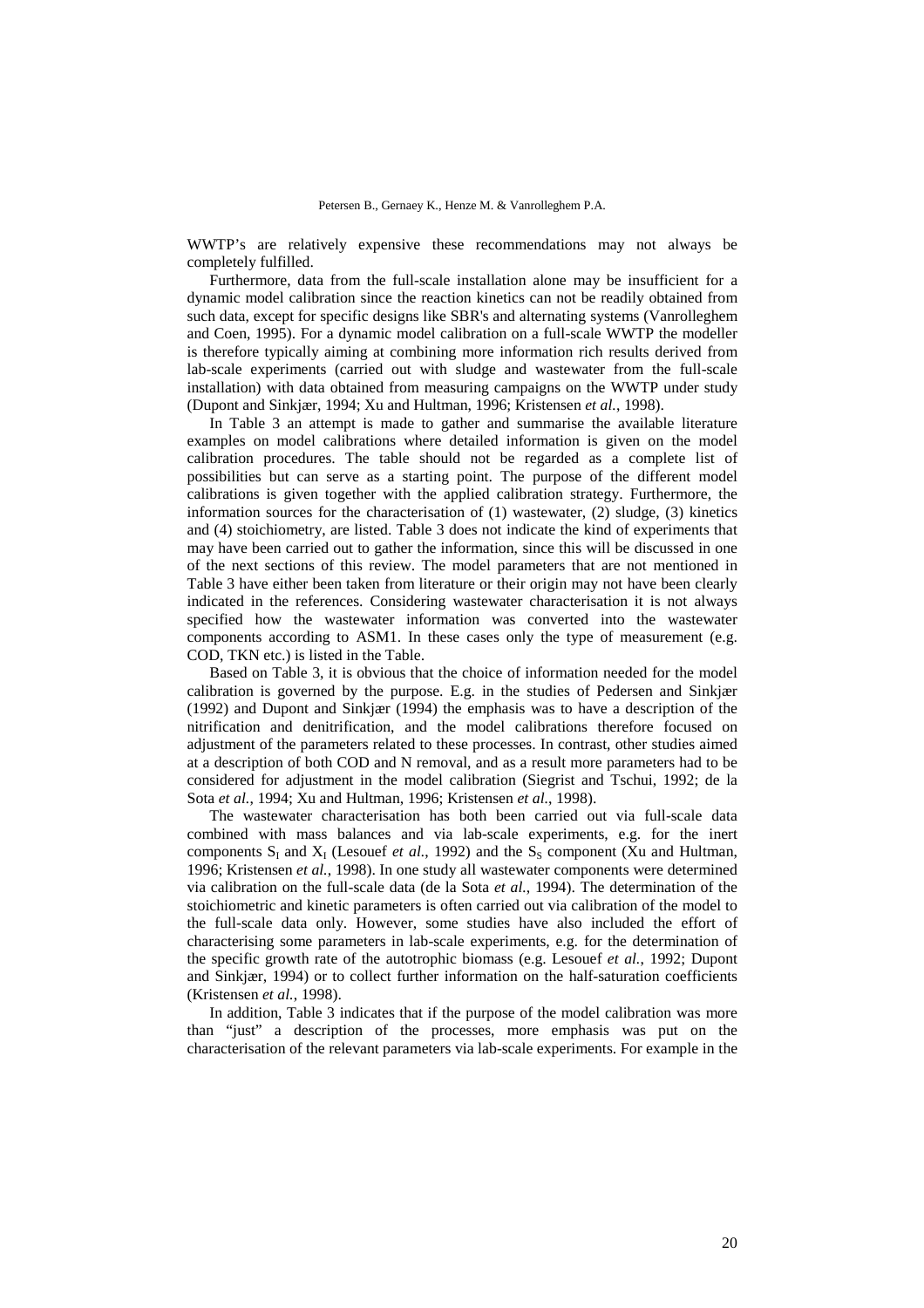#### Experimental design for calibration of ASM's

study of Dupont and Sinkjær (1994) the aim was to apply the model for optimisation of nitrogen removal.

Finally, Table 4 aims at summarising the most relevant parameters to adjust in the steady state and dynamic model calibration. The parameters related to the hydrolysis process are not included in Table 4. This was done on purpose since it was not clear from the literature whether the parameters of this process are most influential to shortor long-term treatment plant behaviour.

*Table 4. Most relevant parameters in steady state and dynamic model calibration.*

|                          | Steady state calibration                             | Dynamic calibration                                                                                                                                      |
|--------------------------|------------------------------------------------------|----------------------------------------------------------------------------------------------------------------------------------------------------------|
| Predictions              | Long-term                                            | Short-term                                                                                                                                               |
| Main relevant parameters | $Y_{H}$ , f <sub>P</sub> , $b_{H}$ , $X_{Linfluent}$ | $\mu_{\text{maxH}}$ , $\mu_{\text{maxA}}$ , $\eta_{\text{g}}$ , $\eta_{\text{h}}$ , $K_{\text{S}}$ , $K_{\text{NH}}$ , $K_{\text{OH}}$ , $K_{\text{OA}}$ |

#### **4. Characterisation of wastewater and sludge kinetics**

Different methods may be proposed to structure the wealth of methods that have been developed and applied for the characterisation of wastewater and reaction kinetics in relation to ASM1. At this point it is assumed that the reader is familiar with the ASM1 terminology. In this review it has been chosen to focus on the methodologies, i.e. what can be achieved with different methods, their advantages and disadvantages, rather than focus on the different wastewater components and processes separately. This choice was motivated by the fact that some methods typically can yield information on more than one component or process. In the end of the review it is attempted to illustrate the power of the different methods for wastewater and sludge kinetics characterisation in the frame of ASM1. Finally, the relevance of characterising the different components and processes in the frame of ASM1 model calibration is critically evaluated.

# 4.1 WASTEWATER CHARACTERISATION

Wastewater can be characterised either with physical-chemical methods or with biological methods. In practice one typically ends up with a combined approach to obtain an estimate of the concentrations of all components. In the following physicalchemical and biological methods will first be described separately to obtain an overview of what can be achieved with the different methods. Finally, an overview of what can be achieved by combining both approaches is illustrated and discussed. In ASM1 the CODtot of the wastewater is considered to consist of inert soluble organic matter  $(S<sub>1</sub>)$ , readily and slowly biodegradable substrate  $(S_S \text{ and } X_S \text{ respectively})$  and inert suspended organic matter  $(X_1)$ , whereas biomass in the wastewater is considered to be insignificant:

$$
COD\text{tot} = S_{I} + S_{S} + X_{I} + X_{S}
$$
\n<sup>(5)</sup>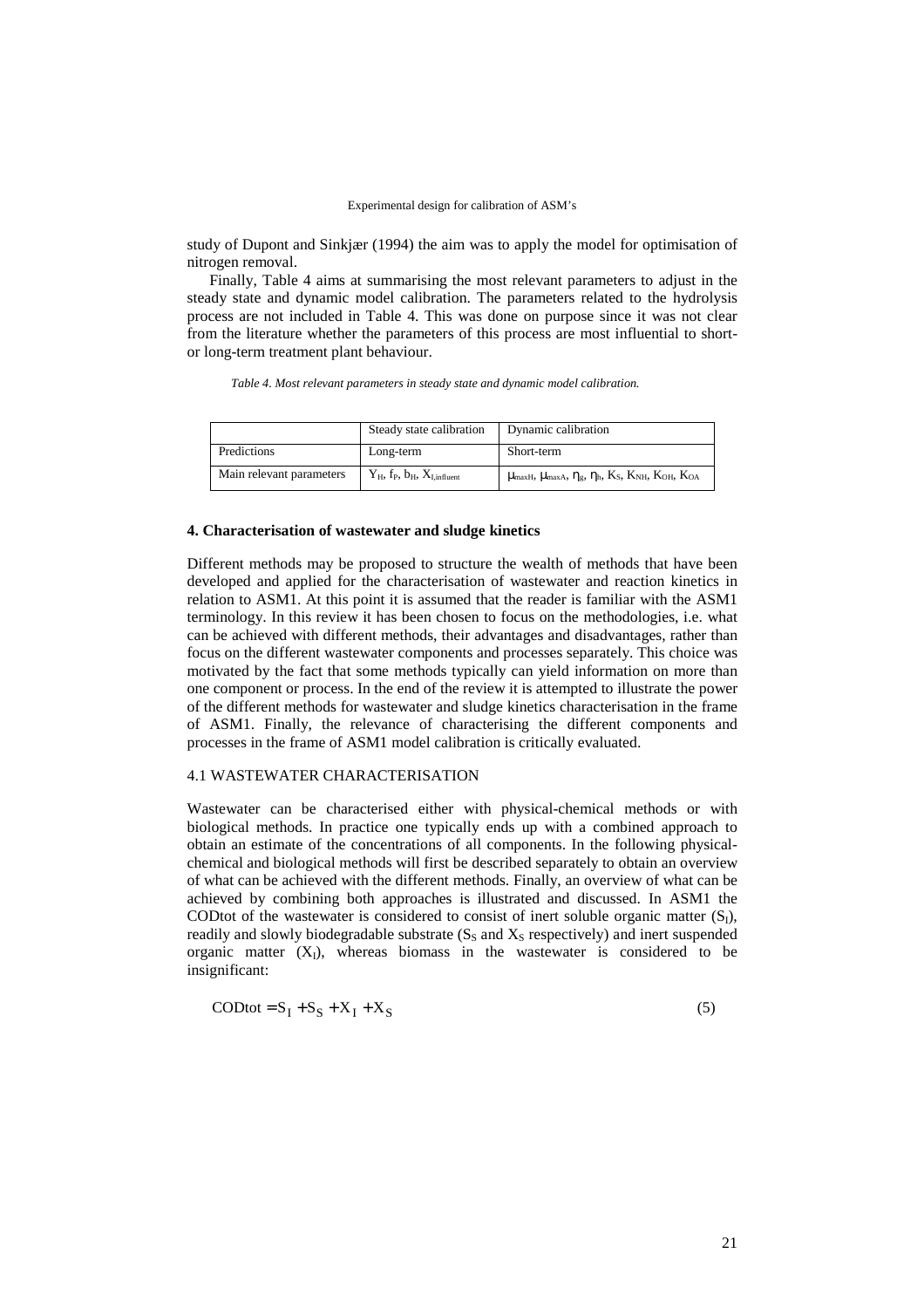#### Petersen B., Gernaey K., Henze M. & Vanrolleghem P.A.

### *4.1.1 Physical-chemical characterisation*

A wastewater can be separated into different components in a relatively simple manner via physical-chemical separation methods. The difference in molecular size can give an indication on biodegradability because small molecules can be taken up directly over the cell membranes whereas bigger molecules need to be broken down prior to uptake. Enzymatic hydrolysis is primarily a surface phenomenon, which means that the hydrolysis rate is directly related to the surface area. Thus, smaller molecules are readily degraded whereas degradation of larger material can be kinetically limited.

In early studies the wastewater components were separated physically into four size depending fractions by successive sedimentation, centrifugation, and filtration. The fractions were classified as settleable, supracolloidal, colloidal, and soluble (Rickert and Hunter, 1971), and were analysed for chemical oxygen demand (COD). An important conclusion from these studies was that the particles smaller than 1.0 µm were approximated to be the true soluble fraction. Moreover, the particles smaller than 1.0 µm were observed to be more rapidly degradable than particles larger than 1.0 µm. In a more recent study Levine *et al.* (1985) studied the size distribution of the organic matter in wastewater and the relationship to different wastewater treatment processes. In this study it was concluded that separation over a membrane with a pore size of 0.1  $\mu$ m was valid for a differentiation between the true soluble and particulate organic fractions. The organic particles smaller than 0.1 µm are typically cell fragments, viruses, macromolecules and miscellaneous debris. The major groups of macromolecules in wastewater are polysaccharides, proteins, lipids and nucleic acids. The fraction measured by the standard test for suspended solids (1.2 µm) includes protozoa, algae, bacterial flocs and single cells. However some bacterial cells, cell fragments, viruses and inorganic particles have a size from  $0.1$  to  $1.2 \mu m$  and will thus also pass through the more typically applied filter size of 0.45 µm for separation between soluble and particulate matter (Levine *et al.*, 1985). The size of colloidal matter is typically in the range 0.1-50 µm whereas material with a size larger than 50 µm usually settles (Levine *et al.*, 1985).

The ASM models do not differentiate between filtered, colloidal and settleable wastewater fractions. It is therefore necessary to convert the fractions resulting from a physical-chemical characterisation to the ASM components. The possibilities and limitations of physical-chemical methods to accomplish this task are summarised and discussed below.

4.1.1.1. Inert soluble organic matter  $S<sub>i</sub>$  Soluble inert organic matter  $S<sub>i</sub>$  is present in the influent, but, importantly, is also produced during the activated sludge process (Chudoba, 1985; Orhon *et al.*, 1989, Boero *et al.*, 1991; Germirli *et al.*, 1991; Sollfrank *et al.*, 1992). Most of the evidence for the production of soluble organics by microorganisms is collected from experiments with simple known substrates, e.g. glucose (Chudoba, 1985; Boero *et al.*, 1991). However, the production has also been proven to take place with wastewater (Orhon *et al.*, 1989; Germirli *et al.*, 1991; Sollfrank *et al.*, 1992). The  $S_I$  production seems to depend on the initial substrate concentration and on cultivation conditions (Chudoba, 1985). A model has been proposed relating the  $S_I$ formation to the hydrolysis of non-viable cellular materials in the system, thereby linking the  $S_1$  production to the initial substrate concentration and the decay of the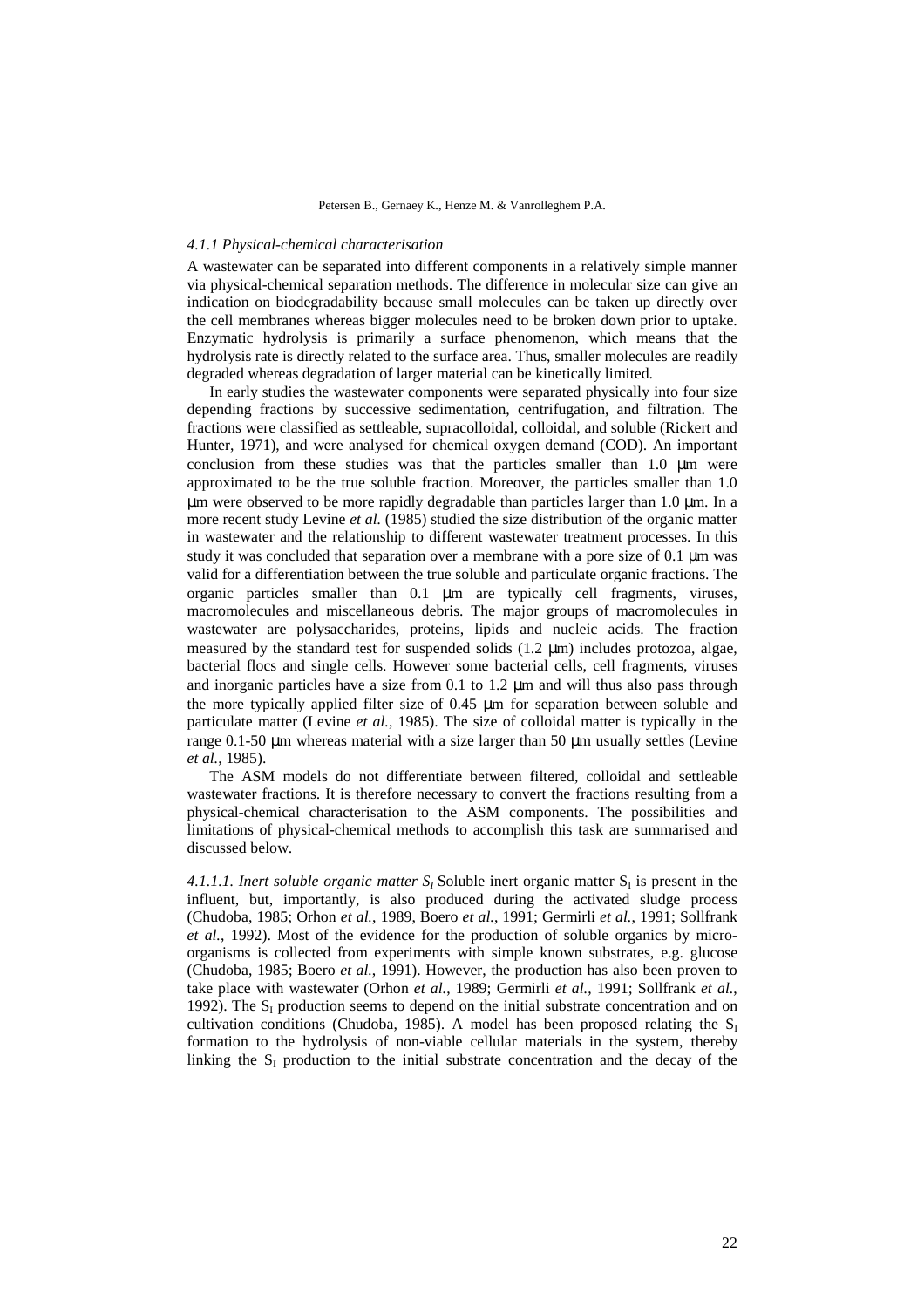produced biomass (Orhon *et al.*, 1989). This model was verified in a study with different industrial wastewaters and, although the data were not of very high quality, some evidence was given that the  $S<sub>I</sub>$  production depends very much on the wastewater type (Germirli *et al.*, 1991). The hyphotesis that the  $S_I$  production originates from the decay process was, however, contradicted in a study on municipal wastewater (Sollfrank *et al.*, 1992) where it was concluded that the  $S_I$  production was related to the hydrolysis of slowly biodegradable COD of the incoming wastewater.

Thus, although the origin of the  $S_I$  production may remain unexplained, it seems clear that it does take place to various extents depending on different factors as mentioned above, resulting in a  $S<sub>I</sub>$  concentration in the effluent that may be higher than the influent. Such  $S_I$  production is, however, not included in the ASM models, where  $S_I$ is considered a conservative component. To deal with this discrepancy between model concept and reality a simplified approach is typically applied by the definition of a fictive model influent concentration  $S_I$  which includes the produced  $S_I$  together with the real  $S_I$  influent concentration (Henze, 1992).

It is not possible to measure  $S_1$  directly and different approximations are therefore usually applied. Most often  $S<sub>I</sub>$  is determined by the soluble effluent COD, which has appeared to be a good estimate for  $S<sub>I</sub>$  in case of a low loaded activated sludge process (Ekama *et al.*, 1986). On the other hand Siegrist and Tschui (1992) suggested that the influent  $S<sub>I</sub>$  could be estimated as 90% of the effluent COD. These approximations may hold in most cases, but a more correct approach would be to consider it as the soluble effluent COD minus the soluble effluent Biochemical Oxygen Demand (BOD) multiplied with a BOD/COD conversion factor (Henze, 1992). Furthermore,  $S_I$  can be determined as the soluble COD remaining after a long-term BOD test with the influent (Henze *et al.*, 1987; Lesouef *et al.*, 1992). The latter approach is in fact a combination of physical-chemical and biological methods. However, in case of significant  $S_I$ production during the test the influent  $S_I$  may be overestimated (Sollfrank *et al.*, 1992), which may lead to an underestimation of influent  $S<sub>s</sub>$  eventually. Finally, a procedure was developed to distinguish between  $S<sub>I</sub>$  of the influent wastewater and  $S<sub>I</sub>$  produced during degradation (Germirli *et al.*, 1991). However, in order to achieve significant response glucose was added in these tests assuming that the wastewater under study resembled glucose, an assumption which may not hold in practice.

Summarising, it will be case depending whether it is needed to characterise the produced  $S<sub>1</sub>$  or whether the model component can be approximated as described above.

4.1.1.2. Readily biodegradable substrate  $S<sub>S</sub>$  The soluble COD fraction excluding the soluble inert organic matter  $(S<sub>1</sub>)$  is mostly considered to be the readily biodegradable substrate S<sub>S</sub>. The correctness of this approach does however evidently depend on the pore size of the filters used for the separation. As described above the "true" soluble fraction passes through a 0.1 µm filtration step according to Levine *et al.* (1985). However, in practice larger filter sizes are most often used, which may result in an overestimation of the soluble readily biodegradable substrate concentration, assuming that the definition of Levine *et al.* (1985) holds.

Another study confirmed that the fraction passing a 0.1 µm filter gave a good representation of the soluble readily biodegradable substrate (Torrijos *et al.*, 1994). It was confirmed biologically (via respirometry, see below for a detailed description) that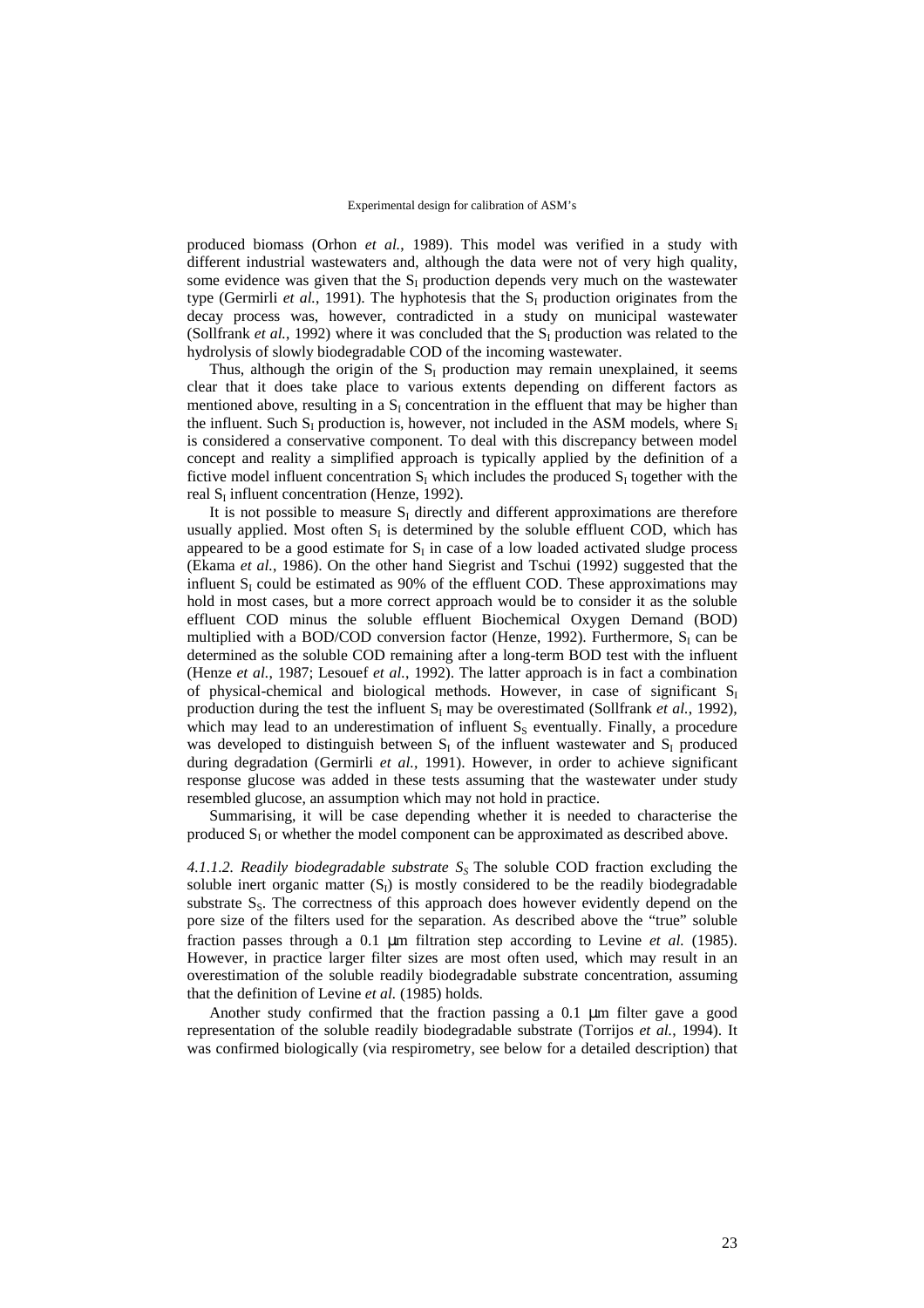the studied wastewater did not contain any particulate readily biodegradable matter. In contrast with this, Spanjers and Vanrolleghem (1995) found, also via respirometry, that filtered wastewater (0.45 µm) had a lower biological response than unfiltered wastewater, indicating that parts of the readily biodegradable wastewater fraction was retained on the filter. Similarly, for an industrial wastewater it was found that the filtrate fraction produced via ultrafiltration (pore size  $< 0.001$  µm) had a lower biodegradability (13% of CODtot) than the fraction determined with a respirometric characterisation method (20% of CODtot) (Bortone *et al.*, 1994). Further it was also found that part of the soluble COD can be slowly biodegradable (Sollfrank and Gujer, 1991).

Finally, a method based on flocculation with  $Zn(OH)$ <sub>2</sub> has been developed to remove colloidal matter of  $0.1$ -10  $\mu$ m that normally passes through 0.45  $\mu$ m filter membranes, and was successfully applied to a phosphorus removal activated sludge system (Mamais *et al.*,1993). However, the flocculation has appeared to be rather sensitive to interference and appears highly depending on the pH value during the flocculation (Haider, 2000).

4.1.1.3. Inert suspended organic matter  $X<sub>I</sub>$  The test proposed for the determination of S<sub>I</sub>, as the residual soluble COD remaining after a long-term BOD test, by Lesouef *et al.* (1992) can also be applied to determine  $X_I$ . The  $X_I$  concentration is then determined as the residual particulate COD, assuming that  $X_I$  is not produced during the test. This assumption may, however, be questionable since  $X_I$  will be produced due to decay during the long-term BOD test and corrections for this will have to be considered.

4.1.1.4. Slowly biodegradable substrate X<sub>S</sub> As mentioned earlier, a physical characterisation based on different molecular sizes can be used to distinguish between readily biodegradable substrate  $S_S$  and slowly biodegradable substrate  $X_S$ . In one study it has been proposed that  $X_s$  may be determined as the colloidal fraction defined by 0.1 – 50 µm (Torrijos *et al.*, 1994). However, this hypothesis could not be supported since the results indicated that the colloidals mainly disappeared according to a physical removal mechanism without any related biological oxidation. In another study of contact stabilisation, a multiple filtration procedure was used to isolate and monitor the variation in concentration of the colloidal fraction between  $0.03 - 1.5 \mu m$  (Bunch and Griffin, 1987). Here it was further confirmed that colloidal matter was removed physically, probably by adsorption. However, the subsequent increase in soluble organic matter, and corresponding oxygen uptake resulting from breakdown of colloidal substrate, were not observed. Thus, based on these two studies it is not clear whether colloidals can be considered equal to  $X_s$ . Part of the colloidal substrate may be inert, as was probably the case in the example of Bunch and Griffin (1987), but this was not considered in these studies.

In addition, parts of the soluble substrate (Sollfrank and Gujer, 1991) and the settleable matters may belong to the  $X<sub>S</sub>$  fraction making it rather problematic to characterise  $X<sub>S</sub>$  entirely by a physical-chemical method.

Finally, if the components  $S_S$ ,  $S_I$  and  $X_I$  are known and if it is assumed that the biomass concentration is negligible,  $X<sub>S</sub>$  can be determined via a simple mass COD balance.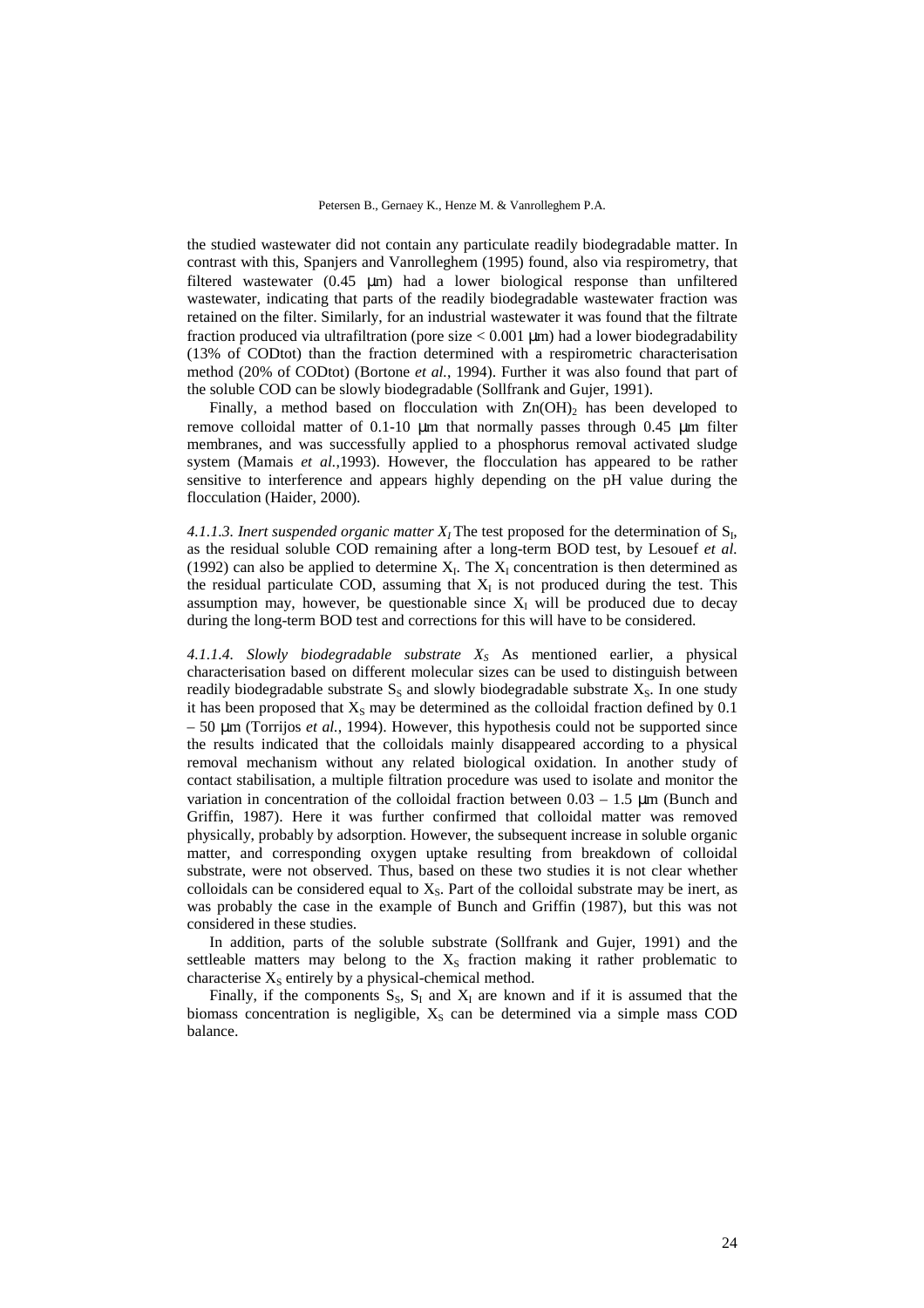4.1.1.5. Biomass X<sub>BH</sub> and X<sub>BA</sub> It is not possible to distinguish biomass concentrations via a physical-chemical method.

4.1.1.6. Nitrogen components  $S_{NH}$ ,  $S_{ND}$ ,  $S_{NO}$ ,  $X_{ND}$  The nitrogen components can rather easily be detected by physical–chemical analysis via a combination of standard analyses of ammonium, nitrite and nitrate and Kjeldahl nitrogen (TKN) on filtered and nonfiltered samples (Henze *et al.*, 1987).

# *4.1.2 Summary and discussion of physical-chemical wastewater characterisation*

Based on the descriptions and discussions above it can be concluded that a wastewater characterisation entirely based on physical-chemical characterisation alone will not be sufficient to obtain an accurate distribution of the organic substrate over the different ASM1 components (Fig. 6A). However, physical-chemical methods alone may be adequate for the estimation of the nitrogen components (Fig. 6B). In Fig. 6 the dashed line indicates the range of uncertainty with respect to the determination of the organic components.



*Fig 6. Characterisation of ASM1 wastewater components by physical-chemical methods (A: modified from STOWA, 1995; B: modified from Henze et al., 1995).*

Summarising, the two main problems with respect to determination of the organic components entirely by physical-chemical means are:

- The reliability of  $S_s$  determination based on soluble COD depends very much on the applied filter size but, even more, on the kind of wastewater under study since it is possible that part of the particulate substrate is also readily biodegradable.
- Defining  $X_s$  as being the colloidals can induce errors because the colloidal fraction may also contain inert matter. Moreover, parts of the soluble and settleable fractions may belong to  $X_s$ . Thus, it is not possible to separate the particulate  $X_s$ ,  $X_l$ and  $X<sub>BH</sub>$  components adequately.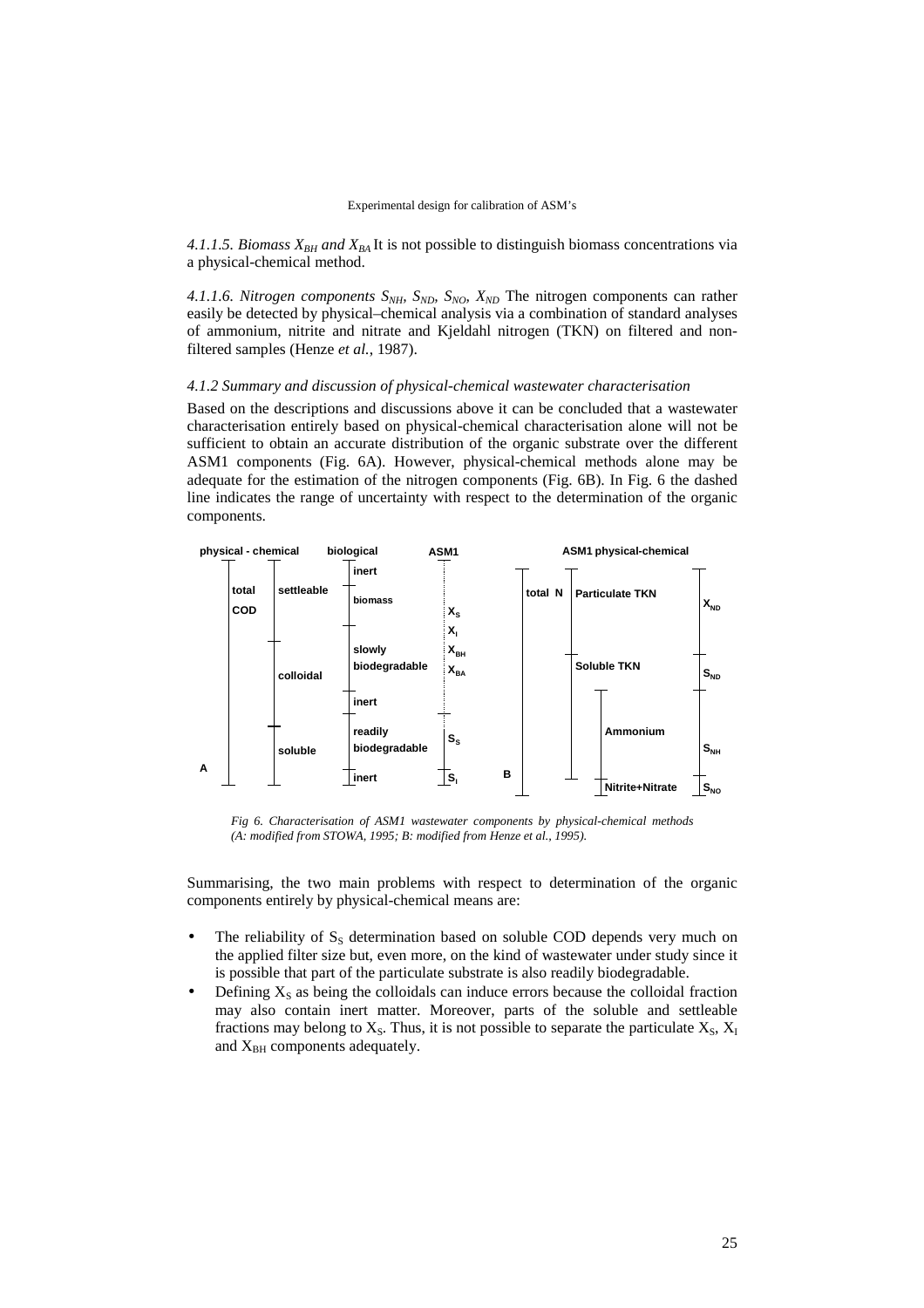Table 5 summarises the characterisation of wastewater components via physicalchemical methods, and the assumptions needed, as described in the literature review above. According to this table it can be seen that with some assumptions and a combination of a physical-chemical and a biological method for assessment of  $X_I$  (longterm BOD test) (Lesouef *et al.*, 1992), it is possible to determine all COD components  $(S<sub>S</sub>, S<sub>I</sub>, X<sub>S</sub>$  and  $X<sub>I</sub>$ ). Knowledge of  $X<sub>I</sub>$  allows a determination of  $X<sub>S</sub>$  via a mass balance of particulate COD, assuming that  $X_{BH}$  is zero. However, it should be kept in mind that the determination of  $X_I$  via a long-term BOD test may not be accurate, as discussed above. Moreover, the assumption that particular COD is not readily biodegradable may be incorrect.

| Component                            | Method                                              | Additional<br>information. | Assumptions                                                      | References |
|--------------------------------------|-----------------------------------------------------|----------------------------|------------------------------------------------------------------|------------|
| $S_I$                                | 0.45 µm filtration of effluent                      |                            | low loaded system (no<br>biodegradable substrate in<br>effluent) | E86        |
|                                      | 90% of effluent COD                                 |                            |                                                                  | ST92       |
|                                      | 7-8 µm filtration after long-<br>term aeration test |                            | no $S_I$ production during<br>degradation                        | L92; S92   |
|                                      | COD profiles in batch tests                         |                            | wastewater similar to<br>glucose                                 | G91        |
| $S_{S}$                              | $0.1 \mu m$ filtration                              | S <sub>I</sub>             | Particulates do not contain                                      | L85; T94   |
|                                      | 7-8 µm filtration                                   | S <sub>T</sub>             | readily biodegradable                                            | L92        |
|                                      | $Zn(OH)$ <sub>2</sub> flocculation                  | $S_I$                      | matters                                                          | M93        |
| $X_I$                                | 7-8 µm filtration after long-<br>term aeration test |                            | no $X_I$ production during<br>degradation                        | L92        |
| $X_{S}$                              | mass balance                                        | $S_S$ , $S_I$ , $X_I$      | $X_{BH}$ , $X_{BA}$ negligible                                   | H87        |
| $X_{BH}$                             |                                                     |                            |                                                                  |            |
| $X_{BA}$                             |                                                     |                            |                                                                  |            |
| $\overline{\mathrm{X}}_{\mathrm{P}}$ |                                                     |                            |                                                                  |            |
| $S_0$                                | Standard analysis of oxygen<br>concentration        |                            |                                                                  |            |
| $S_{NO}$                             | Standard analysis                                   |                            |                                                                  | H87        |
| $S_{NH}$                             | Standard analysis                                   |                            |                                                                  | H87        |
| $S_{ND}$                             | Standard analysis of soluble<br><b>TKN</b>          | $S_{NH}$                   |                                                                  | H87        |
| $X_{ND}$                             | Standard analysis of<br>particulate TKN             |                            |                                                                  | H87        |
| $S_{ALK}$                            | Standard analysis of alkalinity                     |                            |                                                                  |            |

*Table 5. Overview of physical-chemical methods for determination of wastewater components (Fields with grey background indicate that a physical-chemical method is not applicable)*

E86 Ekama *et al.*, 1986 G91 Germirli *et al.*, 1991

- L92 Lesouef *et al.*, 1992 L85 Levine *et al.*, 1985
- H87 Henze *et al.*, 1987
- 

M93 Mamais *et al.*, 1993

ST92 Siegrist and Tschui, 1992

- S92 Sollfrank *et al.*, 1992
- S96 STOWA, 1996
- T94 Torrijos *et al.*, 1994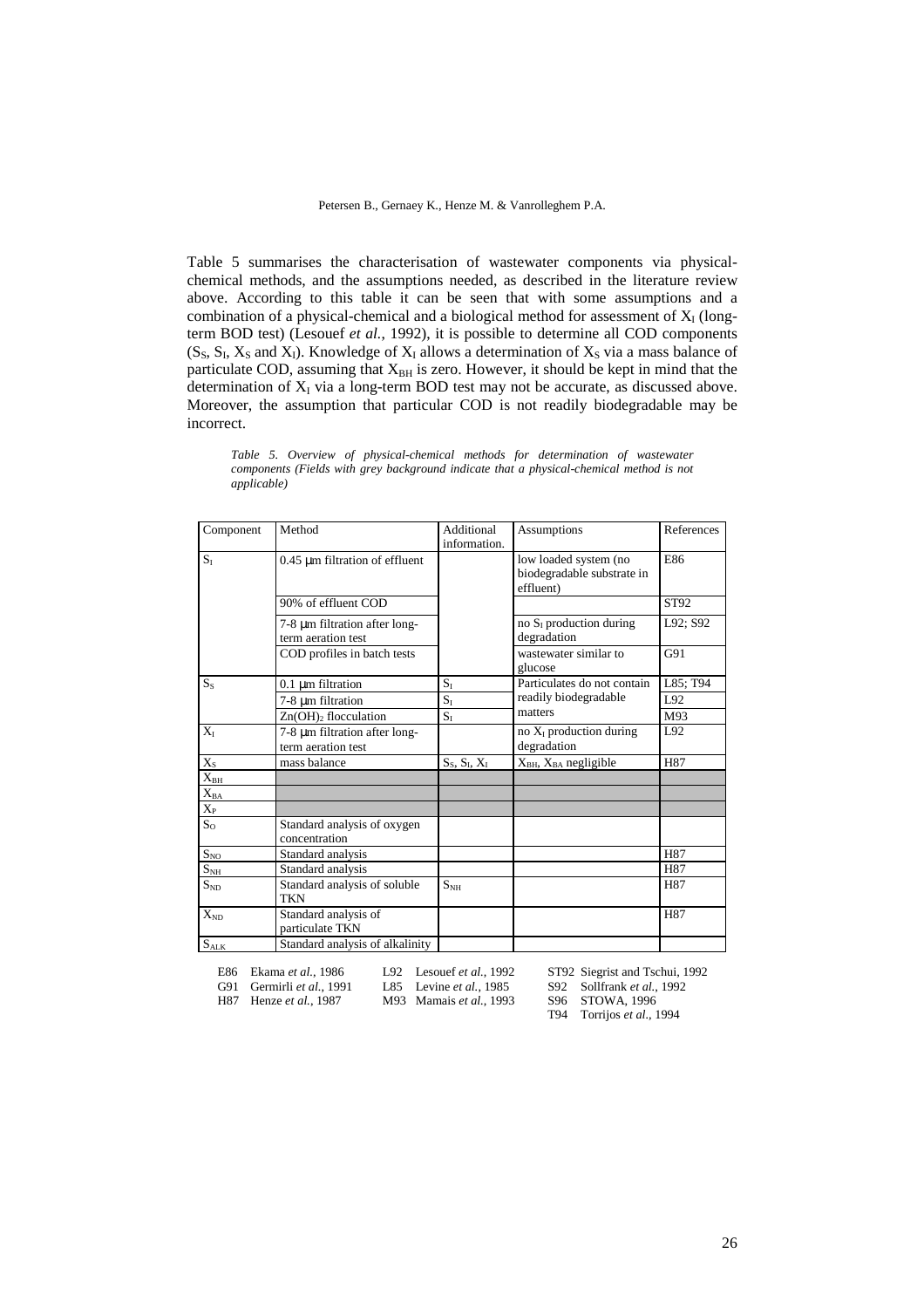### *4.1.3 Biological characterisation*

The ASM models are in general biologically defined models. Thus, it is not surprising that biological wastewater characterisation methods have found wider application and acceptance than physical-chemical characterisation tests. In the biological methods the fractionation of organic matter is based on its rate of degradation (Henze, 1992) which makes the relation to the ASM concepts more direct. It is obvious that mainly the biodegradable components and the microbial biomass in the wastewater  $(S_S, X_S, S_{NH})$  $S_{ND}$ ,  $X_{ND}$  and  $X_{BH}$ ) can be characterised directly by these methods, whereas the inert components  $S_I$  and  $X_I$  may be determined by a combination of physical-chemical and biological tests, as already mentioned above (Lesouef *et al.*, 1992). Typically, a biological characterisation is based on measurements of the biomass response during substrate degradation in either a continuous flow-through system or batch type experiment. This means that the concentration determination of the biodegradable components is indirect, since the biomass activity has to be interpreted in terms of a substrate concentration. In principle the consumption of substrate can be measured directly by measurements of e.g. COD. However, this is typically not very practical due to problems of sampling and filtration of sludge samples etc. Instead, the biomass response can be monitored by recording the utilisation of electron acceptors (such as oxygen or nitrate), or the production of components during substrate degradation (such as protons, nitrate or carbon dioxide).

A main part of the review on biological characterisation will deal with respirometry. Respirometry is defined as the measurement and interpretation of the oxygen uptake rate of activated sludge (Spanjers *et al.*, 1998). In fact the main goal of a WWTP is to reduce the biochemical oxygen demand of the wastewater, and ASM1 was primarily developed to yield a good description of the sludge production and consumption patterns of electron acceptors, as described above. Thus, it is not surprisingly that respirometry has turned into one of the most popular biological characterisation methods, since the total respiration rate is affected by the concentration of all aerobically biodegradable components, to which the majority of wastewater components usually belong. However, nitrate utilisation rates can also be applied for characterisation of the denitrification potential of a wastewater. Finally, a titrimetric technique, especially applicable for determination of the ammonium concentration available for nitrification, will be reviewed.

Before the description and discussion on the application of respirometry, nitrate utilisation rates and titrimetry for wastewater characterisation, the methodology of each method is described in more detail. Thus, the readers already familiar with these methodologies can skip these intermediate sections and directly continue reading about their applications for wastewater characterisation.

*4.1.3.1. Respirometry* Historically, the determination of the Biochemical Oxygen Demand (BOD) during an incubation period of 5 to 7 days (BOD<sub>5</sub> or BOD<sub>7</sub>) has been widely applied to quantify the effects of pollutants on the oxygen demand of receiving waters, and was further applied for the characterisation of wastewater. However, due to the rather arbitrary choice of 5 or 7 days the test result represents a varying part of the ultimate BOD of different wastewaters, depending on the wastewater composition. For a more complete analysis of the ultimate oxygen demand of a wastewater the BOD test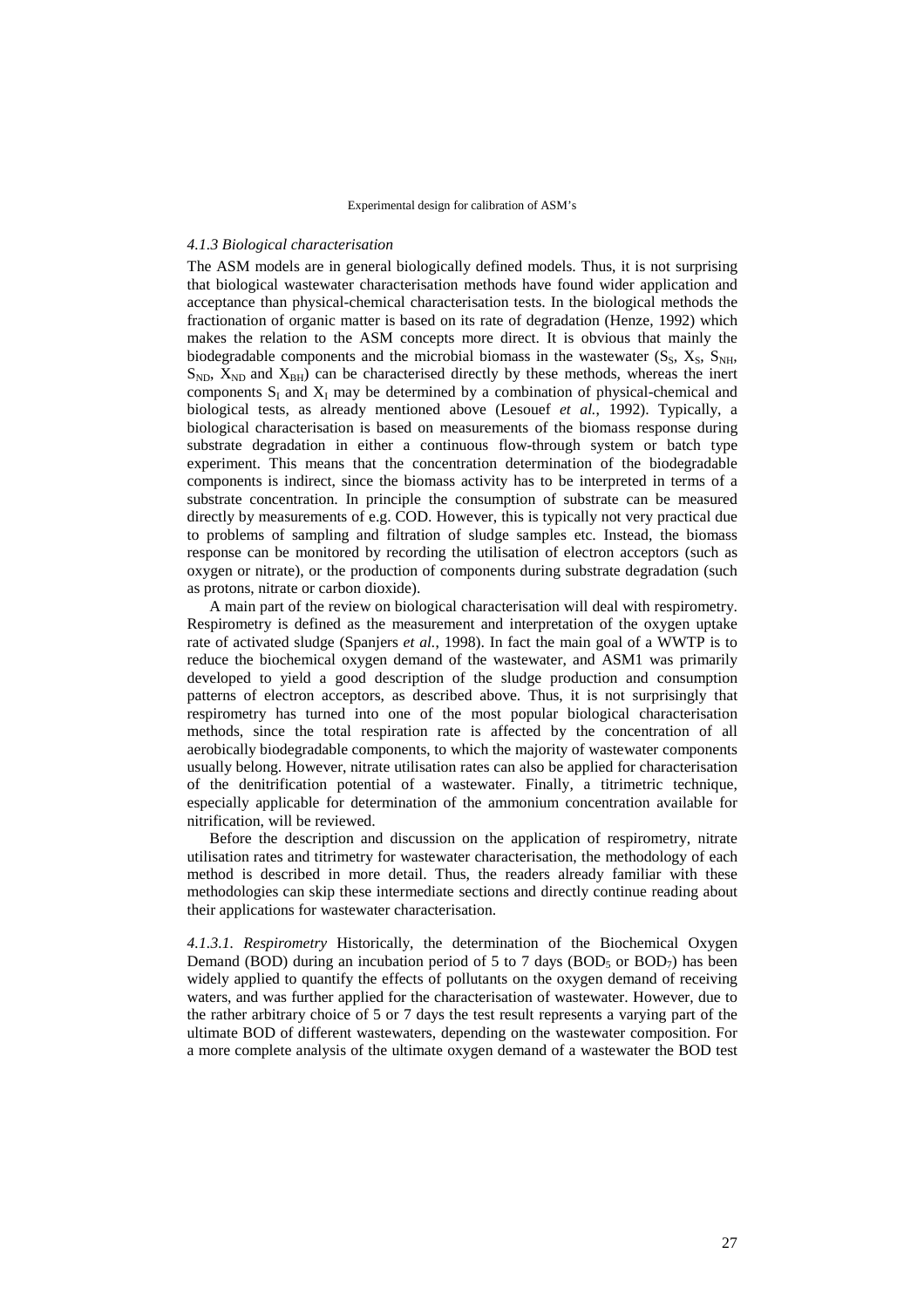can be expanded to 20-30 days, typically 28 days. In the BOD tests the oxygen content is typically only recorded at the start and end of the test without information on the evolution of the oxygen consumption over time. This means that the test can not give any information on the different biodegradable fractions.

The test length of 5-7 days or even longer is not very suitable in the frame of wastewater treatment plant operation. As a consequence the concept of short-term biochemical oxygen demand  $(BOD_{st})$  was introduced (Vernimmen *et al.*, 1967). The concentration of  $BOD_{st}$  can be determined via respirometry. As defined above, respirometry deals with the measurement and interpretation of the oxygen uptake rate,  $r<sub>O</sub>$ , of activated sludge. In general, the  $r<sub>O</sub>$  may be considered to consist of two components (Spanjers, 1993): The exogenous oxygen uptake rate  $(r<sub>O,ex</sub>)$ , which is the immediate oxygen uptake needed to degrade a substrate, and the endogenous oxygen uptake rate  $(r_{O,end})$ . Different definitions of  $r_{O,end}$  appear in literature. The definition applied by Spanjers (1993) is that the  $r_{O,end}$  is the oxygen uptake rate in absence of readily biodegradable substrate. In the context of ASM1 it is assumed that  $r_{O,end}$  is associated with the oxidation of readily biodegradable matter produced by (1) hydrolysis of the slowly biodegradable matter that results from lysis of decayed biomass and, (2) the use of substrate for maintenance. The integral of the  $r_{Oex}$  profile is a measure of BOD<sub>st</sub> (Spanjers *et al.*, 1998).

Contrary to the  $BOD_5$  method, the  $BOD_{st}$  test is carried out with the same biomass as in the activated sludge plant under study and may therefore be a more representative measure of the effect of the wastewater on the particular activated sludge plant under study. Several attempts have been made to correlate  $BOD<sub>5</sub>$  to  $BOD<sub>st</sub>$  (Vernimmen *et al.*, 1967; Farkas, 1981; Suschka and Ferreira, 1986; Vandebroek, 1986; Ciaccio, 1992; Vanrolleghem and Spanjers, 1994). However, the success of such a correlation seems to depend strongly on the type of wastewater, since the wastewater may contain varying proportions of readily and slowly biodegradable fractions.

Fig. 7 illustrates the conceptual idea of respirometry. The degradation of substrate  $S_1$ and  $S_2$  (Fig. 7A) results in a total exogenous uptake rate  $r_{O,ex}$  (Fig. 7B). Fig. 7B illustrates a rather typical respirogram (i.e. a time course of respiration rates) with an initial peak in  $r_{O,ex}$  caused by oxidation of the most readily biodegradable matter, here  $S_1$ , followed by, in this case, one "shoulder" in the  $r_{O,ex}$  profile where component  $S_2$ continues to be degraded. Thus, in this example the contribution of  $S_1$  and  $S_2$  to the total  $r_{O,ex}$ , and related total  $BOD<sub>st</sub>$ , can easily be distinguished.

However, it will become clear from the "wheel-work" described in Table 6 (Vanrolleghem *et al.*, 1999) that most of the processes in ASM1 eventually act on the oxygen mass balance and may result in more complicated  $r_{O,ex}$  profiles.

According to ASM1 the total  $r_{O,ex}$  of the activated sludge in contact with wastewater is given in Eq. 6.

$$
r_{O,ex} = (1 - Y_H) \cdot \frac{X_{BH} \cdot \mu_{maxH}}{Y_H} \cdot \frac{S_S}{K_S + S_S} + (4.57 - Y_A) \cdot \frac{X_{BA} \cdot \mu_{maxA}}{Y_A} \cdot \frac{S_{NH}}{K_{NH} + S_{NH}} \tag{6}
$$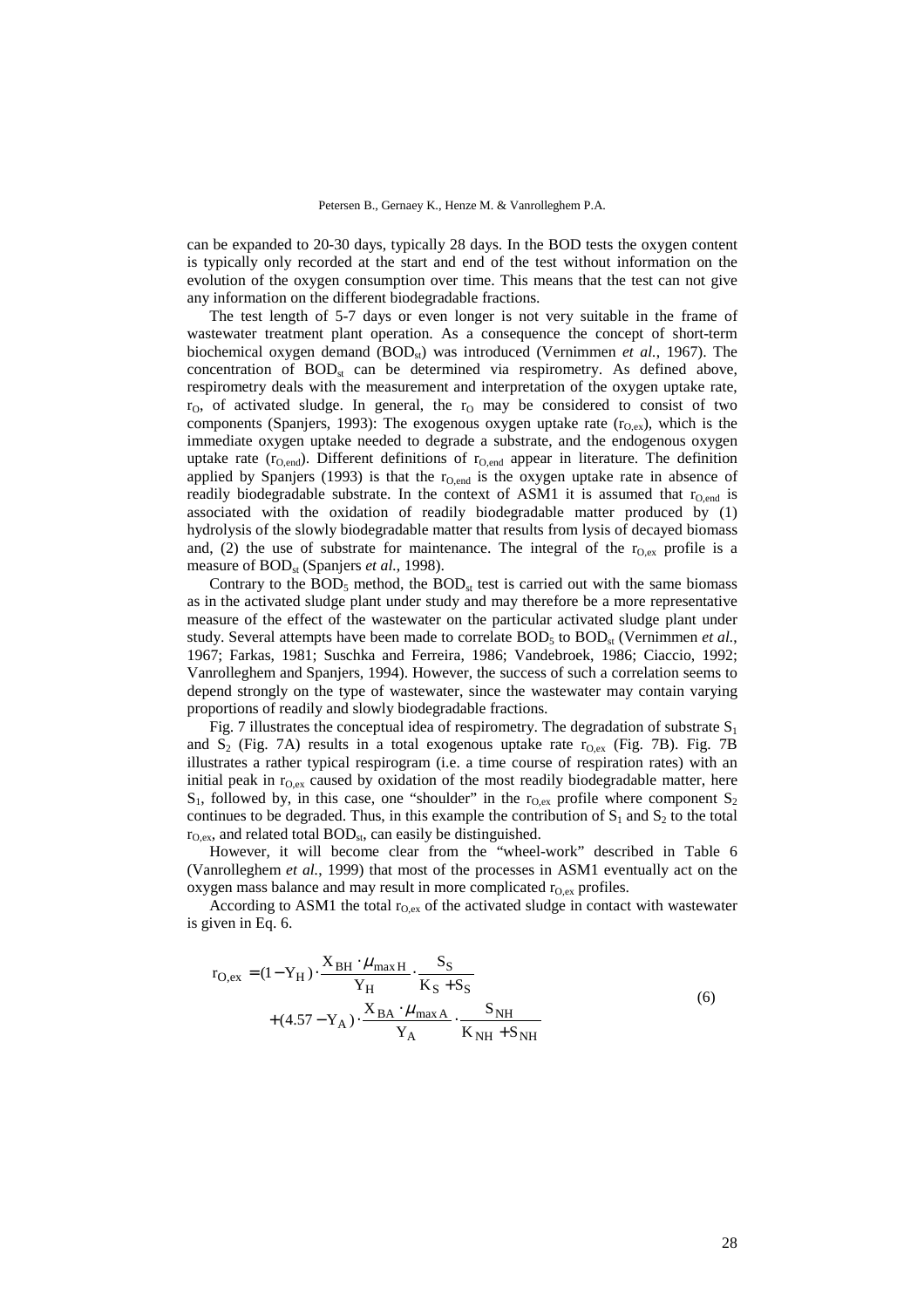



*Fig 7. Conceptual respirogram resulting from degradation of substrate*  $S_1$  and  $S_2$ 

The concentration of  $S_S$  and  $S_{NH}$  depend on the influent wastewater and also on the rates at which  $X_s$ ,  $S_{ND}$  and  $X_{ND}$  are degraded. As an example we will follow the arrows from  $X_{BH}$  to  $S_{O}$  (Table 6): in the mass balance of the heterotrophic biomass  $X_{BH}$  (column, c., 5) the production of  $X_{BH}$  by aerobic growth (row, r., 1) is counteracted by the loss of  $X_{BH}$  by heterotrophic decay (r. 4). In this decay process component  $X_{BH}$  (c. 5) is converted to component  $X_S$  (c. 4). This production of  $X_S$  is counteracted by the loss of  $X<sub>S</sub>$  by hydrolysis (r. 7), leading to production of component  $S<sub>S</sub>$  (c. 2).  $S<sub>S</sub>$  is subsequently used for heterotrophic growth (r. 1) where it is converted to component  $X_{BH}$  (c. 5) with concomitant consumption of oxygen  $S<sub>o</sub>$  (c. 8), i.e. respiration. A similar reasoning can be made for the processes involving the nitrogen components ( $S_{NH}$ ,  $S_{ND}$  and  $X_{ND}$ ) and autotrophic (nitrifying) organisms  $(X_{BA})$ .

Fig. 8 shows different examples of respirograms collected in batch experiments where synthetic substrate (Fig. 8A) or different wastewaters (Fig. 8B-D) were added to endogenous sludge. Note that in Fig. 8C-D only the exogenous oxygen consumption due to substrate oxidation is given,  $r_{O,ex}$ , whereas the total  $r_O$  is given in Fig. 8A-B. It now becomes clear that the respirograms can differ significantly in shape depending on the substrate added and may not be as straightforward to interpret as the conceptual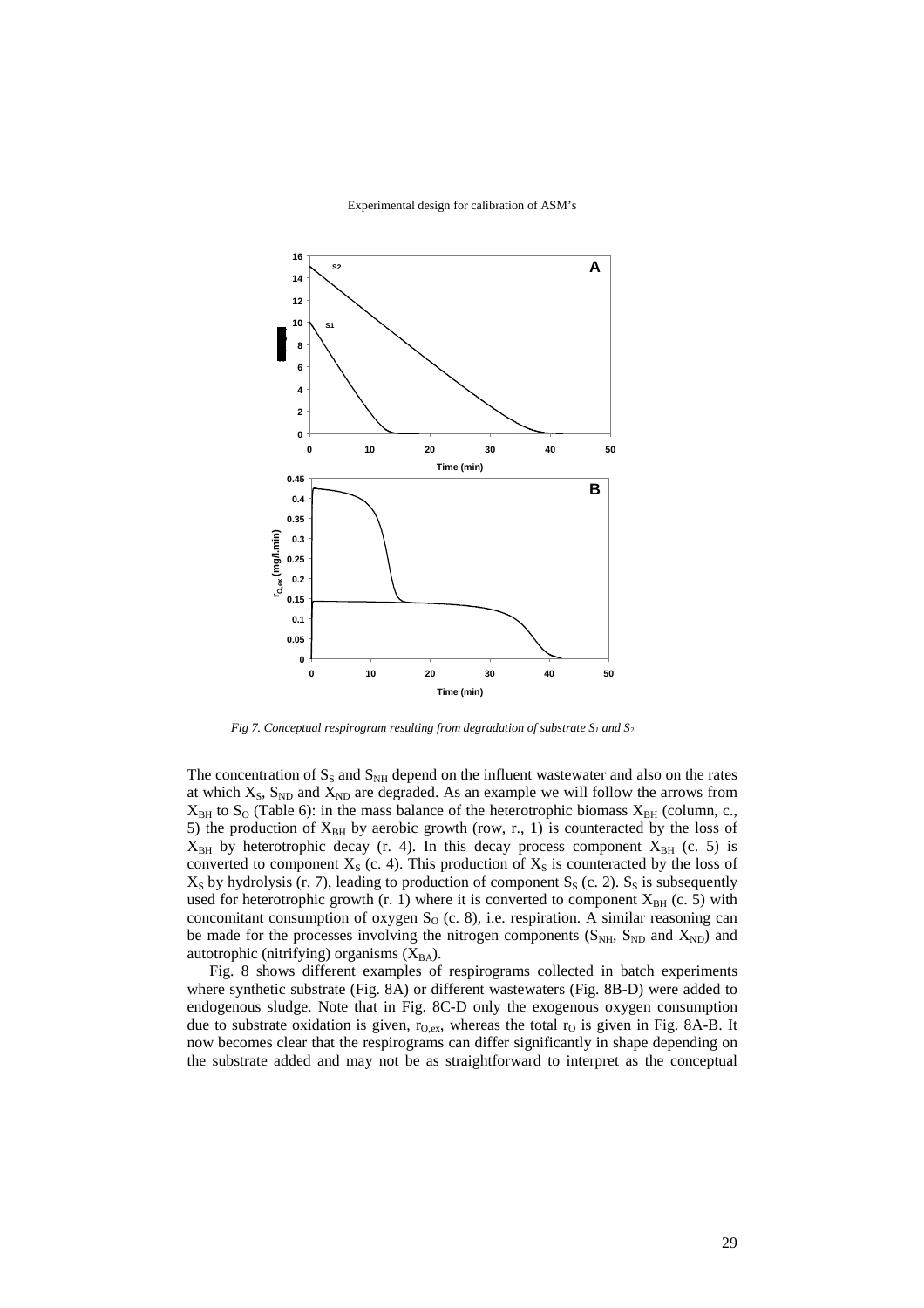Petersen B., Gernaey K., Henze M. & Vanrolleghem P.A.

example given in Fig. 7. Thus, the challenge is to interpret and perhaps divide the respirogram according to the contribution of  $r_{O,ex}$  by different wastewater components.

There are two approaches for the determination of model parameters and components: *direct methods* focus on specific parameters and components which can directly be evaluated from the measured respiration rates (Ekama *et al.,* 1986; Spanjers *et al.*, 1999), whereas *optimisation methods* use a (more or less simplified) model that is fitted to the measured data (Kappeler and Gujer, 1992; Larrea *et al.*, 1992; Wanner *et al.*, 1992; Spanjers and Vanrolleghem, 1995; Brouwer *et al.,* 1998; Coen *et al.*, 1998). In the latter, numerical techniques are used to estimate parameter values that lead to the smallest deviation between model predicted and measured respiration rates (see Fig. 4).

Below, examples of respirometric experiments to assess the different wastewater components will be reviewed and important experimental factors with respect to wastewater characterisation will be discussed. The overview does not attempt to review and evaluate different respirometric principles, since a review of these is included in Spanjers *et al.* (1998) and Petersen (2000). Different methods may only be included here to illustrate points that are specifically related to wastewater characterisation.

|                | Component i                                                                                                                   | 1                                                            | $\overline{2}$                   | 3     | $\overline{4}$ | 5            | 6        | $\overline{7}$ | 8                      |  |
|----------------|-------------------------------------------------------------------------------------------------------------------------------|--------------------------------------------------------------|----------------------------------|-------|----------------|--------------|----------|----------------|------------------------|--|
| j              | Process                                                                                                                       | $S_I$                                                        | $S_{S}$                          | $X_I$ | $X_{S}$        | $X_{BH}$     | $X_{BA}$ | $X_{P}$        | $S_{\rm O}$            |  |
| 1              | Aerobic hetero-<br>trophic growth                                                                                             |                                                              | 1<br>$\overline{Y_{H}}$          |       |                |              |          |                | $-\frac{1}{Y_{\rm H}}$ |  |
| $\overline{c}$ | Anoxic hetero-<br>trophic growth                                                                                              |                                                              | $\mathbf{1}$<br>$\overline{Y_H}$ |       |                | $\mathbf{1}$ |          |                |                        |  |
| 3              | Aerobic auto-<br>trophic growth                                                                                               |                                                              |                                  |       |                |              | 1        |                | $1 - \frac{4.57}{Y_A}$ |  |
| $\overline{4}$ | Het. decay                                                                                                                    |                                                              |                                  |       | $1-f_{\rm p}$  | $-1$         |          | $f_{\rm p}$    |                        |  |
| 5              | Aut. Decay                                                                                                                    |                                                              |                                  |       | $1 - fP$       |              | $-1$     | $f_{\rm P}$    |                        |  |
| 6              | Ammonification                                                                                                                |                                                              |                                  |       |                |              |          |                |                        |  |
| $\overline{7}$ | Hydrolysis                                                                                                                    |                                                              | 1                                |       |                |              |          |                |                        |  |
| 8              | Hydrolysis of N                                                                                                               |                                                              |                                  |       |                |              |          |                |                        |  |
|                | Observed conversion<br>rates ML <sup>-3</sup> T <sup>-1</sup>                                                                 | $\mathbf{r_i} = \sum \mathbf{r_{ij}} = \sum \nu_{ij} \rho_j$ |                                  |       |                |              |          |                |                        |  |
|                | Stoichiometric<br>Nomenclature, see text<br>All units in $ML^{-3}$ (COD or N, depending on variable)<br>parameters (see text) |                                                              |                                  |       |                |              |          |                |                        |  |

*Table 6. Kinetic and stoichiometric relationships for COD removal, nitrification and denitrification (Vanrolleghem et al., 1999) (cont' on next page)*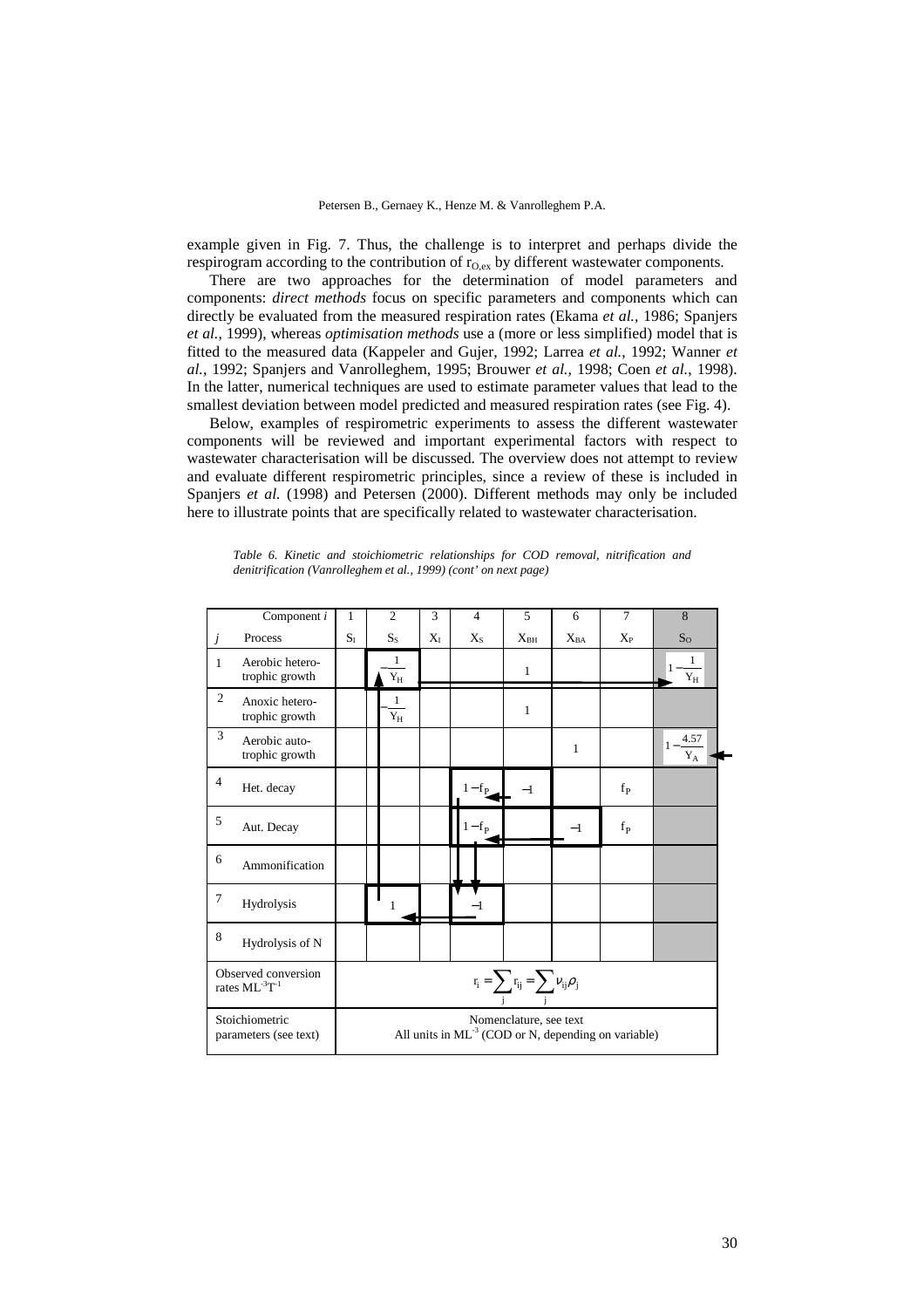# Readily biodegradable substrate  $S_s$

The readily biodegradable substrate is presumably composed of simple and low molecular soluble compounds, such as volatile fatty acids, alcohols, etc. (Henze, 1992). The characteristic of these compounds is that they are degraded rapidly and hence result in a fast respirometric response, e.g. Fig. 8A.

The most typical batch test for determination of  $S_S$  involves the addition of a wastewater sample to endogenous sludge, and the monitoring of the respiration rate until it returns back to the endogenous level (Ekama *et al.*, 1986 among others). The examples shown in Fig. 8 are all obtained with such an approach. The respirometric methods may vary from a very simple lab-scale batch test to more complex methods that may even be applied on-line. The concentration of readily biodegradable substrate initially present in the mixture of biomass and wastewater in the experiment is generally calculated according to Eq. 7.

|  | Table 6. Kinetic and stoichiometric relationships for COD removal, nitrification and |  |  |  |
|--|--------------------------------------------------------------------------------------|--|--|--|
|  | denitrification (Vanrolleghem et al., 1999) (cont' from previous page)               |  |  |  |

| 9                                                               | 10                                  |  | 11       | 12                          |  | 13                                                                   | Process rate $\rho_j$ $\rm ML^{-3}T^{-1}$          |
|-----------------------------------------------------------------|-------------------------------------|--|----------|-----------------------------|--|----------------------------------------------------------------------|----------------------------------------------------|
| $S_{NO}$                                                        | $\mathbf{S}_\mathrm{NH}$            |  | $S_{ND}$ | $X_{ND}$                    |  | $\mathbf{S}_{\text{ALK}}$                                            |                                                    |
|                                                                 | $-iXB$                              |  |          |                             |  | $-\frac{i_{XB}}{14}$                                                 | $\mu_{\rm H} \cdot X_{\rm BH}$                     |
| $\frac{1-Y_{\rm H}}{2.86\cdot Y_{\rm H}}$                       | $-i_{XB}$                           |  |          |                             |  | $1 - Y_H$<br>$i_{XB}$<br>$2.86 \cdot 14 \cdot Y_H$<br>14             | $\mu_{\rm H}^{\rm O} \cdot X_{\rm BH}$             |
| $\frac{1}{Y_A}$                                                 | $-i_{\text{XB}}$<br>$\frac{1}{Y_A}$ |  |          |                             |  | $\overline{c}$<br>$\cdot \frac{2}{14 \cdot Y_A} - \frac{i_{XB}}{14}$ | $\mu_A \cdot X_{BA}$                               |
|                                                                 |                                     |  |          | $i_{XB} - f_P \cdot i_{XP}$ |  |                                                                      | $b_H \cdot X_{BH}$                                 |
|                                                                 |                                     |  |          | $i_{XB} - f_P \cdot i_{XP}$ |  |                                                                      | $\mathbf{b}_\mathrm{A}\cdot\mathbf{X}_\mathrm{BA}$ |
|                                                                 | $\mathbf{1}$                        |  | -1       |                             |  | $\mathbf{1}$<br>$\overline{14}$                                      | $k_a \cdot S_{ND} \cdot X_{BH}$                    |
|                                                                 |                                     |  |          |                             |  |                                                                      | $k'_h \cdot X_S$                                   |
|                                                                 |                                     |  |          |                             |  | $k_h \cdot X_{ND}$                                                   |                                                    |
|                                                                 |                                     |  |          |                             |  |                                                                      |                                                    |
| All units in ML <sup>-3</sup> (COD or N, depending on variable) | Kinetic parameters<br>(see text)    |  |          |                             |  |                                                                      |                                                    |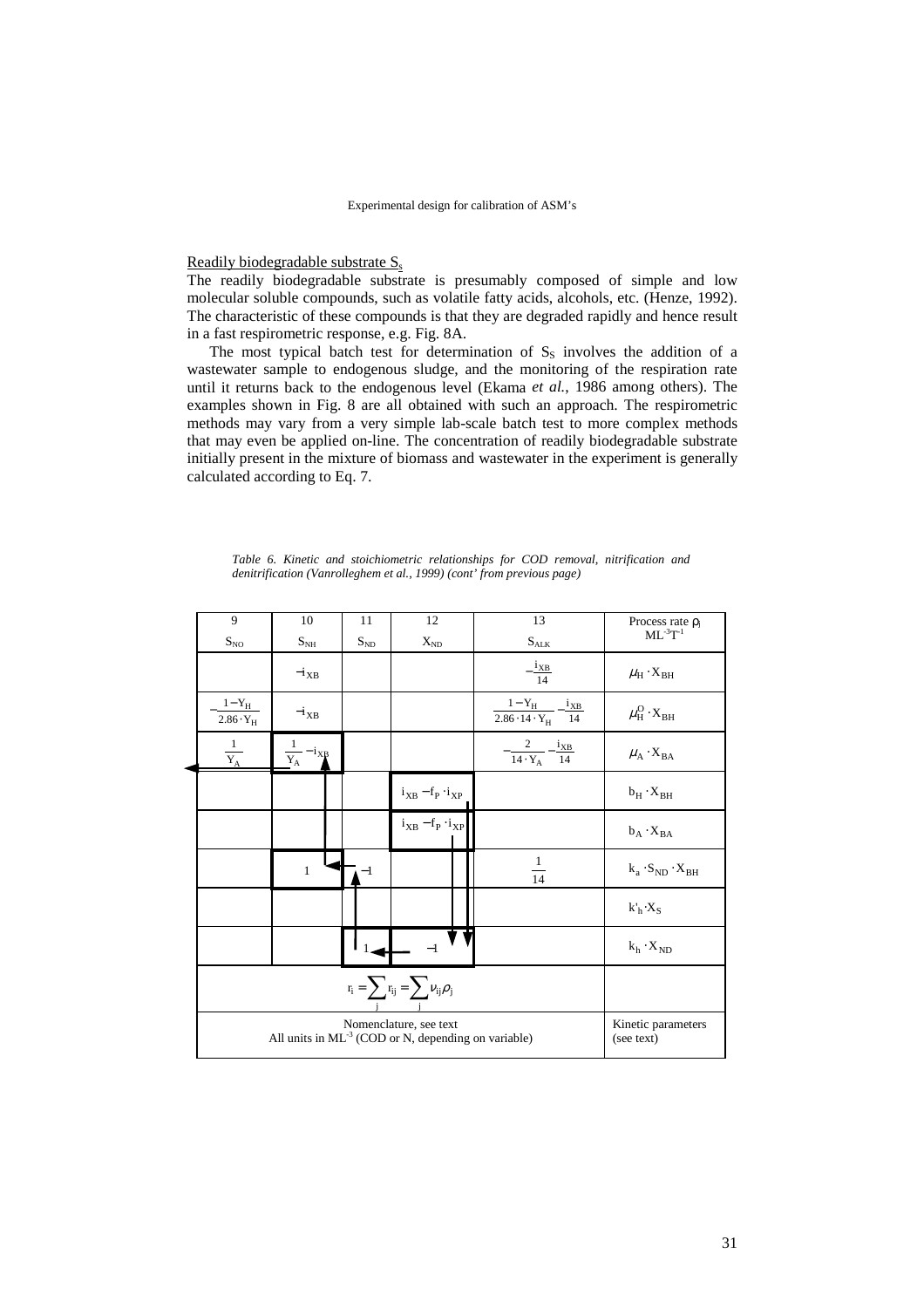

*Fig 8. A: Typcial acetate profile B: Municipal wastewater (after Kappeler and Gujer, 1992), C: Municipal wastewater (Spanjers and Vanrolleghem, 1995), D: Industrial wastewater (Coen et al., 1998)*

$$
S_{S}(0) = \frac{1}{1 - Y_{H}} \cdot \left(\int_{0}^{t_{fin}} r_{O, ex} dt\right)
$$
 (7)

The concentration of  $S<sub>S</sub>$  in the wastewater is then easily calculated by taking the dilution into account. The end point  $t_{fin}$  of the integration interval is the time instant where  $S_S$  is completely oxidised and where the exogenous respiration rate for  $S_S$  becomes zero. The integral can directly and easily be obtained by determining the area under the  $r_{O,ex}$ profile, e.g. by using a spreadsheet program. An alternative consists of solving the mass balance equations with a numerical integrator to predict the exogenous respiration rates for  $S_s$  and a given initial value  $S_s(0)$ . It may be a bit overdone to apply numerical integration for the profile illustrated in Fig. 8A, however for more complex profiles (Fig. 8B-D), the approach may become necessary and more straightforward than direct calculation, as will be discussed further below.

Notice that knowledge of the heterotrophic yield coefficient  $Y_H$  is needed for the calculation of  $S_S$  from respiration rates (Eq. 7). The yield indicates the COD fraction that is converted to cell mass. The rest of the COD is used to provide the energy that is required to drive different synthesis reactions. This energy is made available by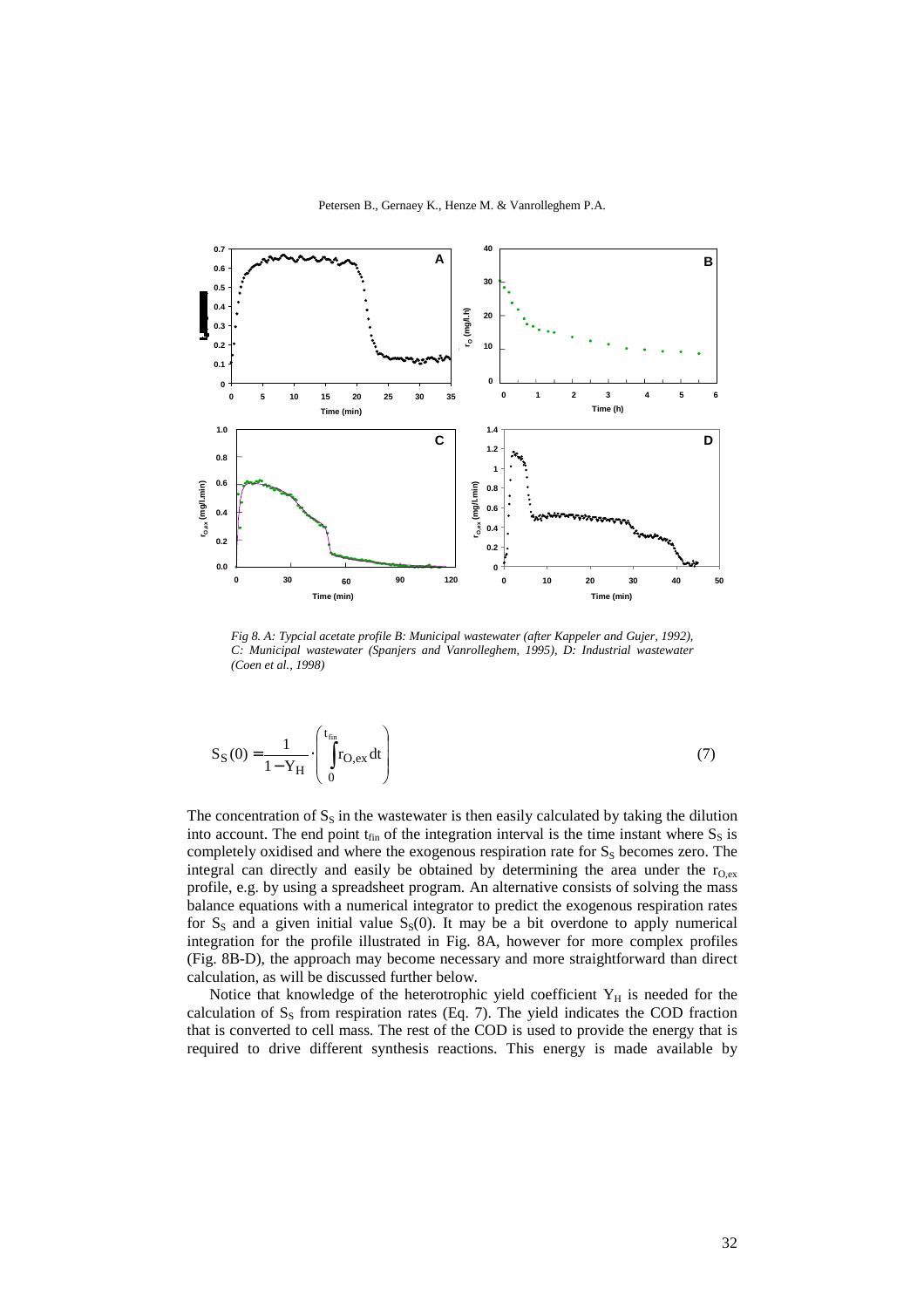oxidative phosphorylation, which requires a terminal electron acceptor, in this case oxygen. The produced energy is proportional to the mass of electron acceptor utilised, which in turn is proportional to the COD consumed. As a consequence  $(1-Y_H)$ ⋅COD is equal to the integral under the  $r_{O,ex}$  curve. Evidently, the parameter  $Y_H$  is always involved when oxygen consumption is converted to substrate equivalents.

The batch test described above is also used to assess other ASM1 components and, likewise, kinetic and stoichiometric parameters. This will be explained further in the next section on characterisation of sludge kinetics, but this indicates already the popularity of this test in assessing wastewater components and reaction kinetics.

Apart from the typical batch test as described above, other experimental designs have also been tried out for the determination of  $S<sub>S</sub>$ . One example consists of monitoring the respiration rate of unsettled sewage without inoculum for a relatively long period, approximately 20 hours (Wentzel *et al.*, 1995). A respirogram similar to the one depicted in Fig. 9 is obtained. The  $S_S$  concentration is calculated from the respiration rates observed between the start of the test up to the time with the precipitous drop (due to depletion of  $S_8$ ), with correction for the increasing endogenous respiration due to the increase of biomass during the test. In addition to  $Y_H$ , knowledge of the maximum specific growth rate is required, information that can be obtained from the same test (see below).



An often-referred continuous flow-through method was developed by Ekama *et al.* (1986), see Fig. 10. This method involves the monitoring of respiration rate in a completely mixed reactor operated under a daily cyclic square-wave feeding pattern. The experiment is designed in such a way that the supply of  $S_S$  from hydrolysis of  $X_S$ remains constant for a period after the feed is stopped and gives rise to a second  $r_0$ plateau. It is hypothesised that the difference in  $r_0$  plateau values corresponds uniquely to the  $S<sub>S</sub>$  that has entered via the influent. Hence, the concentration of readily biodegradable substrate in the wastewater can be calculated as given in Eq. 8.

*Gujer, 1992.*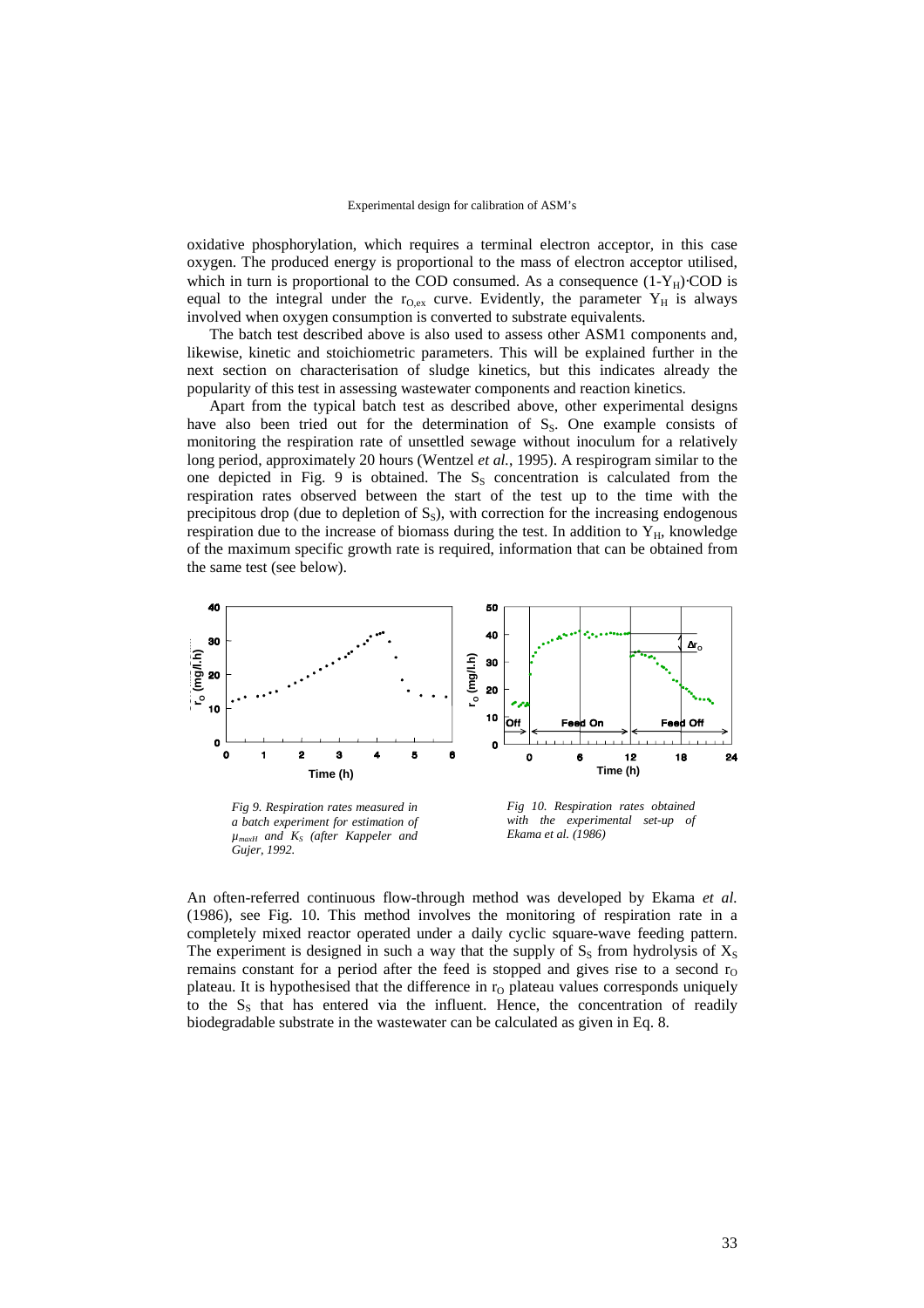$$
S_S = \frac{V}{Q} \cdot \frac{\Delta r_O}{(1 - Y_H)}
$$
\n<sup>(8)</sup>

An obvious disadvantage of this method is the length of the experiment (24 h, which is not including the stabilisation of the continuous reactor used for the test), and the fact that sufficient  $X<sub>S</sub>$  is needed in the feed to achieve a constant hydrolysis rate and to create as such the step change in  $r<sub>O</sub>$ . In addition, the method is rather difficult to carry out in practice (Sollfrank and Gujer, 1991; Wentzel *et al.*, 1995).

A final method for the evaluation of  $S<sub>S</sub>$  was based on the evolution of the respiration rates obtained in a continuously fed respirometer during transients between two modes of operation; a mode of endogenous respiration and wastewater addition respectively (Spanjers *et al.*, 1994). In the work of Lukasse *et al.* (1997) the estimation technique developed for the determination of  $S<sub>S</sub>$  in the respirometer of Spanjers *et al.* (1994) was further evaluated and improved. In the work of Witteborg *et al.* (1996) the same continuously fed respirometer was used but a different estimation of  $S<sub>S</sub>$  was proposed as now the measurement of respiration rate was performed under three different wastewater loading conditions. The wastewater  $S<sub>S</sub>$  was calculated by numerically solving a set of mass balances pertaining to different loading conditions of the respirometer.

### Slowly biodegradable substrate  $X<sub>S</sub>$

It is assumed that slowly biodegradable substrate  $X<sub>S</sub>$  is composed of (high-molecular) compounds ranging from soluble to colloidal and particulate (Henze, 1992). The common feature of these compounds is that they cannot pass the cell membrane as such, but have to undergo hydrolysis to low-molecular compounds  $(S<sub>S</sub>)$  which are subsequently assimilated and oxidised. The respirometric response on  $X<sub>S</sub>$  is slower because the hydrolysis rate is lower than the oxidation rate of S<sub>S</sub>.

In a batch test an exponentially decreasing "tail" can frequently be observed in respirograms (Fig. 8B-C). In Fig. 8B, this tailing starts after approximately 0.75 hours. The wastewater concentration of  $X<sub>S</sub>$  can be assessed in a similar way as above, Eq. 7 (Sollfrank and Gujer, 1991; Kappeler and Gujer, 1992). Simultaneously occurring oxidation processes such as nitrification might interfere and complicate the separation of the respiration rate due to hydrolysis in the total respiration rate. In that case a nitrification inhibitor may be used to facilitate the assessment of  $X<sub>S</sub>$  (Spanjers and Vanrolleghem, 1995). Alternatively, if the data of such respirometric batch tests are used in combination with mathematical curve fitting techniques to match the response of the model to the data, the nitrification part can rather easily be extracted from the respirogram (Spanjers and Vanrolleghem, 1995).

It has also been proposed to estimate  $X<sub>S</sub>$  based on a long-term BOD test where  $X<sub>S</sub>$  is obtained by subtracting  $S_S$  from BOD/(1-Y<sub>H</sub>) (STOWA, 1996). Note that the value of  $Y_H$  here should be lower than the one applied in Eq. 7, due to internal turnover of substrate from decayed biomass in long-term tests.

# Heterotrophic biomass  $X_{BH}$

In the ASM1 report the influent concentration of heterotrophic biomass,  $X_{BH}$ , is assumed to be negligible, as mentioned earlier. However, some wastewaters can contain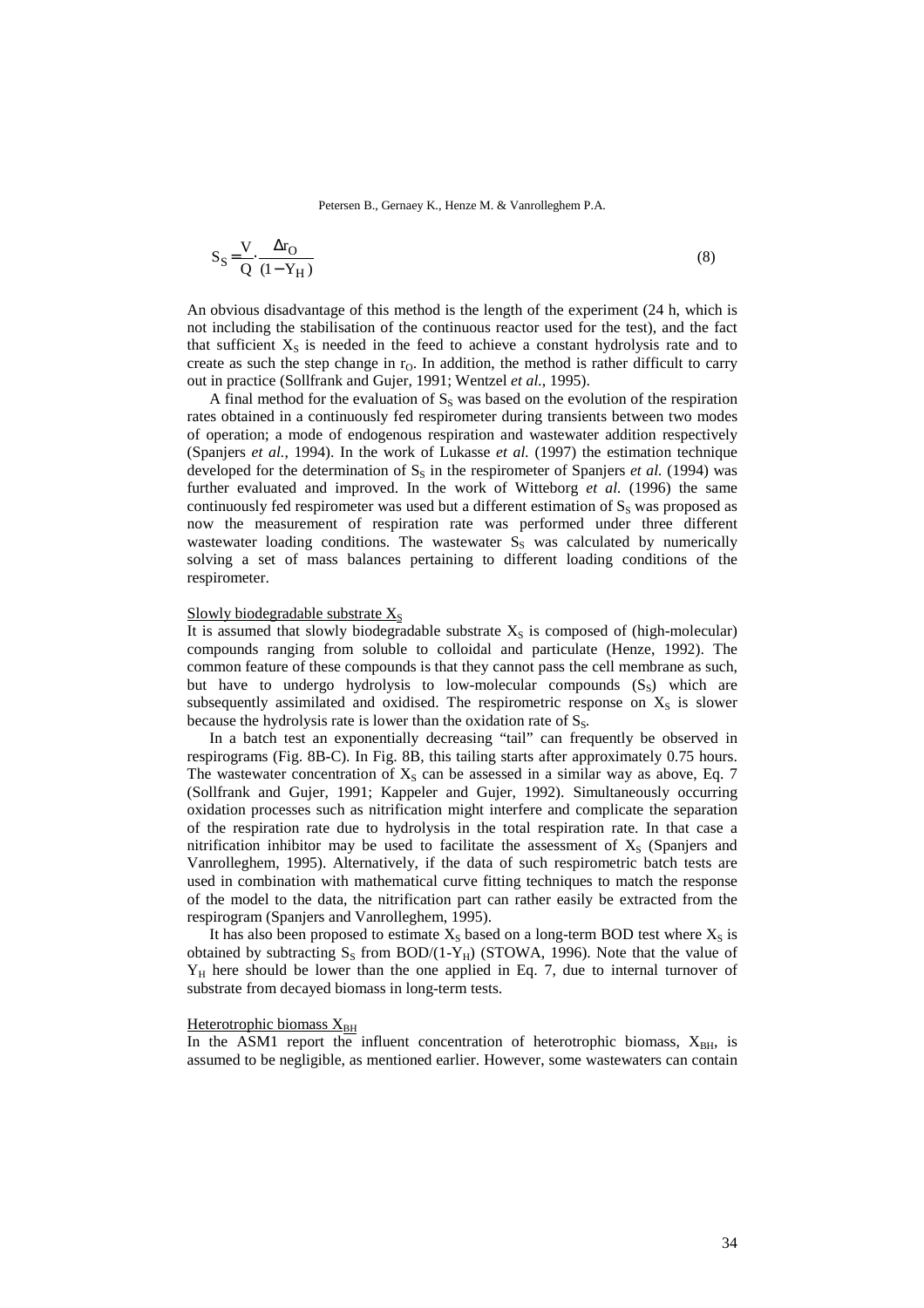#### Experimental design for calibration of ASM's

a significant concentration of heterotrophic biomass (Henze, 1992), and there may therefore be a need to quantify this component. A batch test has been proposed where  $X_{BH}$  is assessed from the respirometric response of raw wastewater without inoculum (Kappeler and Gujer, 1992; Wentzel *et al.*, 1995). The calculation requires knowledge of Y<sub>H</sub> together with two parameters ( $\mu_{\text{maxH}}$  and  $b_H$ ) that can be obtained from the same data. Respirograms look similar to the one presented in Fig. 9. The procedure basically backtracks the amount of heterotrophic biomass originally present in the wastewater by comparing the original respiration rate with the respiration rate after significant (hence, well quantifiable) growth of  $X_{BH}$ .

# Autotrophic biomass  $X_{BA}$

So far, no procedures were found by which the autotrophic biomass concentration in wastewater is determined. However, it could be imagined that a similar procedure as the one developed for  $X_{BH}$  is applicable. Thus, by evaluation of the respiration rate for nitrification,  $r_{O,ex}^N$ , of the autotrophs present in the wastewater and by comparison to the respiration rate of a culture with known autotrophic biomass concentration  $X_{BA}$ , e.g. after significant growth, the originally present  $X_{BA}$  could be determined.

### $A$ mmonium  $S_{NH}$

The concentration of ammonium in wastewater can be determined by using conventional analytical techniques, as mentioned earlier. However, respirometry also offers the possibility to deduce  $S_{NH}$  from batch measurements in a similar way as  $S_S$  and X<sub>S</sub>, provided the test is done with nitrifying activated sludge and the oxygen consumption for nitrification can be separated from the other oxygen consuming processes. As follows from Table 6, the autotrophic yield coefficient  $Y_A$  is needed to convert the oxygen consumption for nitrification to a nitrogen concentration by division by (4.57-YA), where 4.57 indicates the amount of oxygen needed to oxidise one unit of ammonium nitrogen. The value of  $Y_A$  is typically 0.24 g COD(biomass)/g N, which means that the determination of  $S_{NH}$  is not very sensitivity to  $Y_A$  since its value is small compared to 4.57.

Notice that part of the available ammonium may be assimilated into new heterotrophic biomass, which may be a considerable fraction of the nitrogen in case a large amount of COD is biodegraded (COD<sup>Degraded</sup>) simultaneously with the nitrification. The actual nitrified ammonium nitrogen, denoted  $N<sup>Nitr</sup>$ , can be approximated by Eq. 9 in which  $i_{XB}$  is the nitrogen content of newly formed biomass:

$$
NNitr = SNH - iXB · YH · CODDegraded
$$
 (9)

From this equation one can easily deduce the original nitrogen concentration when  $\text{COD}^{\text{Degraded}}$ , and the stoichiometric parameters  $i_{XB}$  and  $Y_H$  are given. Note, however that fitting a model in which carbon and nitrogen oxidation are included to the respirometric data will automatically take this correction into account (Vanrolleghem and Verstraete, 1993; Spanjers and Vanrolleghem, 1995; Brouwer *et al.*, 1998).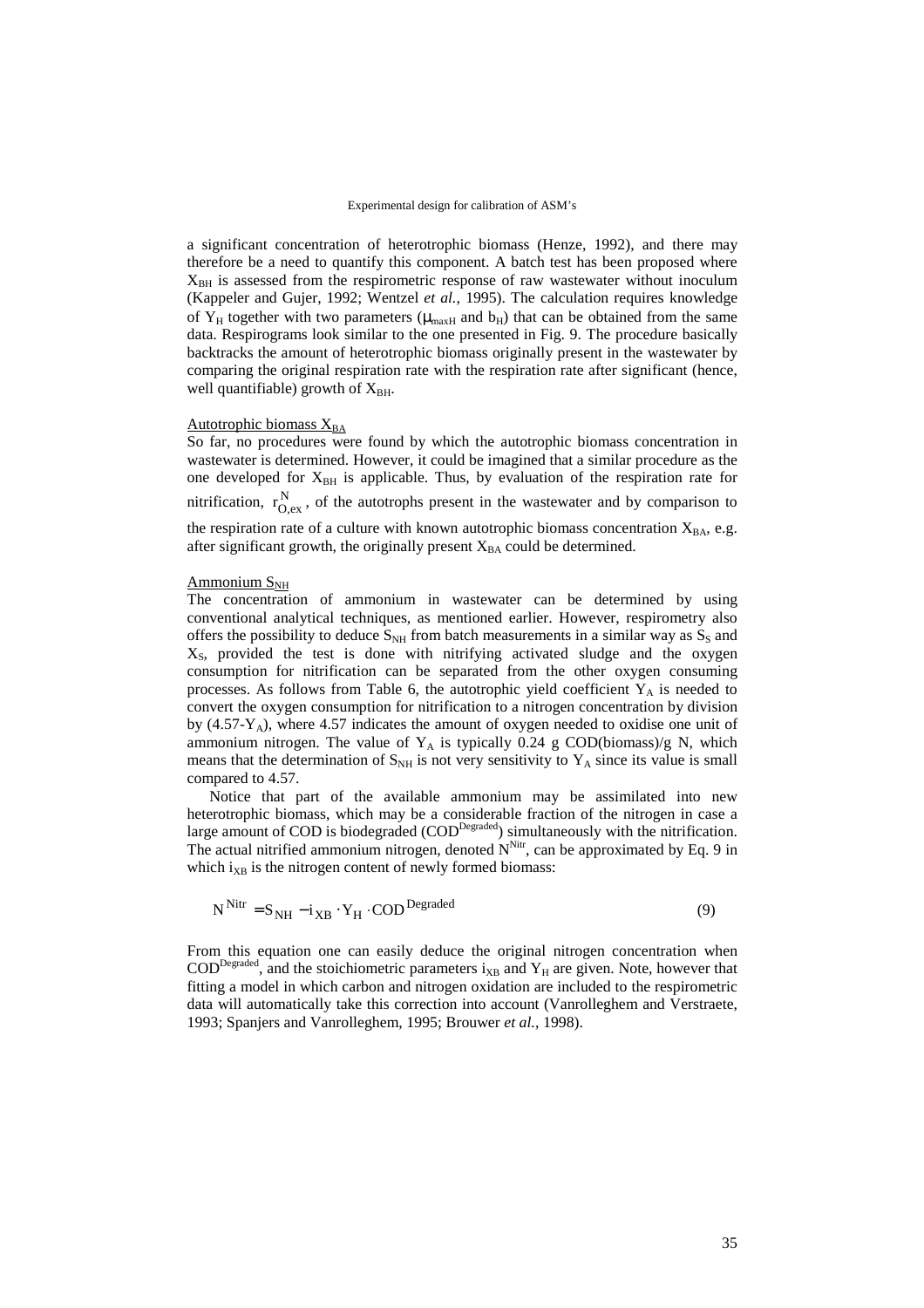Organic nitrogen  $S_{ND}$  and slowly biodegradable organic nitrogen  $X_{ND}$ 

Probably because the ammonification and hydrolysis rates of organic nitrogen compounds are relatively fast, little attention has been devoted so far to the establishment of respirometric techniques for  $S_{ND}$  and  $X_{ND}$  quantification. In batch tests these compounds are typically converted to  $S_{NH}$  before the  $S_{NH}$  that was originally present in the wastewater is removed by nitrification. Therefore,  $S_{ND}$  and  $X_{ND}$  are not directly observable in such tests but may be lumped into the fraction of nitrified ammonium. Still, for some industrial wastewaters the ammonification and hydrolysis steps may be considerably slower and quantification of these component concentrations may be required. In such cases, one can imagine a procedure in which the nitrification respiration rate  $r_{O,ex}^N$  is monitored and interpreted in terms of ammonification and hydrolysis, similar to the way the respiration resulting from COD degradation is interpreted in terms of the biodegradation of readily biodegradable substrate and the hydrolysis process. Subsequently, the amounts of nitrogen containing substrates could be assessed by taking the integral of  $r_{O,ex}^{N}$  for the corresponding fractions and dividing these by  $(4.57-Y_A)$ . In case simultaneous COD-removal is taking place, correction should again be made for nitrogen assimilated into new heterotrophic biomass (see above).

# *4.1.3.2. Nitrate utilisation rates*

### Readily or slowly biodegradable substrate  $S_S$  and  $X_S$

The basis for wastewater characterisation via monitoring of nitrate utilisation rates  $(r_{NQ3})$  for the determination of the denitrification potential is rather similar to that of respirometry (Nichols *et al.*, 1985*;* Ekama *et al.*, 1986; Kristensen *et al.*, 1992; Naidoo *et al.*, 1998; Spérandio, 1998; Urbain *et al.*, 1998; Kujawa and Klapwijk, 1999). The application of nitrate utilisation rates for wastewater characterisation within the frame of ASM1 is however not as widespread as respirometry.

The readily biodegradable component  $S_S$  (or  $X_S$ ) is determined by Eq. 10 (similar to Eq. 7). A typical  $r_{NO3}$  profile is given in Fig. 11, indicating two biodegradable wastewater fractions.

$$
S_S(0) = \frac{2.86}{1 - Y_H} \cdot \left(\int_{0}^{t_{\rm fin}} r_{\rm NO3, ex} dt\right)
$$
 (10)

The factor 2.86  $gO_2/gNO_3-N$  originates from the fact that the theoretical electron acceptor capacity of nitrate (as N) is 2.86 times that of oxygen (as O), assuming that  $NO<sub>3</sub>-N$  is converted completely to nitrogen gas  $N<sub>2</sub>$  (Payne, 1981; van Haandel *et al.*, 1981). The factor has been verified experimentally by Copp and Dold (1998).

In Eq. 10 it is assumed that the  $Y_H$  of aerobic and anoxic substrate degradation is equal, as also assumed in ASM1. In a study on a pure denitrifying culture it has however been reported since long that aerobic yields are larger than anoxic yields (Koike and Hattori, 1975). It has been theoretically proven, based on the energetics of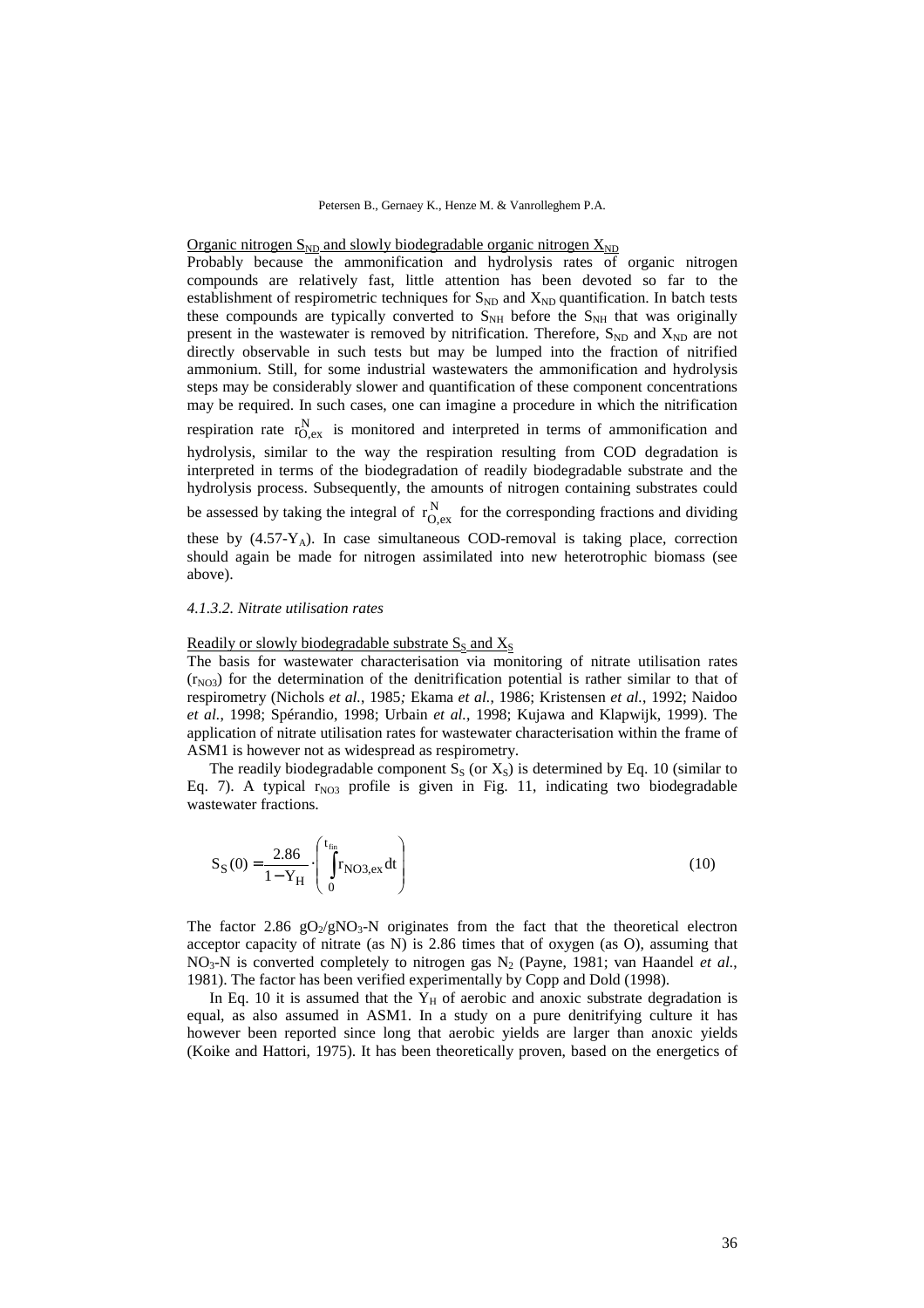#### Experimental design for calibration of ASM's

the metabolic processes, that anoxic yields indeed are consistently lower than aerobic ones (Orhon *et al.*, 1996). Indeed similar differences between aerobic and anoxic yield were obtained experimentally with activated sludge (McClintock *et al.*, 1998; Spérandio *et al.*, 1999). Thus, to apply nitrate utilisation rates for wastewater characterisation it is important to correct for this difference in aerobic and anoxic yield since application of aerobic yield values in Eq. 10 will lead to overestimation of the readily biodegradable wastewater components.



*Fig 11. Typical profile of r<sub>NO3</sub> as function of time for determination of S<sub>S</sub> and X<sub>S</sub> (Urbain et al., 1998)*

*4.1.3.3. Titrimetry* The buffer capacity of water samples can be measured accurately by advanced titration techniques (Van Vooren *et al.*, 1995), and has recently been successfully applied for the determination of ammonium and phosphorus in low concentrations  $(0 - 100 \text{ mg/l})$  in effluents, surface waters and manure (Van Vooren, 2000).

Some efforts have been done to characterise VFA concentrations related to anaerobic processes based on titration procedures and pH measurements (e.g. Münch and Greenfield, 1998). These techniques may also be applicable for wastewater characterisation in the frame of ASM2 where one component is defined as the concentration of fermentation products. This will however not be dealt with any further in this presentation.

Alternative to the classical titration methods (up and down titrations) Ramadori *et al.* (1980) proposed to monitor the acid and/or base consumption rate that was needed to keep the pH constant in an activated sludge sample where pH-affecting biological reactions occur. This titrimetric method has been successfully applied for the monitoring of nitrification, which has a clearly defined effect on the pH, and concentrations of  $S_{NH}$  (Massone *et al.*, 1995; Gernaey *et al.*, 1997). Recently, it has also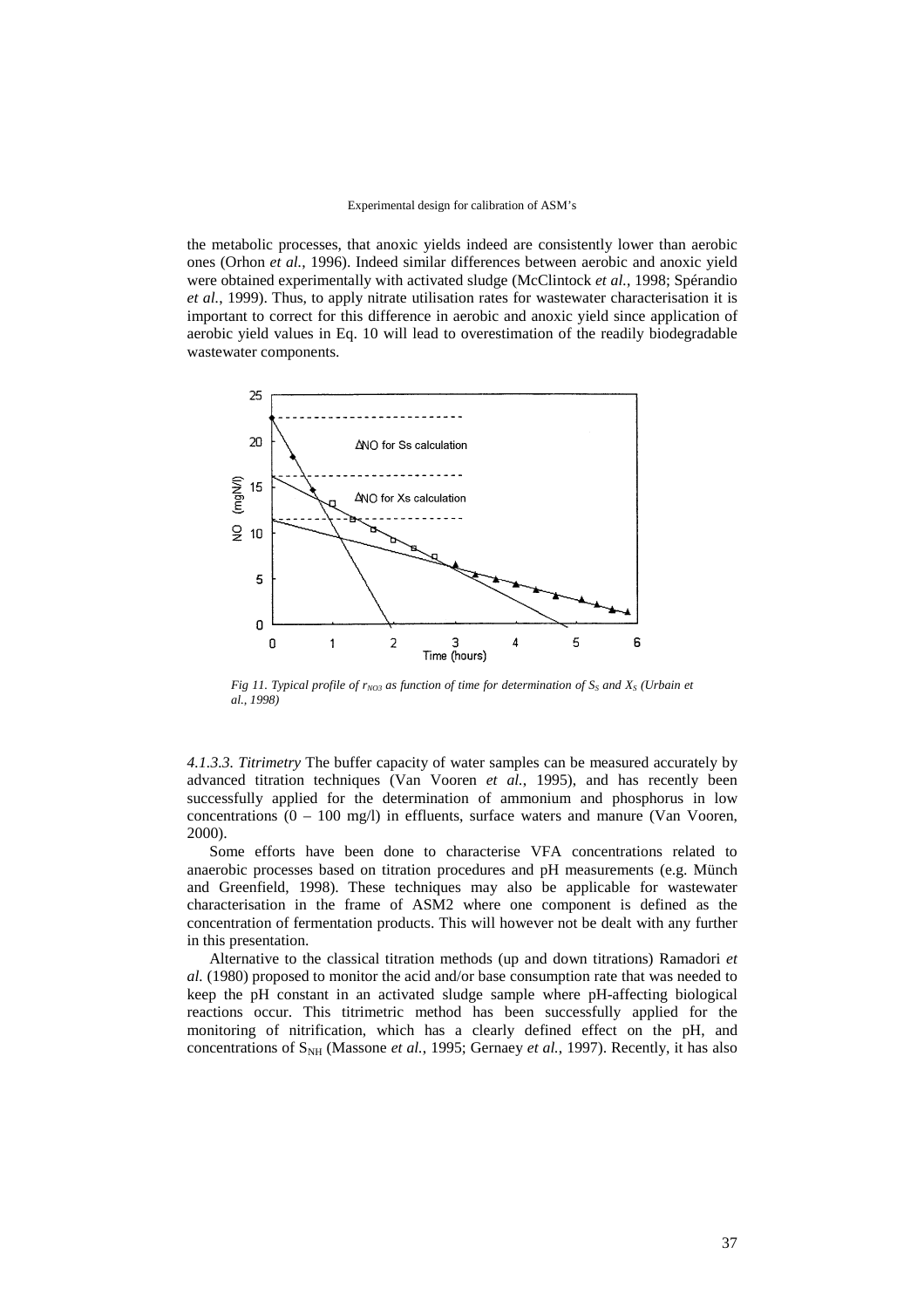been attempted to apply the method for the determination of the total nitrifiable nitrogen concentration of a wastewater (Yuan *et al.*, 1999).



*Fig 12. Typical cumulative base addition curve (expressed as amount of base dosed per liter of activated sludge sample) and pH profile obtained during an on-line titration experiment with a mixed liquor sample. For this example, the nitrification phase is finished after about 25 minutes (Gernaey et al., 1998).*

# Ammonium, SNH

A typical cumulative base addition curve and a pH profile collected during a titration experiment with nitrifying sludge sampled on-line from a pilot plant are shown in Fig. 12 (Gernaey *et al.*, 1998). In a first phase, the pH of the sludge sample is increased to the pH setpoint, and base is added at a maximum rate. This phase took about 2 minutes for the example of Fig. 12 For the experiments described here, a pH setpoint  $\pm \Delta pH$ interval value of  $8.2 \pm 0.03$  was used. Every time the pH of the sludge sample becomes lower than 8.17 (= pH setpoint minus ∆pH interval), base is added to the sludge. Dosage of base is repeated until the pH has returned within the pH setpoint  $\pm \Delta pH$  interval range. Here, the nitrification phase is finished after about 25 minutes.

The analysis of the data can either be via a simple manual interpretation or modelbased (Gernaey *et al.*, 1998). The simple procedure is based on the detection of the two slopes (S1 and S2) in the cumulative base addition curve, followed by an extrapolation of the different lines to the Y-axis (Fig. 13). The  $S_{NH}$  concentration (mg N/l) and the nitrification rate  $r_N$  (mg N/l.min) can be calculated according to Eq. 11 and 12, where the intercepts B1 and B2 are expressed in meq/l units. The factor 0.143 meq/mg N (i.e., 2 mole  $H^+$  per mole N), is the stoichiometric coefficient relating the amount of acid (meq) produced per mg of nitrogen nitrified. The slopes S1 and S2 are expressed in meq/l.min units.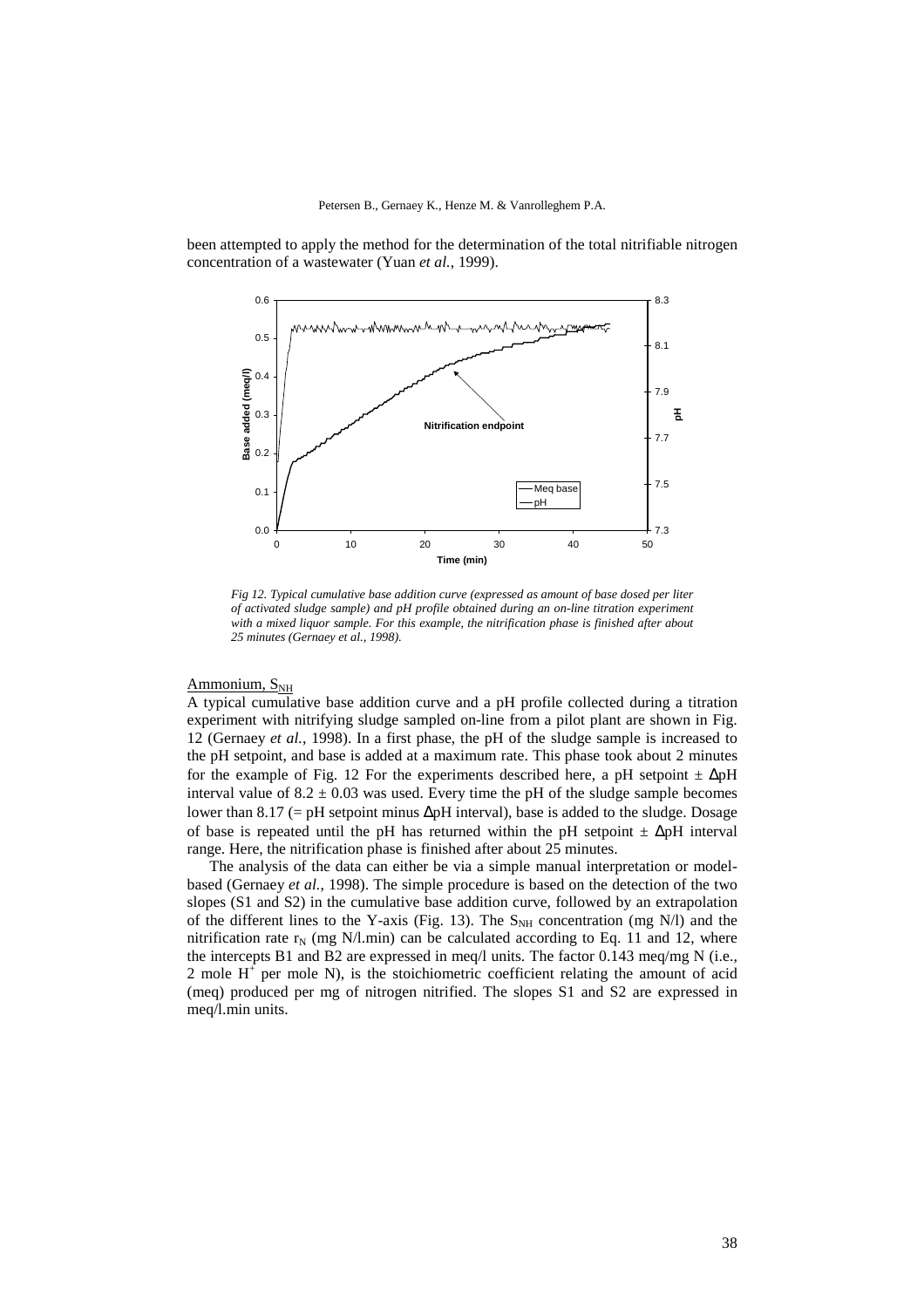Experimental design for calibration of ASM's



*Fig 13. Simple manual interpretation of a typical cumulative base addition curve (Gernaey* et al.*, 1998).*

In the application of Gernaey *et al.* (1998) the sludge was sampled at the last compartment of an activated sludge pilot plant thereby reducing the likelihood of presence of organic substrates. In case ammonification is slower than nitrification it may be relevant to determine  $S_{ND}$ , as described above in the section on respirometry. Thus, the titrimetric method may also be applicable for  $S_{ND}$  determination. It may be foreseen, however, that degradation of organic substrates may cause acid or base consumption effects that may interfere with the determination of  $S<sub>NH</sub>$  according to the described methodology.

# Readily biodegradable substrate  $S_{S}$ .

The titrimetric methodology has also been applied for the determination of readily biodegradable COD available for denitrification, and within control strategies for additional carbon dosage (Bogaert *et al.*, 1997). A complicating factor is that depending on the carbon source denitrification will either produce or consume acid (Bogaert *et al.*, 1997). Preliminary results (Dhaene, 1996; Rozzi *et al.*, 1997) have indicated that the method may be used to evaluate  $S<sub>S</sub>$  in concentrated wastewaters.

### *4.1.4 Summary and discussion of biological wastewater characterisation*

The capabilities of the different biological methods presented above to directly determine the ASM1 wastewater components are illustrated in Fig. 14 (the dashed lines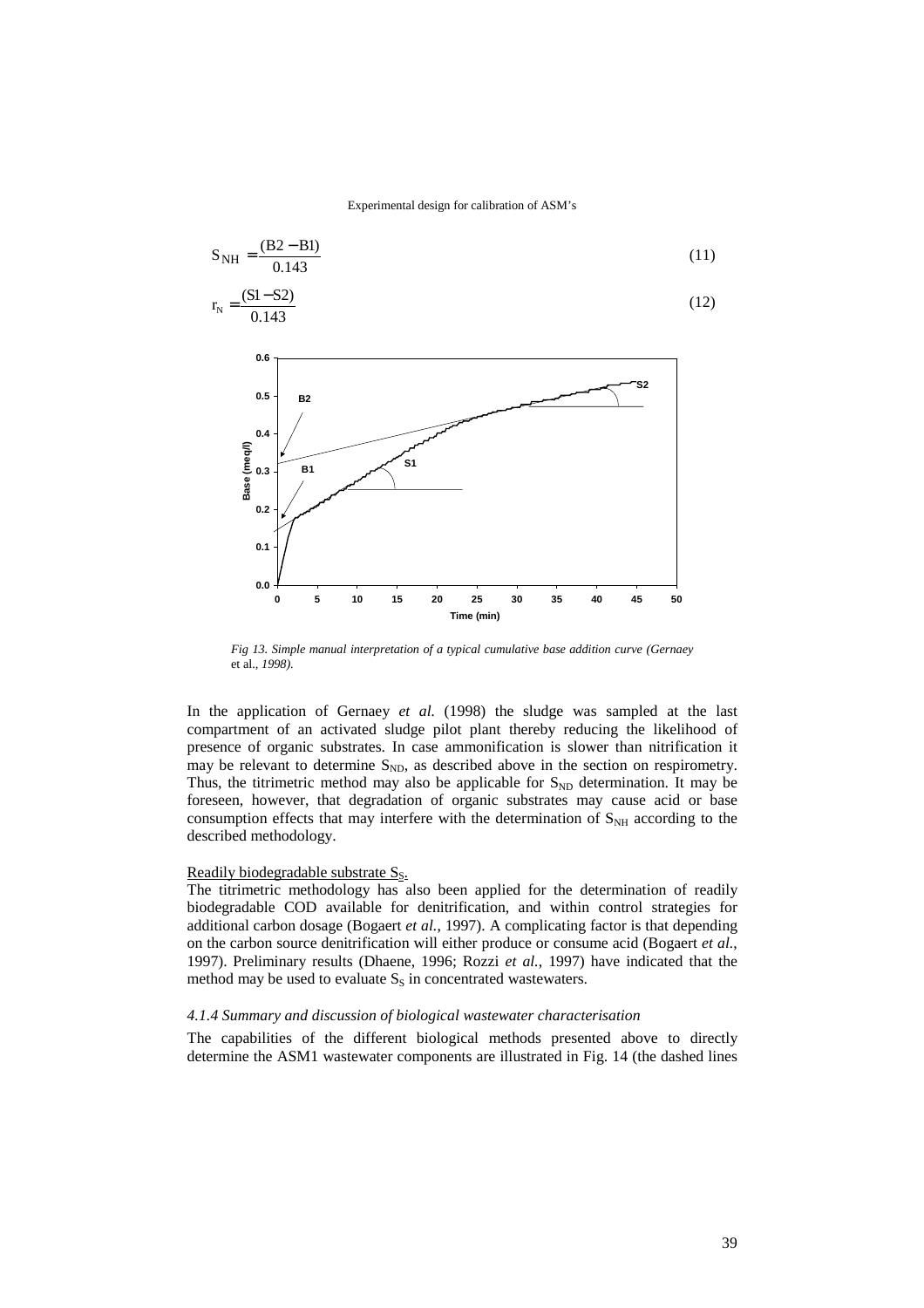indicate areas of uncertainties) and summarised in Table 7. According to Fig. 14 it is obvious that the readily biodegradable organic wastewater components, i.e.  $S_S$  and parts of  $X_S$  (Fig. 14A), and the nitrogen components  $S_{NH}$  and parts of  $S_{ND}$  and  $X_{ND}$  (Fig. 14B), can be determined directly via the biological methods. The determination of the slower biodegradable component  $X<sub>S</sub>$  can be carried out indirectly via a long-term BOD test and knowledge of  $S_8$  (STOWA, 1996). However, uncertainties may be introduced by long-term BOD tests since significant interference from product formation may occur during the lengthy test.

*Table 7. Overview of biological methods to estimate wastewater component concentrations. (Fields with grey background indicate that a respirometric method is either not applicable or not relevant. For an explanation of the references, see Table 8)*

| Component   | Method       | Type of<br>experiment | Additional<br>Information                            | Assumptions    | References       |
|-------------|--------------|-----------------------|------------------------------------------------------|----------------|------------------|
| $S_I$       | $\mathbb{R}$ | BOD., WW              | $Y_H$                                                |                | H87; L92         |
| $S_S$       | $\mathbb{R}$ | B. WW add.            | $Y_H$                                                |                | E86              |
|             |              | B, WW                 | $Y_H$ , $\mu_{mH}$ , $K_S$                           |                | We95             |
|             |              | $\mathcal{C}$         | $Y_H$                                                |                | Wi96             |
|             |              | $C$ (on/off)          | ${\rm Y}_{\rm H}$                                    |                | E86; SG91; We95  |
|             | N            | B, WW add.            | $Y_{H}$                                              |                | E86; K92; N98;   |
|             |              |                       |                                                      |                | U98; KK99        |
|             | T            | B, WW, S              | C/N                                                  | $C/N$ constant | B97; R97; D96    |
| $X_I$       |              |                       |                                                      |                |                  |
| $X_{S}$     | R            | B, WW                 | $Y_H$                                                |                | SG91;KG92; SV95  |
|             |              | BOD., WW              |                                                      |                | S96              |
|             |              | B, WW add.            | ${\rm Y}_{\rm H}$                                    |                | N98; U98; KK99   |
| $X_{BH}$    | $\mathbb{R}$ | B, WW                 | $Y_H$                                                |                | KG92; We95; B95  |
| $X_{BA}$    | R            | B, WW                 | ${\rm Y_A}$                                          |                | This paper       |
| $X_{P}$     |              |                       |                                                      |                |                  |
| $S_{\rm O}$ |              |                       |                                                      |                |                  |
| $S_{NO}$    | T            | B, S                  | C/N                                                  | $C/N$ constant | <b>B97</b>       |
| $S_{NH}$    | $\mathbb{R}$ | B, WW                 | $Y_A$ , i <sub>XB</sub> , $Y_H$ , COD <sup>Deg</sup> |                | VV93, SV95; Br98 |
|             | T            | B, WW                 |                                                      |                | M95, G97; G98    |
| $S_{ND}$    | R            | B, WW                 | $Y_A$ , i <sub>XB</sub> , $Y_H$ , COD <sup>Deg</sup> |                | This paper       |
| $X_{ND}$    | $\mathbb{R}$ | B, WW                 | $Y_A$ , i <sub>XB</sub> , $Y_H$ COD <sup>Deg</sup>   |                | This paper       |
| $S_{ALK}$   |              |                       |                                                      |                |                  |

For the determination of  $S_{NH}$  it should be remembered that it is in fact the nitrifiable nitrogen that is determined via the biological methods (as indicated with dashed lines into the regions of organic nitrogen, since parts of the organic nitrogen may be hydrolysed making it readily available for nitrification). This is in contrast to the physical-chemical method where the  $S_{NH}$  component is determined via a chemical analysis of ammonia.

## *4.1.5 Discussion on physical-chemical vs. biological wastewater characterisation*

By definition the total COD in ASM1 is sub-divided based on (1) solubility, (2) biodegradability, (3) biodegradation rate and (4) viability (biomass), as described earlier. Summarising, the COD components to consider in a wastewater are: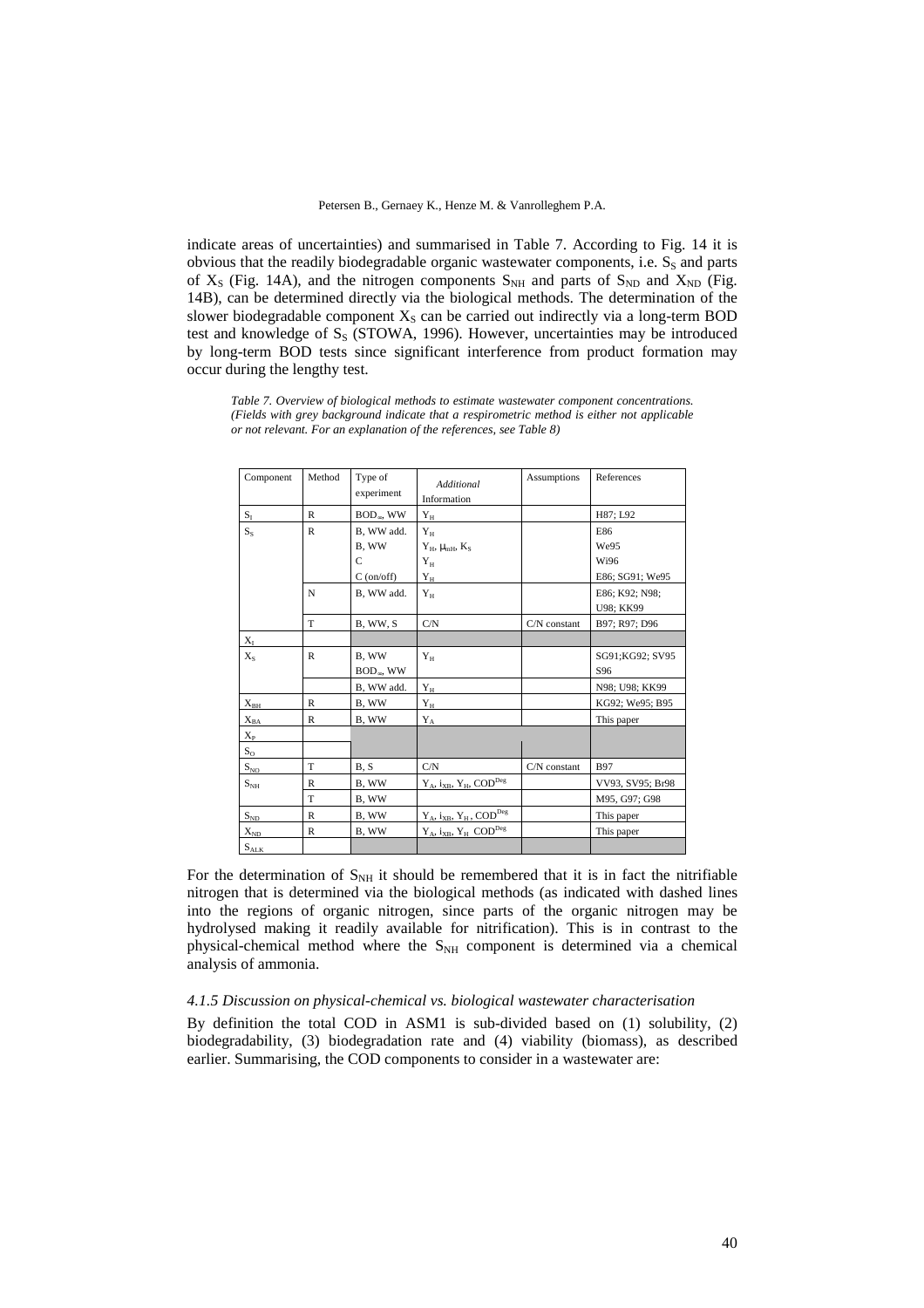Experimental design for calibration of ASM's

$$
COD\text{tot} = S_{I} + S_{S} + X_{I} + X_{S} + (X_{BH})
$$
\n
$$
(13)
$$

In previous sections it has been thoroughly reviewed how to determine these components by either physical-chemical or biological methods, and different limitations of the methodologies have been underlined and discussed. Furthermore, it is obvious that the division of the wastewater into model components is to some extent artificial. For example, a division is made between soluble and readily biodegradable substrate  $(S<sub>S</sub>)$  and particulate slowly biodegradable matter  $(X<sub>S</sub>)$ , although it is, for example, known that some slowly biodegradable substrate may be soluble etc.



*Fig 14. Characterisation of ASM1 wastewater components by different biological methods (the dashed lines indicate areas of uncertainties). A: COD components; B: Nitrogen components*

It became clear that an application of physical-chemical methods alone is not sufficient for characterisation of the wastewater into model COD components. These methods basically only allow to distinguish between soluble and particulate COD and do not differentiate with respect to biodegradability (non-biodegradable versus biodegradable matters) and biodegradation rate (readily versus slowly biodegradable substrates). However, by application of biological characterisation methods it is possible to obtain knowledge of the biodegradability and biodegradation rate of the wastewater.

Thus, it is obvious that a combination of physical-chemical and biological characterisation methods is advantageous for the translation of the wastewater characteristics into the ASM1 model components. A suggestion for such a combined approach, based on the literature review above, is presented in Fig. 15. Here it is suggested to determine the readily biodegradable substrate  $(S<sub>S</sub>)$  directly via respiration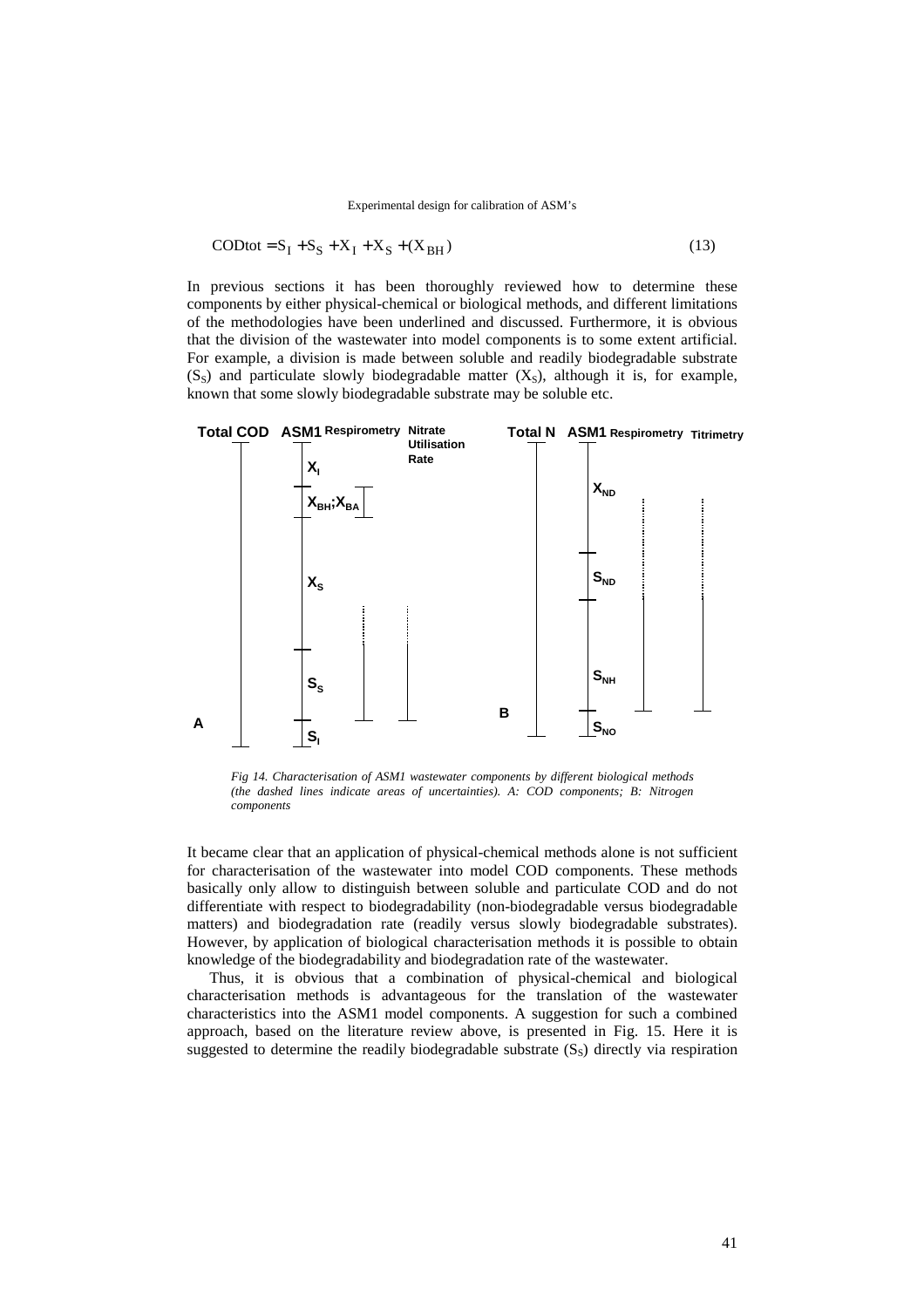tests (respirometry or nitrate utilisation rates). The presence of biomass in the wastewater may also be determined by respiration tests. The slowly biodegradable matter  $(X<sub>S</sub>)$  can be determined via the results of a long-term BOD test. The same kind of test may provide information on the soluble and particulate inert  $(S<sub>I</sub>$  and  $X<sub>I</sub>)$  matters. Here, however, the reservation should be repeated that long-term BOD tests may not be very accurate due to possible product formation  $(S<sub>1</sub>)$  and decay which results in  $X<sub>1</sub>$ . Therefore, the determination of  $X<sub>I</sub>$  via a long-term BOD test may be questionable. Indeed, it is proposed by Henze *et al.* (1987) to determine the influent  $X<sub>I</sub>$  via the complete model during the calibration of the sludge balance. Subsequently,  $X_S$  may be determined via a COD mass balance as the difference between total COD and the other components. If it is chosen to determine  $S<sub>I</sub>$  by a long-term BOD test, it may be advisable to combine it with analyses of the effluent, as proposed in the section about physicalchemical methods. It is again clear from Fig. 15 that the borderline especially between particulate and soluble COD, the differentiation between model components  $(S<sub>S</sub>$  and  $X<sub>S</sub>)$ and the results from short-term respiration and long-term BOD tests may not be completely consistent.

The nitrogen ASM1 components are somewhat easier to determine since they can basically all be determined via mass balances based on standard chemical analyses of total nitrogen, Kjeldahl nitrogen, ammonium nitrogen and nitrate nitrogen (see Fig. 6). It can, however, be advantageous to combine these chemical analyses with biological methods (respirometry or titrimetry) to obtain the nitrifiable nitrogen as a measure of  $S<sub>NH</sub>$  (see Fig. 14) for studies where the focus is specifically on nitrification capacities.

In a study of STOWA (STOWA, 1996) a similar, but less extensive, study of physical-chemical versus biological (only respirometric) influent wastewater characterisation was carried out. In this study guidelines for the COD components were finally defined based on a more traditional choice of physical-chemical methods combined with long-term BOD measurements to allow for an easy implementation in already existing routine analysis programs. It was concluded that respirometry is not yet at a state where it can easily be applied for routine wastewater characterisation. The STOWA guidelines for determination of the COD components are summarised in Fig. 16. Here the concentration of inert soluble matters  $(S<sub>1</sub>)$  is determined as 90% of the effluent COD for low loaded systems, according to Siegrist and Tschui (1992). For high loaded systems  $S_I$  is also determined as 90% of the effluent COD but the effluent BOD (multiplied by a COD/BOD factor) is subtracted.  $S_S$  is determined as the difference between soluble COD and  $S<sub>I</sub>$ . Furthermore, the concentration of  $X<sub>S</sub>$  is based on a longterm BOD test as the difference between  $BOD/(1-Y_H)$  and  $S_S$ , as described above. The yield coefficient in this long-term test is set to 0.20. Finally,  $X<sub>I</sub>$  is defined as the difference between particulate COD and the determined  $X<sub>S</sub>$ . Obviously, in this approach the division of the wastewater into ASM1 components is based on solubility and to some extent on biodegradability according to physical-chemical methods supplemented by measurements of the ultimate BOD∞ or BOD5. The problem with this approach is that the biodegradation rate of the wastewater is not really considered. This means that the division of the biodegradable substrate into readily and slowly biodegradable substrates may not be correct. It should be stressed though that the approach chosen by STOWA is simple to implement into existing standard measuring routines at full-scale WWTP's, which is a factor not to be underestimated.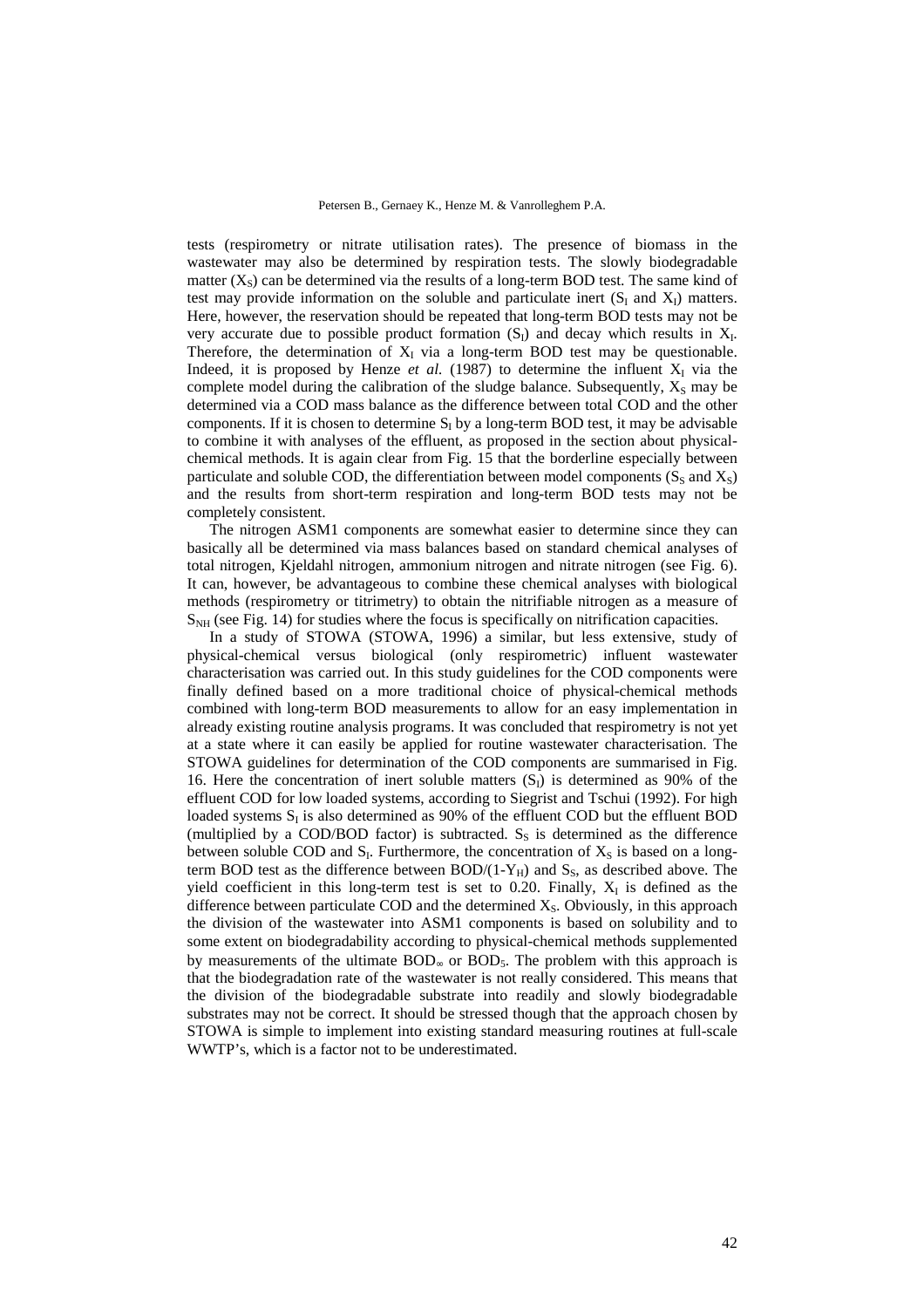

Experimental design for calibration of ASM's

The STOWA guidelines for nitrogen components are also rather simple and based on physical-chemical analyses. The  $S_{NH}$  component is obtained based on standard analyses of soluble ammonium nitrogen, and the determination of the organic nitrogen fractions ( $S_{ND}$  and  $X_{ND}$ ) is based on certain fixed fractions of N in organic components. It is advised that these organic nitrogen fractions are checked regulary based on measurements of total nitrogen, Kjeldahl nitrogen etc. according to Fig. 6B.

In this literature review the focus has been on characterisation of the ASM1 wastewater components. However, with the introduction of ASM3 (see Table 2), that also focuses on a description of oxygen consumption, sludge production and N removal, it is interesting to discuss whether the approaches for wastewater characterisation applied for ASM1 holds for ASM3 as well.

As described above, there is a shift of emphasis from hydrolysis to storage of organic matter in ASM3. Furthermore, all  $S<sub>S</sub>$  is supposed to go through the storage process (conversion to  $X_{\text{STO}}$ ) before being used for growth. This means a change in how wastewater characterisation should be viewed, since the separation between  $S_s$  and  $X_s$ should now be based on the storage process rather than on the growth process. In ASM3 (Gujer *et al.*, 1999) it is supposed that the soluble  $(S_S)$  and particulate  $(X_S)$ biodegradable components can be differentiated with filtration over 0.45 µm membrane filters, whereas a significant fraction of  $X<sub>S</sub>$  in ASM1 may be contained in the filtrate of the influent wastewater. In ASM3 the latter is assumed to be caused by the conversion of soluble biodegradable COD to storage polymers in the respiration tests. Whether this may hold in any case seems yet rather unclear. In Gujer *et al.* (1999) it was recognised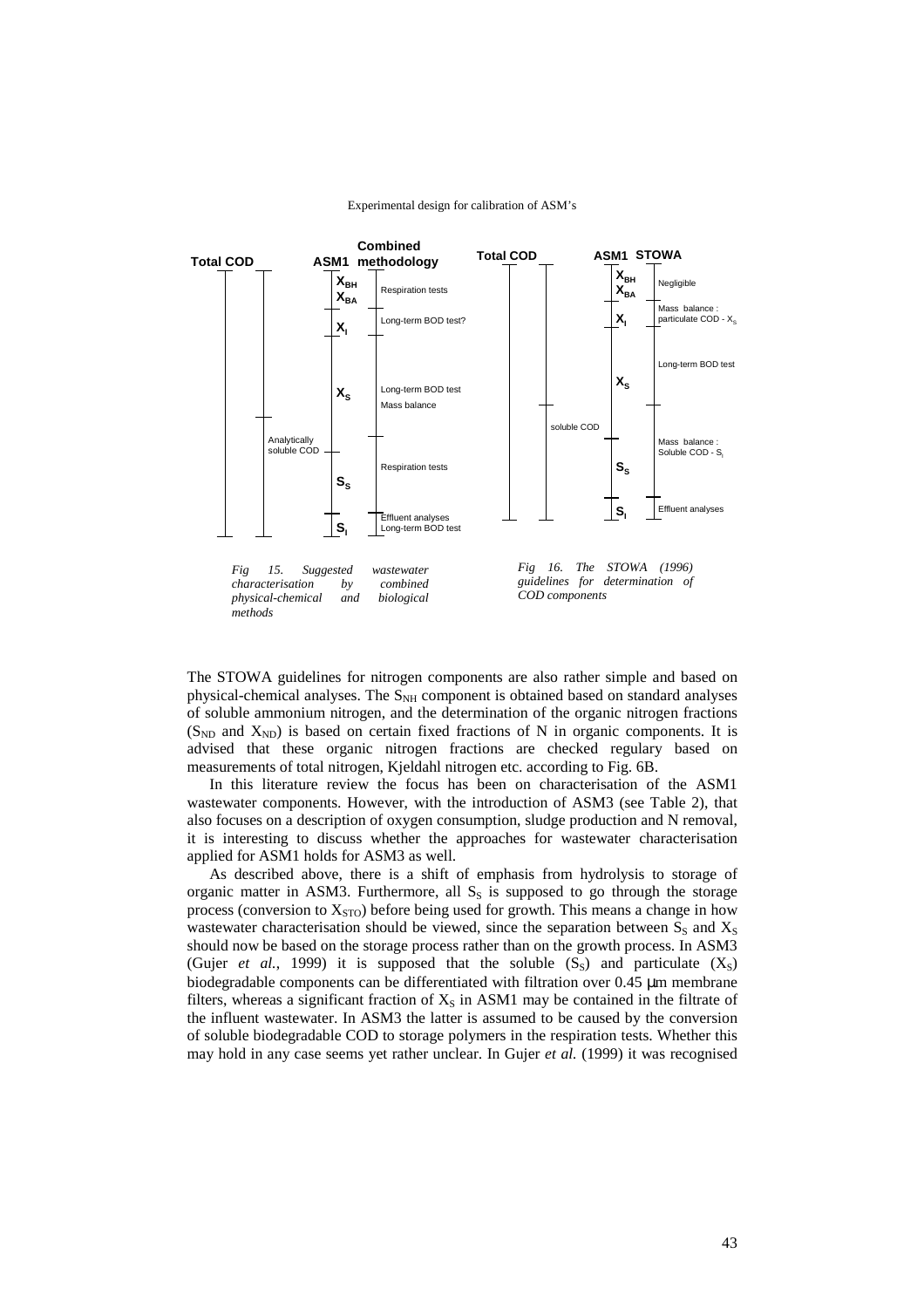that the model concept of converting all  $S<sub>S</sub>$  into a storage component is not in accordance with reality. Indeed, it was illustrated by Krishna and van Loosdrecht (1999) that the difference between feast and famine phases could not be described accurately. This was caused by the fact that ASM3 does not allow growth on the substrate  $S_s$  alone. Therefore, a new model structure was proposed where growth on external substrate is allowed in parallel with the storage process. It remains however uncertain how to differentiate between the amount of  $S<sub>S</sub>$  that is directed to storage and growth respectively. Furthermore, the yield coefficient (which is needed to convert respirometric responses to COD components) in ASM3 is composed of two factors:  $Y_{\text{net}}=Y_{\text{STO}}\cdot Y_{\text{H}}$ , where  $Y_{\text{STO}}$  is the storage yield and  $Y_{\text{H}}$  the heterotrophic yield for the growth process. Also, here it does not seem clear how to differentiate between the two yields. Basically, concerning the characterisation of COD wastewater components, more experience will be needed before a wastewater characterisation of the COD components related to the new storage concept of ASM3 can be proposed.

The characterisation of the nitrogen components in ASM3 is however simplified by the fact that organic nitrogen components are included in the model as a fraction of the corresponding COD components. Degradation of the corresponding COD component results in immediate release of the organic nitrogen as ammonium. The latter was based on the assumption that the ammonification is fast and the conversion of organic nitrogen into ammonium therefore hardly affects the model predictions (Gujer *et al.*, 1999). Thus, the nitrogen balance includes on the one hand ammonium nitrogen  $(S_{NH})$  and nitrate nitrogen  $(S_{NO})$ , which both can be measured easily via standard chemical analyses, and on the other hand organic nitrogen components. However, typically the fractions of organic nitrogen in the COD components can be considered to be constant.

# 4.2 CHARACTERISATION OF SLUDGE COMPOSITION

In this section special attention is only paid to the assessment of the slower varying sludge characteristics. Knowing the initial value of the concentrations of soluble components (e.g. ammonia) is not really essential because it has little impact on typical simulation results with a calibrated model. Hence, the concentrations of the following particulate, slowly varying components must be assessed:  $X_{BH}$ ,  $X_{BA}$  and  $X_I$  (+X<sub>P</sub>), assuming that the system is in balance with no accumulation of  $X<sub>S</sub>$ . Only two concentrations must be assessed since the sum of the concentrations is equal to the particulate COD (X) of the sludge that can easily be measured by using traditional COD analysis (Eq. 14)

$$
X = X_I + (X_P) + X_{BH} + X_{BA}
$$
 (14)

Below some fast and direct methods for assessing sludge components are summarised. Notice that the particulate nitrogen components are not considered here as their concentrations are assumed to be low.

#### Heterotrophic biomass  $X_{BH}$

One can show that the concentration of heterotrophs in a continuous system in steady state is equal to: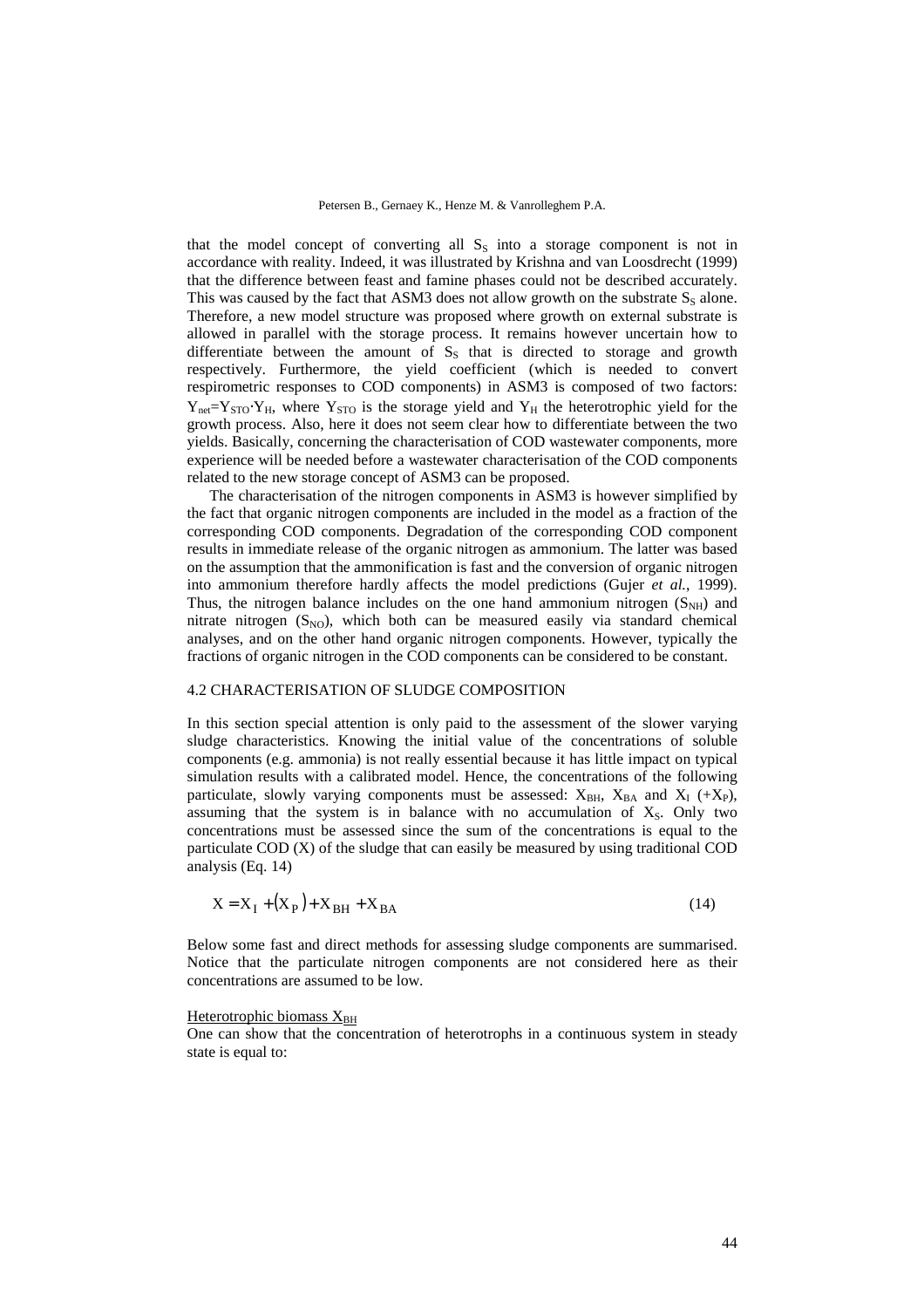Experimental design for calibration of ASM's

$$
X_{BH} = Y_H \cdot \frac{\theta_X}{\theta_H} \cdot \frac{\text{COD}^{\text{Degraded}}}{1 + b_H \cdot \theta_X} \tag{15}
$$

where  $\theta_X$  is the sludge age,  $\theta_H$  is the hydraulic retention time, COD<sup>Degraded</sup> the total amount of COD removed (taken over a sufficiently long period, e.g. one sludge age),  $b_H$ the decay rate coefficient and  $Y_H$  the yield coefficient. Respirometric methods to determine the parameters  $b_H$  and  $Y_H$  are discussed below, while a respirometric evaluation of COD<sup>Degraded</sup> can be performed with the respirometric measurements of biodegradable COD fractions  $(S_S, X_S)$  that was already presented above.

As an alternative, Bjerre *et al.* (1995) used the method of Kappeler and Gujer (1992) to determine the concentration of heterotrophs in the mixed liquor. Recently, this method was thoroughly evaluated by Ubisi *et al.* (1997).

# Autotrophic organisms  $X_{BA}$

In much the same way, the concentration of nitrifying organisms in the activated sludge can be evaluated by means of a mass balance for the autotrophs (over a sufficiently long time) (Dupont and Sinkjær, 1994):

$$
X_{BA} = Y_A \cdot \frac{\theta_X}{\theta_H} \cdot \frac{f^{Aerobic} \cdot N^{Nitr}}{1 + b_A \cdot \theta_X}
$$
 (16)

where  $f^{Aerobic}$  is the aerobic fraction of the reactor;  $N^{Nitr}$  the amount of nitrified nitrogen;  $b_A$  the autotrophic decay rate coefficient and  $Y_A$  the autotrophic yield coefficient. The methods to determine the parameters  $b_A$  and  $Y_A$  are discussed in the next paragraph, while  $N<sup>nit</sup>$  can be quantified using the respirometry-based nitrifiable nitrogen evaluation methods that were given above.

# Produced inert suspended organic matter X<sub>P</sub>

To determine the produced inert matters,  $X_{P}$ , an evaluation of the mass balance of  $X_{P}$  in steady state can be made. Assuming that the autotrophic biomass can be neglected, Eq. 17 is obtained:

$$
X_{P} = f_{P} \cdot b_{H} \cdot X_{BH} \cdot \theta_{X}
$$
 (17)

The total concentration of inert matters, including the often significant contribution of suspended inerts from the influent, is given in Eq. 18.

$$
X_{P} = \frac{\theta_{X}}{\theta_{H}} X_{i} + f_{P} \cdot b_{H} \cdot X_{BH} \cdot \theta_{X}
$$
 (18)

Respirometry can be involved in calculating this fraction via  $f<sub>P</sub>$  and  $b<sub>H</sub>$  (see below).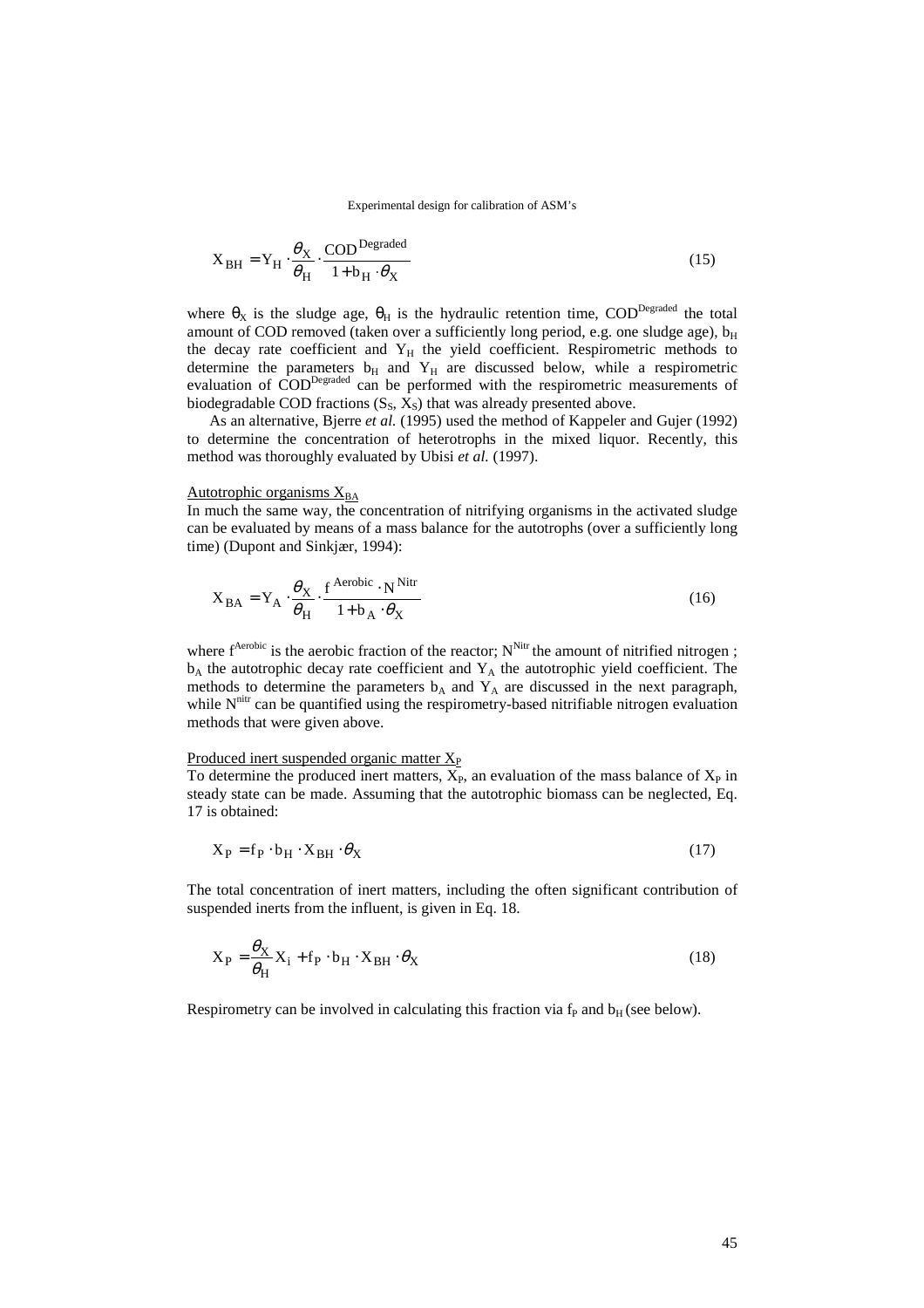#### Petersen B., Gernaey K., Henze M. & Vanrolleghem P.A.

#### 4.3 CHARACTERISATION OF STOICHIOMETRIC AND KINETIC PARAMETERS

Similar to the overview of wastewater characterisation the overview on characterisation of stoichiometric and kinetic parameters will be clarified according to the applied methodology. The focus will, however, only be on different biological methods since physical-chemical characterisation is not very relevant when it comes to characterisation of reactions. As highlighted in the previous section the majority of the processes involves oxygen consumption which means that respirometry will again be the dominating method in the review. However, also other methods such as nitrate utilisation rates, titrimetry and ammonium uptake rate are powerful to assess some of the kinetic and stoichiometric parameters.

## *4.3.1 Respirometry*

*4.3.1.1. Stoichiometric parameters* By definition, determination of stoichiometric parameters requires the measurement of two factors that are related to the substrate uptake. One of these factors may be the respiration rate. Theoretically, for ASM1 the following stoichiometric parameters can be evaluated using respirometry:  $Y_H$ ,  $Y_A$ ,  $Y_{XB}$ and  $f_p$ , though attempts are reported only for the first two.

## Heterotrophic yield coefficient  $Y_H$

This parameter not only influences the estimation of sludge production and oxygen demand but also has an impact on the value of other parameters whose determination requires a value for  $Y_H$  (see Table 6) An example is the determination of  $S_S$  from respirometric data as described above (Eq. 7). Hence, an accurate value for  $Y_H$  is of great importance.  $Y_H$  can be determined using respirometry by addition of an amount of wastewater COD and measurements of the substrate oxidation  $r_{O,ex}$  (Sollfrank and Gujer, 1991; Brands *et al.*, 1994). Eq. 19 is then applied to evaluate  $Y_H$ .

$$
Y_{H} = \frac{COD_{\text{deg radable}} - \int_{0}^{t} r_{O,ex} (t)dt}{COD_{\text{deg radable}}}
$$
(19)

The amount of degradable COD (COD<sub>degradable</sub>) is given by the COD concentration in the filtered wastewater minus the inert fraction  $(S<sub>1</sub>)$ . In the study of Sollfrank and Gujer (1991)  $S_I$  was determined as the soluble COD concentration in the effluent.

Brands *et al.* (1994) and Liebeskind *et al.* (1996) circumvent the problem of determining  $S_I$  by using a completely biodegradable substrate (acetate) instead of wastewater. Hence, COD<sub>degradable</sub> is known exactly. This approach is, however, doubtful. First, the choice of acetate is rather arbitrary and there is quite some evidence that the yield coefficient for acetate differs from the influent wastewaters (Dircks *et al.*, 1999). Hence, acetate is not really representative for wastewater COD. Moreover, due to the experimental conditions in the batch reactor, it can be expected that part of the acetate is stored in the cell (Majone *et al.*, 1999). In this case the observed oxygen demand only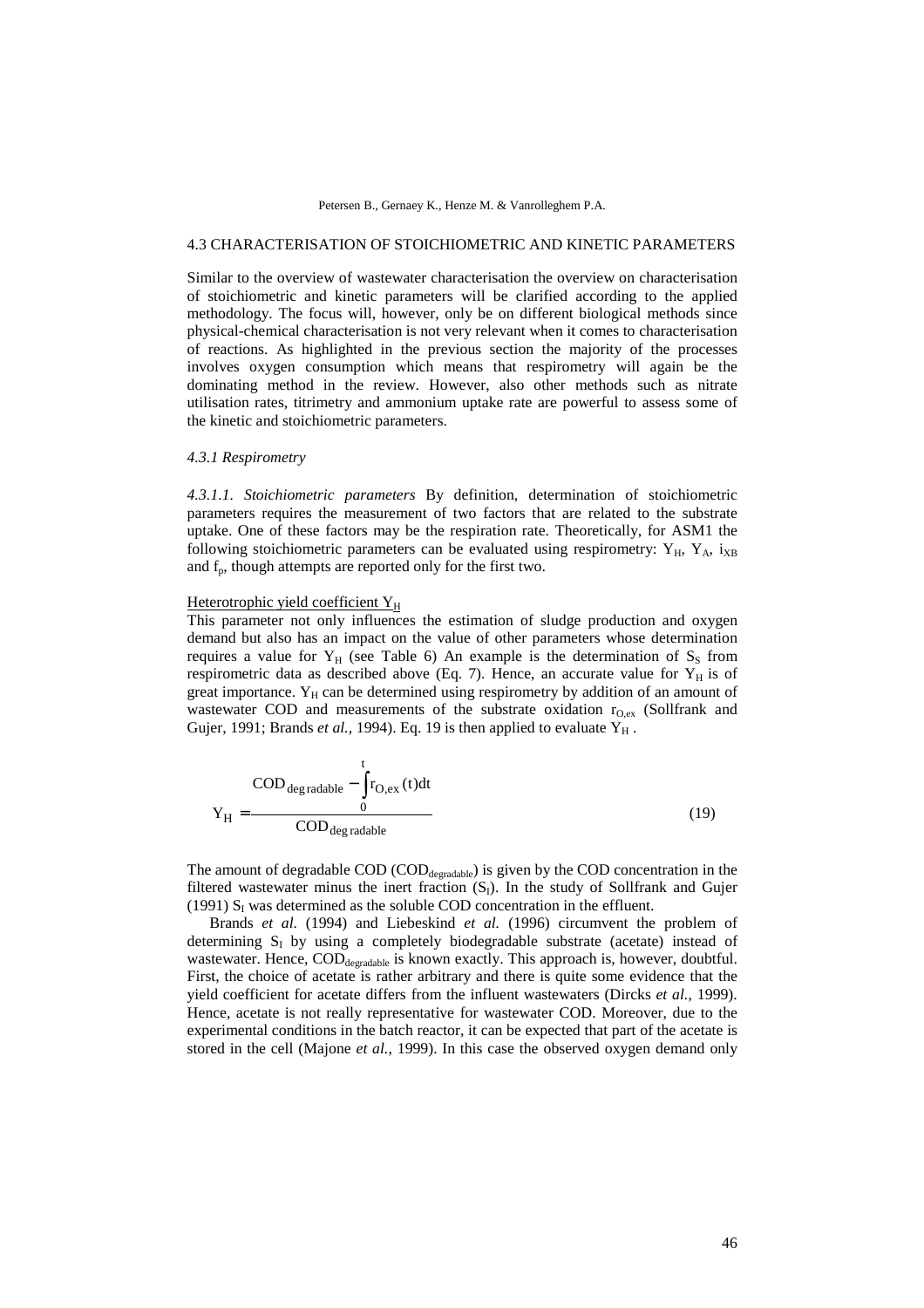represents the needs for transport of the substrate and incorporation in storage material of the cell, and not for the complete conversion into new biomass. Conclusively, these procedures for estimation of the heterotrophic yield do not seem without problems.

#### Autotrophic yield coefficient  $Y_A$

A value of 0.24 g biomass COD per g nitrified nitrogen is generally assumed to be a good theoretical value for  $Y_A$ . If required it is possible however to determine the actual  $Y_A$  from a respirometric batch experiment in which a known pulse of ammonium  $(S<sub>NH</sub>(0))$  is added to a nitrifying activated sludge sample (Eq. 20).

$$
Y_{A} = \frac{4.57 \text{ S}_{NH}(0) - \int_{0}^{t} r_{O,ex}(t)dt}{S_{NH}(0)}
$$
(20)

In this approach care has to be taken that no significant net growth of heterotrophs take place as they would incorporate part of the added ammonium. In the model based data interpretation applied by Spanjers and Vanrolleghem (1995) correction for incorporation of  $S<sub>NH</sub>$  into biomass is taken into account directly via the model.

# Nitrogen content of the biomass  $i_{XB}$

Obviously, the most likely method for evaluation of  $i_{XB}$  would consist of a nitrogen analysis of the biomass. However, one can imagine (albeit maybe not very realistically) that nitrogen incorporation into biomass can be assessed using two respirometric experiments with nitrifying sludge in which different amounts of COD are degraded, the difference being denoted as ∆CODDegraded. The reduction in the oxygen consumption for nitrification  $\Delta \int_{0}^{N} r_{O,ex}^{N}(t)dt$  that can be observed for the higher COD loading then allows a calculation of  $i_{XB}$  (development of Eq. 9).

$$
i_{XB} = \frac{Y_H}{4.57 - Y_A} \cdot \frac{\Delta COD^{Degraded}}{\Delta \int r_{O,ex}^{N}(t)dt}
$$
 (21)

# Inert particulate fraction of the biomass  $f<sub>P</sub>$

Decay of biomass results in a fraction being transformed into inert particulate products. Typically 20 % of the biomass consists of inert material (Henze *et al.*, 1987). This inert biological fraction is called  $f<sub>P</sub>$ . The model  $f<sub>P</sub>$  can be calculated starting from the biological  $f'_{P}$  with the following implicit equation:

$$
f_P = \frac{f_P}{1 - Y_H \cdot (1 - f_P)}
$$
\n
$$
\tag{22}
$$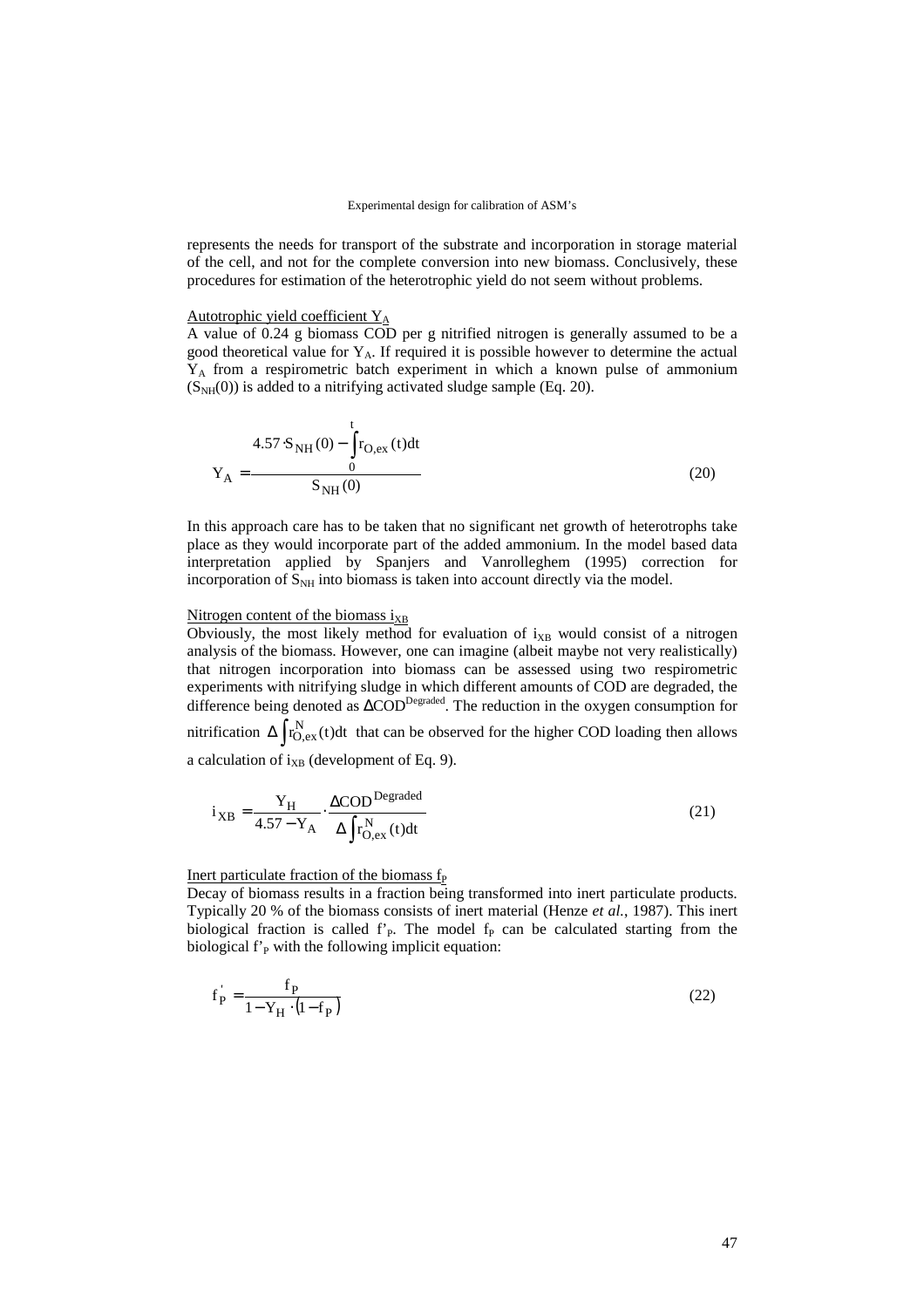If the studied activated sludge has a yield coefficient (estimated for instance by using respirometry) deviating from the one reported in literature, the f<sub>P</sub>-value must be adapted for this. Keesman *et al.* (1998) theoretically showed that the value of  $f<sub>P</sub>$  can be estimated directly from a batch test in which only the evolution of the respiration rate and sludge concentration are monitored over sufficiently long time.

*4.3.1.2. Kinetic parameters* Basically the kinetic parameters that can be determined via respirometry are related to aerobic growth, decay and nitrification.

## Heterotrophic decay coefficient  $b<sub>H</sub>$

The classical respirometric method for determination of  $b_H$ <sup>'</sup> described by Henze *et al.* (1987) is the protocol proposed by Marais and Ekama (1976) and is the most typical method applied for the determination of the decay coefficient (e.g. Sollfrank and Gujer, 1991; Kappeler and Gujer, 1992). Sludge is inhibited for nitrification and is aerated in a non-fed batch reactor. The (endogenous) respiration rate is measured at certain time instants over a period of several days. Since the endogenous respiration is proportional with the active biomass concentration, a plot of the logarithm of the endogenous respiration rate  $r_{O,end}$  as function of time describes the exponential biomass decrease as a straight line with slope  $b<sub>H</sub>$ .

The death regeneration concept implies that the classical methods for determination of the decay of biomass based on endogenous decay can not be applied directly. The parameter based on the endogenous decay concept has to be translated to the death regeneration concept, similarly to  $f_P$  (Eq. 22), leading to the ASM1 decay coefficient  $b_H$ (Eq. 23).

$$
b_{\rm H} = \frac{b_{\rm H}}{1 - Y_{\rm H} \cdot (1 - f_{\rm P})}
$$
 (23)

Hence, the stoichiometric parameters  $Y_H$  and  $f_P$  are necessary for calculation of  $b_H$ .

Vanrolleghem *et al.* (1992) describe a fast method for estimation of  $b'_H$  using only one measurement of the endogenous respiration (in absence of nitrification) in a batch reactor. By means of Eq. 24 describing endogenous respiration,  $b_H$  can be calculated on condition that  $f<sub>p</sub>$  and  $X<sub>BH</sub>$  are known.

$$
r_{O,\text{end}} = (1 - f_P) \cdot b_H \cdot X_{BH} \tag{24}
$$

The estimation of  $b<sub>H</sub>$  can also be based on the fact that the respiration rate for substrate oxidation is proportional to the heterotrophic biomass concentration (Spanjers and Vanrolleghem, 1995). If a sufficiently high amount of oxygen  $S_0$  and substrate  $S_S$  are present,  $r_{O,ex}$  is not substrate limited and will only be proportional to  $X_{BH}$ . Consequently, the decay of the heterotrophic biomass can be determined by (i) taking a sludge sample from the aerated and non-fed batch reactor at certain time instants  $(t_k)$ , (ii) adding a sufficient amount of substrate and (iii) measuring the maximum respiration rate. Assuming that  $Y_H$  and  $\mu_{\text{maxH}}$  remain constant during incubation, plotting the logarithm of  $r_{O,ex}(t_k)$  as function of time again allows to determine b'<sub>H</sub> as the slope of the curve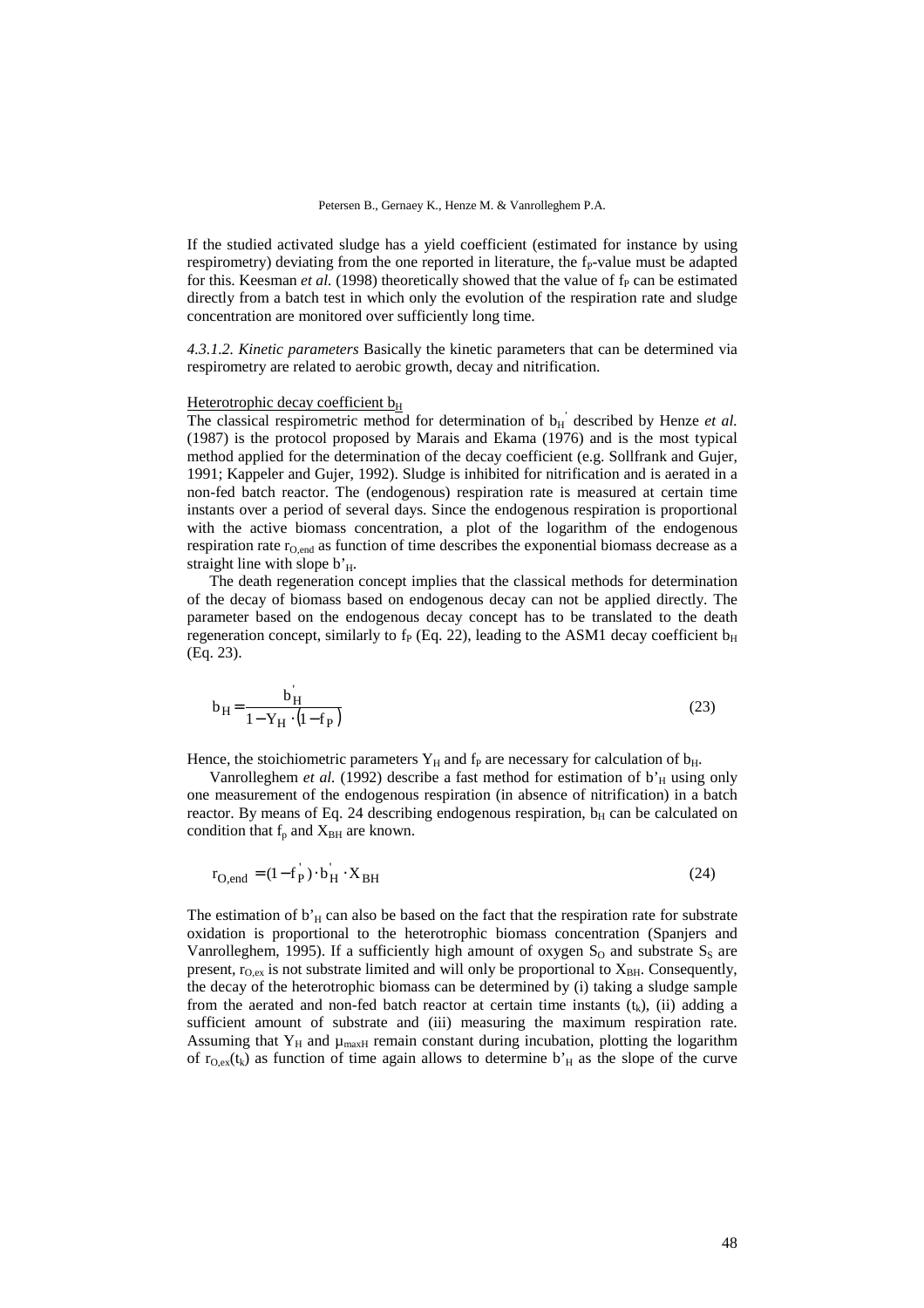obtained via linear regression. In the study of Spanjers and Vanrolleghem (1995) a model-based interpretation was applied to obtain accurate values of the maximum respiration rates. However, only two data points were used for the semilog regression, which does not make the estimated decay coefficients in this study very reliable.



*Fig 17. Respirograms obtained after injection of a C/N mixture for the simultaneous*  $d$ *etermination of*  $b$ *<sub>H</sub> and*  $b$ *<sub>A</sub> according to the procedure of Spanjers and Vanrolleghem (1995). Left: after 1 day incubation, Right: after 7 days*

In the study of Avcioglu *et al.* (1998) a similar procedure was developed, where the decay rate  $b'_H$ <sup> $\cdot$ </sup> was assessed by monitoring the decrease in maximum respiration rate. Avcioglu *et al.* (1998) included more data points compared to the study of Spanjers and Vanrolleghem (1995). It was proposed that this method of determining the decay rate should be more reliable, since interference of slowly biodegradable substrate, especially in the initial phase of the traditional test of Marais and Ekama (1976), and inaccuracy of low endogenous respiration rate measurements were avoided. The latter will, however, evidently depend on the sensitivity of the applied respirometric method.

Furthermore, in the work of Avcioglu *et al.*, (1998) it was experimentally verified that the anoxic heterotrophic decay rate was reduced with about 40-50% compared to aerobic conditions. Other studies confirm the observation that the heterotrophic decay is slower under anoxic conditions (McClintock *et al.*, 1988; Siegrist *et al.*, 1999).

#### Autotrophic decay rate coefficient  $b_A$

The death regeneration concept is not applied for the autotrophic biomass in ASM1. However, the approach of monitoring the decrease in  $r_{O, end}$  as function of time can not be applied for the determination of  $b<sub>A</sub>$  since that would require for instance an inhibition of the heterotrophic biomass. Instead, the method based on the maximum substrate (here  $S<sub>NH</sub>$ ) degradation rate as function of time can be applied similar to the procedure for the heterotrophic decay coefficient. In fact, in the procedure described by Spanjers and Vanrolleghem (1995) the heterotrophic and autotrophic decay rate coefficients were determined simultaneously by addition of a mixture of acetate and ammonium. Fig. 17 shows the  $r_{Oex}$  data for the two respirometric tests performed after one and seven days of sludge incubation, clearly illustrating the decreasing activity.

Nowak *et al.* (1994) pointed to the fact that the release of nitrogen due to decay of heterotrophic biomass may result in some growth of nitrifying organisms. Hence, an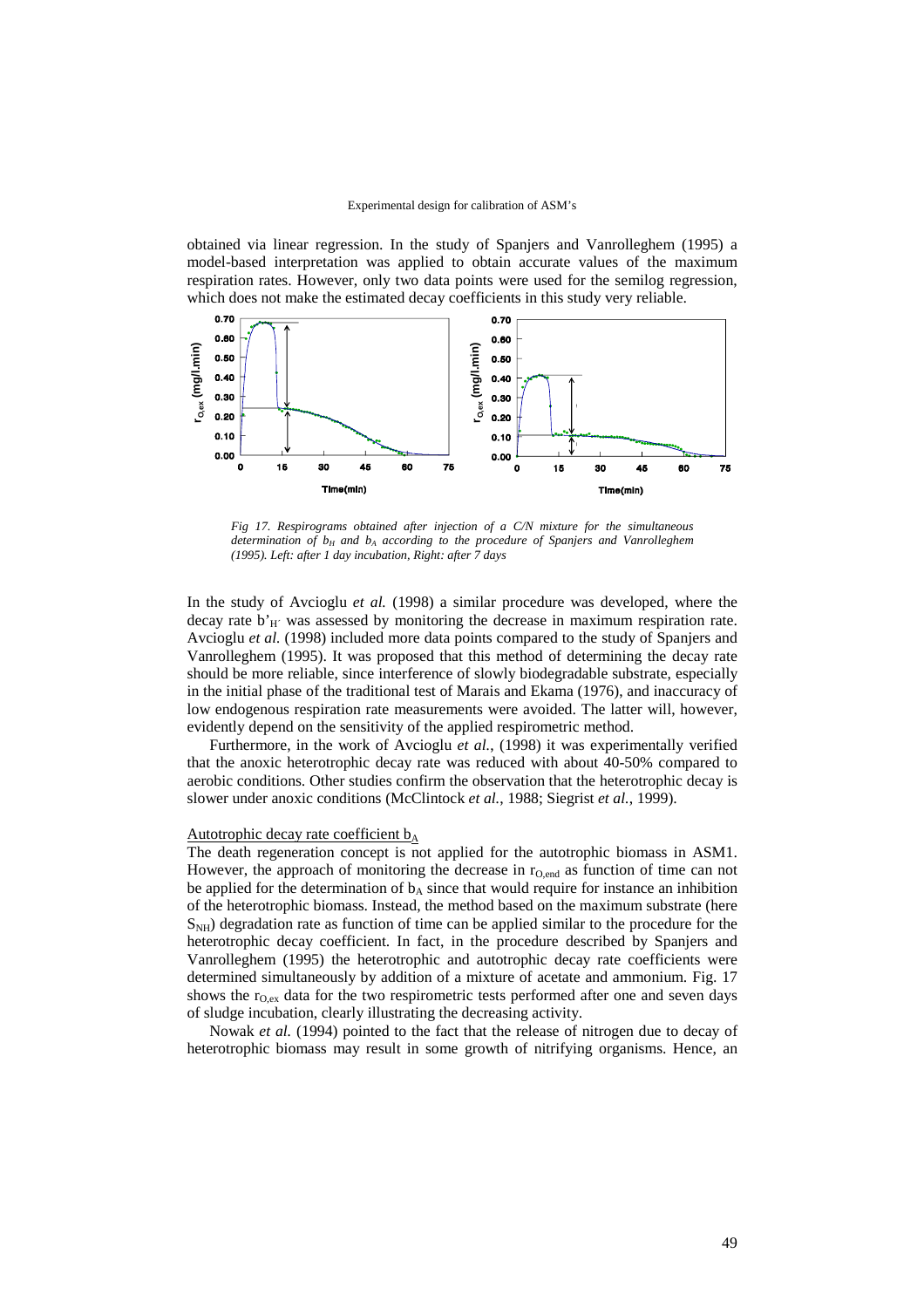underestimation of  $b_A$  would result. To correct this, they proposed the incubation of the sludge under anoxic conditions to prevent growth of nitrifiers. Daily a sludge sample was removed from the anoxic reactor and (after aeration) the maximum respiration rate was determined. It was however observed that the reduction in maximum respiration rate was significantly smaller (about 50%) under anoxic than aerobic conditions. This was further confirmed by work on immobilized *Nitrosomonas* (Leenen *et al.*, 1997) and by the findings of Siegrist *et al.* (1999).

Maximum specific heterotrophic growth rate  $\mu_{\text{maxH}}$  and half-saturation concentrationt  $K_s$ The maximum heterotrophic growth rate  $\mu_{\text{maxH}}$  can easily be determined from the maximum r<sub>O,ex</sub> (Eq. 25) (Ekama *et al.*, 1986), assuming that the substrate concentration is in excess and the yield coefficient and heterotrophic biomass concentration (see previous section) are known.

$$
\mu_{\text{max H}} = \frac{r_{\text{O,ex}} \cdot Y_{\text{H}}}{(1 - Y_{\text{H}}) \cdot X_{\text{BH}}}
$$
(25)

However, the methodology proposed by Ekama *et al.* (1986) does not provide information on  $K_s$ .

The increase of the substrate uptake rate with increasing  $S_S$  concentration is depicted in Fig. 18. From such Monod type evolution the maximum specific growth rate  $\mu_{\text{maxH}}$ and the half-saturation constant K<sub>S</sub> can be determined. In Cech et al. (1984) a respirometric method is described in which a number of measurements are performed, each of which add one point to Fig. 18. In this procedure experiments are carried out with addition of different amounts of wastewater (substrate) to endogenous sludge, allowing to achieve various substrate uptake rates, i.e. exogenous respiration rates  $(r<sub>O-ex</sub>)$ , up to a maximum rate.



*Fig 18. A plot of substrate uptake rate versus substrate concentration for estimation of the parameters for growth, example with valeric acid (Cech et al., 1984)*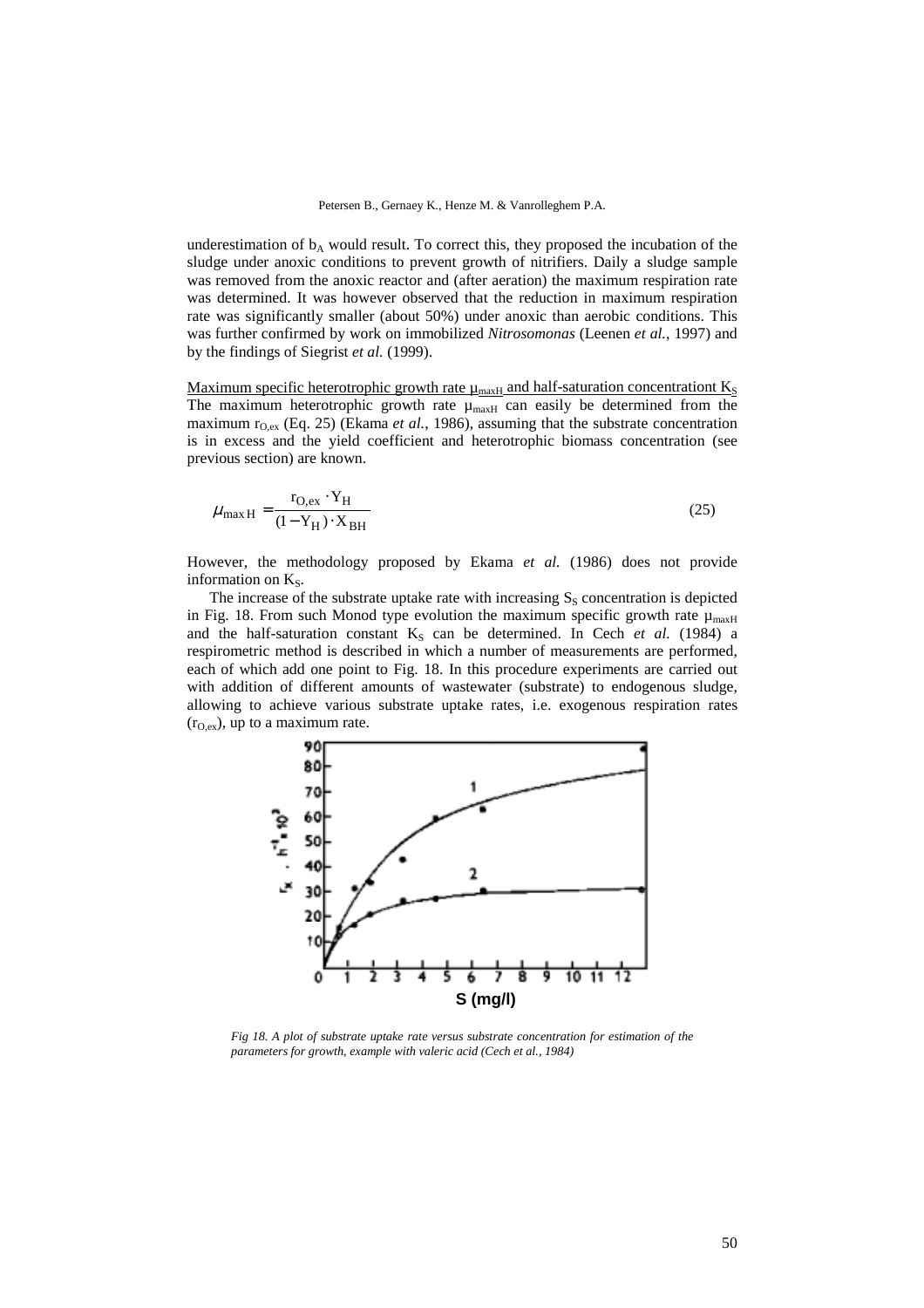The parameters  $\mu_{\text{maxH}}$  and  $K_S$  can, for instance, be found by Lineweaver-Burk linearisation of Eq. 26 that describes the curve in Fig. 18 (Cech *et al.*, 1984), although the statistical quality of this procedure is not optimal (Robinson, 1985).

$$
\frac{dS_S}{dt} = -\frac{\mu_{\text{max H}} \cdot X_{\text{BH}}}{Y_{\text{H}}} \cdot \frac{S_S}{K_S + S_S}
$$
(26)

The method of Cech *et al.* (1984), which was also applied by e.g. Volskay and Grady (1990), is rather time consuming and the experimental effort is high. As an alternative a more efficient approach was presented, using a continuously aerated respirometer to which a single substrate pulse is added (Vanrolleghem *et al.*, 1990; Kong *et al.*, 1994). In this method  $r_{O,ex}$  is recorded frequently as the experiment progresses and one experiment is sufficient for the determination of both  $\mu_{\text{maxH}}$  and  $K_s$  provided that the concentration of added substrate is sufficiently high. In this approach a model (Eq. 27 - 28) is fitted to the  $r_{O,ex}$  profile for the determination of  $\mu_{maxH}$  and K<sub>S</sub>. An example of an acetate addition is illustrated in Fig. 19 (obtained from Kong  $et$  al., 1994) where  $r_{O,ex}$  is illustrated together with the corresponding cumulative oxygen consumption and substrate concentrations as function of time.

$$
\frac{dS_S}{dt} = -\frac{\mu_{\text{max H}} \cdot X_{\text{BH}}}{Y_{\text{H}}} \cdot \frac{S_S}{K_S + S_S} \tag{27}
$$



*Fig 19.*  $r_{O,ex}$  *(symbols), cumulative oxygen uptake (increasing line) and substrate concentration (decreasing line) in batch experiment (Kong et al., 1994).*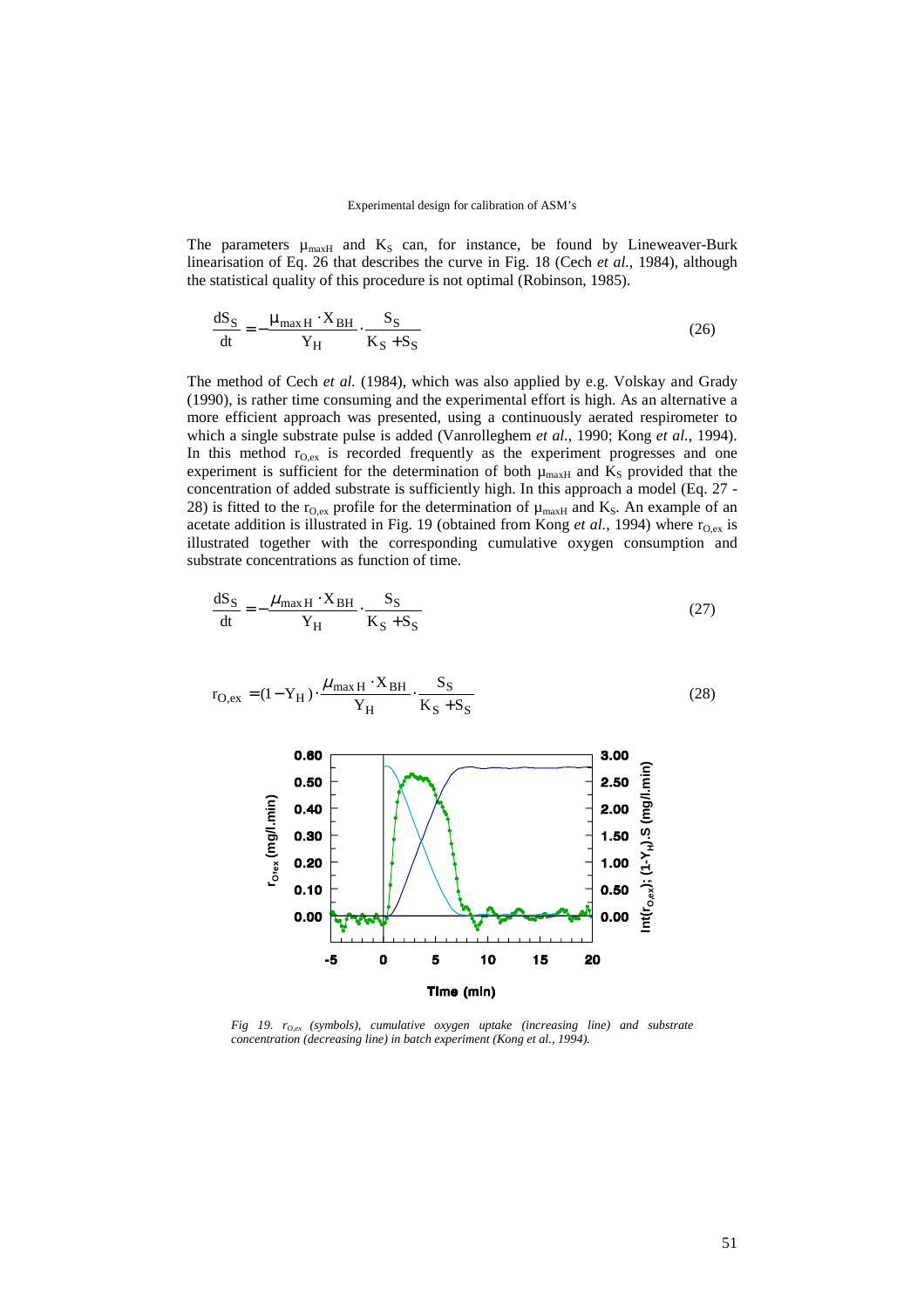The heterotrophic kinetic parameters can also be determined based on the cumulative oxygen uptake profiles rather than oxygen uptake rate data. In the methodology described by Ellis *et al.* (1996) and Smets *et al.* (1996) the kinetics are determined for specific organic chemicals. However, the procedure is directly applicable for wastewaters as well.

A batch experiment with high initial substrate (wastewater) to sludge ratio (called the  $S(0)/X(0)$  ratio) was proposed by Kappeler and Gujer (1992). This procedure also enables estimation of  $\mu_{\text{maxH}}$  and  $K_s$  from a single experiment. An alternative to the method of Kappeler and Gujer (1992) is to plot the oxygen uptake rate versus the cumulative oxygen consumption (Smets *et al.*, 1996). Fig. 9 shows a respirogram obtained with such an experiment (Kappeler and Gujer, 1992). Contrary to the procedures of e.g. Vanrolleghem and Verstraete (1993) biomass growth is significant and  $\mu_{\text{maxH}}$  can be assessed directly without knowledge of  $Y_H$ . A plot of the logarithm of the r<sub>O</sub> measurements versus time has the slope ( $\mu_{maxH}$  -  $b_H$ ). If  $b_H$  is known, a calculation of  $\mu_{\text{maxH}}$  is possible (in the work presented by Kappeler and Gujer (1992), it is assumed that the decay rate is 5% of the growth rate). Attention has to be paid to the fact that the high  $S(0)/X(0)$  ratio in this experimental set-up (about 4/1) gives rise to significant growth of the biomass during the experiment. This means that the observed kinetic characteristics may no longer be representative for the original sludge, due to the risk that the experimental conditions may have favoured fast growing organisms that become dominant during the experiment. Novák *et al.* (1994) gave practical evidence for this hypothesis by evaluating results from experiments with different  $S(0)/X(0)$ ratios. A 2.5 times higher specific growth rate was obtained at high  $S(0)/X(0)$  ratio, compared to an experiment with a low  $S(0)/X(0)$  ratio.

In the work of Grady *et al.* (1996) the terminology of intrinsic and extant kinetics was introduced. Intrinsic kinetics refer to the ultimate capacity of the biomass, whereas extant kinetics refer to the biomass activity prior to the lab-scale experiments, e.g in the full-scale plant. This will be discussed further in later sections.

# Maximum specific autotrophic growth rate  $\mu_{maxA}$  and half-saturation concentration  $K_{NH}$ In the studies by Drtil *et al.* (1993) and Nowak *et al.* (1994) the above mentioned methodology of Cech *et al.* (1984) was applied to evaluate the maximum specific autotrophic growth rate and half-saturation concentration  $K_{NH}$ . To assess the r<sub>O</sub> for autotrophic activity only, the heterotrophic endogenous respiration was determined by a separate experiment, where ATU was added, and was subtracted from the total  $r_0$ obtained from an ammonium addition. Here too knowledge of  $Y_A$  and  $X_{BA}$  is needed for the calculation of  $\mu_{\text{maxA}}$ . In the work by Nowak *et al.* (1994) the concentration of  $X_{BA}$ was determined based on full-scale data.

Alternatively,  $\mu_{\text{max}}$  and  $K_{\text{NH}}$  can be obtained directly from experimental data of a simple ammonium addition as presented in Fig. 20. In a study by Spanjers and Vanrolleghem (1995) a model-based interpretation was applied for the determination of the nitrification kinetic parameters (Eq. 29), similar to the approach described above for the kinetic parameters of heterotrophic growth.

$$
\mathbf{r}_{\mathbf{O},\mathbf{ex}} = (4.57 - \mathbf{Y}_{\mathbf{A}}) \cdot \frac{\mu_{\max \mathbf{A}} \cdot \mathbf{X}_{\mathbf{BA}}}{\mathbf{Y}_{\mathbf{A}}} \cdot \frac{\mathbf{S}_{\mathbf{NH}}}{\mathbf{K}_{\mathbf{NH}} + \mathbf{S}_{\mathbf{NH}}}
$$
(29)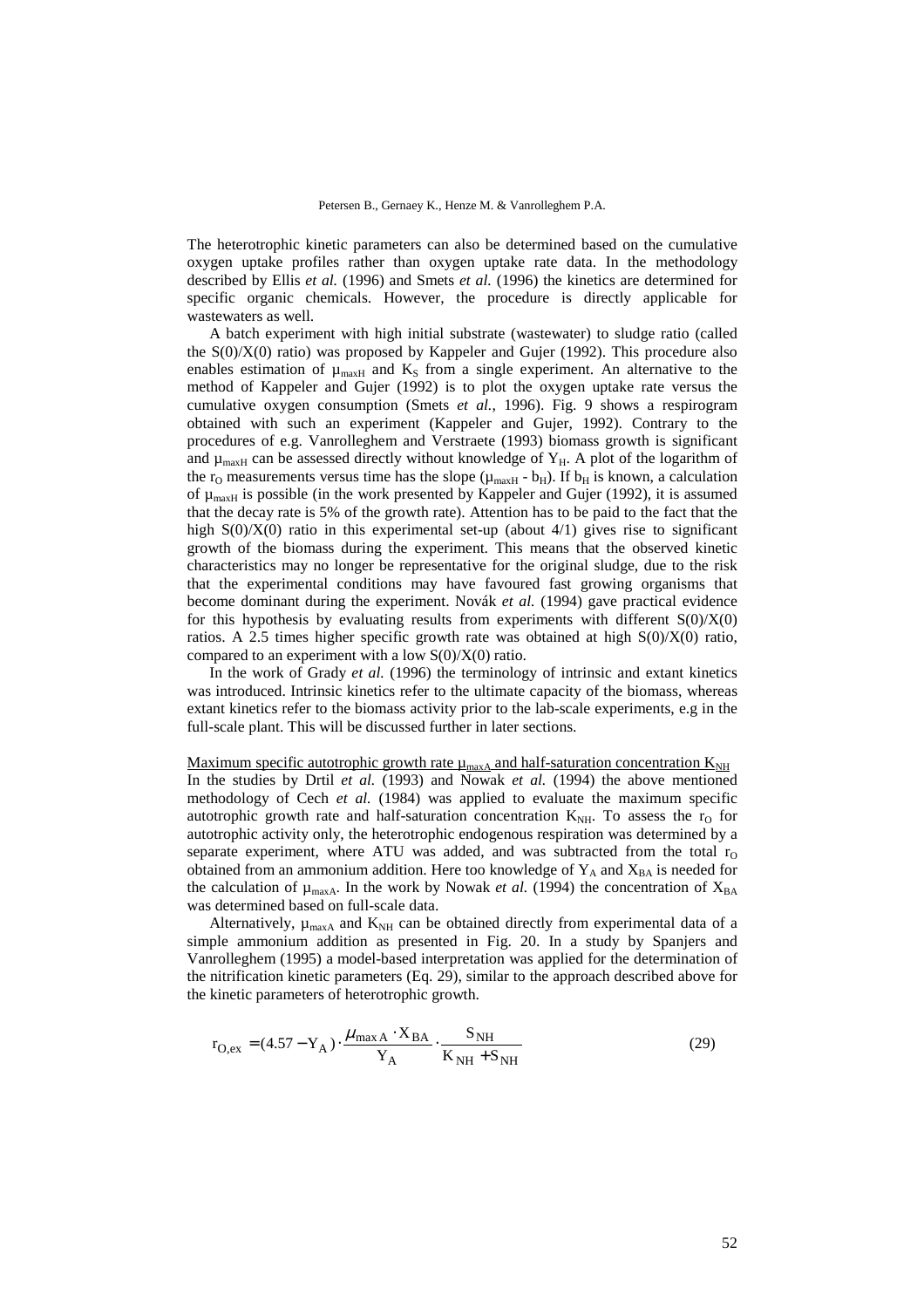

Experimental design for calibration of ASM's

*Fig 20. Respirogram obtained after injection of 3.31 mg NH4-N in 1.4 l activated sludge (Spanjers and Vanrolleghem, 1995)*

#### Hydrolysis constants  $k_h$ ,  $K_X$

As far as known the only experimental protocol that enables a determination of both parameters of the hydrolysis process is the "cyclic square wave feed" experiment proposed by Ekama *et al.* (1986). This method has already been described earlier for the determination of  $S<sub>s</sub>$  with a typically obtained profile shown in Fig. 10. To determine the hydrolysis parameters the data obtained after the drop in respiration rate are important. If  $r<sub>O</sub>$  remains constant on a plateau value (as is noticed in Fig. 10 between t = 12 and t = 15 h), this is related to the hydrolysis that proceeds at maximum rate and the biomass that is saturated with hydrolysable products  $(X_S / X_{BH} >> K_X)$ . As such, these data contain the information to assess the value of  $k_h$  on condition that the heterotrophic biomass concentration  $X_{BH}$  and the yield coefficient  $Y_H$  are known. With decreasing  $X_S$ also the rate of hydrolysis decreases and the respiration rate is depending on the value for  $K_X$ , allowing its estimation. Estimation of the parameters is best by means of model optimisation (Henze *et al.*, 1987).

In many cases the dependency of the rate of hydrolysis on the heterotrophic biomass concentration may be neglected and first order hydrolysis process dynamics are then obtained (Sollfrank and Gujer, 1991). This assumes that  $X_S/X_{BH} \ll K_X$ . Sollfrank and Gujer (1991) proposed a method to determine the first order hydrolysis constant, i.e.  $k_h/K_x$ , using respiration rates measured by dosage of wastewater to a continuous flow pilot reactor. To simplify the estimation, they suggested to present the respiration rate as function of the residual amount of substrate. In this plot one is able to isolate a linear part from which the hydrolysis constant  $k_h/K_X$  is deduced (provided  $Y_H$  is known).

For estimation of the first order hydrolysis constant  $k_h/K_X$  Kappeler and Gujer (1992) performed a batch experiment with an initial COD based  $S(0)/X(0)$  biomass ratio which was 10 times higher than their experiment for determination of the maximum specific growth rate  $(S(0)/X(0) = 1/2)$ . Fig. 8B shows the respiration rate data of such an experiment, from which the slowly biodegradable substrate,  $X<sub>S</sub>$ , can also be determined,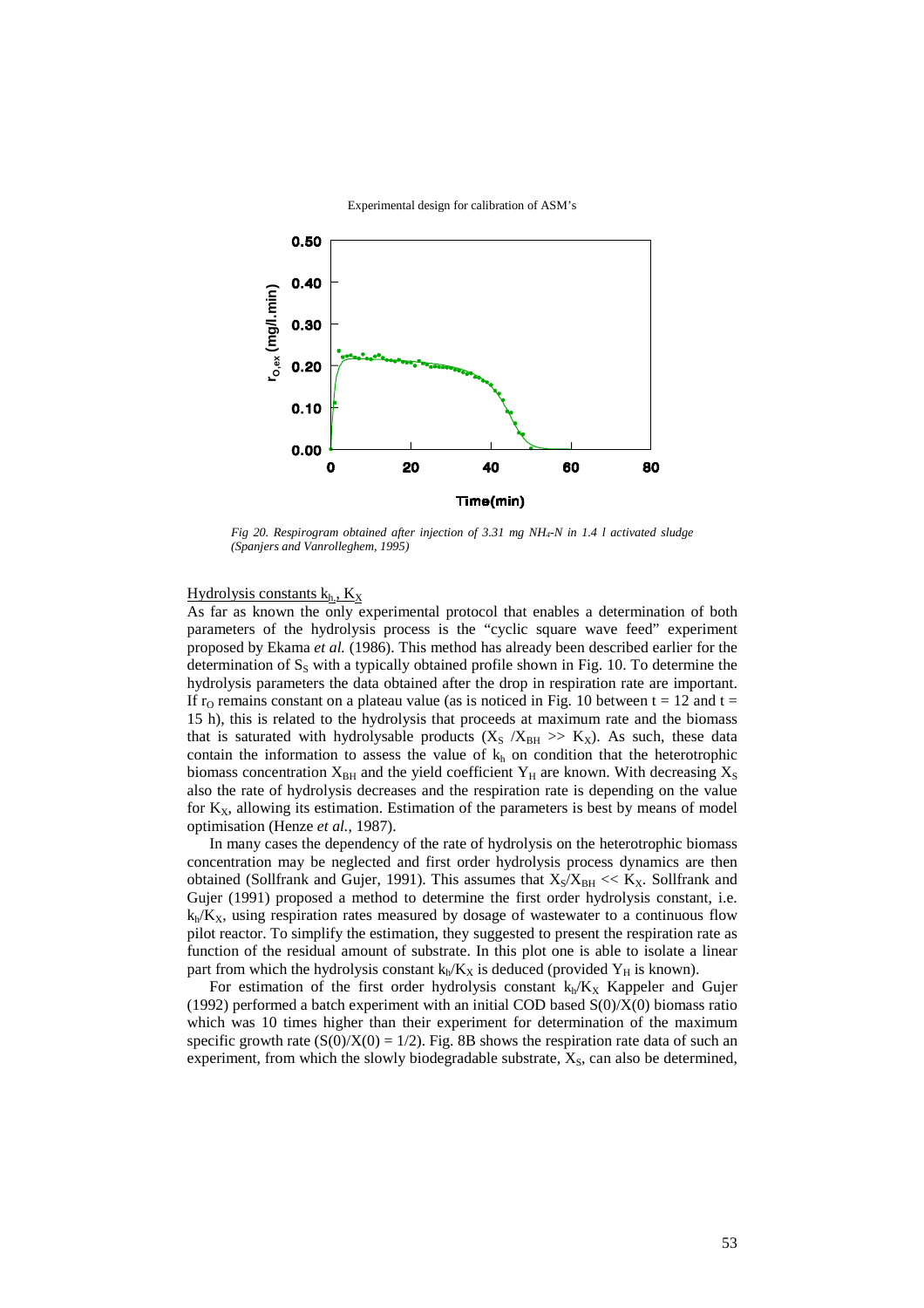as described above. Once the readily biodegradable substrate  $S<sub>S</sub>$  is removed (in Fig. 8B) after 0.75 h) the further decrease of the respiration rate is determined by hydrolysis of  $X<sub>S</sub>$ . As a consequence, the  $r<sub>O</sub>$  measurements enable to estimate the hydrolysis rate constant. The authors advise to do this exercise at different biomass concentrations to check for a possible dependency of the hydrolysis rate to the biomass concentration.

# Parameters of "switching functions"  $K_{OH}$ ,  $K_{OA}$

Kappeler and Gujer (1992) determined the respiration rate as function of different oxygen concentrations in the respiration chamber of their respirometer. According to these authors the concentration of readily biodegradable substrate  $S<sub>S</sub>$  needs to exceed a minimal concentration in order to have an accurate determination of  $K<sub>OH</sub>$ . The same technique can be used for  $K_{OA}$  with ammonia as substrate.

#### Ammonification rate constant  $k_a$

So far, no respirometric method has been reported for the determination of the ammonification rate. However, it is theoretically possible (see Table 6) to assess this parameter from the evolution of the oxygen consumption for nitrification resulting from ammonified nitrogen, provided ammonification is the rate limiting step.

## Simultaneous determination of heterotrophic and autotrophic kinetic parameters.

In the previous sections on determination of heterotrophic and autotrophic growth kinetics the focus was put on how to determine the kinetic parameters for the heterotrophic and autotrophic processes separately. However, except for the examples of Sollfrank and Gujer (1991) and Kappeler and Gujer (1992) the presented examples mainly dealt with additions of known substrates (acetate as carbon source and ammonium). The fact is that when dealing with real wastewater and activated sludge both heterotrophic and autotrophic processes will take place simultaneously, and a detailed data interpretation of the respirograms and good experimental design will be needed to "separate" and as such determine the kinetic parameters for the different processes.

Vanrolleghem and Verstraete (1993) proposed an experimental design that enables to simultaneously measure both heterotrophic and autotrophic maximum respiration rates. In their approach a mixture of ammonium and acetate was added to endogenous sludge. The maximum respiration rate for carbon oxidation and nitrification can be derived from the respirograms on the condition that the two aerobic processes can be clearly distinguished from each other. The problem with this approach is however that the kinetic parameters are highly dependent on the nature of the substrate. Thus, the use of a single compound like acetate to represent a complex substrate like wastewater is difficult to justify scientifically.

In the study on wastewater by Spanjers and Vanrolleghem (1995) experiments with municipal wastewater were presented with much lower substrate to biomass ratios  $(S(0)/X(0))$  compared to Kappeler and Gujer (1992). Fig. 21 shows a typical respirogram from an experiment with a  $S(0)/X(0)$  of 1/200. This respirogram is much more complicated to interpret than the ones shown so far. First, simultaneous carbon oxidation and nitrification take place. The only seven minutes lasting initial peak in  $r_{O,ex}$ is assumed to be due to the oxidation of  $S<sub>S</sub>$ . After some time only nitrification and,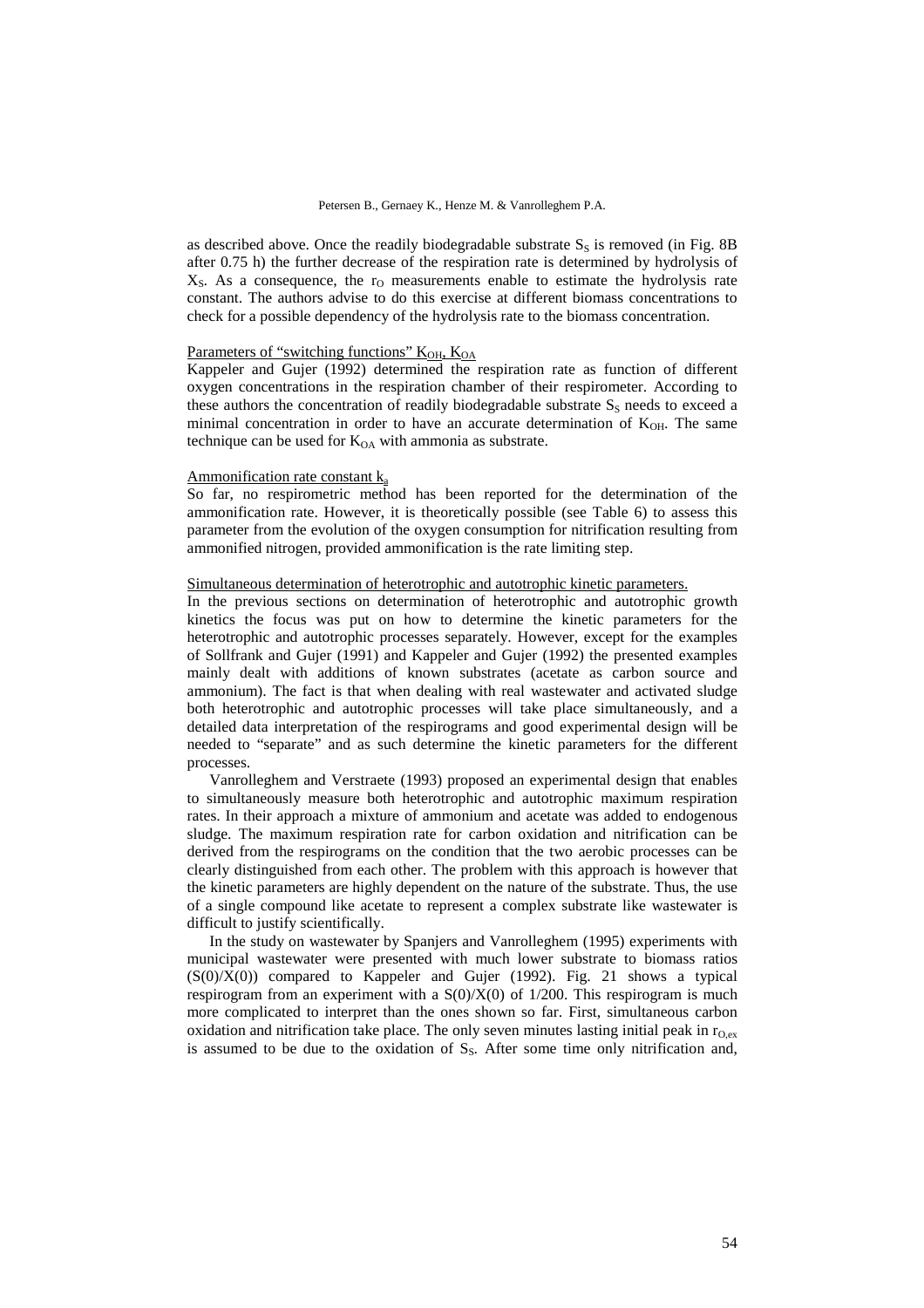assumingly, oxidation of substrates released by hydrolysis occurs. In this work the respirograms of the wastewater were interpreted with a more complex ASM1 based model including degradation of two readily biodegradable substrates  $S_{S1}$  and  $S_{S2}$ , first order hydrolysis and nitrification. Thus, kinetic parameters for all these processes were obtained simultaneously. Experiments in the presence of a nitrification inhibitor ATU were performed to check the contribution of nitrification to the respiration rate. This is shown in the insert of Fig. 21, where the  $r_{Oex}$  related to the degradation of S<sub>S</sub> and X<sub>S</sub> can be observed.

An approach circumventing ATU addition, suggested by Spanjers and Vanrolleghem (1995), consisted of the following two-step procedure. First, the nitrification process is characterised separately via an experiment where only ammonium was added, as described above and illustrated in Fig. 20. In a second step, the full model is applied to fit to the data of Fig. 21. However, during this step the nitrification parameters are kept at their values obtained from the separate nitrification experiment, and are thereby used to "eliminate" the nitrification oxygen consumption in an experiment with addition of wastewater. The amount of nitrogen in the wastewater sample can be estimated simultaneously as it determines the length of the nitrification shoulder. Spanjers and Vanrolleghem (1995) demonstrated that the ATU and modelbased elimination of the nitrification respiration rate lead to similar values for the kinetic parameters and waste water characteristics.



*Fig 21. Respiration rate after injection of 70 ml raw waste water to 1.5 l activated sludge. Insertion: similar experiment but after addition of ATU (Spanjers and Vanrolleghem, 1995)*

Another example of a detailed interpretation of a respirometric test with municipal wastewater addition is given by Brouwer *et al.* (1998). Here a model including degradation of two readily biodegradable substrates, hydrolysis and two step nitrification is applied to interpret wastewater respirograms. The problem encountered in this study was, however, that not all processes were clearly identifiable from the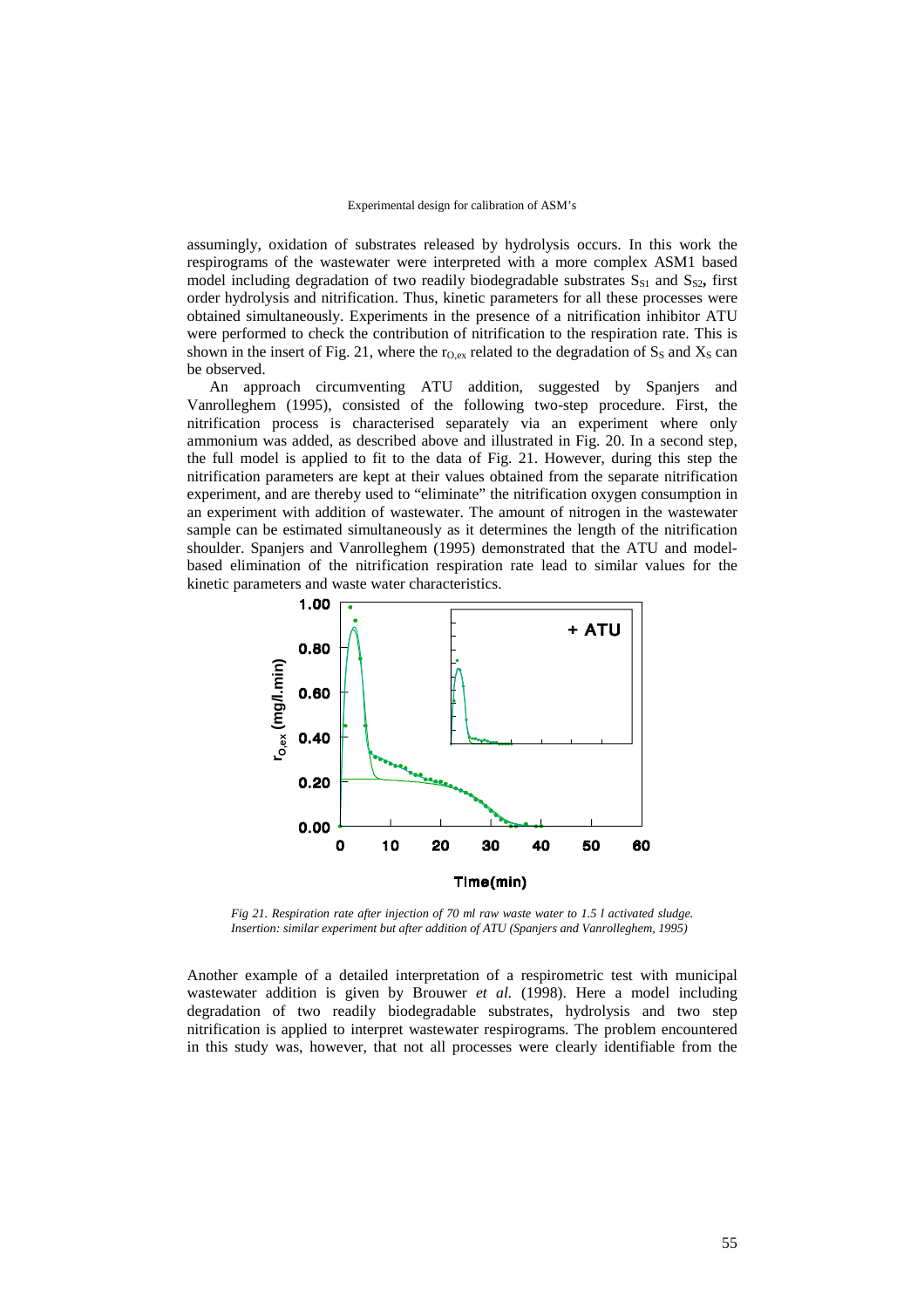respirograms. It was thus suggested that the number of unknown model parameters should be reduced for this example by including experiments with separate additions of synthetic substrates, for example ammonium and nitrite. In this way it would be possible to fix these kinetic parameters in the characterisation of the complex wastewater, similar to the approach of Spanjers and Vanrolleghem (1995).

Finally, an application with industrial wastewater (no nitrification) was presented by Coen *et al.* (1998), where a model-based interpretation approach was applied for the determination of kinetic parameters and substrate concentrations of simultaneous degradation of three COD wastewater fractions.

#### *4.3.2 Nitrate utilisation rates*

Characterisation of reaction kinetics via analysis of the nitrate utilisation rate is basically very similar to the methodology based on oxygen respiration rates, and different studies have dealt with the comparison of  $r_{O,ex}$  and  $r_{NO3,ex}$  (e.g. McClintock *et al.*, 1988; Kristensen *et al.*, 1992; Orhon *et al.*, 1996; Sözen *et al.*, 1998). In ASM1, the same kinetic expressions are applied for nitrate utilisation processes as for oxygen, with the only difference that a correction factor η is incorporated in the equations for anoxic processes. This factor allows to describe that only a fraction of the total biomass is capable of respiring with nitrate and/or that the anoxic rate is lower than the aerobic one. Typically, one applies the relationship given in Eq. 30 in order to relate  $r_{Oex}$  with  $r_{NO3,ex}.$ 

$$
\eta = 2.86 \cdot \frac{\text{r}_{\text{NO3,ex}}}{\text{r}_{\text{O,ex}}} \tag{30}
$$

# Correction factors for anoxic growth and hydrolysis η

It has been shown that the value of  $\eta$  can vary significantly for different activated sludge systems. In different studies values have been recorded in the range 0 - 0.95 (Van Haandel *et al.*, 1981; Henze, 1986; Henze *et al.*, 1987; 1995; McClintock *et al.*, 1988; Kristensen *et al.*, 1992; Sözen *et al.*, 1998; Spérandio *et al.*, 1999). Some theories were developed based on general mass balances that allowed for an estimation of η from wastewater characteristics, treatment plant layout and operation (Henze, 1986). It was shown that the dominating factor for  $\eta$  is the potential inlet fraction of denitrifiers, which includes the denitrifying fraction of the influent biomass plus the primary produced anoxic biomass. Based on some practical constraints concerning e.g. minimum anoxic sludge age and minimum aerobic sludge age to keep both nitrification and denitrification in the system, it was estimated that in practice η might be in the order of 0.4 - 0.9 (Henze, 1986).

An underlying assumption behind Eq. 30 is that the aerobic and anoxic yields are equal. As discussed above significant evidence exists that the anoxic yield may be lower than the aerobic one. In the studies by Orhon *et al.* (1996) and Sözen *et al.* (1998) very high values  $(>1)$  for the conversion factor  $\eta$  were related to possible lower anoxic yields for which correction will be needed. The occurrence of lower anoxic biomass yields was already discussed in the section about application of nitrate utilisation rates for the determination of readily or slowly biodegradable substrate  $S_S$  and  $X_S$ .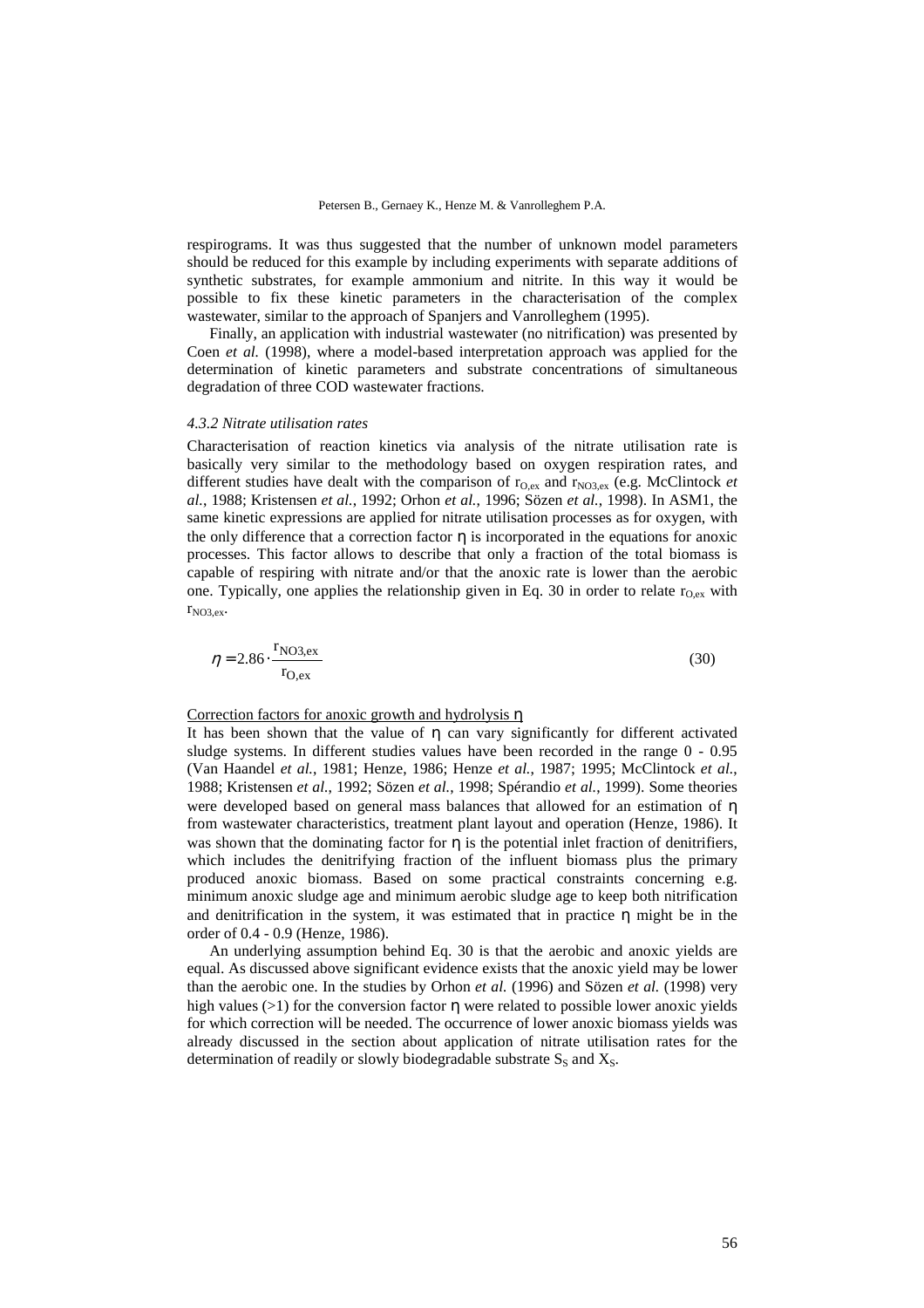#### *4.3.3 Titrimetry*

Maximum specific autotrophic growth rate  $\mu_{\text{maxA}}$  and half-saturation concentration  $K_{NH}$ So far the titrimetric technique, based on  $\overline{pH}$  control and monitoring of the cumulative amount of base or acid added to keep the pH set-point, proposed by Ramadori *et al.* (1980), and introduced in more detail above, has only been applied to the determination of the nitrification kinetic parameters  $\mu_{maxA}$  and  $K_{NH}$ . As illustrated in Fig. 12 and 13 and by Eq. 12, the cumulative amount of base added can be used to calculate the nitrification rate and thereby provide kinetic information. In the work of Gernaey *et al.* (1998) a model-based data interpretation was applied for the estimation of  $\mu_{maxA}$  and  $K<sub>NH</sub>$ . The model is similar to the one applied for the description of respirometric and nitrate utilisation rate data. The only difference is the stoichiometric coefficient relating the ammonium degradation to proton production Hp (Eq. 31).

$$
r_{\text{Hp}} = \frac{2 + Y_{\text{A}} \cdot i_{\text{XB}}}{14} \cdot \frac{\mu_{\text{max A}} \cdot X_{\text{BA}}}{Y_{\text{A}}} \cdot \frac{S_{\text{NH}}}{K_{\text{NH}} + S_{\text{NH}}}
$$
(31)

# *4.3.4 Summary and discussion of biological characterisation of stoichiometric and kinetic parameters*

The above review on biological characterisation has illustrated that, theoretically, nearly all parameters can be determined with biological methods. Especially respirometry stands as a powerful characterisation method but other methods too are useful for the characterisation of specific processes, e.g. titrimetry for the characterisation of nitrification and application of nitrate utilisation rates for the determination of the correction factor for denitrification.

One of the challenges in the application of the biological methods is how to interpret and relate the experimental data to the different processes that may take place simultaneously. It is obvious that experiments with addition of known and simple substrate such as ammonium or acetate are easier to interpret in terms of determination of stoichiometric and kinetic parameters than experiments with real wastewater. For example, it is difficult to assess the heterotrophic yield  $Y_H$  by experiments with real wastewater, and in some cases it was therefore suggested to determine it from an experiment with known substrate in the form of acetate (Brands *et al.*, 1994; Liebeskind *et al.*, 1996). It has also been suggested to determine the maximum specific growth rate  $\mu_{\text{maxH}}$  based on experiments with acetate in respirometric experiments (e.g. Vanrolleghem and Verstraete, 1993). However, acetate does not represent the actual wastewater very well. As already stressed above it is generally questionable to use a single substrate to represent complex wastewaters. Furthermore, it is a known phenomenon that acetate easily gets directed towards the storage process instead of directly being consumed for growth (Majone *et al.*, 1999). This means that if such data are only interpreted in terms of the growth process, the estimated parameters related to growth will be erroneous. E.g. the stoichiometric growth yield  $(Y_H)$  will be overestimated (Dircks *et al.*, 1999). On the other hand, characterisation of the stoichiometric and kinetic parameters for nitrification can be done by respirometric or titrimetric experiments with single additions of pure ammonium.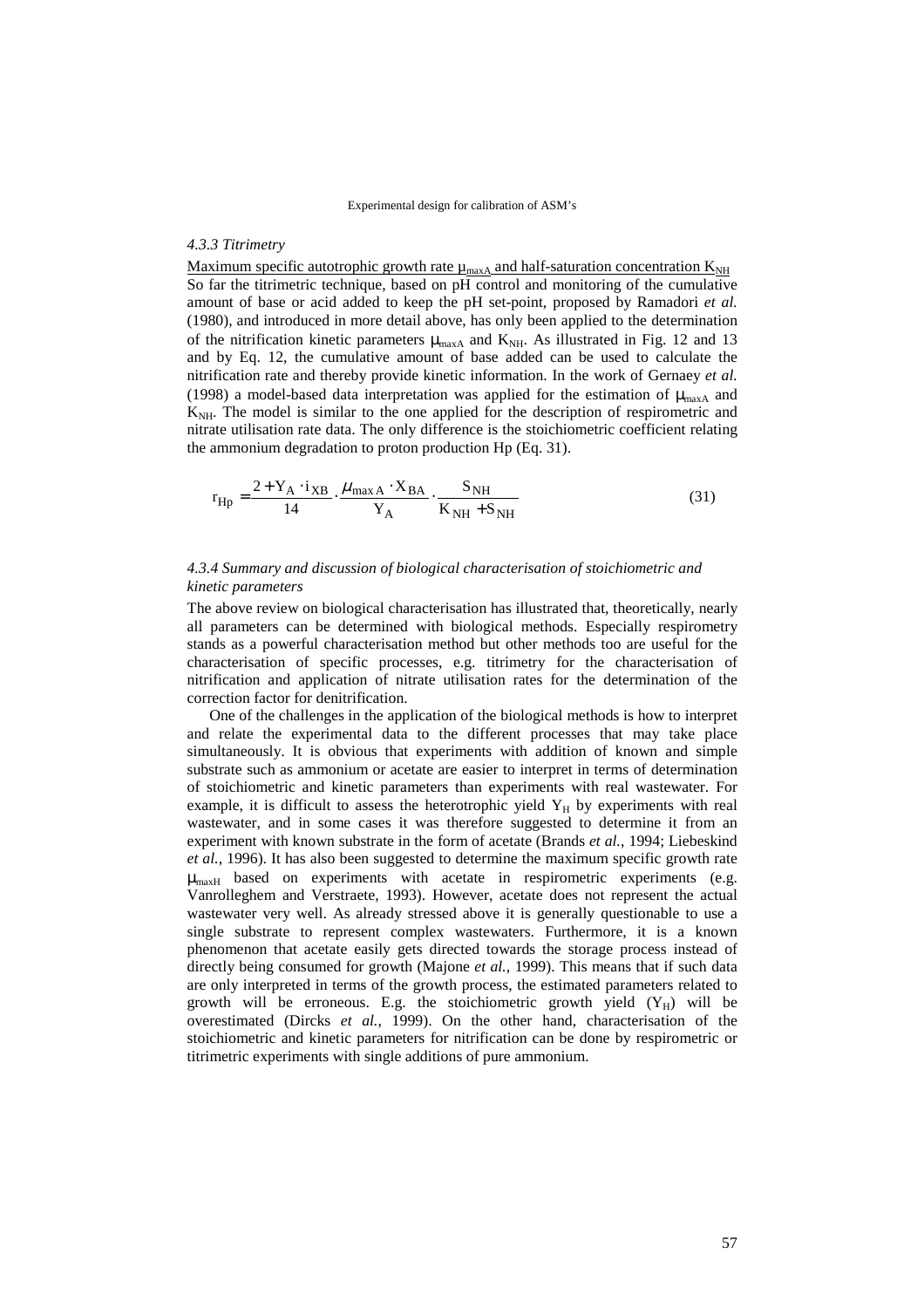#### Petersen B., Gernaey K., Henze M. & Vanrolleghem P.A.

It is of course advantageous if several parameters (kinetic or stoichiometric) and some wastewater components can be obtained from the same experiment. This was illustrated in studies with municipal wastewater by e.g. Spanjers and Vanrolleghem (1995) and Brouwer *et al.* (1998), and also for an industrial COD removal case (Coen *et al.*, 1998).

In Table 8 (adopted and modified from Vanrolleghem *et al.*, 1999) the experiments described above for characterisation of stoichiometry and kinetics are concisely represented. Attention is drawn to

- The method (respirometry, nitrate utilisation rates, titrimetry)
- The type of reactor set-up (continuous or batch experiment) and the additions performed;
- The requirement for other information collected from other experiments (or assumed);
- Major assumptions made during the interpretation of the data;
- The reference where more information can be found.

From Table 8, it can for example be seen that in the work of Spanjers and Vanrolleghem (1995) with wastewater (reference SV95 and experiment type "B, WW add.") the parameters  $\mu_{\text{maxH}}$ ,  $K_S$ ,  $\mu_{\text{maxA}}$ ,  $K_{NH}$  and  $k_h$  and the substrate components  $S_S$ ,  $K_S$  and  $S_{NH}$ could be retrieved from a single experiment.

It will now be attempted to evaluate whether the characterisation approaches of the kinetic and stoichiometric parameters as reviewed for ASM1 can hold for ASM3 too.

As reviewed above, it should be theoretically possible to assess the ammonification rate from respirometric data, provided that ammonification is the rate limiting step. However, in most applications this is not the case making it difficult to quantify the kinetics of ammonification. Furthermore, ammonification does not affect the model predictions significantly, since it is usually a fast process. Thus, with this in mind the ammonification process was not included in ASM3, thereby also eliminating the need to determine its kinetic rate.

Another simplification in ASM3 is the way the decay process is described. Instead of the more complex death regeneration concept it was chosen to describe decay with a more traditional and simple endogenous decay process. This means that the results from a simple long-term aeration test (Marais and Ekama, 1976), where the endogenous respiration rate is monitored over a period of several days, can be applied more directly. In this way a transformation of the data from the endogenous test to the death regeneration concept is no longer needed. Furthermore, the exclusion of the death regeneration concept also resulted in a simplification of the hydrolysis process, since this process is now only involved in hydrolysis of slowly biodegradable substrate  $(X<sub>S</sub>)$ contained in the influent.

However, with the introduction of the storage model concept it becomes difficult to separate between the kinetics of storage and growth. Already in the discussion of wastewater characterisation it was pointed out that the yield obtained from a respirometric test is composed of two factors  $Y_{net}=Y_{STO}Y_H$ . Furthermore, it does not seem clear how to differentiate between the storage rate and growth rate from e.g. a respirometric test*.*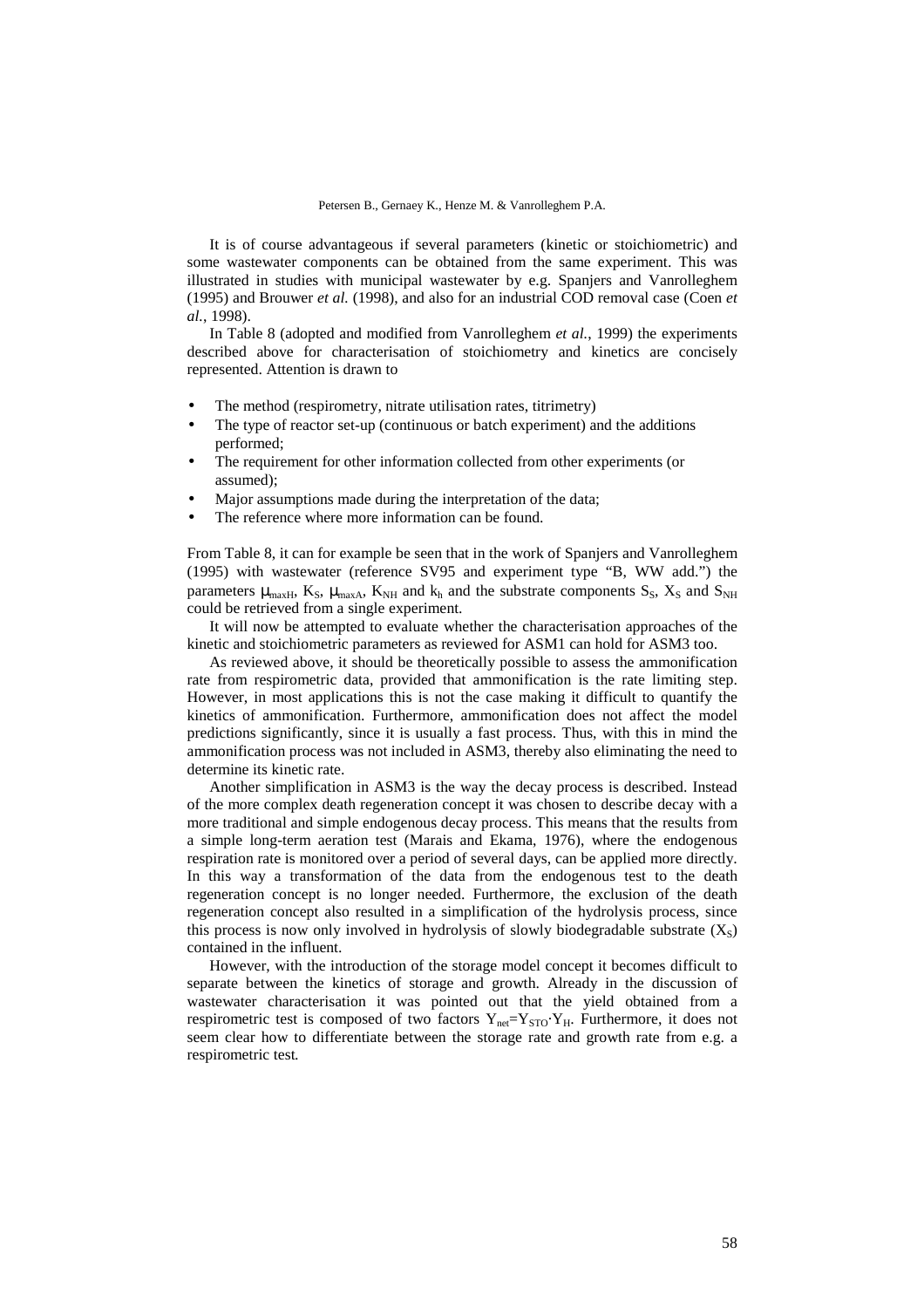## Experimental design for calibration of ASM's

|                                                  |                         |                                  |                             | Method Type of experiment Additional information | Assumptions                          |                                                   | References      |
|--------------------------------------------------|-------------------------|----------------------------------|-----------------------------|--------------------------------------------------|--------------------------------------|---------------------------------------------------|-----------------|
|                                                  |                         | Stoichiometric parameters        |                             |                                                  |                                      |                                                   |                 |
| $Y_H$                                            | R                       | B, WW add.                       |                             | $S_I$                                            |                                      |                                                   | SG91            |
|                                                  |                         | B, Ac add.                       |                             |                                                  | Ac representative of $S_s$           |                                                   | <b>Br94</b>     |
| $Y_A$                                            | R                       | B, NH <sub>4</sub> add.          |                             |                                                  | $i_{XB} \cong 0$                     |                                                   | SV95            |
|                                                  |                         | $B$ , NH <sub>4</sub> +Ac add.   |                             | $i_{XB}$ , $Y_H$                                 |                                      |                                                   | SV95            |
| fр                                               | R                       | B                                |                             | <b>MLVSS</b>                                     |                                      |                                                   | K98             |
| İXB                                              | $\overline{\mathsf{R}}$ | B, COD add.                      |                             | $Y_H$ , $Y_A$ , $\overline{\triangle COD^{Deg}}$ |                                      |                                                   | this paper      |
| İхр                                              |                         |                                  |                             |                                                  |                                      |                                                   |                 |
|                                                  | Kinetic parameters      |                                  |                             |                                                  |                                      |                                                   |                 |
|                                                  | R                       | B, n S, Ac adds.                 |                             | ${\rm Y_H},\,{\rm X_{BH}}$                       |                                      |                                                   | C84; VG90       |
| $\mu_{\rm maxH}$                                 |                         | B, S, Ac add.                    |                             | $Y_H$ , $X_{BH}$                                 |                                      |                                                   | K94; E96; Sm96  |
|                                                  |                         | B, WW add.                       |                             | $b_H$                                            |                                      | $\mu_{\text{maxH}}$ represent original $X_{BH}$   | KG92            |
|                                                  |                         | B, WW add.                       |                             | ${\rm Y_H,\,X_{BH}}$                             |                                      |                                                   | SV95, B98       |
|                                                  |                         |                                  |                             |                                                  |                                      |                                                   |                 |
| $K_S$                                            | R                       | B, n S, Ac adds.                 |                             | $Y_H$ , $X_{BH}$                                 |                                      |                                                   | C84; VG90       |
|                                                  |                         | B, S, Ac add.                    |                             | $Y_H$ , $X_{BH}$                                 |                                      |                                                   | K94; E96; Sm96  |
|                                                  |                         | B, WW add.                       |                             | bн                                               |                                      | K <sub>S</sub> represent original X <sub>BH</sub> | <b>KG92</b>     |
|                                                  |                         | B, WW add.                       |                             | $Y_H$ , $X_{BH}$                                 |                                      |                                                   | SV95, B98       |
| $\rm{K_{OH}}$                                    | $\overline{R}$          | B, n S <sub>O</sub>              |                             | $S_{O}$                                          | $SS$ sufficiently high               |                                                   | <b>KG92</b>     |
| $\overline{\mathrm{K}}_{\mathrm{NO}}$            |                         |                                  |                             |                                                  |                                      |                                                   |                 |
| bн                                               | R                       | B, no add.                       |                             | $f_P$ , $Y_H$                                    |                                      |                                                   | ME76; SG91      |
|                                                  |                         | B, n Ac add.                     |                             |                                                  | $Y_H$ , $\mu_{\text{maxH}}$ constant |                                                   | SV95            |
|                                                  |                         | B, no add.                       |                             | $f_P, Y_H$                                       |                                      |                                                   | V92             |
| $\mu_{\text{maxA}}$                              | R                       | B, n NH <sub>4</sub> adds.       |                             | $Y_A, X_{BA}$                                    |                                      |                                                   | C84             |
|                                                  |                         | B, NH <sub>4</sub> add.          |                             | $Y_A, X_{BA}$                                    |                                      |                                                   | D93; SV95       |
|                                                  | T                       | B, NH4 add.                      |                             | $Y_A, X_{BA}$                                    |                                      |                                                   | G98             |
|                                                  | A                       | B, NH4 add.                      |                             | $Y_A, X_{BA}$                                    |                                      |                                                   | K92             |
| $\rm K_{NH}$                                     | R                       | B, n NH <sub>4</sub> adds.       |                             | ${\rm Y_A}$                                      |                                      |                                                   | N94             |
|                                                  |                         | $B$ , NH <sub>4</sub> add.       |                             | $\mathbf{Y}_\mathrm{A}$                          |                                      |                                                   | D93; SV95       |
|                                                  |                         | B, WW add.                       |                             | $Y_{\underline{A}}$                              |                                      |                                                   | SV95, B98       |
| $\rm{K_{OA}}$                                    | R                       | $B, n S_O$                       |                             | $\rm{S_{NH}}$                                    | $SNH$ sufficiently high              |                                                   | <b>KG92</b>     |
| $b_A$                                            | R                       | B, NH <sub>4</sub> add.          |                             |                                                  |                                      |                                                   | H87; N94        |
|                                                  |                         | $B$ , n NH <sub>4</sub> +Ac add. |                             |                                                  |                                      |                                                   | SV95            |
| $\eta_{\rm g}$                                   | $R + N$                 | B, WW add.                       |                             |                                                  |                                      |                                                   | K92; S99        |
| k <sub>a</sub>                                   | R                       | B, S add.                        |                             |                                                  |                                      |                                                   | This paper      |
| $k_h$                                            | R                       | $C($ on/off $)$                  |                             | $Y_H$ , $X_{BH}$                                 | max. hydrolysis rate                 |                                                   | E86             |
|                                                  |                         | C, WW add.                       |                             | Yн                                               | K <sub>x</sub> very large            |                                                   | SG91            |
|                                                  |                         | B, WW add.                       |                             |                                                  | $K_x$ very large                     |                                                   | KG92; SV95; B98 |
| Kх                                               | R                       | $C($ on/off $)$                  |                             | $Y_H$ , $X_{BH}$                                 |                                      |                                                   | E86             |
|                                                  | $R + N$                 | B, WW add                        |                             |                                                  |                                      |                                                   | K92             |
| ղո                                               |                         |                                  |                             |                                                  |                                      |                                                   |                 |
| Method:                                          |                         |                                  | B95:                        | Bjerre et al., 1995                              | L92                                  | Lesouef et al., 1992                              |                 |
| B97<br>R: Respirometry                           |                         | Bogaert et al., 1997             | ME76 Marais and Ekama, 1976 |                                                  |                                      |                                                   |                 |
| N: Nitrate respiration test<br><b>B94</b>        |                         | Brands et al., 1994              | M95                         | Massone et al., 1995                             |                                      |                                                   |                 |
| <b>B98</b><br>A: Ammonia uptake test             |                         | Brouwer et al., 1998             | N98                         | Naidoo et al., 1998                              |                                      |                                                   |                 |
| C84<br>T: Titrimetry<br>D96                      |                         | Cech et al., 1984                | N94                         | Nowak et al., 1994                               |                                      |                                                   |                 |
|                                                  |                         | Dhaene, 1996                     | R97                         | Rozzi et al., 1997                               |                                      |                                                   |                 |
| Type of experiment<br>D93<br>Ac: acetate<br>DS94 |                         |                                  |                             | Drtil et al., 1993<br>Dupont and Sinkjaer, 1994  | Sm96<br>SG91                         | Smets et al., 1996<br>Sollfrank and Gujer, 1991   |                 |
| B: batch reactor                                 |                         |                                  | E86                         | Ekama et al., 1986                               | SV95                                 | Spanjers and Vanrolleghem, 1995                   |                 |
| StSt: steady state                               |                         |                                  | E96                         | Ellis et al., 1996                               | S99                                  | Spérandio et al., 1999                            |                 |
| G97<br>add.: addition                            |                         |                                  |                             | Gernaey et al., 1997                             | S96                                  | STOWA, 1996                                       |                 |
| adds.: additions                                 |                         |                                  | G98                         | Gernaey et al., 1998                             | U97                                  | Ubisi et al., 1997                                |                 |
| H87<br>C: continuous system                      |                         |                                  |                             | Henze et al., 1987                               | U98                                  | Urbain et al., 1998                               |                 |

KG92 Kappeler and Gujer, 1992 K98 Keesman *et al.*, 1998 K94 Kong *et al.*, 1994 K92 Kristensen *et al.,* 1992 KK99 Kujawa and Klapwijk 1999

WW: waste water S: synthetic substrate

*Table 8. Overview of biological methods for estimation of ASM1 parameters. (Fields with grey background indicate that respirometry is either not applicable or not relevant)*

V92 Vanrolleghem *et al.*, 1992 VV93 Vanrolleghem and Verstraete, 1993 VG Volskay and Grady, 1990 We95 Wentzel *et al.*, 1995 Wi96 Witteborg *et al.,* 1996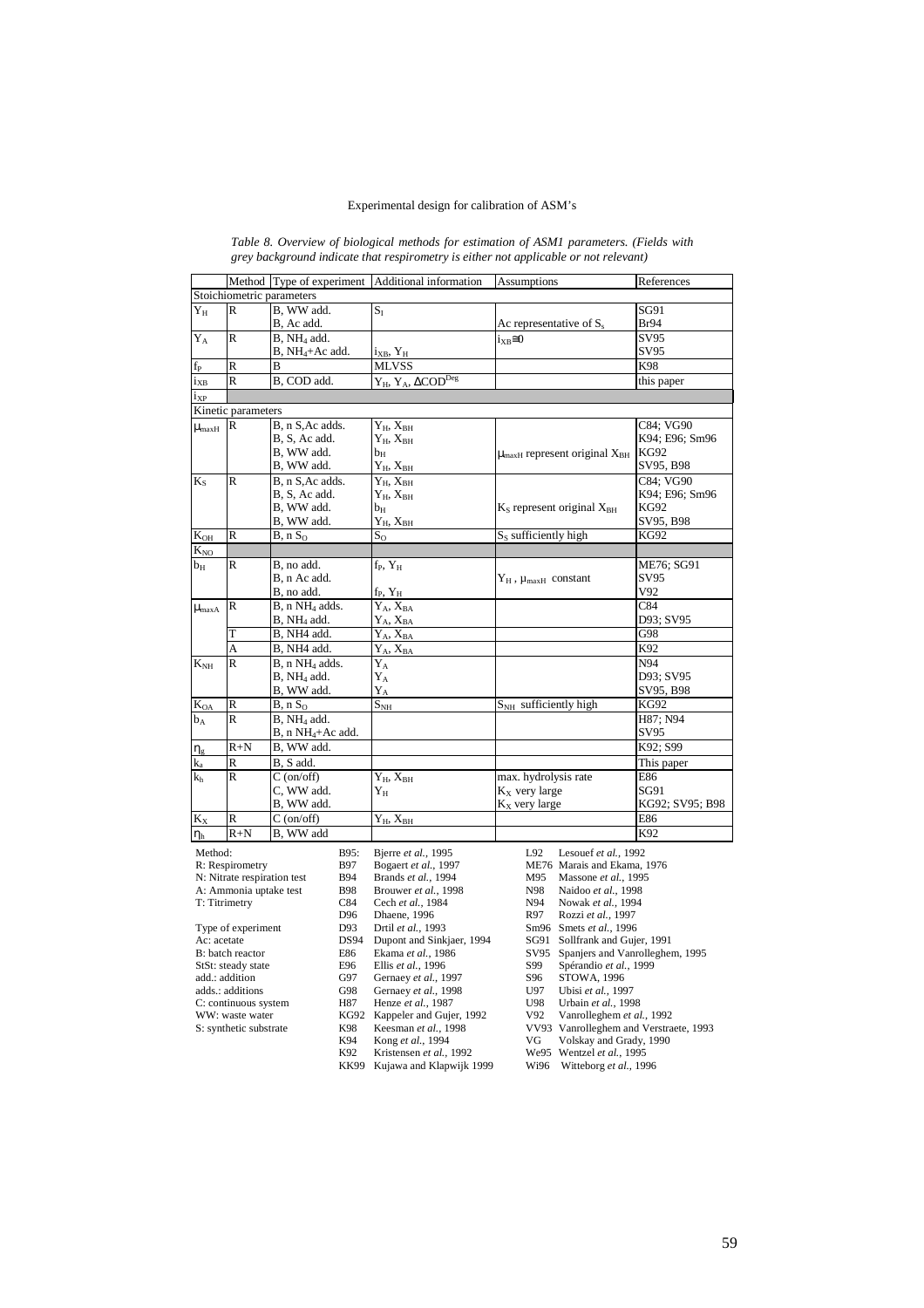#### Petersen B., Gernaey K., Henze M. & Vanrolleghem P.A.

### 4.4 IS CHARACTERISATION VIA LAB-SCALE EXPERIMENTS RELEVANT?

In previous sections the sources of information that can be used for calibration of ASM1 were reviewed and attention was especially focused on how to characterise the different wastewater components, stoichiometric and kinetic parameters. Different problems were already highlighted.

The focus is now turned back to calibration of ASM1 and the aim of describing a full-scale WWTP. It should be remembered that the purpose of the model calibration determines the degree of detail of the information that is needed, e.g. which wastewater components and parameters need a more accurate determination than others. Even though it may be possible to characterise some components or parameters, it may not always be relevant for the actual purpose.

However, the problem is not only whether it is possible to carry out a characterisation of the different model components or parameters in lab-scale. A probably more relevant question is whether it is possible to transfer the lab-scale observations to the full-scale system. Or, to apply the terminology suggested by Grady *et al.* (1996), do the lab-scale experiments provide extant kinetic parameters, i.e. parameters representative for the biomass prior to the experiments? Furthermore it will be discussed how the relations are between lab- and full-scale observations, and how the biological processes are presented in ASM1:

- Transferability between lab-scale and full-scale observations: Are the different components and parameters that may be determined via lab-scale experiments representative, i.e. transferable to the full-scale system? That is, do the experiments provide extant kinetic parameters?
- Transferability between full-scale observations and modeled processes: Are the full-scale processes described in a biologically realistic way in the model or are the model processes lumping different biological processes? If so, it may be impossible to characterise them by any experiment.
- Transferability between model processes and lab-scale observations: Are the processes defined in the model reflected by the lab-scale experiments?



*Fig 22. Schematic representation of discussion on transferability*

These conflicts of transferability are illustrated in Fig. 22, and the discussion is taken below considering the different wastewater components, kinetic and stoichiometric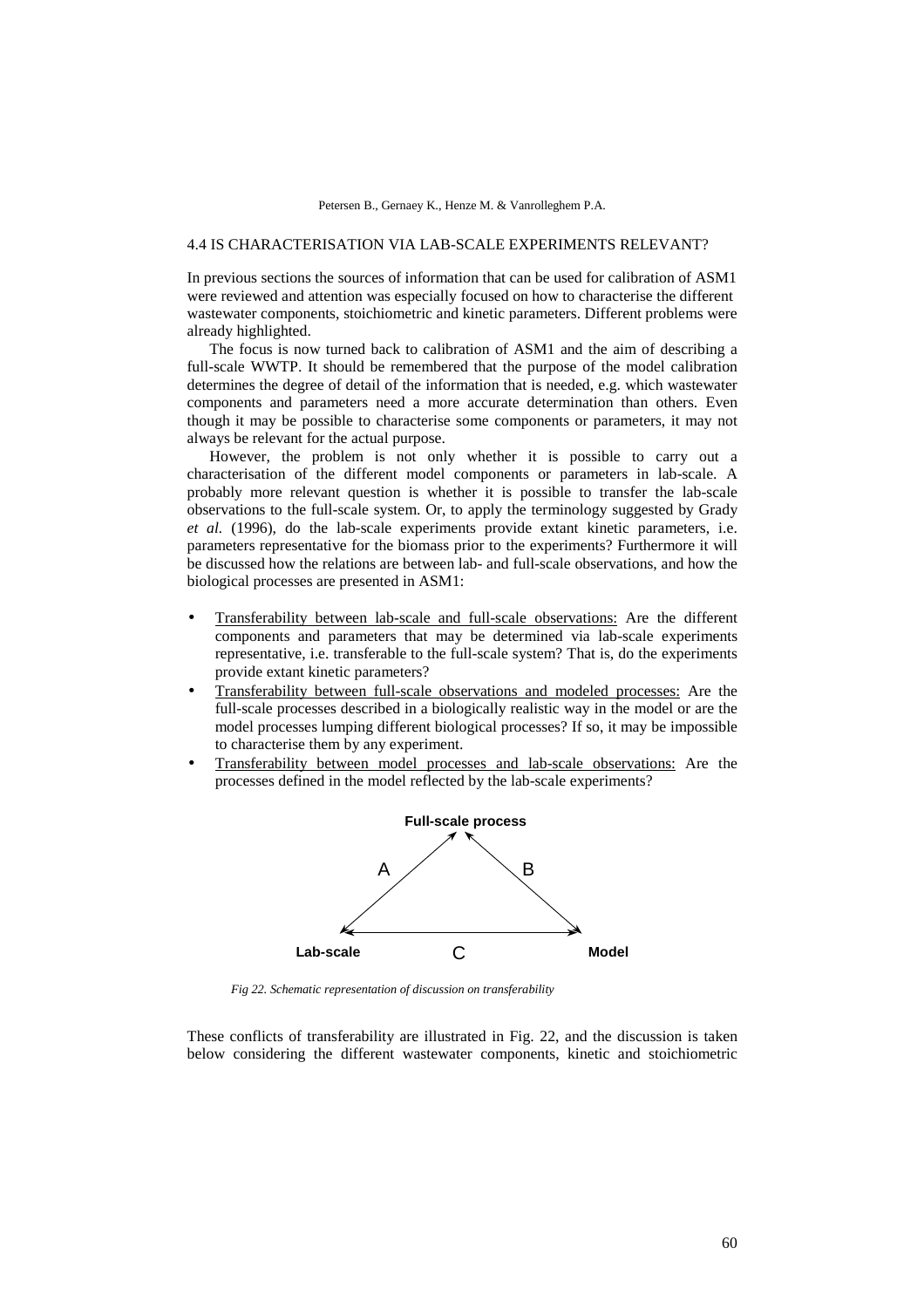parameters. The aim of this discussion is to decide which information source is most relevant for the different components and parameters. Of course, in principle all components and parameters can be obtained from the model, e.g. via the default parameter set or via adjustment of the values during the model calibration exercise.

However, some model processes do not reflect reality completely, although they enable a mathematical description of the biological observations. The model components and parameters related to such processes can not be characterised reliably via either lab-scale or full-scale data and should preferably be tuned during the model calibration with the full ASM1. Then there are some components and parameters that readily and reliably can be transferred from a lab-scale experiment. For others the labscale results are difficult to transfer to the model of the full-scale system, and for instance a mass balance with full-scale data may be more appropriate as information source. Whether a certain component or parameter should be obtained via lab-scale or full-scale data or should be tuned directly via the model will depend on what the component or parameter in question is depending on. In this discussion it is assumed that the values of the components and parameters can depend on either the actual biomass in the activated sludge system or the actual WWTP operation. It should be stressed that only the actual state of the system is considered in this discussion, since this is what the calibrated model is aimed at describing. Obviously, the biomass character (e.g. maximum specific growth rate, decay rate etc.) of the WWTP is determined by both the incoming wastewater and WWTP operation. However, changes in biomass characteristics caused by changing WWTP operation or wastewater character are more long-term effects. Description of these effects is not within the scope of the ASM models. Thus, the actual wastewater considered for the model calibration is assumed to be representative for the general wastewater composition to which the biomass has adapted and by which the biomass character is determined.

## *4.4.1 Kinetic and stoichiometric parameters*

Below, the information sources for the most relevant kinetic and stoichiometric parameters will be discussed in relation to Fig. 22. Furthermore, the discussion on whether a parameter is depending on the wastewater, biomass and/or WWTP operation is summarised in Table 9. Finally, the most relevant information source is indicated in Table 9. Brackets in Table 9, i.e. (X), indicate that a lab-scale experiment is possible for determination but the transferability of the obtained parameters to the full-scale situation is uncertain for different reasons, as explained below. Finally, as mentioned above all parameters can in principle be determined based on the model alone without additional supporting information.

# The maximum specific heterotrophic growth rate,  $\mu_{\text{maxH}}$

The observed actual specific growth rate in the full-scale system,  $\mu'_{\text{maxH}}$ , depends on the sludge age and therefore depends both on the actual wastewater and the WWTP operation. If the wastewater contains a significant amount of biomass,  $\mu'_{\text{maxH}}$  will depend primarily on the wastewater, whereas it will depend on the operation if the biomass is primarily produced within the plant. On the contrary, the maximum specific growth rate,  $\mu_{\text{maxH}}$ , is the maximum possible specific growth rate of the actual sludge, and is only influenced by the actual kind of bacteria present. It may be important to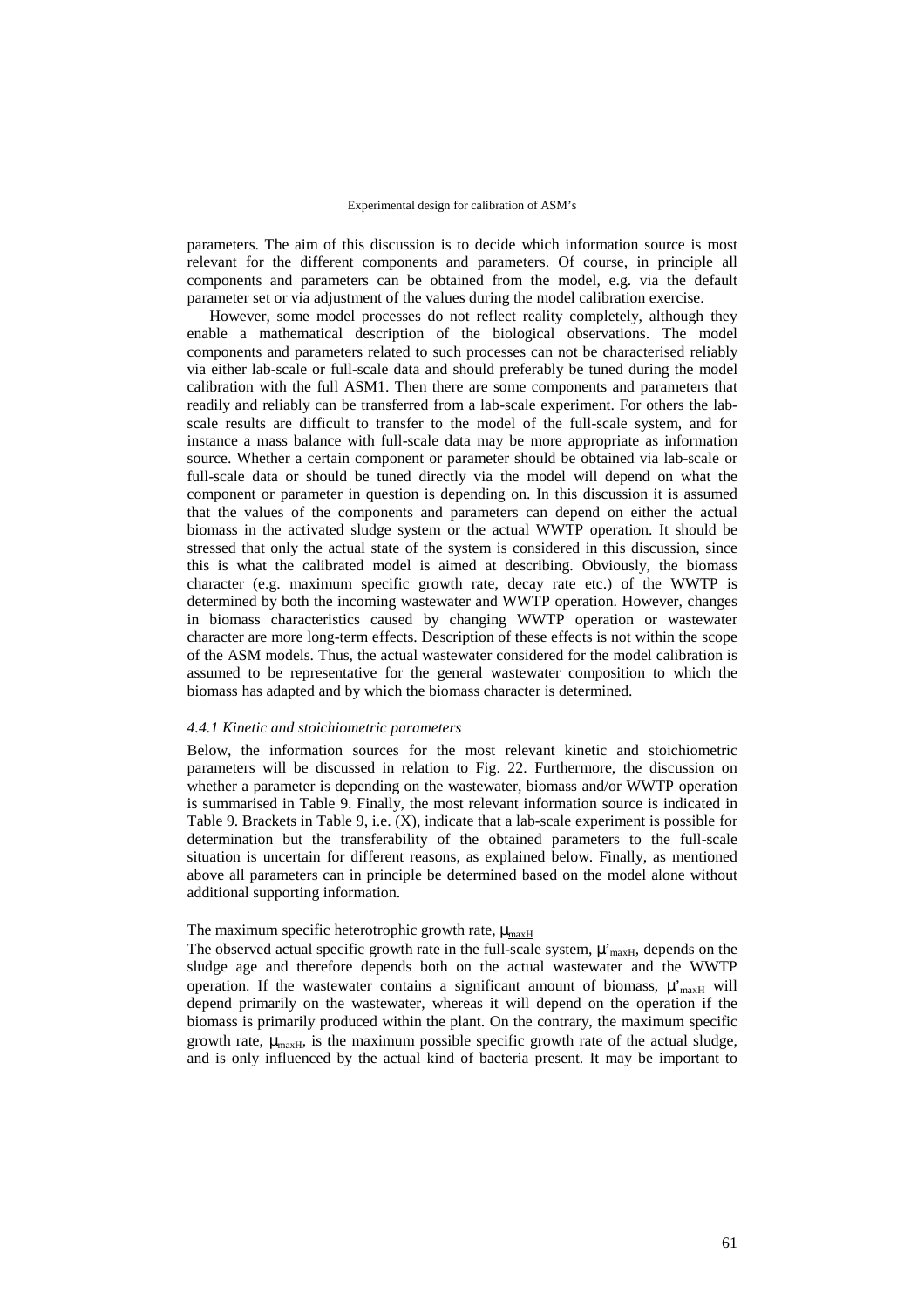distinguish here between  $\mu_{\text{maxH}}$  and the growth rate,  $\mu$ , which is influenced by the mixed liquor substrate concentration. Thus,  $\mu_{\text{maxH}}$  is not depending on the wastewater whereas µ is.

*Table 9. Discussion on relevant information sources for kinetic and stoichiometric parameters. A bracketed X indicates that a lab-scale experiment is possible for determination but the transferability of the obtained parameters to the full-scale situation is uncertain (see text for further explanation)*

|                      |                | Dependency      | Relevant information source |                                  |                   |  |
|----------------------|----------------|-----------------|-----------------------------|----------------------------------|-------------------|--|
|                      | Sludge/biomass | Plant operation | Lab-scale<br>experiment     | Full-scale data<br>Mass balances | Model calibration |  |
| $\mu_{\text{max H}}$ | X              |                 | X                           |                                  | X                 |  |
| $\mu_{\text{maxA}}$  | X              |                 | X                           |                                  | X                 |  |
| $K_S, K_{NO}$        | X              | X               | (X)                         | (X)                              | X                 |  |
| $K_{NH}$             | X              | X               | (X)                         | (X)                              | X                 |  |
| KOH, KOA             | X              | X               | (X)                         | (X)                              | X                 |  |
| $b_H$ , $b_A$        | X              |                 | X                           |                                  | X                 |  |
| $Y_{\text{maxH}}$    | X              |                 | (X)                         |                                  | X                 |  |
| $Y_{\text{maxA}}$    | X              |                 | (X)                         |                                  | X                 |  |
| $k_h$                | X              |                 |                             |                                  | X                 |  |
| $K_X$                | X              |                 |                             |                                  | X                 |  |
| $\eta_{\rm g}$       | X              |                 | X                           | X                                | X                 |  |
| $\eta_{\rm h}$       | X              |                 |                             |                                  | X                 |  |

This means that the problem of transferability between the lab-scale and the full-scale observations will be insignificant (conflict a in Fig. 22) if the lab-scale experiment is carried out under conditions that are comparable to the full-scale system (e.g. with respect to pH, temperature, ratio between substrate and biomass concentration etc.). In other words, if the lab-scale experiments are performed in a way that allows measurement of extant parameter values, then little or no conflict will arise. As described earlier, the death regeneration concept in the model has the effect that the cell mass turnover rate increases, resulting in a higher growth rate than if a more traditional concept of endogenous decay was applied. Thus, this should be taken into account in the interpretation of lab-scale experiments and in the transferability of results to the fullscale model (conflict C in Fig. 22). Similarly the death regeneration model concept and the way it influences the maximum specific growth rate may not reflect the full-scale process completely (conflict B in Fig. 22), but may allow for an adequate description of observations.

Summarising, the  $\mu_{\text{maxH}}$  is one of the most relevant parameters to study in lab-scale experiments and can be considered to be a biological parameter, which is only determined by the actual bacteria present (see Table 9).

# The maximum specific autotrophic growth rate,  $\mu_{\text{maxA}}$

Although specific bacterial groups undertake nitrification, they adapt to the actual environment and the bacterial species can therefore vary. Therefore, the discussion on the maximum specific autotrophic growth rate  $\mu_{\text{max}}$  is rather similar to the one of  $\mu_{\text{max}}$ .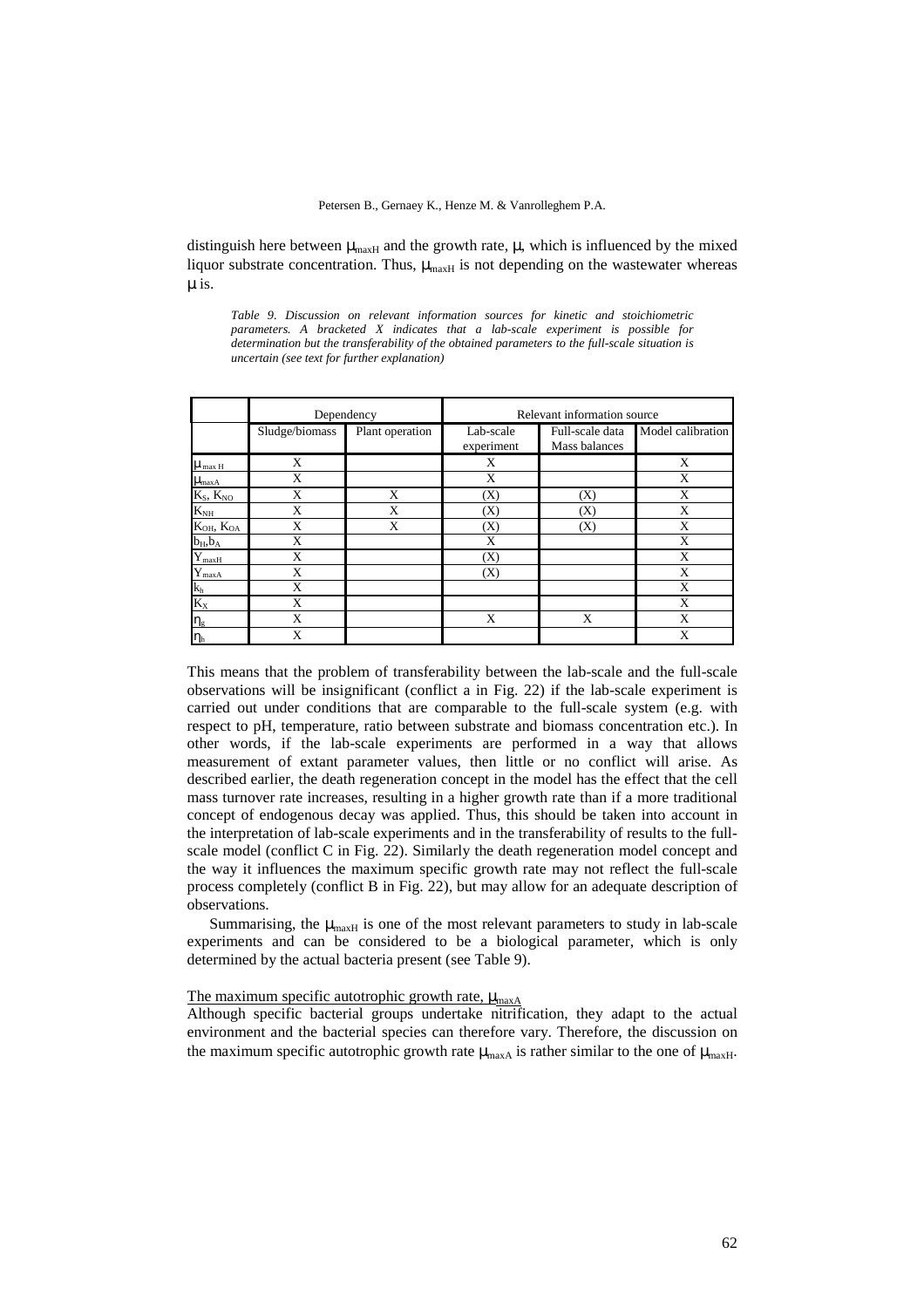Thus, it is possible to determine the value of  $\mu_{\text{maxA}}$  from lab-scale experiments, and transfer the value to the model of the full-scale system.

## Half-saturation coefficients:  $K_S$ ,  $K_{NH}$ ,  $K_{NO}$ ,  $K_{OA}$  and  $K_{OH}$

In pure cultures the half-saturation coefficients can be regarded as pure biological parameters that give measures of the affinity of the biomass for substrates. However, in cultures where the bacteria grow in flocs (as in activated sludge), the floc size and structure play a role in the diffusion of substrate to the cell and thereby on the apparent value of saturation coefficients. Especially in full-scale systems mixing characteristics will further influence the apparent values. Even in lab-scale tests under simpler mixing characteristics, mixing may play a role and influence the obtained values of the halfsaturation coefficients. Thus, the different mixing characteristics of the lab-scale and full-scale system make it difficult to transfer the lab-scale observation to the full-scale system (conflict A in Fig. 22). If the floc size decreases due to e.g. a more intensive mixing in the small batch-scale experiments, the obtained coefficients will be smaller than required to describe the full-scale behaviour (Henze *et al.*, 1999). This makes it difficult to obtain a model relevant value of the half-saturation coefficients from labscale experiments (conflict C in Fig. 22). The saturation coefficients in ASM1 describing a full-scale situation may therefore be regarded more as model parameters with the purpose of preventing unrealistically high substrate uptake and growth rates. Thus, the biological meaning of the model half-saturation coefficients is mixed with the hydraulics of the system (conflict B in Fig. 22). Obviously, if a very detailed model is available to describe the hydraulics of a system accurately, it may be possible to separate the effects of biomass affinity for a substrate and the hydraulic effects from mixing. However, usually the hydraulic pattern is approximated by a simple tanks-inseries model that may be sufficient for a mathematical description but not accurate enough for a complete elimination of hydraulic effects on the biological parameters.

Thus, all half-saturation coefficients of the full-scale system will depend on both the WWTP operation (mixing) and the actual kind of biomass present. The coefficients can be determined by lab-scale experiments but the values obtained may not be very representative. It may therefore be better to estimate these parameters from full-scale data, via the operational rate of COD removal found by mass balances as function of the operational range of COD concentrations. The question is of course whether the fullscale data is informative enough for such determinations. Thus, in practice these values may have to be tuned during the model calibration.

# Decay rate of heterotrophs  $b_H$  and autotrophs  $b_A$

The decay rate in a full-scale WWTP is in principle a characteristic of the actual biomass, and can, similarly to the maximum specific growth, rate be considered as a biological parameter. However, it may be difficult to obtain a representative value of the decay rates of a full-scale system from the lab-scale tests presented above (conflict A in Fig. 22), since decay and growth due to substrate inflow (and internal production) take place simultaneously in the full-scale WWTP. On the contrary, decay is typically investigated under starving conditions (endogenous respiration) in lab-scale experiments. Furthermore, the decay rate in the full-scale plant is typically influenced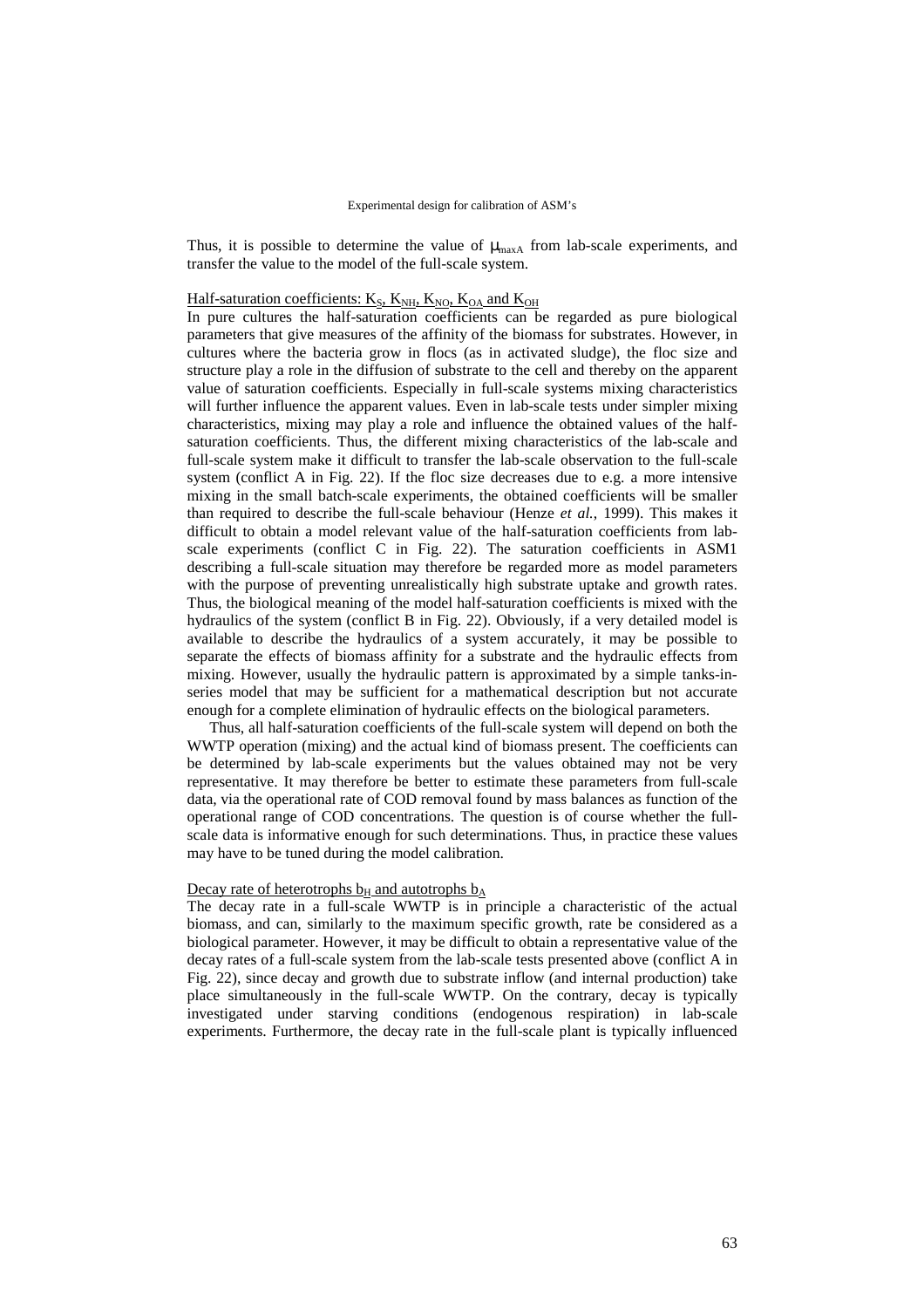by grazing, i.e. presence of protozoa, which may not be present or may not be able to survive in the lab-scale experiment.

In ASM1, the death regeneration concept includes both lysis combined with hydrolysis of released substrate and, subsequently, growth on this substrate. As discussed earlier, this interaction of different processes makes it difficult to determine the decay coefficient related to the death regeneration concept (conflict B in Fig. 22). However, according to ASM1 it is possible to transfer the decay rate obtained from a lab-scale experiment with decreasing endogenous respiration as function of time for determination of the endogenous decay rate to the death regeneration model concept (via Eq. 23, conflict C in Fig. 22). Obviously, the change in ASM3 to the endogenous respiration decay concept makes it more straightforward to determine the decay rate of the model by a lab-experiment.

In conclusion, it is possible to determine the decay rate via lab-scale experiments, and to convert the obtained value to the death regeneration concept of ASM1, but the value may to some extent have to be adjusted during the model calibration procedure.

#### Maximum heterotrophic and autotrophic yield,  $Y_H$  and  $Y_A$

The observed yields in a full-scale WWTP,  $Y'_H$  and  $Y'_A$ , are depending on the process operation, i.e. the actual wastewater load and the sludge age. On the other hand, the actual maximum yields  $(Y_H$  and  $Y_A$ ) are depending on the kind of biomass present. For municipal WWTP's the parameters  $Y_H$  and  $Y_A$  are typically assumed to be rather constant, indicating that the biomass character is rather similar among different municipal WWTP's. However, it may still be needed in some cases to determine the biomass yields. This can be carried out in lab-scale experiments, but there may be some experimental difficulties, e.g. caused by the possible influence of storage which may be induced by the conditions in the lab-scale experiment (Majone *et al.*, 1999), as earlier described (conflict A in Fig. 22).

In fact the typical maximum heterotrophic yield of 0.67 for municipal wastewater (Henze *et al.*, 1987) is higher than the yields observed with pure cultures (Heijnen *et al.*, 1992). The reason for this may be that the model yield covers different processes as storage, death regeneration etc. and may thereby be considered more as a model yield (van Loosdrecht and Henze, 1999) (conflict B and C in Fig. 22). Although the heterotrophic yield seems influenced by the available electron acceptors (the anoxic yield is reported to be lower than the aerobic one, Koike and Hattori, 1975; Orhon *et al.*, 1996; McClintock *et al.*, 1998; Spérandio *et al.*, 1999), the yield may be more influenced by storage than by the electron acceptor.

## Hydrolysis rate  $k_h$  and half-saturation coefficient  $K_X$

Although only limited knowledge is available about hydrolysis, the process is needed in ASM1 to describe the degradation of slowly biodegradable organic matter originating from the influent COD and from internal turnover of substrate in the death regeneration cycle.

As described above attempts have been made to analyse hydrolysis in lab-scale experiments. It may be possible to compare the real enzymatic hydrolysis as it takes place in lab-scale with the full-scale hydrolysis process. However, the real enzymatic hydrolysis is not the same as the hydrolysis process in the model, as it might also cover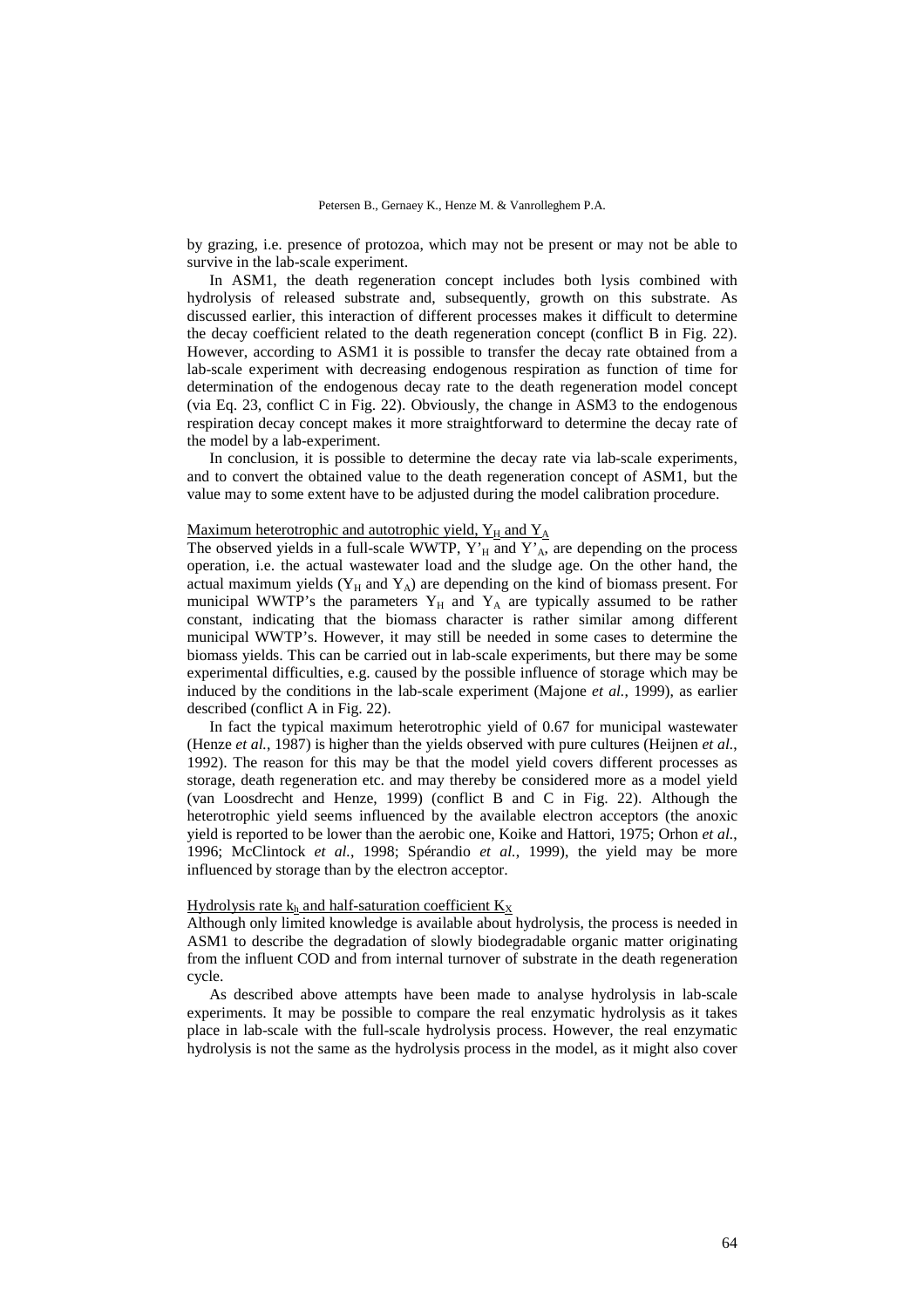consumption of storage polymers, hydrolysis of decayed biomass (death regeneration), protozoan activity etc. (conflict B and C in Fig. 22) (van Loosdrecht and Henze, 1999). Thus, it remains problematic to design an experiment that is representative for both the model concept and the hydrolysis process as it takes place in full-scale. If this is compared to the determination of e.g. the maximum specific growth rate, we note that this parameter also covers many details but still only describes one process, i.e. growth.

In conclusion, the real hydrolysis process is probably determined by the actual biomass which produces the enzymes, but for the model calibration of ASM1 it does not seem relevant to attempt to characterise this process via lab-scale tests. Hence, the hydrolysis as it is described in ASM1 should be considered as a model process that has to be adjusted during the model calibration procedure. It should be remembered that the definition of hydrolysis has changed in ASM3 and is closer to the real biological hydrolysis. Thus, a characterisation of the hydrolysis parameters from a lab-scale experiment will be more relevant for ASM3. The problem remains, however, to design a good experiment for characterising the real biological hydrolysis.

# Correction factors for denitrification  $\eta_{g}$  and  $\eta_{h}$

The correction factors for denitrification can be found via a combination of respirometric and nitrate utilisation rate experiments for the determination of the growth and hydrolysis process, although some problems may be encountered in the case where the aerobic and anoxic yields can not be considered equal. It was also referred above that the correction factors can be determined based on some general mass balances of the full-scale system (Henze, 1986). Both correction factors will depend on the actual biomass character. However, no particular conflicts, as indicated in Fig. 22, are apparent concerning the correction factor for growth,  $\eta_{\sigma}$ . Determination of the correction factor for hydrolysis will suffer from the same problems as indicated above for the hydrolysis itself, and may therefore also be considered more as a model parameter.

# *4.4.2 Relevant kinetic and stoichiometric parameters for lab-scale characterisation*

In the discussion on the relevance of characterising the stoichiometric and kinetic parameters of ASM1 via lab-scale experiments, one has to remember that none of the ASM model processes are pure or microbiologically correct. To some extent they are all bulk processes. It has clearly been illustrated above that experiments oriented in identifying mechanisms introduced in the model might easily lead to conflict with the actual model coefficients (van Loosdrecht and Henze, 1999). Thus, although possible, it may not always be relevant to retrieve the model parameters from lab-scale tests.

Above the discussion was taken on these conflicts between lab- and full-scale observations and the links to the model processes. Table 9 summarised the dependency of the parameters on the biomass and WWTP operation, and it was attempted to indicate the most relevant information source based on these discussions. Notice the difference to Table 8 that listed how the different parameters could be estimated from lab-scale tests, whereas Table 9 indicates whether this is relevant or not, considering that the parameter should correspond reasonably well both with the full-scale behaviour i.e extant parameters are sought, and with the model concepts.

From Table 9 it is deduced that it may be relevant to determine the following list of stoichiometric and kinetic parameters from lab-scale experiments. It is not judged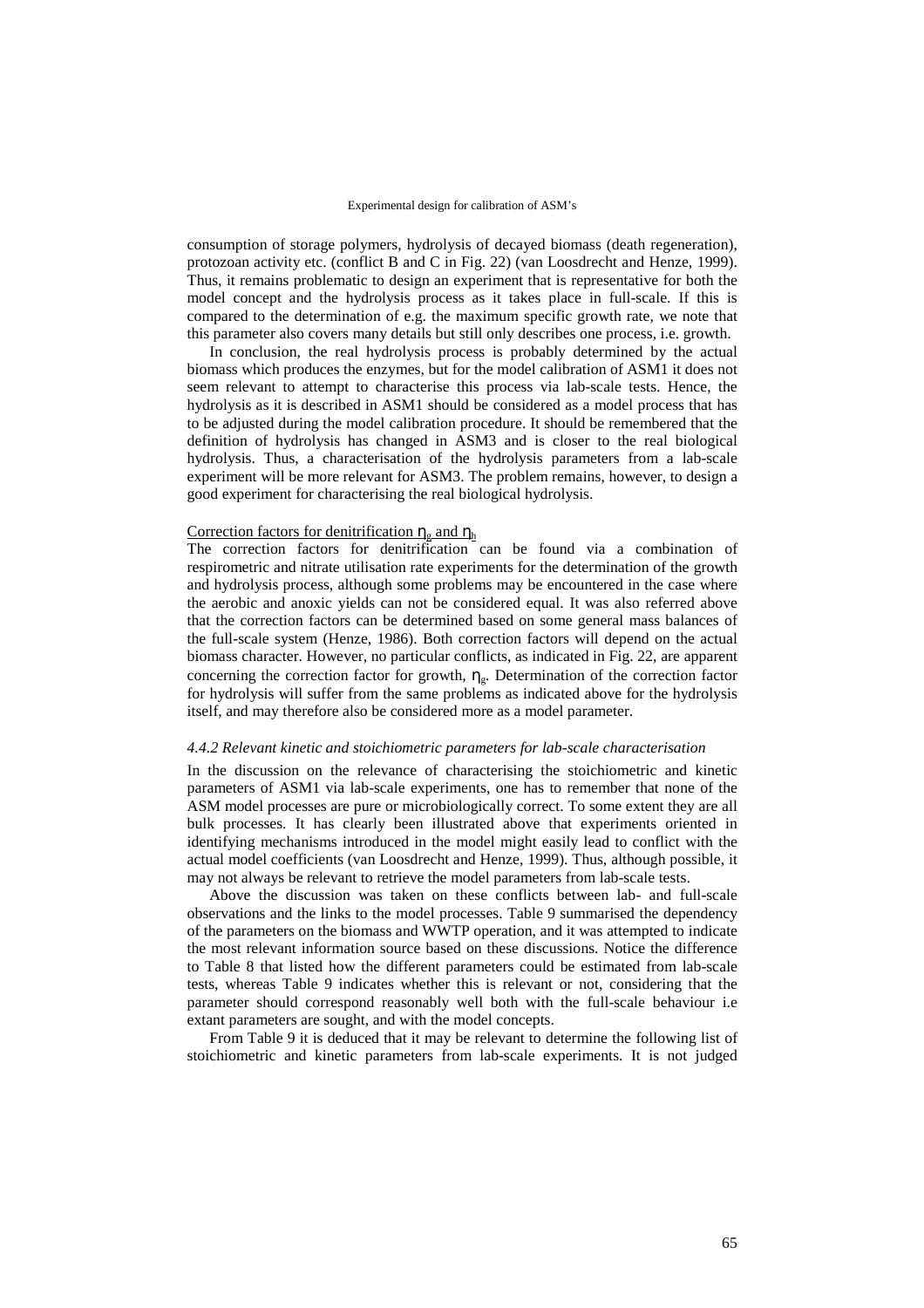whether it is always needed to characterise these parameters since that will depend on the purpose of the model calibration. For the same reason it is not attempted to make an indicative order of parameter importance.

- $\mu_{\text{maxH}}$
- $\mu_{maxA}$
- $\eta_{\rm g}$
- $b_A$
- $b_{\rm H}$
- $(Y_H)$
- $(Y_A)$

The yields are included in the list, knowing that they are not easy to determine in labscale tests and that they are usually assumed to be rather constant. However, it should also be realised that the yield coefficients have an important influence on nearly all the processes (see Table 6), and therefore it would be rather relevant to have a more accurate determination of these.

The remaining parameters can be determined via either full-scale data or directly via the model calibration, as indicated in Table 9. It is important to notice that the above parameter list is significantly reduced compared to the list of parameters retrieved from experiments based on Table 8, basically due to the fact that the half-saturation coefficients and hydrolysis parameters are left out.

## *4.4.3 Relevant wastewater components for lab-scale characterisation*

Only the side of the triangle dealing with the conflict between lab-scale observations and model concepts (conflict C) outlined in Fig. 22 is relevant when it comes to characterisation of wastewater components. Also, the discussion summarised in Table 9 is not relevant here, since the wastewater components do not depend on the biomass or the WWTP operation. Therefore, the discussion on wastewater components is less extensive here (see also the earlier discussion and summary of wastewater characterisation methods) and is not divided according to the different components.

As discussed above in the review of wastewater characterisation a conflict may indeed exist between the need for quantification of some of the ASM1 wastewater components and what is practically obtainable from lab-scale experiments. The origin of this problem mainly lays in the way the components are defined in ASM1. The death regeneration cycle and the hydrolysis processes of ASM1 are model processes that are not directly measurable in lab-scale experiments, as discussed above. Thus, the slowly biodegradable substrate and inert particulate matter components,  $X_s$  and  $X_I$  respectively, that are related to these processes, may then also be regarded as model components that should rather be quantified during the model calibration exercise than through dedicated experiments. Indeed, it was proposed by Henze *et al.* (1995) to estimate  $X<sub>I</sub>$  in the influent via the complete model during the calibration of the sludge balance and, subsequently, estimate  $X<sub>S</sub>$  from the difference between total COD and the other COD components, as discussed earlier. A determination of the heterotrophic biomass  $(X_{BH})$  in the wastewater is possible via lab-scale experiments, as described above. However, in most cases the  $X<sub>BH</sub>$  present in wastewater is not of great importance, since the growth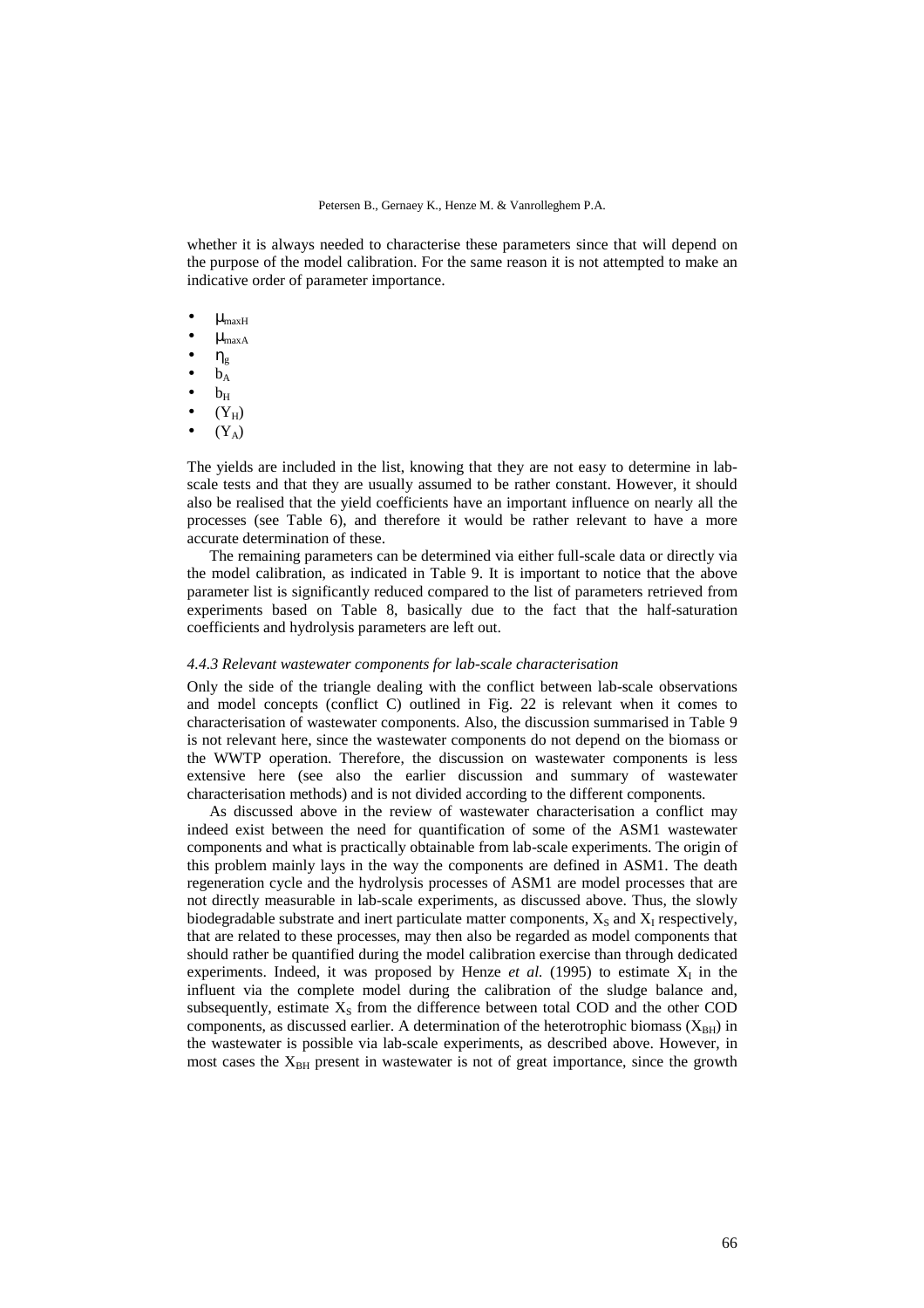rates are so high that wash-out of  $X_{BH}$  never occurs in practice. Thus, an inclusion of  $X_{BH}$  in the  $X_S$  component does not affect the modelling significantly, although it will affect the value of the heterotrophic yield coefficient (a slightly smaller yield may need to be chosen) (Henze *et al.*, 1999). On the contrary, the presence of autotrophic biomass  $(X_{BA})$  in the wastewater may be of importance to prevent wash out of the nitrifiers. The concentration of  $X_{BA}$  can in principle be determined via lab-scale experiments, but in practice the procedure may not be straightforward and  $X_{BA}$  may rather be adjusted during the model calibration.

In general there is no need for a detailed characterisation of the nitrogen components since the main part of nitrogen in wastewater is ammonium without any coupling to the organic matter (Henze *et al.*, 1999). An exception to this may, however, exist for some industrial wastewaters. Thus, the wastewater components relevant to be characterised separately via lab-scale experiments are listed below. Again, an indicative order of importance is not aimed for, since this will depend on the actual case.

- $S<sub>NH</sub>$
- $S_S$
- $S_I$
- $(S<sub>ND</sub>, X<sub>ND</sub>)$

The relevance of determining the inert soluble matter  $(S<sub>1</sub>)$  is linked to the determination of the soluble readily biodegradable substrate  $(S<sub>S</sub>)$  since  $S<sub>I</sub>$  may be needed for the mass balance of soluble COD.

### **5. Biological experimental constraints**

In the previous section the wastewater components and the stoichiometric and kinetic parameters that are considered most relevant to be determined in lab-scale experiments were listed. This list was compiled on the basis of considerations that the component or parameter resulting from the lab-scale experiment should be relevant to full-scale behaviour and fit within the model concepts.

In this last section, we will further zoom in on the problem of transferability between lab-scale results and full-scale behaviour, i.e. the problem of obtaining extant kinetic parameters. As discussed above care should be taken in the transfer of results derived from lab-scale experiments to a model of the full-scale system. Summarising, the reason for problems with transferability are on the one hand differences in biological experimental conditions between lab-scale and full-scale experiments (conflict A in Fig. 22) and, on the other hand, differences in the models used (conflict C in Fig. 22).

At the experimental level the lab-scale behaviour may not equal the full-scale behaviour due to, for instance, differences in feeding pattern resulting in other concentration profiles, differences in environmental conditions such as pH, temperature or mixing behaviour, or differences in sludge history. One of the most discussed biological experimental factors is the ratio between initial substrate concentration  $(S<sub>O</sub>)$ and initial biomass concentration  $(X_0)$ . This  $S(0)/X(0)$  ratio is considered to be one of the important factors determining (1) the response of the sludge with a certain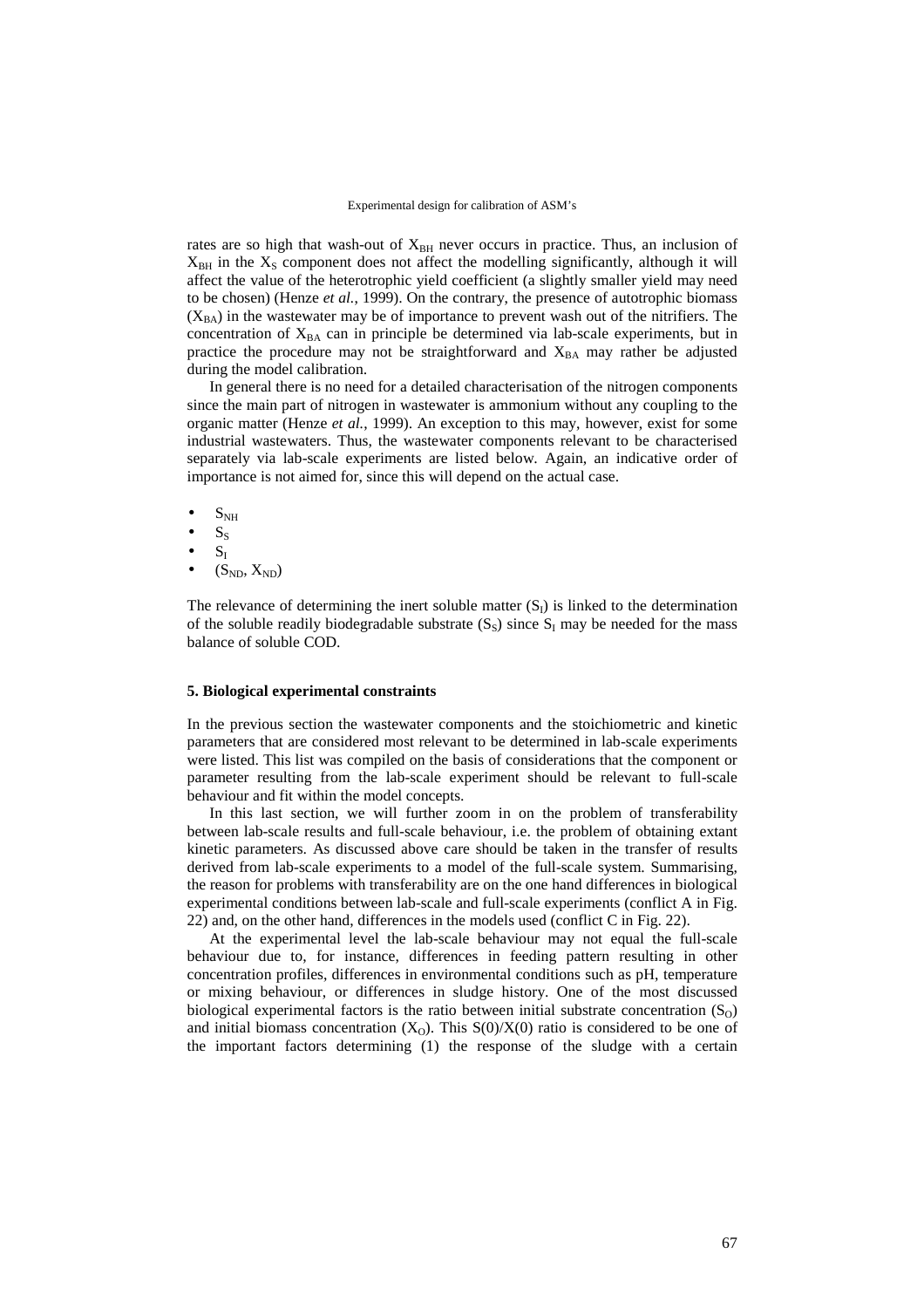wastewater or substrate and (2) whether the experimental response is sufficiently informative for adequate interpretation. The first point is of a more basic nature since it has been observed that the  $S(0)/X(0)$  ratio directly influences the behaviour of the sludge, leading to different characteristics (Chudoba *et al.,* 1992; Grady *et al.*, 1996, Pollard *et al.*, 1998). The second point is more related to the practical identifiability of model parameters, i.e. it affects the quality of the experimental data (Spanjers and Vanrolleghem, 1995; Spérandio and Paul, 2000). For instance, if S(0)/X(0) is very high the measured response, e.g. respiration rate, may be too small and the experiment may take too long. On the other hand, if  $S(0)/X(0)$  is very low the respirometric response may be too short for a reliable measurement, or it may be swamped into the endogenous respiration rate. Below, special attention is paid to the first point, where the  $S(0)/X(0)$ problem will be discussed in more detail.

At the modelling level the results from lab-scale experiments may be described with a model different from the model used to describe the full-scale behaviour. Although not obvious at first sight, the use of a simple model for interpretation of the lab-scale data increases calculation speeds significantly, resulting in, for instance, a faster and more straightforward parameter estimation. Problems arise when the model uses different concepts that may not allow to transfer the estimated parameters from one model to the other, e.g. the death regeneration versus endogenous respiration concept (Yuan and Stenström, 1996).

#### 5.1 TRANSFERABILITY BETWEEN MODEL CONCEPTS: AN EXAMPLE

In ASM1 the death regeneration concept is applied, whereas the model to describe the lab-scale results may only include the degradation of substrates, i.e. decay and death regeneration are omitted, because they are considered insignificant in relation to the time scale used in the experiment (Spanjers and Vanrolleghem, 1995). In ASM1 oxygen is consumed for growth on incoming substrate plus growth on substrate produced due to death regeneration, whereas in a lab-scale model one may only consider that oxygen is consumed for growth on incoming substrate. This is illustrated in Fig. 23.



*Fig 23. Illustration of difference in interpretation of substrate uptake rate in lab-scale (endogenous respiration, left) model versus ASM1 (death regeneration, right).*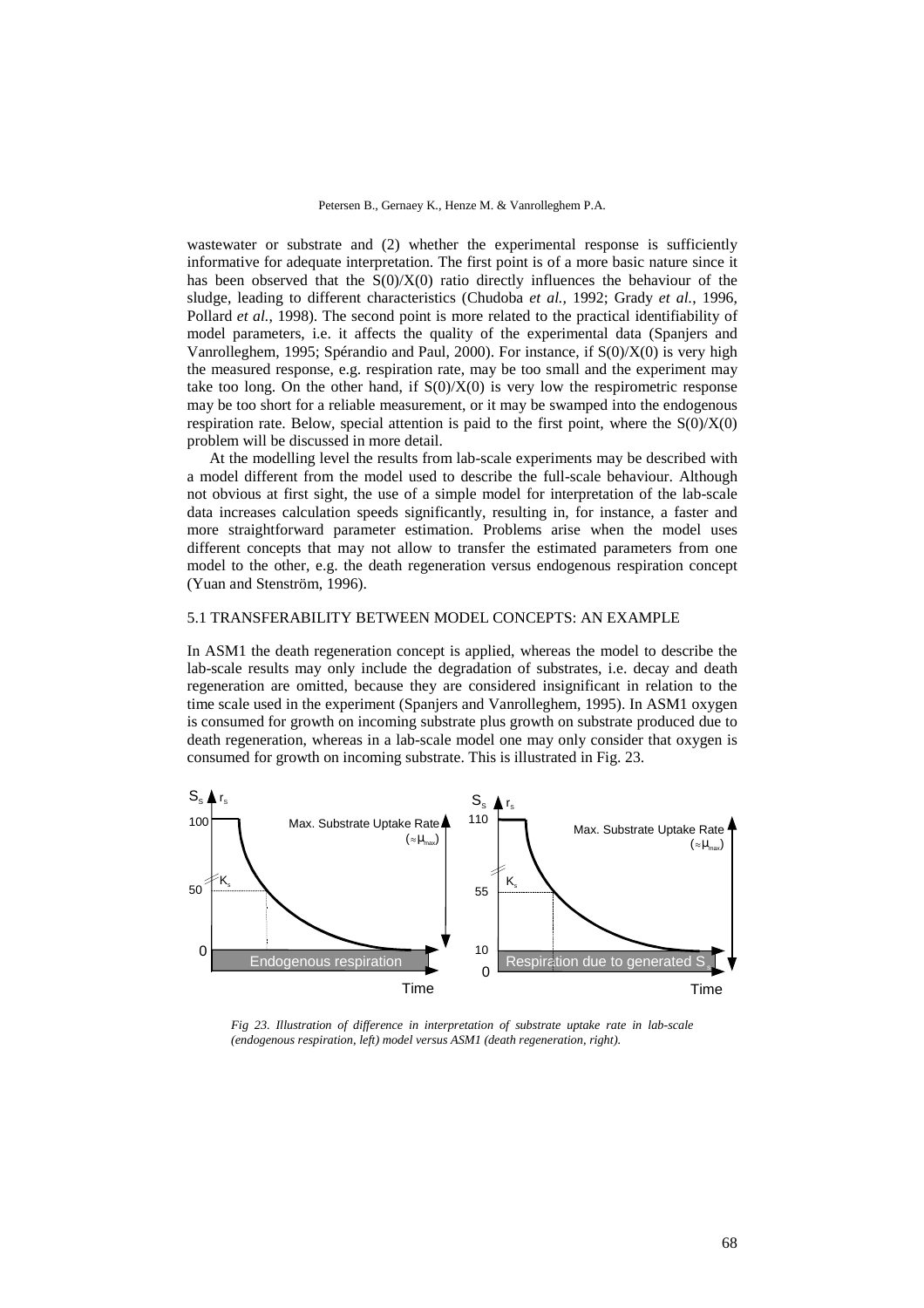In Fig. 23 the line illustrates substrate uptake rate,  $r_s$ , as function of time and the values at the left hand side of the y-axes indicate the corresponding substrate concentrations  $S_S$ . The left figure illustrates how the substrate uptake rate is interpreted in the lab-scale (batch) experiments whereas the right figure gives the ASM1 interpretation. In both cases the total oxygen consumption rate is the same, but it is interpreted differently in the lab and full-scale model. In the lab-scale model oxygen is consumed to degrade the incoming substrate and the substrate concentration will eventually go to zero. Apart from oxygen for substrate degradation  $(r_{O,ex})$ , oxygen is also used for endogenous respiration  $(r_{O,end})$ . In ASM1 substrate will also be degraded. However the concentration will not reach zero since there will be some production of substrate from the death regeneration process. Thus, according to the ASM1 model concept oxygen will be consumed for degradation of both the incoming substrate and the produced substrate. In Fig. 23 it is assumed for clarity that the concentration of the produced substrate is 10 mg COD/l. This slightly higher substrate availability in ASM1 means that the contribution of the observed total  $r<sub>0</sub>$  to degradation of incoming substrate is lower in ASM1 than in the lab-scale model. As a consequence the estimated maximum growth rate, which is proportional to the maximum  $r<sub>O</sub>$ , will be lower in the batch system. This is illustrated with the size of the double arrow at the right hand side of both graphs in Fig. 23. Also, the value of the half-saturation coefficient  $K<sub>S</sub>$  will be underestimated in the batch model compared to ASM1. In the batch model this is illustrated by a  $K_S$  value of 50 whereas it may be 55 in ASM1.

As discussed earlier, it is possible to derive analytical transformations between both model concepts for the decay and growth rates, the yield and the fraction of inerts produced (Henze *et al.*, 1987). However, a transformation for  $K_S$  is more complicated.

# 5.2 REVIEW AND DISCUSSION OF S(0)/X(0) RATIO

Depending on the experimental conditions the organic substrate (COD) uptake rate in both lab- and full-scale may consist of different responses. This is illustrated in Fig. 24. In this concept COD is produced from decay (flow 1). Maintenance (flow 2) is defined as the external substrate requirements to maintain the organisms in their current state. Note the difference here to endogenous respiration, which can be defined as the respiration in absence of external substrate (for a detailed review see van Loosdrecht and Henze, 1999). However, here it is assumed that external substrate is present. Growth (flow 3) is divided in two; (i) increase in biomass due to production of cell constituents (e.g. proteins etc.) but without cell multiplication, (ii) increase in biomass caused by cell multiplication. Storage (flow 4) is defined as the accumulation of polymers, e.g. poly-hydroxy-alkanoates and glycogen. Energy spilling (flow 5) (Zeng *et al.*, 1995) is defined as substrate waste that may take place when the organisms are exposed to very high substrate concentrations. In such cases the organisms may not be able to regulate the catabolism rate to the needs for anabolism, resulting in inefficient use of substrate and possible excretion of metabolites. Fig. 24 illustrates the possible COD flows in the single organisms. Depending on the experimental conditions one of the flows may dominate in a single organism (Fig. 24). The same experimental conditions also provoke a particular distribution of COD over the different organisms. Competition may eventually lead to a shift in the population (Novák *et al.*, 1994).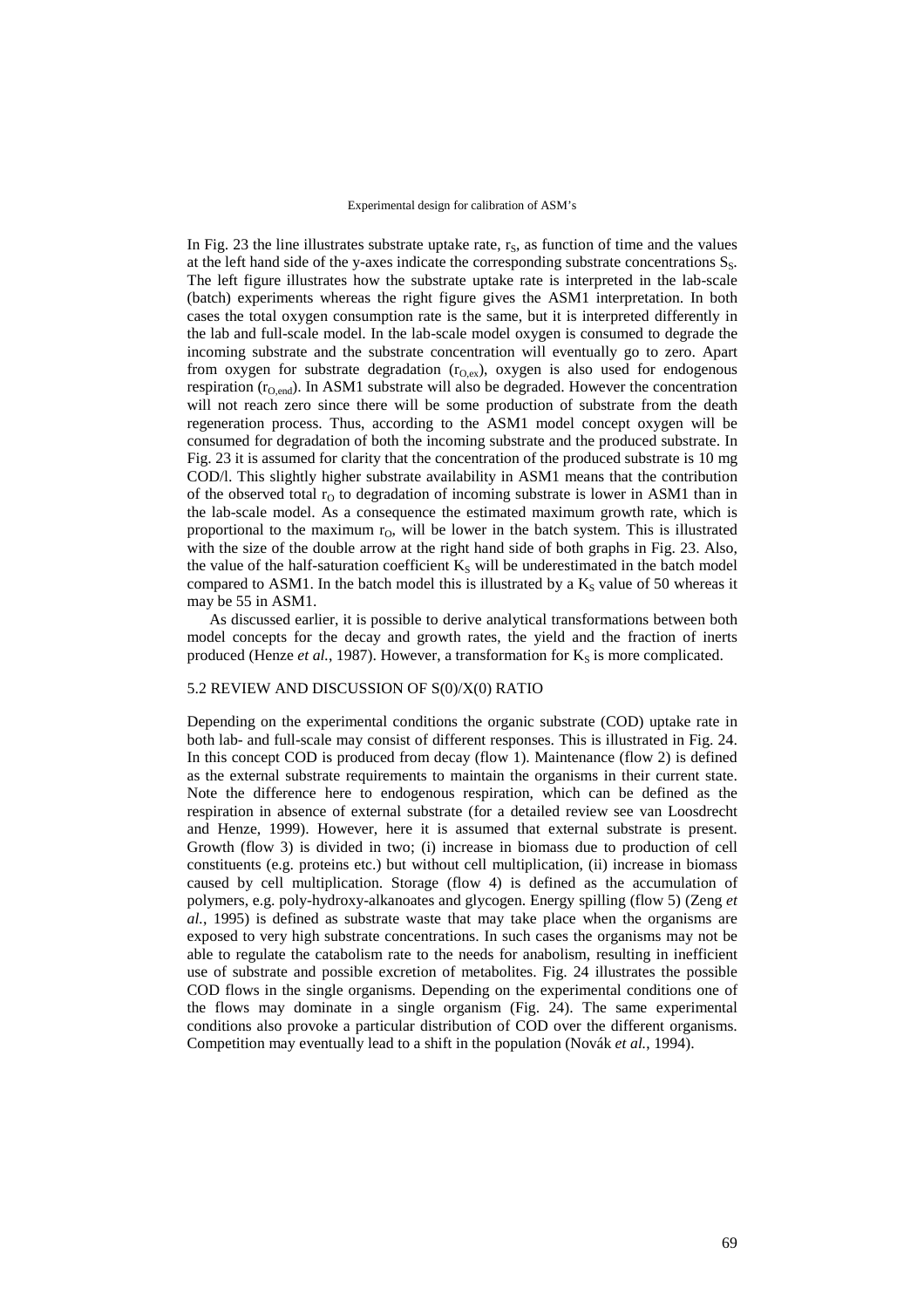Petersen B., Gernaey K., Henze M. & Vanrolleghem P.A.



*Fig 24. Different flows of external COD in the organisms*

As mentioned above the  $S(0)/X(0)$  ratio is considered to be one of the determining factors for the way the organisms respond in a system. However, even though the importance of this ratio has been recognised, only few references that deal with the subject in more detail can be found (Chudoba *et al.*, 1992; Novák *et al.* 1994; Zeng *et al.*, 1995; Grady *et al.*, 1996; Liu, 1996). They all deal with the subject from a more theoretical point of view without much experimental support, and there is still a lack of both qualitative and especially quantitative explanation of the exact role of the  $S(0)/X(0)$  ratio. The discussion on the effect of  $S(0)/X(0)$  can be considered from a reaction stoichiometry or reaction kinetics point of view.

# *5.2.1 Effect of S(0)/X(0) on stoichiometry*

Both Chudoba *et al.* (1992) and Liu (1996) explain the importance of the S(0)/X(0) ratio from a thermodynamic point of view based on the observations that the observed yield  $(Y<sub>H</sub>)$  decreased with increasing  $S(0)/X(0)$  ratio (Fig. 25).

In the work of Chudoba *et al.* (1992) substrate (COD) profiles versus time were measured. Here it was assumed that autocatalytic growth would cause substrate uptake at an increasing rate whereas substrate uptake at a constant rate was assumed to be an indirect evidence of storage. It was hypothesised that at low  $S(0)/X(0)$  ratio the main response is storage (flow 4 in Fig. 24) since the energy level in the cell will be too low to trigger cell multiplication, resulting in less substrate being oxidised (Daigger and Grady, 1982) and thereby a higher  $Y_H$ .

At high  $S(0)/X(0)$  ratios on the contrary, the growth response where cell multiplication (flow 3 in Fig. 24) is dominating results in lower observed yields (Chudoba *et al.*, 1992). However, the lower Y'<sub>H</sub> at higher  $S(0)/X(0)$  ratios may as well be explained by less energy being required for growth without associated cell multiplication (flow 3) and without the involvement of storage (flow 4). A second possible explanation of the data of Chudoba *et al.* (1992) is that the contribution of endogenous respiration to the total amount of oxygen consumed is higher at high  $S(0)/X(0)$  ratio. This could also result in lower Y'<sub>H</sub>, since the experiments at high  $S(0)/X(0)$  ratios take longer time and therefore the amount of decayed biomass (flow 1) is higher.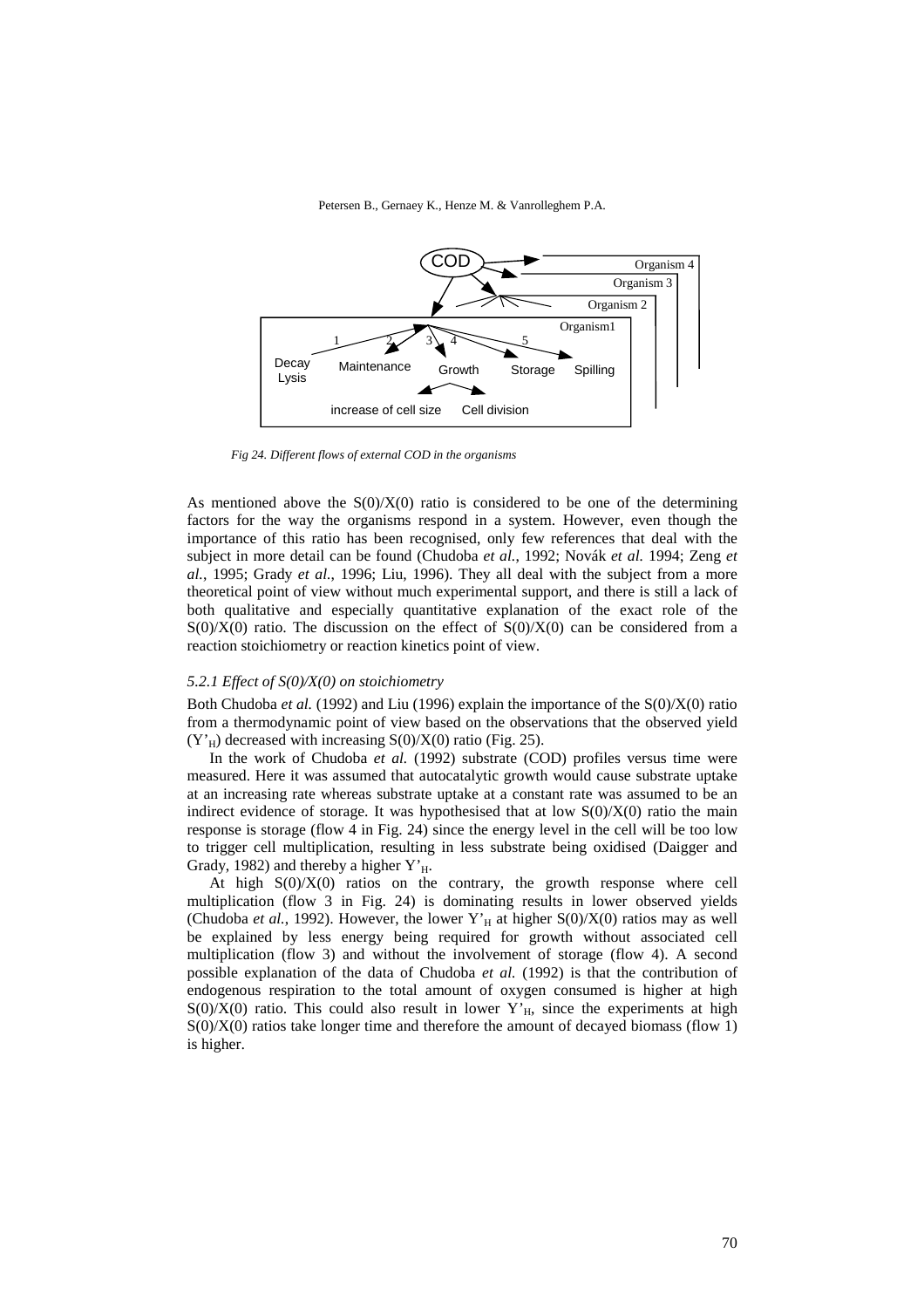

*Fig 25. Literature data of Y<sub>obs</sub> as function of S(0)/X(0) ratio: A: Rao and Gaudy, 1966; B: Chudoba et al., 1969; C: Chang et al., 1993; D: Chudoba et al., 1991. Data digitised from Liu (1996).*

A still different explanation of the decreasing observed yield with increasing  $S(0)/X(0)$ is found in the work of Liu (1996), who presented an attempt to quantify the importance of  $S(0)/X(0)$ . Here the decrease in Y'<sub>H</sub> is explained by an increase in energy spilling (flow 5) with increasing  $S(0)/X(0)$  (Liu, 1996). However, the problem in verifying this approach is to define at which  $S(0)/X(0)$  energy spilling will start to take place. In the study of Liu (1996) the ratio is assumed to be 1. The proposed model was tested on literature data, but the  $S(0)/X(0)$  ratios of all the literature data used in the study were higher than 1, making the evidence for the model incomplete. It should be noted that none of these studies attempted to explain the observed behaviour with a more complex model, such as ASM1.

## *5.2.2 Effect of S(0)/X(0) on kinetics*

Another way of looking at the influence of  $S(0)/X(0)$  is from a kinetic point of view focusing on the physiological, i.e. enzymatic, state and adaptation. In order to describe these phenomena, the concept of the machinery necessary for protein synthesis (PSS) has been introduced (Grady *et al.*, 1996). This should basically be understood as follows. If the organisms are adapted to grow under substrate limited conditions, its PSS will not be sufficient to quickly increase the growth rate if the substrate limitation is removed. Thus, the PSS and eventually the specific growth rate will gradually increase during time, until the maximum possible value according to the new conditions, i.e.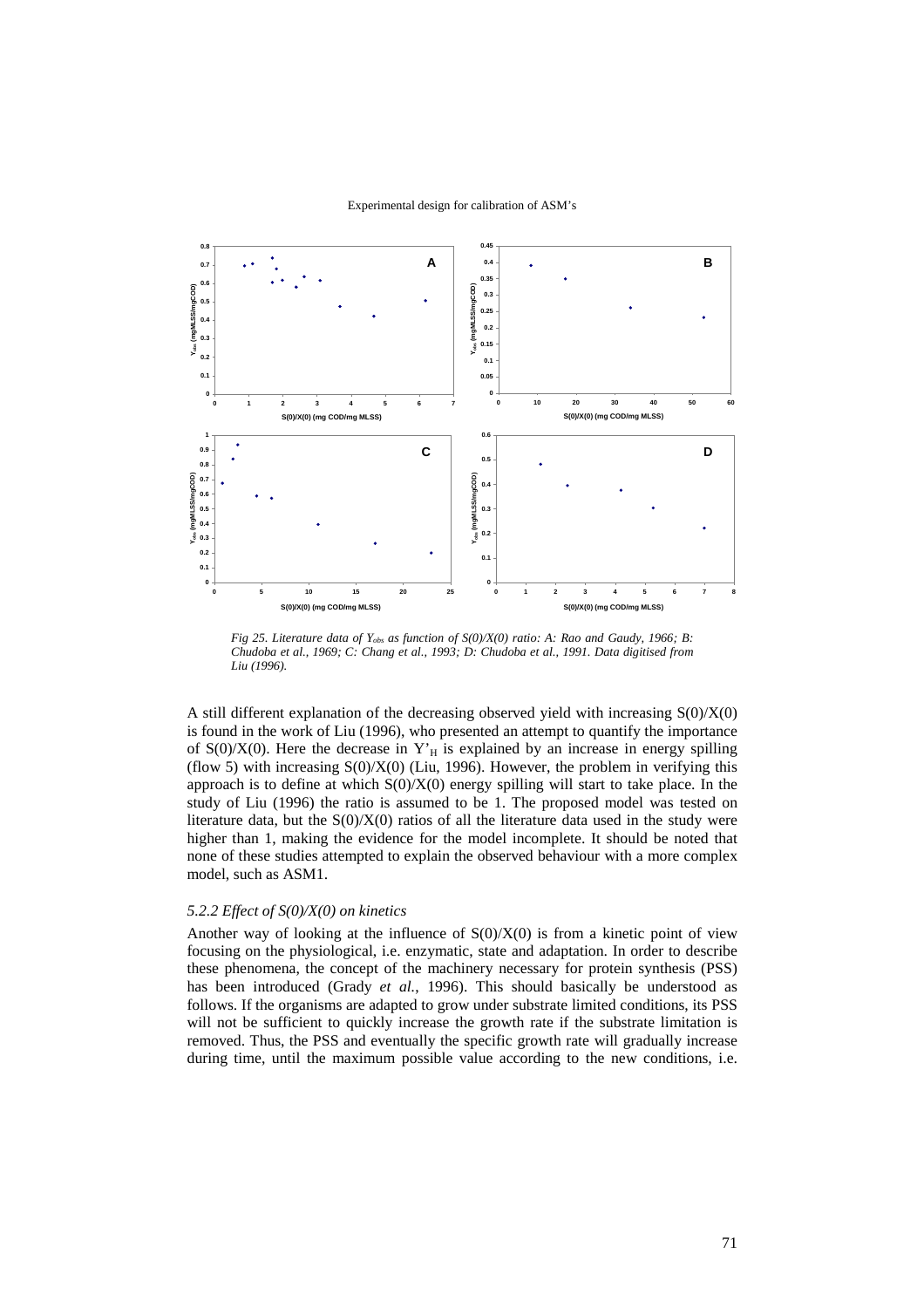physical adaptation has taken place. It has been stated that the synthesis of storage polymers requires less physiological adaptation than the growth response (Daigger and Grady, 1982). Thus, this would mean that if a substrate limitation is removed, as described above, a storage response may be triggered as a fast response and as an alternative mechanism when the growth response is too slow.

A simple example of physiological adaptation is illustrated in Fig. 26 where three pulses of acetate were added consecutively to a sludge sample (Vanrolleghem *et al.*, 1998). Each of the three responses is characterised by a fast start-up of about two minutes. These two minutes are assumed to be the time needed by a cell to take up fresh substrate and oxidise it (Vanrolleghem *et al.*, 1998). In the first two responses a more gradual increase of  $r<sub>O</sub>$  is observed for about 10 minutes, presumably due to an increased conversion capacity (e.g. enzyme activation or synthesis). In the third response (after 40 minutes) this capacity has become constitutive. Starvation of the culture for one night turned the capacity down (the organisms "forgot") and a similar behaviour could be observed when acetate was added again (results not shown).



*Fig 26. r<sub>O.ex</sub> profiles obtained by 3 additions of acetate to an activated sludge sample (Vanrolleghem et al., 1998).*

In both Chudoba *et al.* (1992) and Liu (1996) the applied  $S(0)/X(0)$  ratios are very high (above 1), whereas in the example of Fig. 26 the  $S(0)/X(0)$  ratio was very low (below  $1/20$ ). It is commonly assumed that it is necessary to work under low  $S(0)/X(0)$  ratios (Chudoba *et al.*, 1992; Novák *et al.,* 1994; Spanjers and Vanrolleghem, 1995; Grady *et*  $al.$ , 1996). Indeed, if the  $S(0)/X(0)$  ratio is high this may result in a change of maximum specific growth and substrate removal rate due to physiological adaptation, which eventually may result in changes of the proportions among slow-growers and fastgrowers leading to population shifts (Novák *et al.*, 1994). The kinetics measured under such conditions will more represent the ultimate capabilities of the organisms (intrinsic kinetics), whereas kinetics measured in experiments performed under low  $S(0)/X(0)$ ratio may be more representative of the physiological state of the cells prior to the experiments (extant kinetics) (Grady *et al.*, 1996). In the example of Kappeler and Gujer (1992) a very high  $S(0)/X(0)$  ratio was applied resulting in overestimation of the growth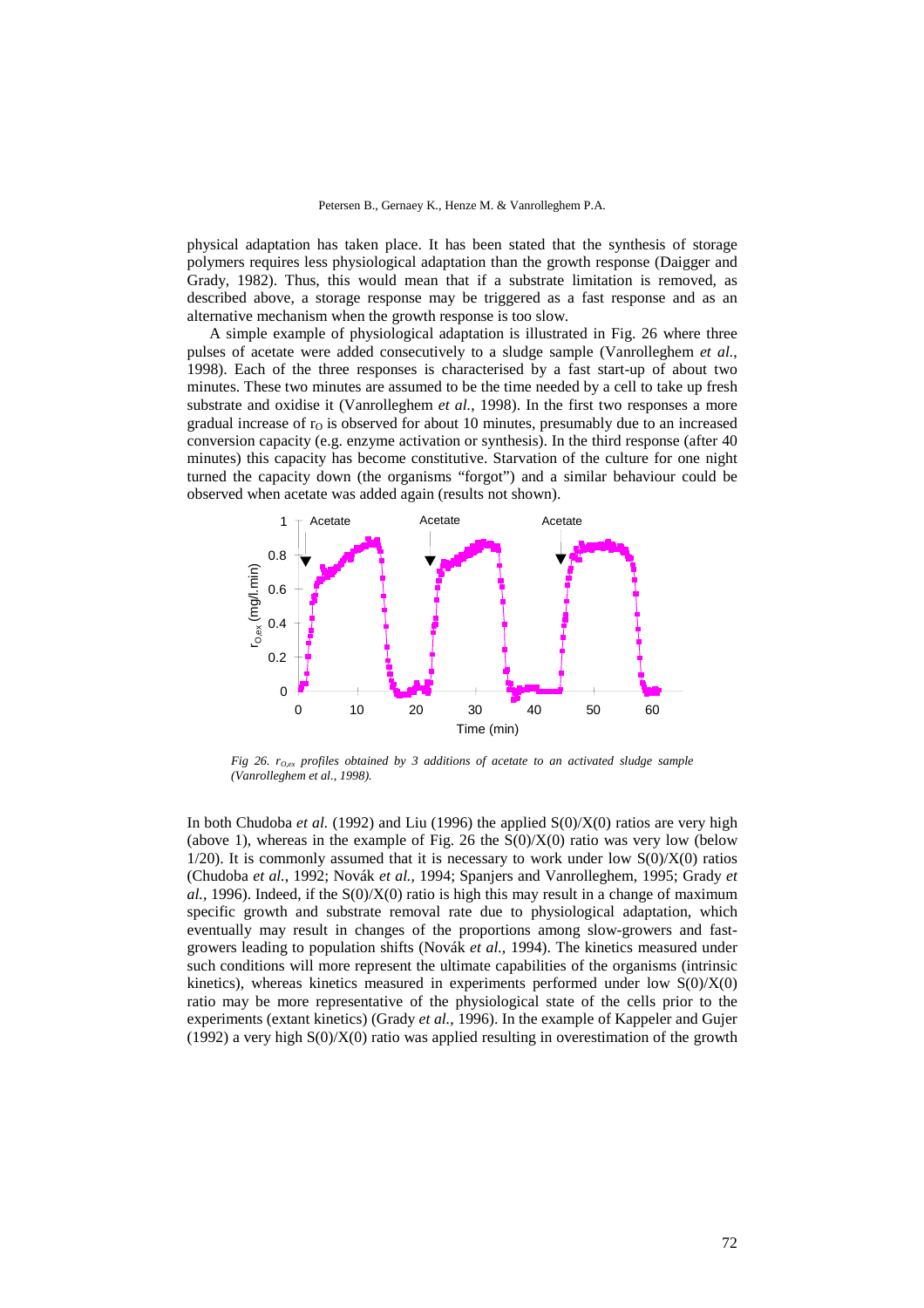#### Experimental design for calibration of ASM's

rates due to shift in biomass composition towards fast-growers. In addition, population shifts will also take place if the substrate source is changed.

# *5.2.3 Discussion on S(0)/X(0) ratio*

As illustrated above the discussion on the effect of the  $S(0)/X(0)$  ratio is looked at from many angles and it seems difficult to draw a coherent picture. However, instead of focusing on a threshold value for the  $S(0)/X(0)$  ratio it may be more relevant to consider the following factors in the discussion of what kind of response can be expected in a lab-scale experiment:

- ∆S: how big is the change of substrate concentration in the lab-scale system compared to the full-scale system, i.e. to what extent are organisms subjected to a drastic change in their environmental conditions.
- Time: for how long is ∆S maintained, i.e. what is the time frame of the experiments.
- History: how strong is the history of the sludge, e.g. starvation periods prior to the experiment

These three factors should be understood as follows. If  $\Delta S$  is low and the experiment is performed over short-term, the risk for changing the response of the sludge compared to the full-scale system is probably low and extant parameters can be obtained. If ∆S is high and the time is short the risk for excess substrate uptake not resulting in immediate growth increases (maybe induction of storage or spilling). Finally, if ∆S is high and the experiment is performed over long-term the risk for physiological adaptation due to enzymatic changes is increasing, eventually leading to a population shift. The specific growth rate may increase during the experiment resulting in an increase in growth response and a decrease in excess substrate uptake response, i.e. the initial stress reaction such as storage or energy spilling will decrease as the organisms get adapted to the new environment. Thus, somehow a compromise between ∆S and time is needed.

Furthermore, the history of the sludge will play a role in the experimental designs, since for example starvation periods prior to the experiment will result in an initial slower response of the sludge. It is, however, not really clear if for example starvation periods can lead to an initial different response.

The above discussion on  $S(0)/X(0)$  focused on heterotrophic organisms and their response to a carbon substrate. However, the discussion can easily be extended to autotrophic organisms where the substrate is ammonium. In this case a too high ∆S may result in inhibition of the nitrification process. However, the risk for a population shift may be lower since the nitrifying group of organisms is supposed to be rather uniform in character. Still, adaptations to new environments will take place and the bacterial species can vary.

## **Summary**

In this extensive review numerous aspects of activated sludge model calibration have been touched upon. As an introduction the industry-standard Activated Sludge Model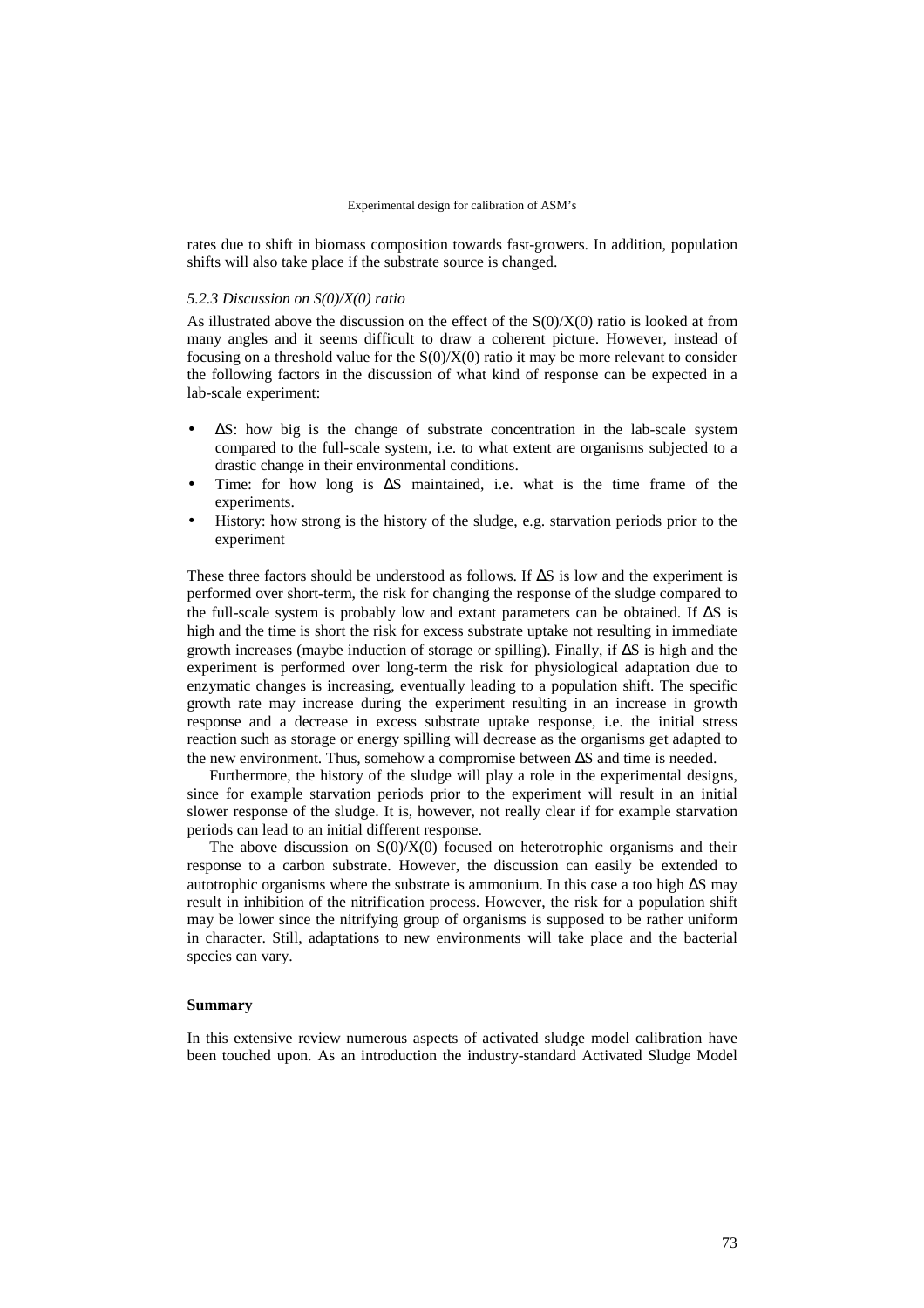No. 1 was introduced to set the scene and it was compared to the more recent update ASM3. The wastewater and sludge fractions considered in these models were described and the processes taking place among them were given. All these items are focused upon when calibrating such model.

In a next section an overview was given on the descriptions of calibration procedures that were found in literature. Surprisingly, it is not possible to find a single paper where a comprehensive overview is given. The information is only available as "bits and pieces" and is scattered in a vast amount of literature. The information sets that are typically required were presented and a 10-step calibration procedure was proposed.

The multitude of methods for model calibration was structured along three lines: (1) wastewater characterisation, (2) sludge composition analysis and (3) stoichiometric and kinetic parameters.

The wastewater characterisation is typically done either by physical-chemical or biological characterisation methods. Whereas the former appear the easiest to apply, even in routine lab analysis, their results are not directly related to the model concepts and, moreover, the results need to be augmented with specific characteristics obtained from biological characterisation methods. Among these biological methods attention was particularly given to the respirometric tests as they form the core technique, but nitrate utilisation tests and the upcoming titrimetric tests were presented as well. For the extraction of the model-related information, either direct or model-based analysis is needed. Whereas the former is really simple, the latter allows extracting multiple characteristics from a single experiment.

For the sludge composition analysis, mainly in-out mass balancing methods are being used. The estimation of stoichiometric and kinetic parameters is typically based on dedicated batch experiments using respirometers. Special attention was drawn to the simultaneous estimation of parameters from well-designed single experiments. Especially for this, model-based analysis is required. It is also noteworthy that these more complex approaches not only lead to stoichiometric and kinetic parameter estimates, but typically also lead to estimates on wastewater composition.

In the last section of this review attention was focused upon the problem of transferring the results of the specific tests to a model apt to describe the full-scale behaviour. It was indeed argued that quite some estimation results give a near-perfect description of what happened in the batch test. However this result could not be applied in the practical situation because, for instance, the insufficiently modelled mixing characteristics have to be lumped into the biological parameters of the full-scale model. Still, it was attempted to point towards the parameters whose values can most likely be assessed realistically from lab-scale tests and transferred to the full-scale model.

All in all, this review has led to the belief that a considerable potential exists for efficient characterisation of Activated Sludge Models, provided that precautions are taken with respect to constraining the experimental conditions. The PhD thesis of Petersen (2000) was entirely devoted to this question. The thesis focused on the design of optimal experiments that not only lead to high-information content data sets with good identifiability properties, but that also take into account the biological constraints to guarantee transferability of calibration results to the full-scale model.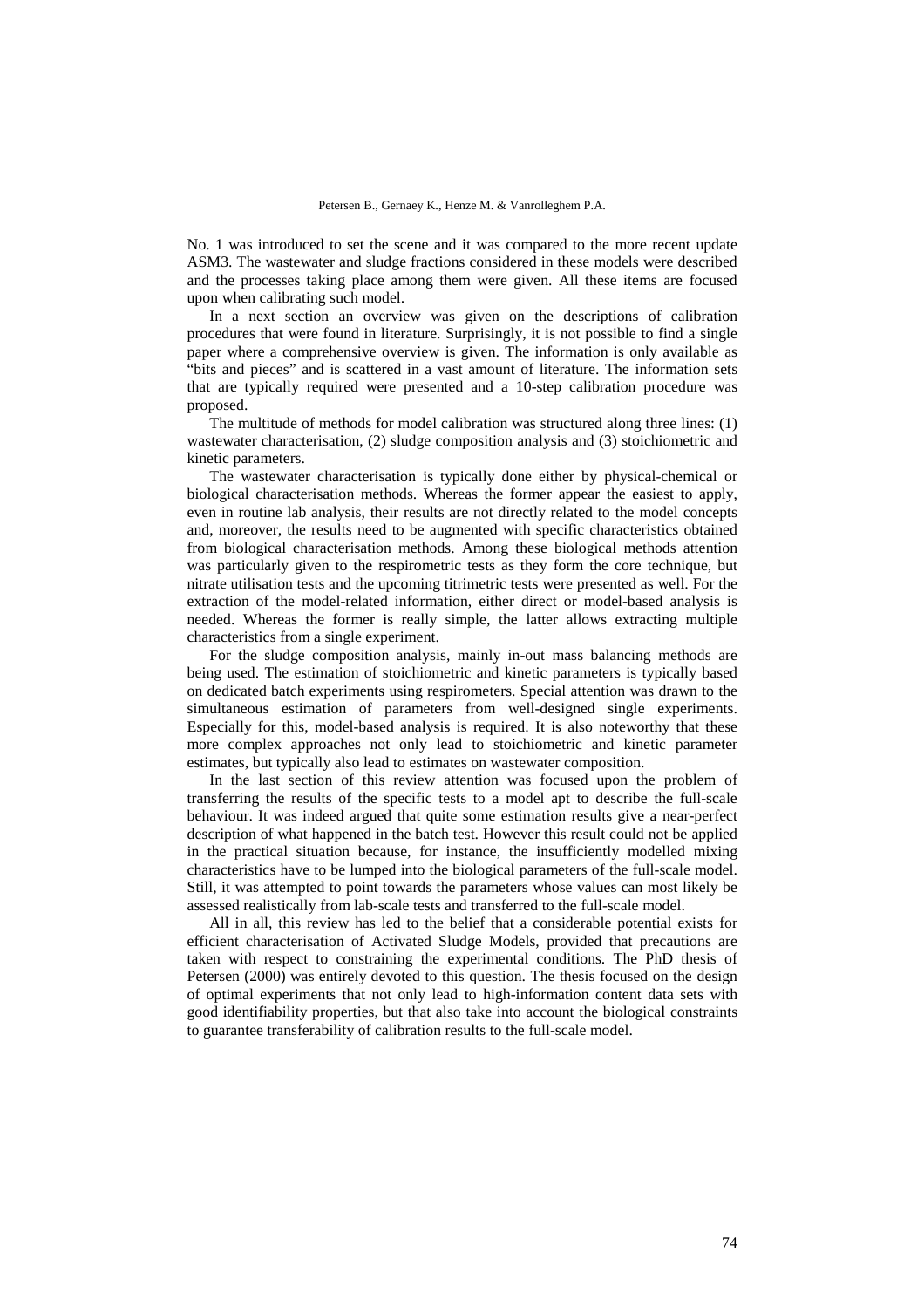## **Acknowledgement**

The work reported in this paper was supported (in part) by FWO-project G.0286.96 of the Fund for Scientific Research (Belgium), and by the Flemish Institute for the Promotion of Scientific-Technological Research in Industry (IWT, Brussels, Belgium).

#### **References**

- Avcioglu E., Orhon D. and Sözen S. (1998) A new method for the assessment of heterotrophic endogenous respiration rate under aerobic and anoxic conditions. Water Sci. Technol., **38**(8-9), 95 – 103.
- Bjerre H.L., Hvitved-Jacobsen T., Teichgräber B. and te Heesen D. (1995) Experimental procedures characterizg transformations of wastewater organic matter in the Emscher river. Germany. Water Sci. Technol., **31**(7), 201 – 212.
- Boero V.J., Eckenfelder W.W. Jr. and Bowers A.R. (1991) Soluble microbial product formation in biological systems. Water Sci. Technol., **23**, 1067 – 1076.
- Bogaert H., Vanderhasselt A., Gernaey K., Yuan Z., Thoeye C. and Verstraete W. (1997) New sensor based on pH effects of denitrification process. J. Environ. Engineering., **123**, 884 – 891.
- Bortone G., Cech J.S., Germirli F., Bianchi R, and Tilche A. (1994) Experimental approaches for the characterisation of a nitrification/denitrification process on industrial wastewater. Water. Sci. Technol., **29**(7), 129 – 136.
- Brands E., Liebeskind M. and Dohmann M. (1994) Parameters for dynamic simulation of wastewater treatment plants with high-rate and low-rate activated sludge tanks. Water Sci. Technol., **30**(4), 211 – 214.
- Brouwer H., Klapwijk A. and Keesman J. (1998) Identification of activated sludge and wastewater characteristics using respirometric batch-experiments. Water Res., **32**, 1240 – 1254.
- Bunch B. and Griffin D.M. Jr. (1987) Rapid removal of colloidal substrate from domestic wastewater. J. Water Pollut. Control Fed., **59**, 957 – 963.
- Cech J.S., Chudoba J. and Grau P. (1984) Determination of kinetic constants of activated sludge microorganisms. Water Sci. Technol., **17**, 259 – 272.
- Chang J., Chudoba P. and Capdeville B. (1993) Determination of the maintenance requirements of activated sludge. Water Sci. Technol., **28**, 139 – 142.
- Chudoba J. (1969) Residual organic matter in activated sludge processes effluents V-effluent of the initial food-to-microorganisms ratio. Sci. Paper, Inst., Chem. Technol. Prague F1-F5, 23 – 34.
- Chudoba J. (1985) Quantitative estimation in COD units of refractory organic compounds produced by activated sludge microorganisms. Water Res., **19**, 37 – 43.
- Chudoba P., Chevalier J.J., Chang J. and Capdeville B. (1991) Effect of anaerobic stabilisation of activated sludge on its production under batch conditions at various  $S_0/X_0$ . Water Sci. Technol., **23**, 917 – 926.
- Chudoba P., Capdeville B. and Chudoba J. (1992) Explanation of biological meaning of the So/Xo ratio in lab-scale cultivation. Water Sci. Technol*.*, **26**(3-4), 743 – 751.
- Ciaccio L.L. (1992) Instrumental determination of energy oxygen and BOD5. Water Sci. Technol., **26**(5-6),  $1345 - 1353.$
- Coen F., Petersen B., Vanrolleghem P.A., Vanderhaegen B. and Henze M. (1998) Model-based characterisation of hydraulic, kinetic and influent properties of an industrial WWTP. Water Sci. Technol., **39**(1), 195 – 214.
- Coen F., Vanderhaegen B., Boonen I., Vanrolleghem P.A. and Van Meenen P. (1997) Improved design and control of industrial and municipal nutrient removal plants using dynamic models. Water Sci. Technol*.*, **35**(10), 53 – 61.
- Copp J.B. and Dold P.L. (1998) Confirming the nitrate-to-oxygen conversion factor for denitrification. Water Res., **32**, 1296 – 1304.
- Daigger G.T. and Grady C.P.L. (1982) The dynamics of microbial growth on soluble substrates. A unifying theory. Water Res., **16**, 365 – 382.
- De Clercq B., Coen F., Vanderhaegen B. and Vanrolleghem P.A. (1999) Calibrating simple models for mixing and flow propagation in waste water treatment plants. Water Sci. Technol., **39**(4), 61 – 69.
- de la Sota A., Larrea L., Novak L., Grau P. and Henze M. (1994) Performance and model calibration of R-D-N processes in pilot plant. Water Sci. Technol., **30**(6), 355 – 364.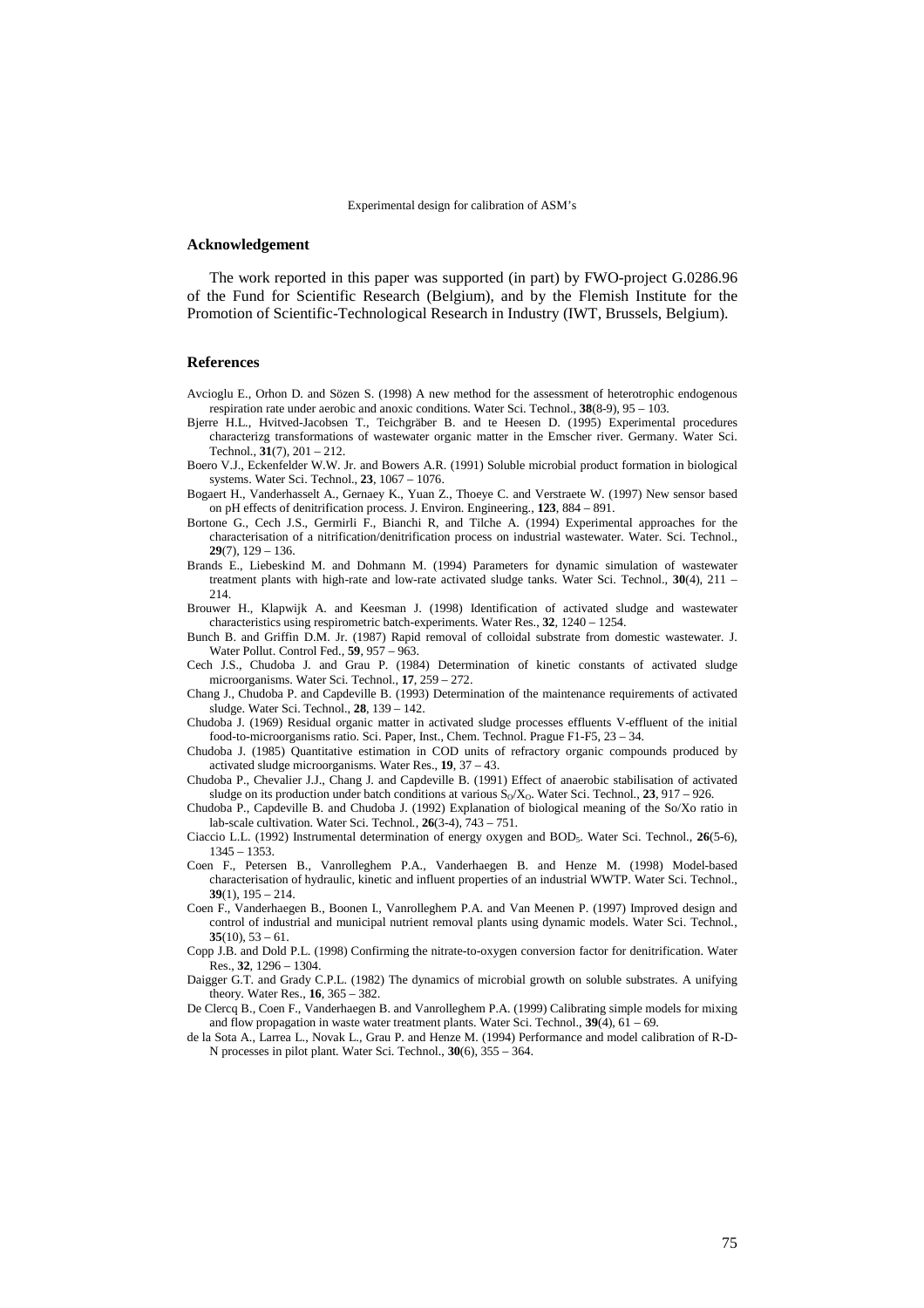Dhaene R. (1996) Een nieuwe biosensor voor het denitrificatieproces gebaseerd op een pH-regelaar. M.Sc. thesis at Hogeschool West-Vlaanderen, Kortrijk, Belgium. (in Dutch)

Dircks K., Pind P.F., Mosbæk H. and Henze M. (1999) Yield determination by respirometry - The possible influence of storage under aerobic conditions in activated sludge. Water SA, **25**, 69 – 74.

Dold P. (1980) A general model for the activated sludge process. Prog. Wat. Tech., **12**(6), 47 – 77.

Dupont R. and Sinkjær O. (1994) Optimisation of wastewater treatment plants by means of computer models. Water Sci. Technol., **30**(4), 181 – 190.

Drtil M., Németh P. and Bodík I. (1993) Kinetic constants of nitrification. Water Res., **27**, 35 – 39.

Dupont R. and Sinkjær O. (1994) Optimisation of wastewater treatment plants by means of computer models. Water Sci. Technol., **30**(4), 181 – 190.

Ekama G.A., Dold P.L. and Marais G.v.R. (1986) Procedures for determining influent COD fractions and the maximum specific growth rate of heterotrophs in activated sludge systems. Water Sci. Technol., **18**(6), 91 – 114.

Ellis T.G., Barbeau D.S., Smets B.F. and Grady C.P.L. Jr. (1996) Respirometric techniques for determination of extant kinetic parameters describing biodegradation. Water Environ. Res., **38**, 917 – 926.

Farkas P. (1981) The use of respirography in biological treatment plant control. Water Sci. Technol., **13**, 125 – 131.

Funamizu N. and Takakuwa T. (1994) Simulation of the operating conditions of the municipal wastewater treatment plant at low temperatures using a model that includes the IAWPRC activated sludge model. Water Sci. Technol., **30**(4), 150 – 113.

Germirli F., Orhon D. and Artan N. (1991) Assessment of the initial inert soluble COD in industrial wastewaters. Water Sci. Technol., **23**(4-6), 1077 – 1086.

Gernaey K., Bogaert H., Massone A., Vanrolleghem P. and Verstraete W. (1997) On-line nitrification monitoring in activated sludge with a titrimetric sensor. Environ. Sci. Technol., **31**, 2350 – 2355.

Gernaey K., Vanrolleghem P.A. and Verstraete W. (1998) On-line estimation of *Nitrosomonas* kinetic parameters in activated sludge samples using titration in-sensor-experiments. Water Res., **32**, 71 – 80.

Grady C.P.L., Smets B.F and Barbeau D.S. (1996) Variability in kinetic parameter estimates: a review of possible causes and a proposed terminology. Water Res., **30**, 742 – 748.

Gujer W., Henze M., Mino T. and van Loosdrecht M.C.M. (1999) Activated sludge model No. 3. Water Sci. Technol., **39**(1), 183 – 193.

Haider S. (2000) CSB-Elimination in A-stufen und ihre Auswirkung auf die Stickstoffelimination von AB-Anlagen unter dem Gesichtspunkt der mathematischen Modellierung. PhD. Thesis. TU Wien, Austria. (in preparation)

Heijnen J.J., van Loosdrecht M.C.M. and Tijhuis L. (1992) A black box mathematical model to calculate auto- and heterotrophic biomass yields based on Gibbs energy dissipation. Biotechnol. Bioeng., **40**, 1139 – 1154.

Henze M. (1986) Nitrate versus oxygen utilisation rates in wastewater and activated sludge systems. Water Sci. Technol., **18**(6), 115 – 122.

Henze M. (1992) Characterization of wastewater for modelling of activated sludge processes. Water Sci. Technol.  $25(6)$ ,  $1 - 15$ .

Henze M., Grady C.P.L. Jr., Gujer W., Marais G.v.R. and Matsuo T. (1987) Activated Sludge Model No. 1. IAWQ Scientific and Technical Report No. 1, London, UK.

Henze M., Gujer W., Mino T., Matsuo T., Wentzel M.C.M. and Marais G.v.R. (1995) Activated Sludge Model No. 2. IAWQ Scientific and Technical Report No. 3, London, UK.

Henze M., Gujer W., Mino T., Matsuo T., Wentzel M.C., Marais G.v.R. and van Loosdrecht M.C.M. (1999) Activated sludge model No. 2D, ASM2D. Water Sci. Technol., **39**(1), 165 – 182.

Henze M., Harremoës P., la Cour Janssen J. and Arvin E. (1997) Biological and chemical wastewater treatment, 2.edition, Springer, Berlin.

Holmberg A. (1982) On the practical identifiability of microbial growth models incorporating Michaelis-Menten type nonlinearities. Mathematical Biosciences, **62**, 23 – 43.

Jeppsson U. (1996). Modelling aspects of wastewater treatment processes. Ph.D. thesis: Department of Industrial Electrical Engineering and Automation, Lund Institute of Technology, Sweden. pp. 428.

Kappeler J. and Gujer W. (1992) Estimation of kinetic parameters of heterotrophic biomass under aerobic conditions and characterization of wastewater for activated sludge modelling. Water Sci. Technol., **25**(6), 125 – 139.

Keesman K.J., Spanjers H. and van Straten G. (1998) Analysis of endogenous process behavior in activated sludge. Biotechnol. Bioeng., **57**, 155 – 163.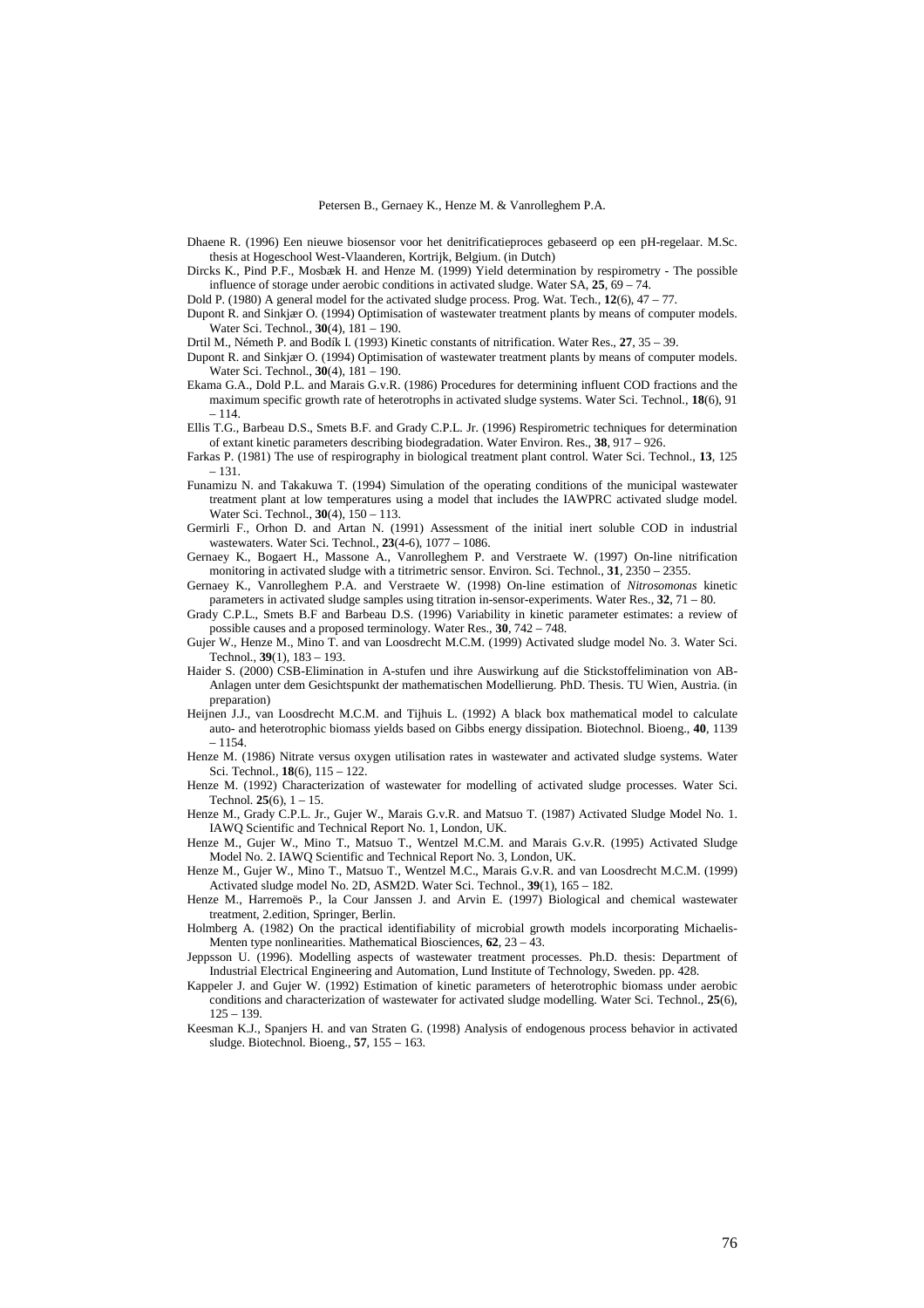- Koike I. and Hattori A. (1975) Growth yield of a denitrifying bacterium, *Pseudomonas denitrificans,* under aerobic and denitrifying conditions. J. Gen. Microbiol., **88**, 1 – 10.
- Kong Z., Vanrolleghem P.A. and Verstraete W. (1994) Automated respiration inhibition kinetics analysis (ARIKA) with a respirographic biosensor. Water Sci. Technol., **30**(4), 275 – 284.
- Krishna C. and van Loosdrecht M.C.M. (1999) Substrate flux into storage and growth in relation to activated sludge modelling. Water Res., **33**, 3149 – 3161.
- Kristensen H.G., Elberg Jørgensen P. and Henze M. (1992) Characterisation of functional micro-organism groups and substrate in activated sludge and wastewater by AUR, NUR and OUR. Water Sci. Technol., **25**(6), 43 – 57.
- Kristensen H.G., la Cour Janssen J. and Elberg Jørgensen (1998) Batch test procedures as tools for calibration of the activated sludge model – A pilot scale demonstration. Water Sci. Technol., **37**(4-5), 235 – 242.
- Kujawa K. and Klapwijk B. (1999) A method to estimate denitrification potential for predenitrificaiton systems using NUR batch test. Water Res., **33**(10), 2291 – 2300.
- Larrea L., Garcia-Heras J.L., Ayesa E. and Florez J. (1992) Designing experiments to determine the coefficients of activated sludge models by identification algorithms. Water. Sci. Technol., **25**(6), 149 – 165.
- Leenen E.J., Boogert A.A. van Lammeren A.A., Tramper J. and Wijffels R.H. (1997) Dynamics of artificially immobilized *Nitrosomonas europaea*: Effect of biomass decay. Biotechnol. Bioeng., **55,** 630 – 641.
- Lesouef A., Payraudeau M., Rogalla F. and Kleiber B. (1992) Optimizing nitrogen removal reactor configurations by on-site calibration of the IAWPRC activated sludge model. Water Sci. Technol., **25**(6), 105 - 123.
- Levine A.D., Tchobanoglous G. and Asano T. (1985) Characterisation of the size distribution of contaminants in wastewater: treatment and reuse implications. J. Water Pollut. Control Fed., **57**(7), 805 – 816.
- Liebeskind M., Schäpers D., Bornemann C., Brands E., Freund M. and Rolfs T. (1996) Parameter determination and model fitting – two approaches for modelling processes in wastewater treatment plants. Water Sci. Technol*.*, **34**(5-6), 27 - 33.
- Liu Y. (1996) Bioenergetic interpretation on the So/Xo ratio in substrate-sufficient lab-scale culture. Water Res., **30**, 2766 – 2770.
- Ljung L. (1987) System Identification Theory for the User. Prentice-Hall, Englewood Cliffs, New Jersey.
- Lukasse L.J.S., Keesman K.J. and van Straten G. (1997) Estimation of BODst, respiration rate and kinetics of activated sludge. Water Res., **31**, 2278 – 2286.
- Majone M., Dircks K. and Beun J.J. (1999) Aerobic storage under dynamic conditions in activated sludge processes. The state of the art. Water Sci. Technol.,  $39(1)$ ,  $61 - 73$ .
- Mamais D., Jenkins D. and Pitt P. (1993) A rapid physical-chemical method for the determination of readily biodegradable soluble COD in municipal wastewater. Water Res., **27**, 195 – 197.
- Marais G.v.R. and Ekama G.A. (1976) The activated sludge process. Part 1 Steady state behaviour. Water SA, **2**, 163 – 199.
- Massone A., Gernaey K., Rozzi A., Willems P. and Verstraete W. (1995) Ammonium concentration measurements using a titrimetric biosensor. Med. Fac. Landbouww. Univ. Gent, **60**, 2361 – 2368.
- McClintock S.A., Sherrard J.H., Novak J.T. and Randall C.W. (1988) Nitrate versus oxygen respiration in the activated sludge process. J. Water Pollut. Control Fed., **60**, 342 – 350.
- Melcer H. (1999) Full scale experience with biological process models calibration issues. Water Sci. Technol., **39**(1), 245 – 252.
- Mino T., San Pedro D.C., Yamamoto S. and Matsuo T. (1997) Application of the IAWQ activated sludge model to nutrient removal process. Water Sci. Technol., **35**(8), 111 – 118.
- Münch E.v. and Greenfield P.F. (1998) Estimating VFA concentrations in prefermenters by measuring pH. Water Res., **32**, 2431 – 2441.
- Naidoo V., Urbain V. and Buckley C.A. (1998) Characterisation of wastewater and activated sludge from European municipal wastewater treatment plants using the NUR test. Water Sci. Technol*.*, **38**(1), 303 – 310.
- Nichols H.A., Pitman A.R. and Osborn D.W. (1985) The readily biodegradable fraction of sewage: its influence on phosphorus removal and measurement. Water Sci. Technol*.*, **17**, 73 – 87.
- Novák L., Larrea L. and Wanner J. (1994) Estimation of maximum specific growth rate of heterotrophic and autotrophic biomass: A combined technique of mathematical modelling and batch cultivations. Water Sci. Technol., **30**(11), 171 – 180.
- Nowak O., Franz A., Svardal K., Muller V. and Kuhn. (1999) Parameter estimation for activated sludge models with help of mass balances. Water Sci. Technol., **39**(4), 113 – 120.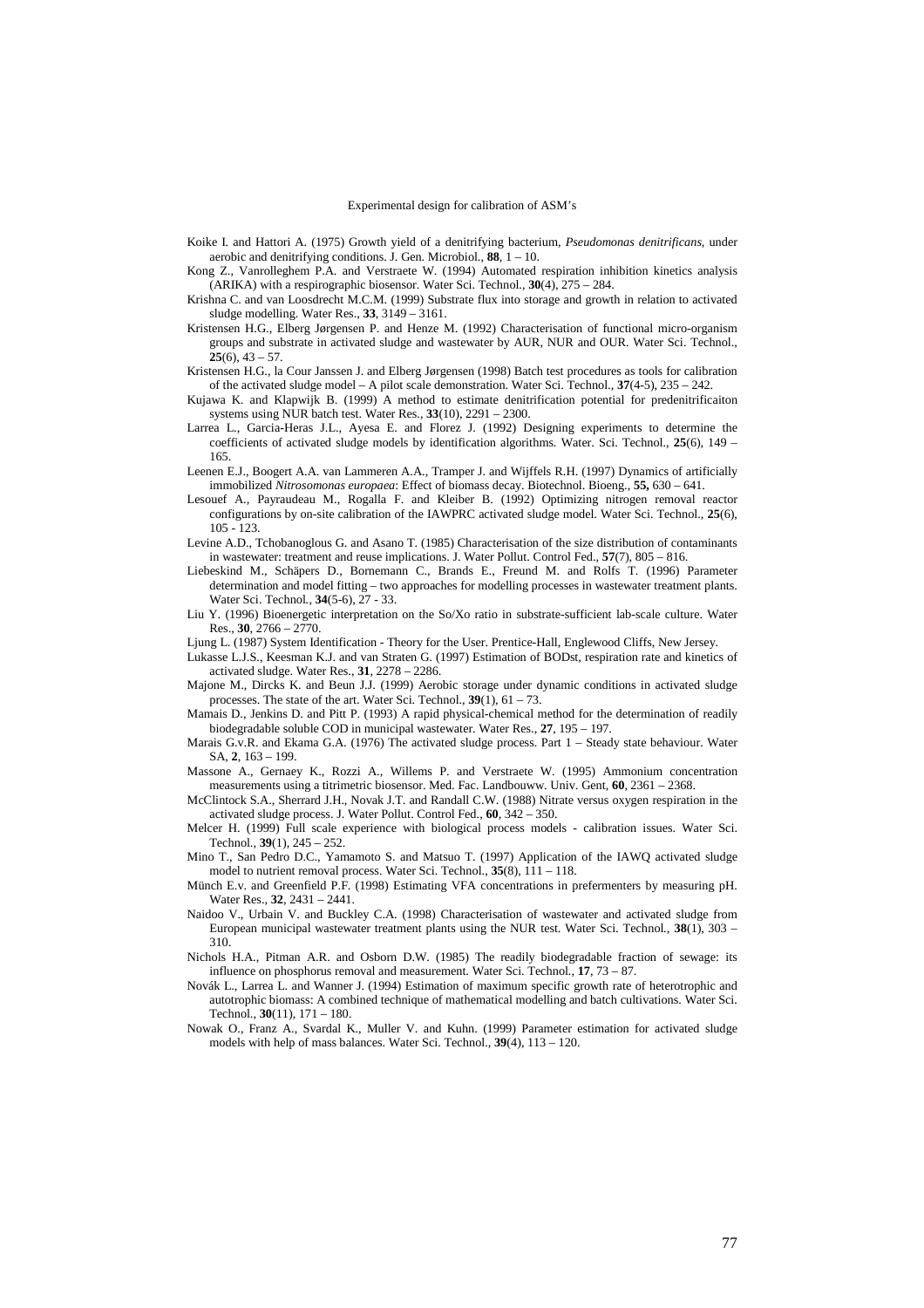- Nowak O., Schweighofer P. and Svardal K. (1994) Nitrification inhibition A method for the estimation of actual maximum growth rates in activated sludge systems. Water Sci. Technol., **30**(6), 9 – 19.
- Orhon D., Artan N. and Cimsit Y. (1989) The concept of soluble residual product formation in the modelling of activated sludge. Water Sci. Technol., **21**(4-5), 339 – 350.
- Orhon D., Sözen S. and Artan N. (1996) The effect of heterotrophic yield on assessment of the correction factor for the anoxic growth. Water Sci. Technol., **34** (5-6), 67 – 74.
- Payne W.J. (1991) Denitrification. Wiley-Interscience, New York.
- Pedersen J. and Sinkjær O. (1992) Test of the activated sludge models capabilities as a prognostic tool on a pilot scale wastewater treatment plant. Water Sci. Technol., **25**(6), 185 – 194.
- Petersen B. (2000) Calibration, identifiability and optimal experimental design of activated sludge models. PhD Thesis. BIOMATH Department, Ghent University, Belgium.
- Pollard P.C., Steffens M.A., Biggs C.A. and Lant P.A. (1998) Bacterial growth dynamics in activated sludge batch assays. Water Res., **32**, 587 – 596.
- Ramadori R., Rozzi A. and Tandoi V. (1980) An automated system for monitoring the kinetics of biological oxidation of ammonia. Water Res., **14**, 1555 – 1557.
- Rao B.S. and Gaudy A.F.Jr (1966) Effect of sludge concentration on various aspects of biological activity in activated sludge. J. Water. Pollut. Control. Fed., **38**, 794 – 812.
- Rickert D.A. and Hunter J.V. (1971) General nature of soluble and particulate organics in sewage and secondary effluent. Water Res., **5**, 421 – 436.
- Robinson J.A. (1985) Determining microbial parameters using nonlinear regression analysis: Advantages and limitations in microbial ecology. Adv. Microb. Ecol., **8**, 61 – 114.
- Rozzi A., Massone A. and Alessandrini A. (1997) Measurement of rbCOD as biological nitrate demand using a biosensor: Preliminary results. In: Proceedings EERO/EFB International Symposium Environmental Biotechnology ISEB3. April 21-24, Ostend, Belgium.
- Siegrist H. and Tschui M. (1992) Interpretation of experimental data with regard to the activated sludge model no. 1 and calibration of the model for municipal wastewater treatment plants. Water Sci. Technol., **25**(6),  $167 - 183.$
- Siegrist H., Brunner I., Koch G., Linh Con Phan and Van Chieu Le (1999) Reduction of biomass decay rate under anoxic and anaerobic conditions. Water Sci. Technol., **39**(1), 129 – 137.
- Smets B.F., Jobbagy A., Cowan R.M. and Grady C.P.L. Jr. (1996) Evaluation of respirometric data: Identification of features that preclude data fitting with existing kinetic expressions. Ecotoxicology and Environmental Safety, **33**, 88 – 99.
- Sollfrank U. and Gujer W. (1991) Characterisation of domestic wastewater for mathematical modelling of the activated sludge process. Water Sci. Technol., **23**, 1057 – 1066.
- Sollfrank U., Kappeler J. and Gujer W. (1992) Temperature effects on wastewater characterization and the release of soluble inert organic material. Water Sci. Technol., **25**(6), 33 – 41.
- Sözen A., Ubay Cokgör E., Orhon D. and Henze M. (1998) Respirometric analysis of activated sludge behaviour -II. Heterotrophic growth under aerobic and anoxic conditions. Water Sci. Technol*.*, **32**(2), 476 – 488.
- Spanjers H. (1993) Respirometry in activated sludge. Ph.D. thesis, Landbouwuniversiteit Wageningen, the Netherlands, 199 p.
- Spanjers H. and Vanrolleghem (1995) Respirometry as a tool for rapid characterisation of wastewater and activated sludge. Water Sci. Technol., **31**(2), 105 – 114.
- Spanjers H., Olsson G. and Klapwijk A. (1994) Determining influent short-term biochemical oxygen demand and respiration rate in an aeration tank by using respirometry and estimation. Water Res., **28**, 1571 – 1583.
- Spanjers H., Takacs I. and Brouwer H. (1999) Direct parameter extraction from respirograms for wastewater and biomass characterisation. Water Sci.Technol., **39**(4), 137 – 145.
- Spanjers H., Vanrolleghem P.A., Olsson G. and Dold P. (1998) Respirometry in control of the activated sludge process. International Association on Water Quality, London, UK.
- Spérandio M. (1998) Développment d'une procédure de compartimentation d'une eau résiduaire urbaine et application à la modélisation dynamique de procédés boues activées. PhD thesis, Institut National des Sciences Appliquées de Toulouse, France, 221 p.
- Spérandio M., Urbain V., Audic J.M. and Paul E. (1999) Use of carbon dioxide evolution rate for determining heterotrophic yield and characterising denitrifying biomass. Water Sci. Technol., **39**(1), 139 – 146.
- Spérandio M. and Paul E. (2000) Estimation of wastewater biodegradable COD fractions by combining respirometric experiments in various  $S_0/X_0$  ratios. Water Res., 34, 1233 – 1246.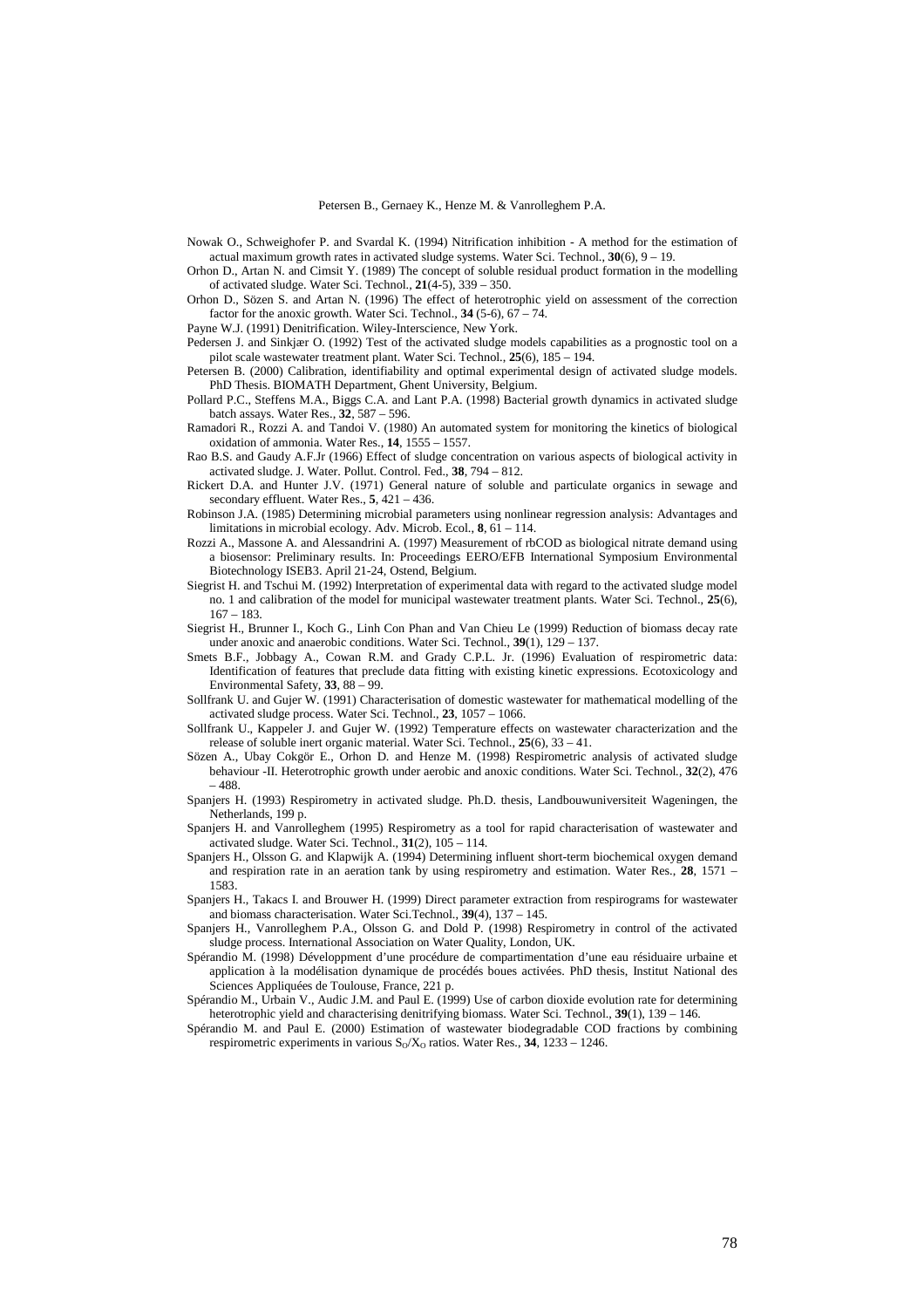- Stokes L., Takács I., Watson B. and Watts J.B. (1993) Dynamic modelling of an A.S.P. sewage works A case study. Water Sci. Technol., **28**(11-12), 151 – 161.
- STOWA (1996) Methoden voor influentkarakterisering Inventarisatie en richtlijnen. STOWA Report 80-96. STOWA, Utrecht, The Netherlands.
- Suschka J. and Ferreira E. (1986) Activated sludge respirometric measurements. Water Res., **20**, 137 144.
- Torrijos M., Cerro R.M., Capdeville B., Zeghal S., Payraudeau M. And Lesouef A. (1994) Sequencing batch reactor: A tool for wastewater characterisation for the IAWPRC model. Water Sci. Technol., **29**(7), 81 – 90.
- Ubisi M.F., Jood T.W., Wentzel M.C. and Ekama G.A. (1997) Activated sludge mixed liquor heterotrophic active biomass. Water SA, **23**, 239 – 248.
- Urbain V., Naidoo V., Ginestet P. and Buckley C.A. (1998) Characterisation of wastewater biodegradable organic fraction: accuracy of the nitrate utilisation rate test. In Proceedings of the Water Environmental Federation 71<sup>st</sup> Annual Conference and Exposition, October 3 - 7, Orlando, Florida (USA), 247 - 255.
- Vandebroek R. (1986) Study and development of a microcomputer controlled sensor for the determination of the biodegradability and the toxicity of wastewaters: The RODTOX. PhD. Thesis. Faculty of Agricultural Sciences. University of Gent, Belgium. pp. 171.
- Vanderhasselt A., Aspegren H., Vanrolleghem P.A. and Verstraete W. (1999) Settling characterisation using on-line sensors at a full-scale waste water treatment plant. Water SA, **25**, 453 – 458.
- van Haandel A.C., Ekama G.A., Marais G.v.R. (1981) The activated sludge process part 3. Single sludge denitrification. Water Res., **15**, 1135 – 1152.
- van Loosdrecht M.C.M. and Henze M. (1999) Maintenance, endogenous respiration, lysis, decay and starvation. Water Sci. Technol., 39(1), 107 – 117.
- Vanrolleghem P.A. and Coen F. (1995) Optimal design of in-sensor-experiments for on-line modelling of nitrogen removal processes. Water. Sci. Technol., **31**(2), 149-160.
- Vanrolleghem P.A. and Dochain D. (1998) Model Identification. In: Advanced Instrumentation, Data Interpretation and Control of Biotechnological Processes, Kluwer Academic Publishers, Dordrecht, The Netherlands, 251 – 318.
- Vanrolleghem P.A. and Spanjers H. (1994) Comparison of two respirometric principles for the determination of short-term biochemical oxygen demand. In: Proceedings 49th Purdue Industrial Waste Conference. Lewis Publ., Chelsea, Michigan, 177-188.
- Vanrolleghem P.A. and Verstraete W. (1993) Simultaneous biokinetic characterization of heterotrophic and nitrifying populations of activated sludge with an on-line respirographic biosensor. Water Sci. Technol., **28**(11-12), 377 – 387.
- Vanrolleghem P.A., Dries D. and Verstraete W. (1990) RODTOX: biosensor for rapid determination of the biochemical oxygen demand and the on-line monitoring of the toxicity of wastewaters. In: Proceedings 5th European Congress on Biotechnology. Copenhagen, Denmark, July 8 - 13 1990. Vol. **1**, 161 – 164.
- Vanrolleghem P.A., Gernaey K., Coen F., Petersen B., De Clercq B. & Ottoy J.-P. (1998) Limitations of short-term experiments designed for identification of activated sludge biodegradation models by fast dynamic phenomena. In: Proceedings 7th IFAC Conference on Computer Applications in Biotechnology CAB7. Osaka, Japan, May 31 - June 4 1998.
- Vanrolleghem P.A., Spanjers H., Petersen B., Ginestet P. and Takács I. (1999) Estimating (combinations of) Activated Sludge Model No.1 parameters and components by respirometry. Water Sci. Technol*.*, **39**(1),  $195 - 215$ .
- Vanrolleghem P.A., Van Impe J.F., Vandewalle J. and Verstraete W. (1992) Advanced monitoring and control of the activated sludge process: On-line estimation of crucial biological variables in a structured model with the RODTOX biosensor. In: Modeling and Control of Biotechnical Processes. Eds. Karim M.N. and Stephanopoulos G., Pergamon Press, Oxford. 355-358.
- Van Vooren L. (2000), Buffer capacity based multipurpose hard- and software sensor for environmental applications. PhD thesis, BIOMATH department, Ghent University, Belgium.
- Van Vooren L., Willems P., Ottoy J.P., Vansteenkiste G.C. and Verstraete W. (1995) Automatic buffer capacity based sensor for effluent quality monitoring. In: Proceedings IAWQ Conference on Sensors in Wastewater Technology, October 25 - 27 , Copenhagen, Denmark.
- Vernimmen A.P., Henken E.R. and Lamb J.C. (1967) A short-term biochemical oxygen demand test. J. Water Pollut. Control Fed., **39**, 1006 – 1020.
- Volskay V.T.Jr., Grady C.P.L.Jr. and Tabak H.H. (1990) Effect of selected RCRA compounds on activated sludge activity. Res. J. Water Pollut. Control Fed., **62**, 654 – 664.